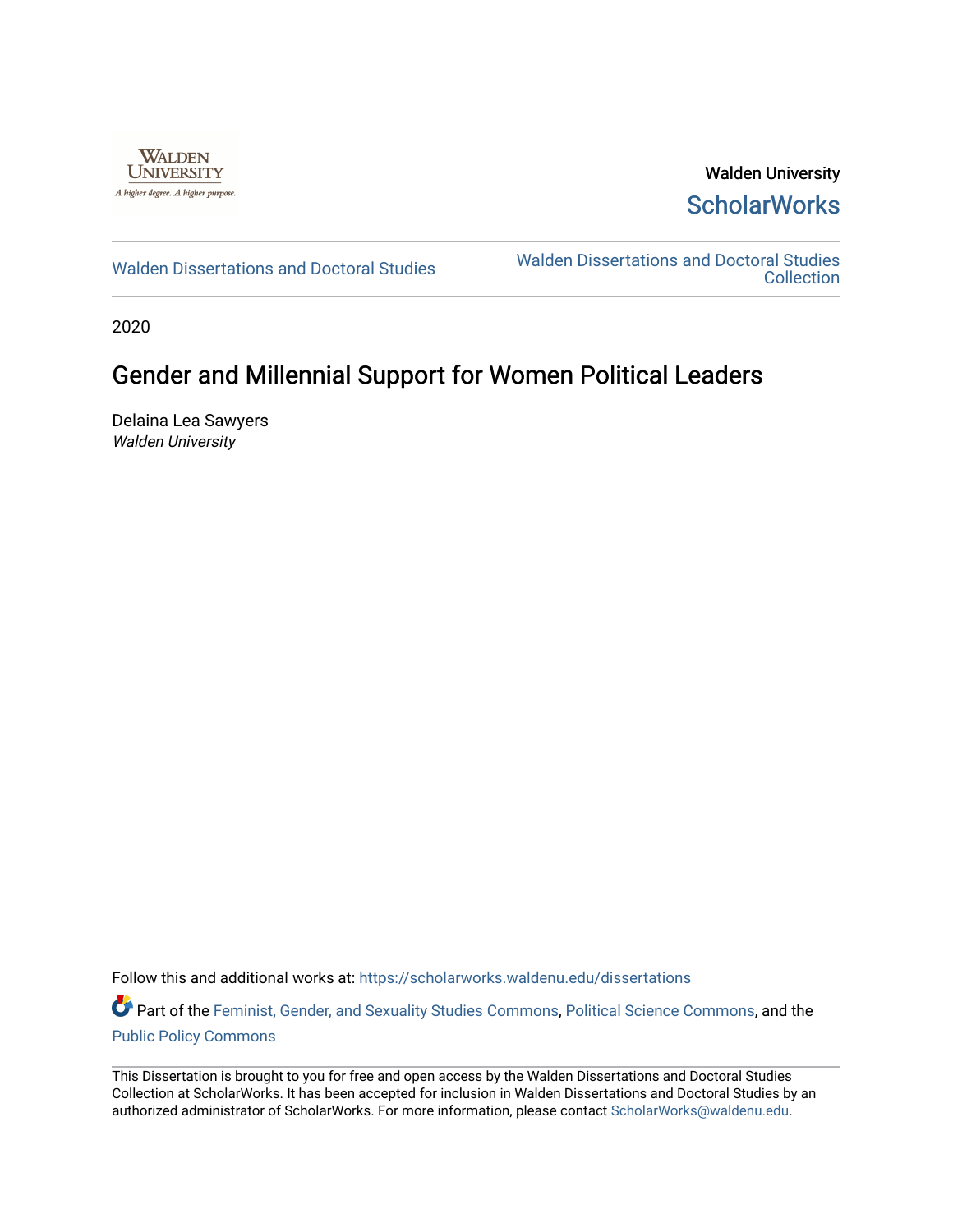# Walden University

College of Social and Behavioral Sciences

This is to certify that the doctoral dissertation by

Delaina L. Sawyers

has been found to be complete and satisfactory in all respects, and that any and all revisions required by the review committee have been made.

> Review Committee Dr. Karen Shafer, Committee Chairperson, Public Policy and Administration Faculty

Dr. Frances Goldman, Committee Member, Public Policy and Administration Faculty

Dr. Michael Brewer, University Reviewer, Public Policy and Administration Faculty

Chief Academic Officer and Provost Sue Subocz, Ph.D.

> Walden University 2020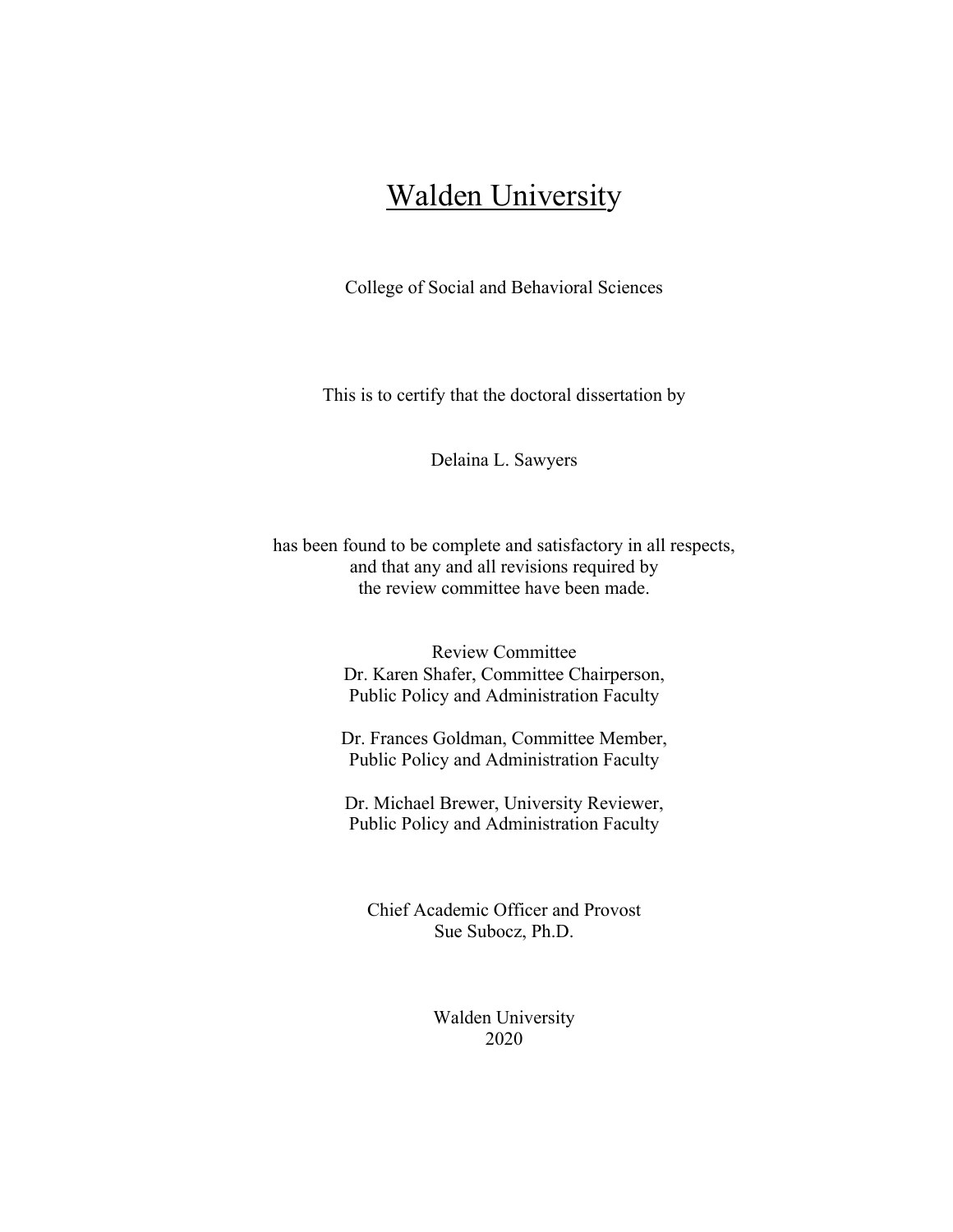Abstract

Gender and Millennial Support for Women Political Leaders

by

Delaina L. Sawyers

MEd, University of New Orleans

BA, Northeastern Oklahoma State University

Dissertation Submitted in Partial Fulfillment

of the Requirements for the Degree of

Doctor of Philosophy

Public Policy and Administration

Walden University

February 2020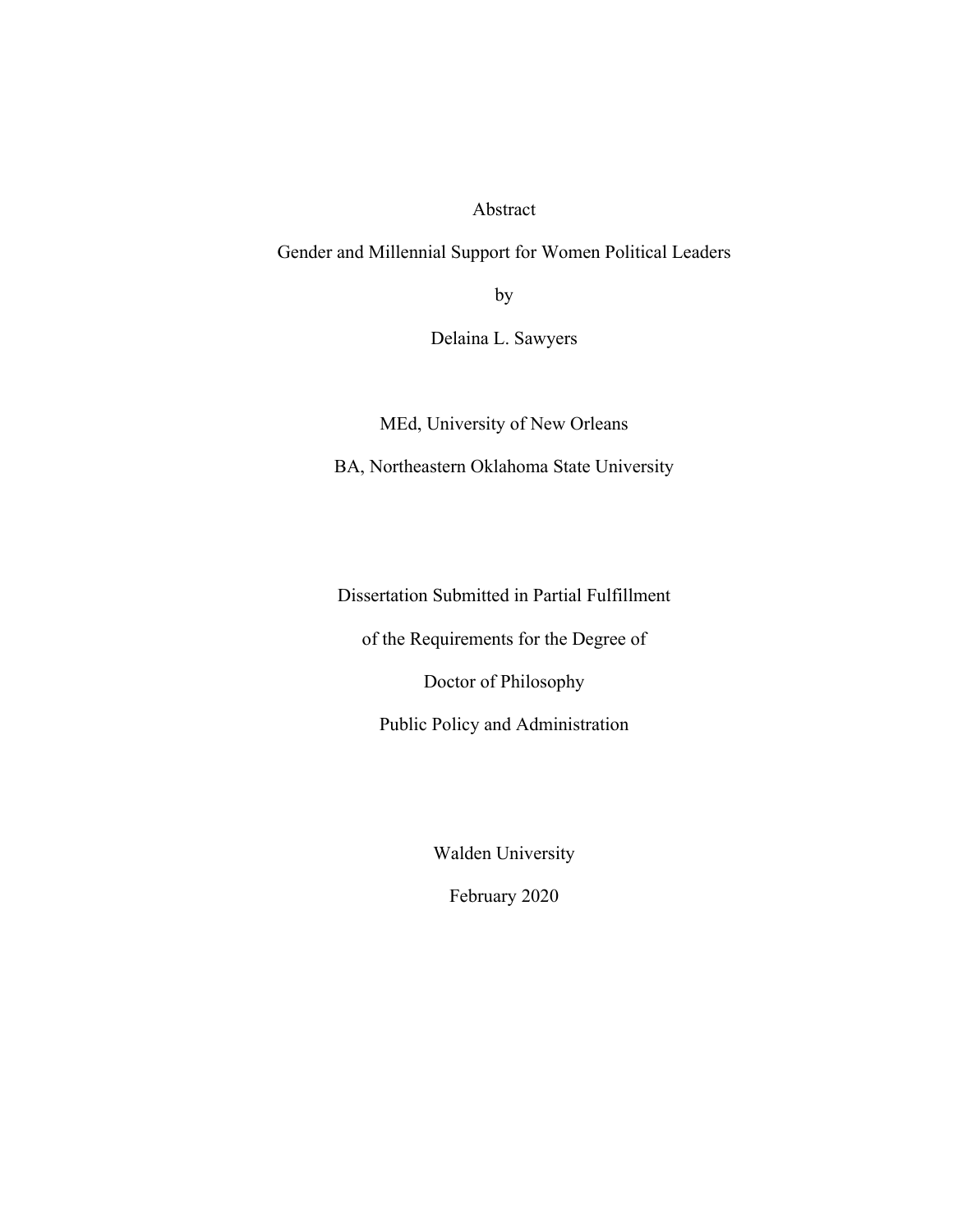Abstract

Despite comprising more than 50% of the population and voting in greater numbers than men, women are underrepresented in U.S. political leadership. Although research exists on the correlation between gender and politics, little literature addresses the influence of generation and gender on voting behavior. Using Jaggar's liberal feminist theory as a framework, the purpose of this study was to investigate the relationship between female generational cohorts and their policy preferences and candidate support. Two research questions assessed the differences between female millennials and baby boomers regarding policy preferences in the areas of income equality, opportunity, representation, and candidate support. A quantitative cross-sectional study design was employed, using secondary data from the 2016 presidential election for millennial and baby boomer women voters aged 20 to 35 years and 52 to 70 years, respectively, totaling 1,111 respondents. Mann-Whitney *U* statistical test revealed significant generational policy preference differences in equal pay, income disparity, electing women, and experience of discrimination ( $p > 0.005$ ). Binomial logistic regression did not find generation to be a predictor of candidate support ( $p < .005$ ). These results suggest that policy is viewed differently between generations, but generation is not a predictor of vote choice. Implications for positive social change stemming from this study include recommendations to political campaigns and party platforms to design social policies to advance gender economic equality targeting wages and organizational workplace discrimination. Following this recommendation may increase opportunities for women in elected office.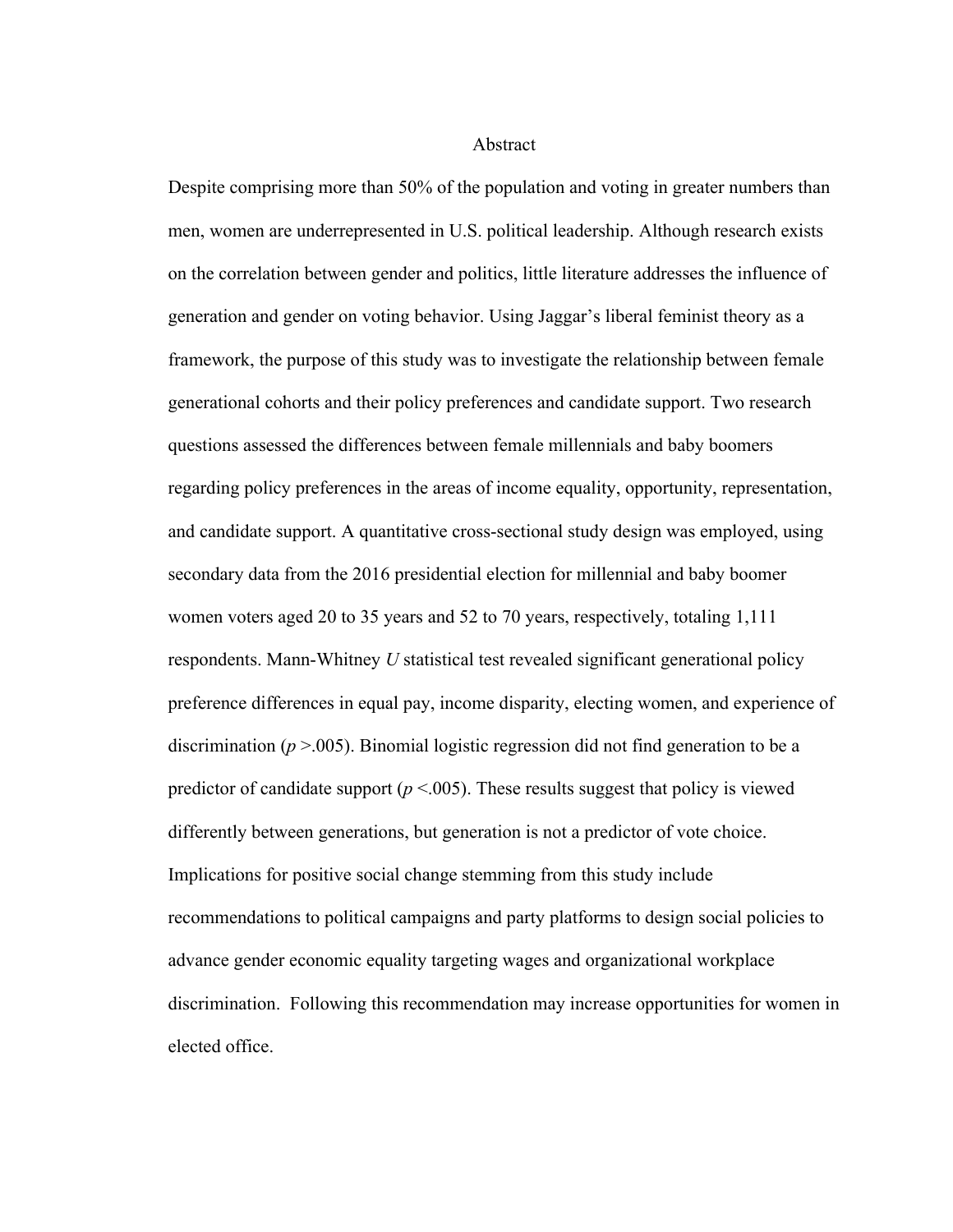Gender and Millennial Support for Women Political Leaders

by

Delaina L. Sawyers

MEd, University of New Orleans

BA, Northeastern Oklahoma State University

Dissertation Submitted in Partial Fulfillment

of the Requirements for the Degree of

Doctor of Philosophy

Public Policy and Administration

Walden University

February 2020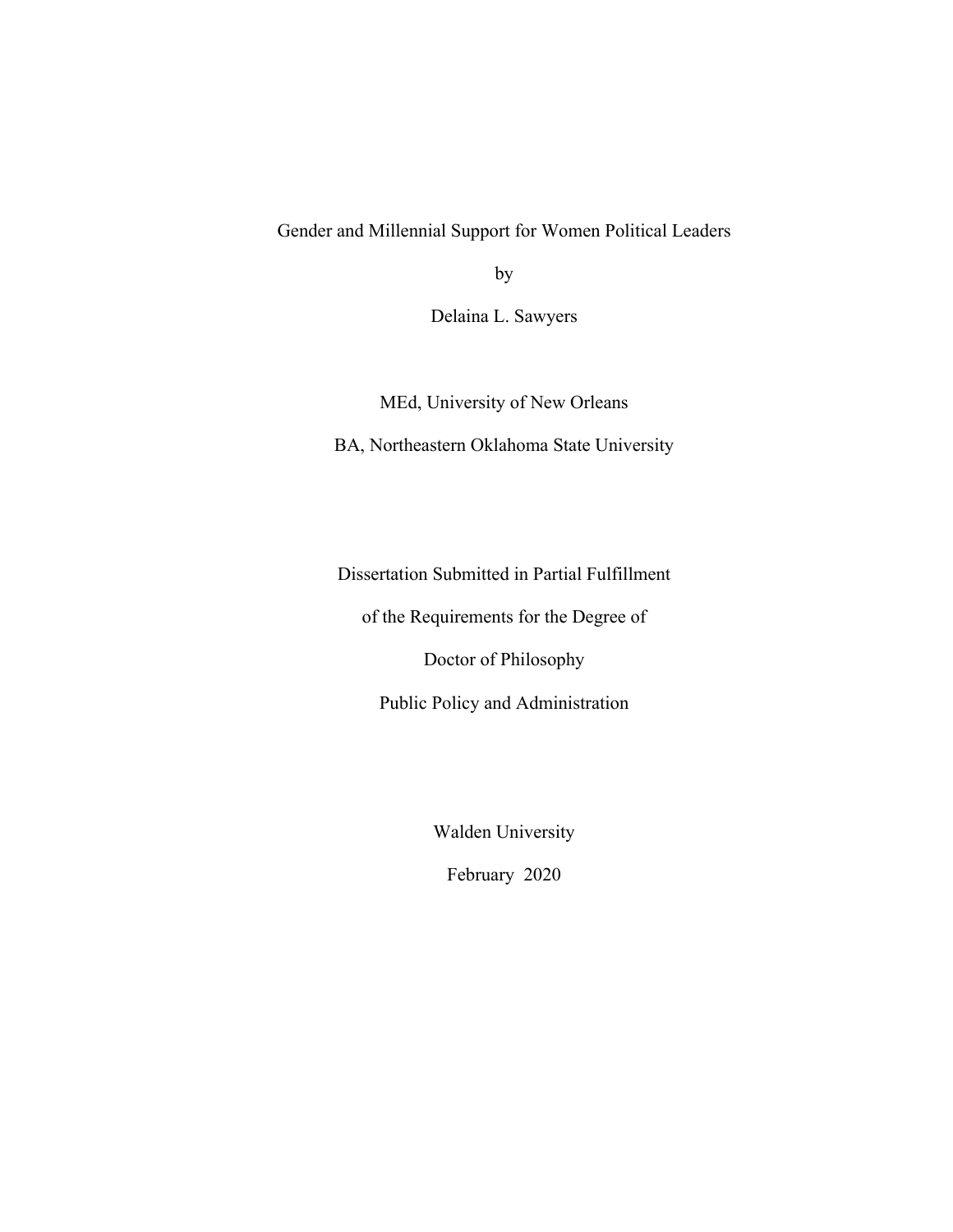### Dedication

I honor my grandmothers who have gone before me, and my mother who has made the way easier with her strength and sacrifice. My daughter, who has shown me all her life the power of unconditional love and what feminism really is, I dedicate this dissertation to you.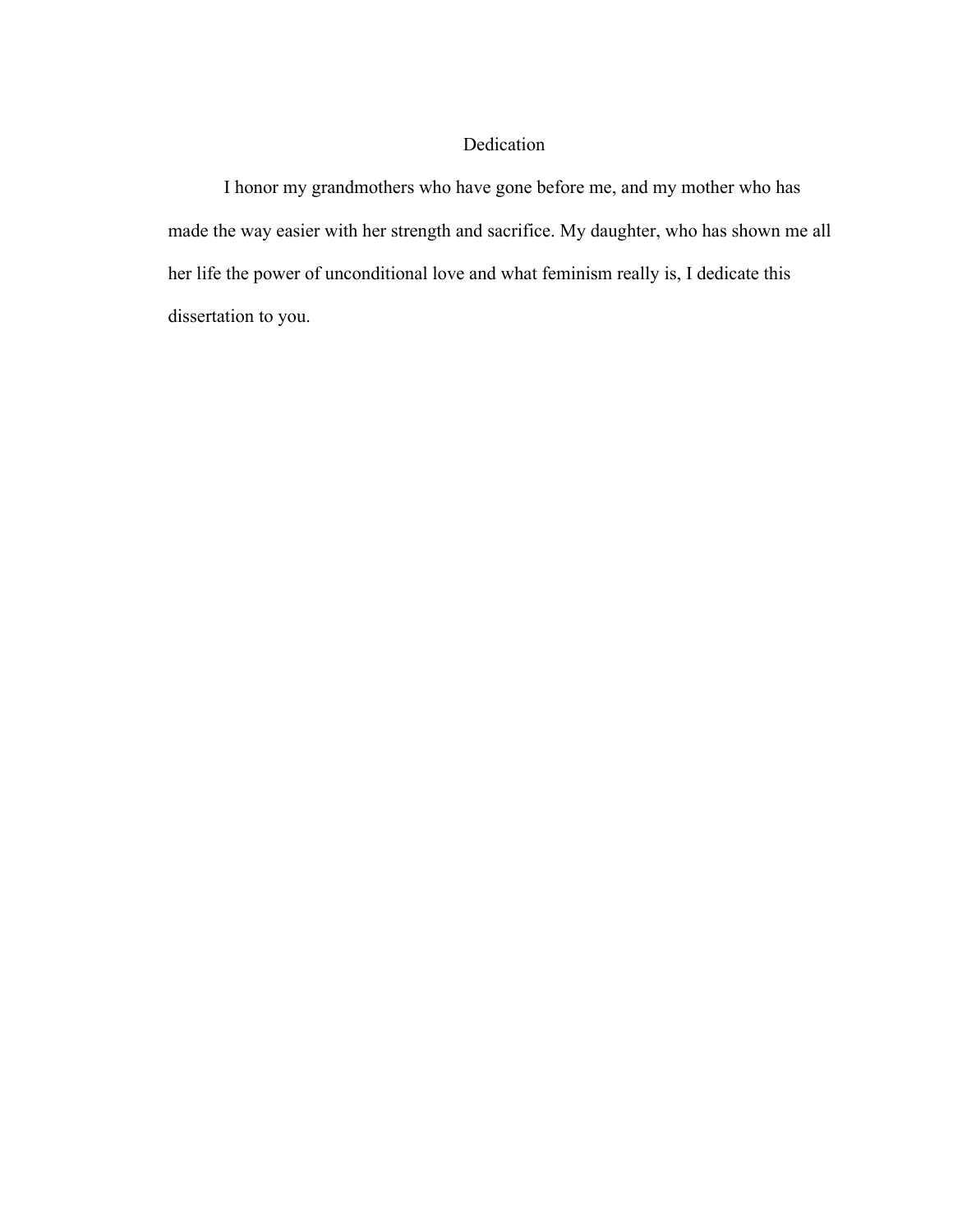#### Acknowledgments

This life-changing experience would not have been possible without the academic foundation provided by the Walden faculty. Thank you, Dr. Karen Shafer, for your encouragement and focused mentoring, and Dr. Goldman, for your meaningful feedback.

I especially thank my husband, Franklin G. Y. Chock, who supported me with time, attention, great meals, and loving approval every step of the way. Last, I thank my Hawaiian "Ohana" (family) who have accepted my absence at times without criticism, knowing that I had to write or study.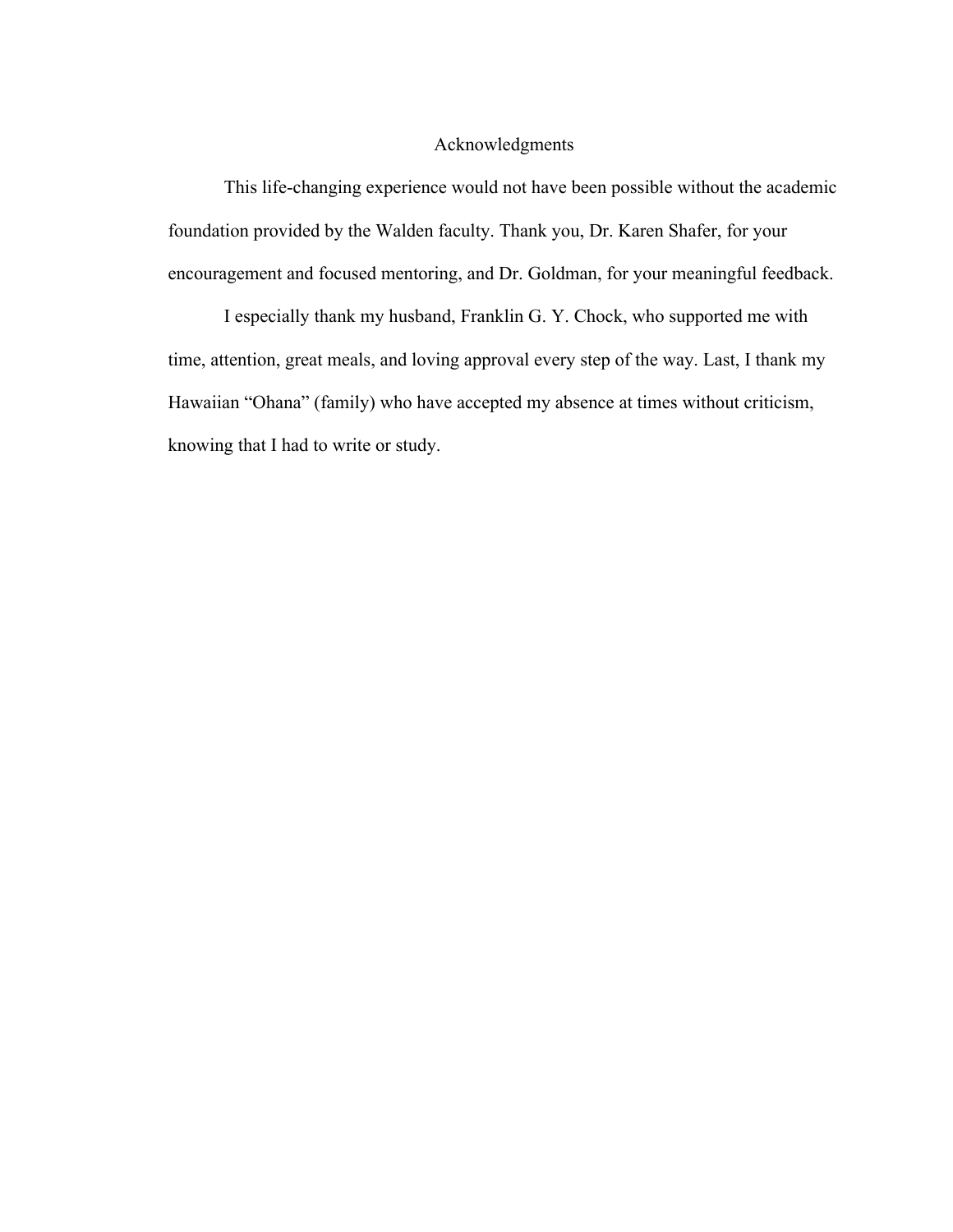| $\sim$ $\sim$ $\sim$ |
|----------------------|
|                      |
|                      |
|                      |
|                      |

## Table of Contents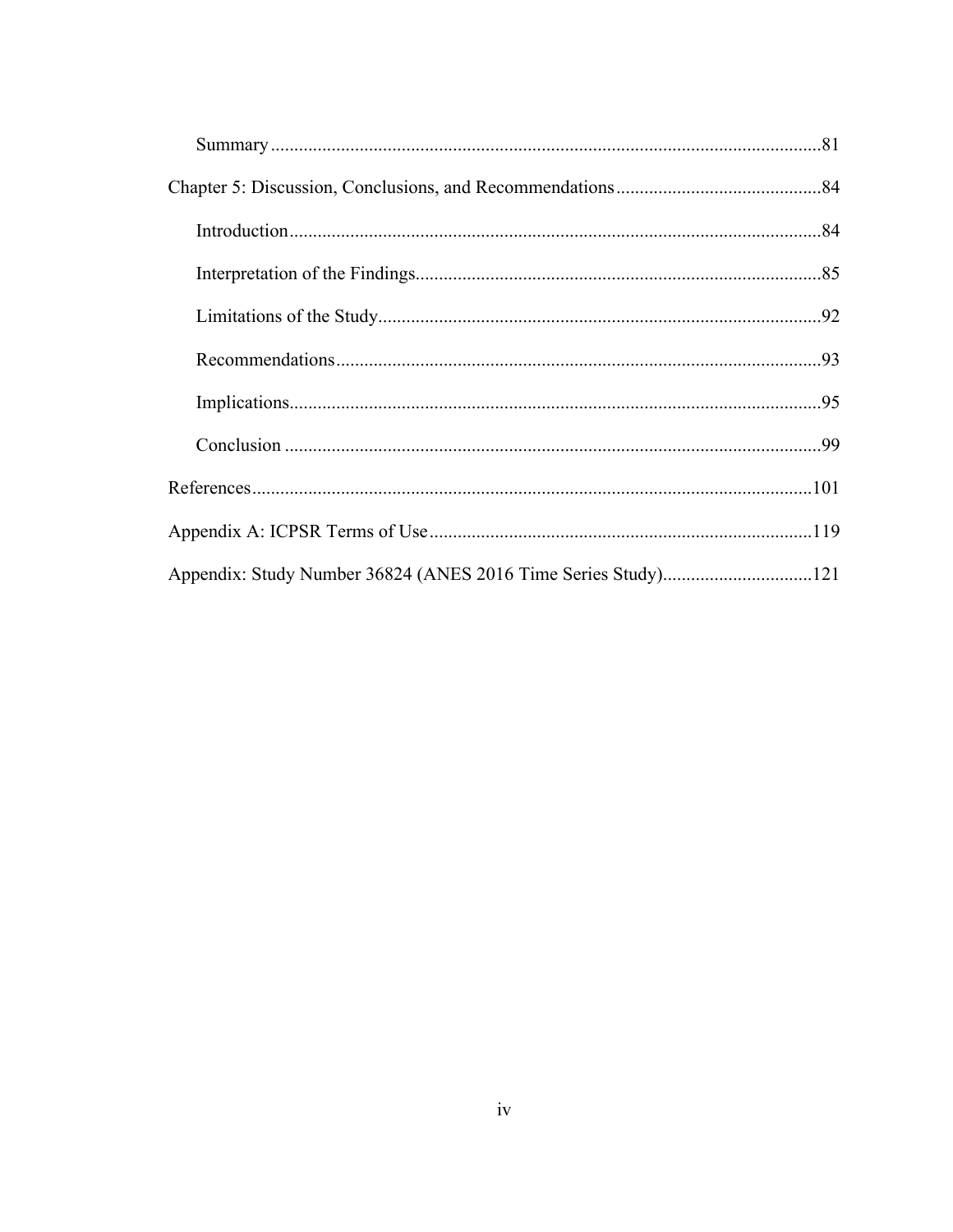## List of Tables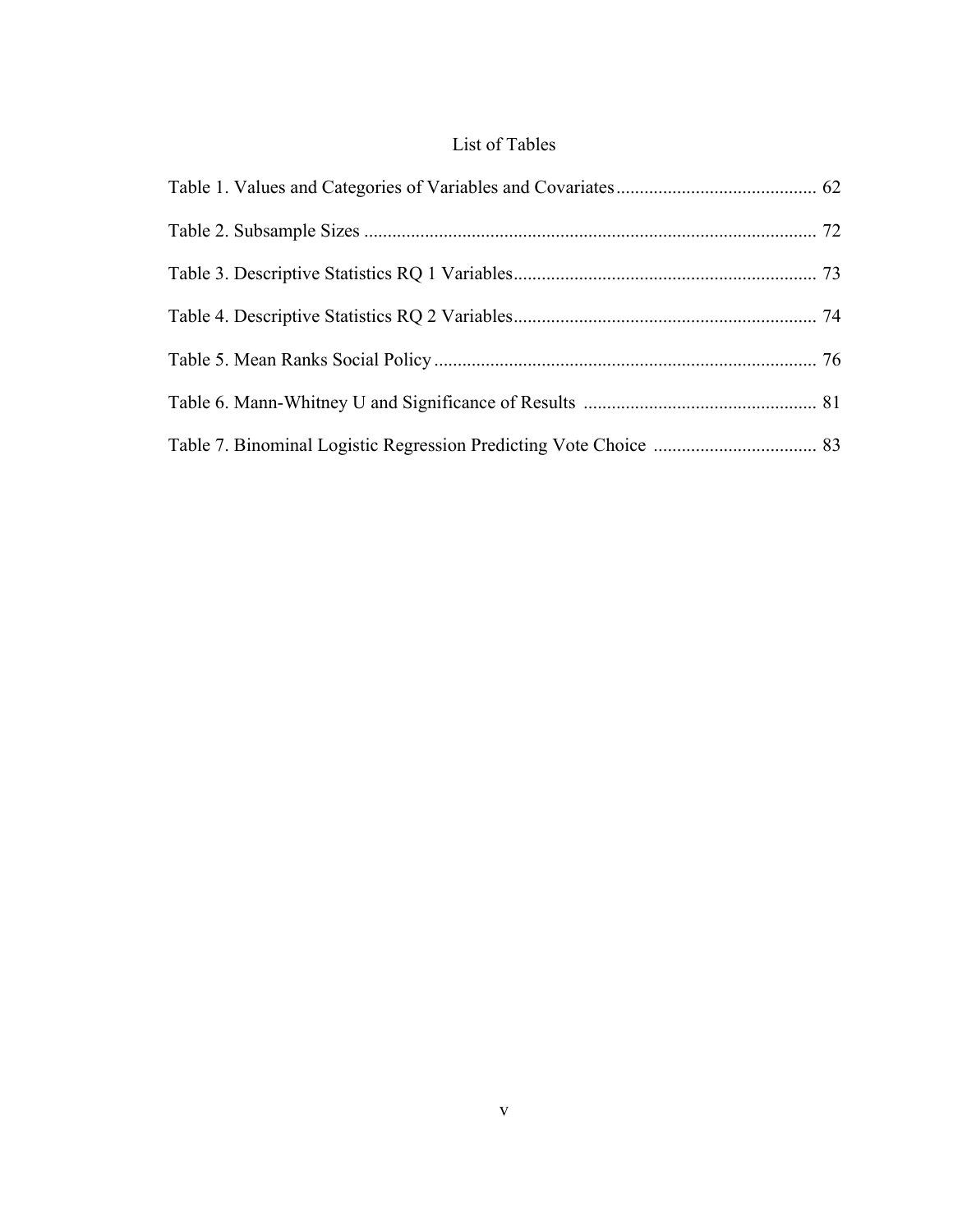#### Chapter 1: Introduction to the Study

The 2016 presidential campaign of Hillary Clinton intersected traditional U.S. politics with gender. For many, the presidential bid by Clinton was the culmination of social and political advancements made by women, beginning with the right to vote. Women have consistently exercised this civic right in higher numbers than their male counterparts since 1964 (Dittmar, 2014). With 83.8 million women registered to vote in 2016 compared to 73.8 million men (Dittmar, 2014), this gender-specific trend of women participating in politics in greater numbers than men is likely to continue. Despite voting in larger numbers than men, American women are underrepresented by female political leaders, with the United States ranking 99th globally and approximately 23% of the seats in Congress occupied by women (Milligan, 2018).

Along with the influence of women, the millennial generation has the potential to impact future political directions. Population estimates project that millennials at 73 million will surpass the 74.9 million baby boomer generation by 2019, thus becoming America's largest electorate (Fry, 2017). Although millennials will soon represent a larger demographic, only 51% of millennials voted in the 2016 presidential election (Fry, 2017). The political opinions of these emerging groups shed light on women's experiences and possible advocation for policies to benefit women. Yet, little is known about the differences between these two large generations of women voters and how those differences may be expressed through policy preferences and candidate support. In this study, I explored the opinions and perceptions held by millennial women during the 2016 presidential election and added to the body of knowledge about generational policy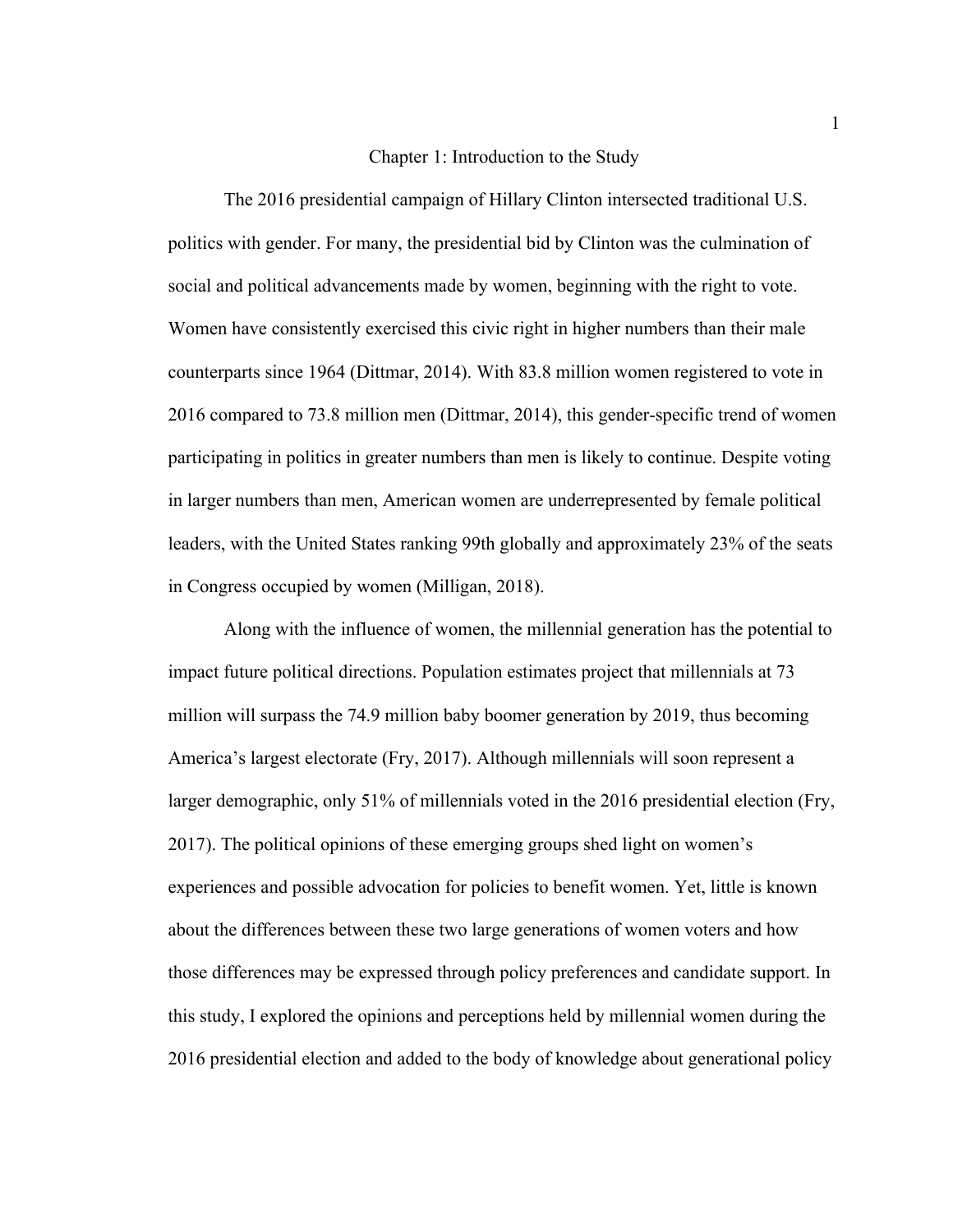preferences, which could potentially aid in voter behavioral predictions for this generation in future elections. The results of the study might aid in marking the trajectory of support for political platforms and institutions.

In this chapter, I provide a brief background of the research literature, a problem statement guiding the study, and describe the purpose of the study. I present the research questions, hypotheses, and a description of the nature of the study and research methods. The theoretical framework supporting the study is briefly introduced, with a more detailed presentation provided in Chapter 2. The remainder of this chapter contains definitions of terms, assumptions, limitations, and delimitations, which provide further structure for the study. Lastly, the social significance of the study is outlined.

#### **Background**

Political studies have focused on the voting profile of specific demographic groups representing the U.S. electorate. Interest in the political participation of diverse groups stems from the benefit that marginalized groups such as women can realize by using politics to create status change (Markovits & Bickford, 2014). Although political gains have occurred, women continue to be underrepresented in U.S. political leadership (Bacchi, 2017; Brode, 2017), limiting understanding of women's experiences in a larger political context. Legislative and policy enactment reflective of citizens' life concerns is provided by descriptive leadership (Mansbridge, 1999). In politics, this type of leadership is significant because politics has been identified as an institutional means for gaining greater equality for women (Markovits & Bickford, 2014; Shames, 2014). Greater equality is realized, in part, upon the election of women because women are more likely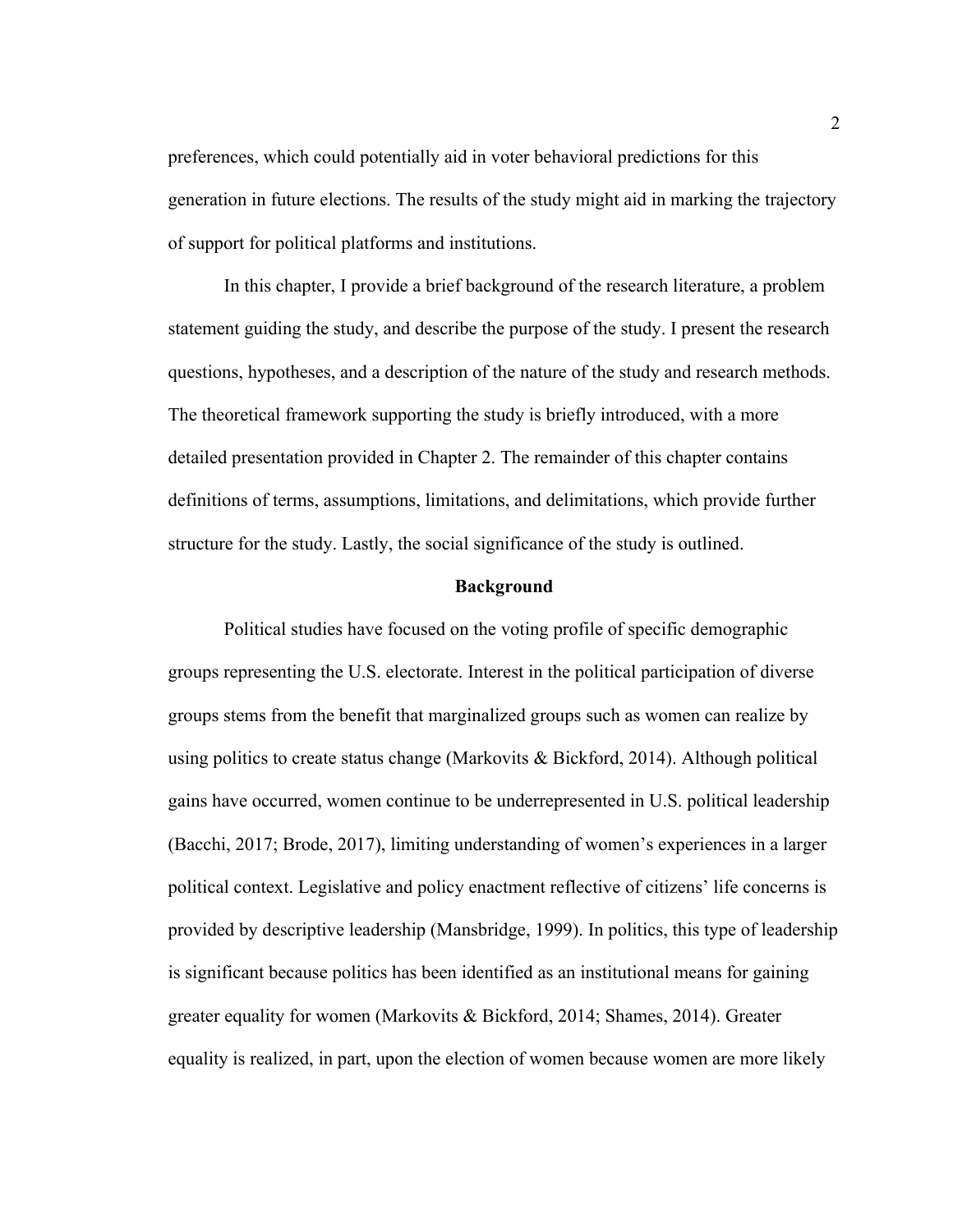to pursue legislation and policy representing issues of concern to women (McPhail, 2003; Williams & Massaro, 2013). The social result of focused legislative actions and the enaction of policies can directly change the dynamics of unequal gender power (Bacchi, 2017).

Further insight into voter behavior can be realized through generational studies focused on cohort experiences and worldviews. Hancook (2014) compared recent millennial social movements of gun control and immigration policy reform to the political social movements in previous generations, addressing the Vietnam war and race relations. Economic events affecting the markets and limited job opportunities, despite high educational achievement, have been the reality for many millennials. The disappointing experience of institutions not delivering expected results may be reflected in studies that identified millennials' lack of identification with certain institutional establishments or political party ideology (Milkman, 2017; Twenge, Campbell, & Freeman, 2012). A lack of trust in the establishment may erode commitment to social solutions through political participation. Further evidence of millennials' lack of participation was reported by Luecke (2014), who noted that differences in generational participation in politics translated into voting blocs at the polls. However, the authors of these generational studies have not focused on women within specific generations nor on the ways in which lived experiences may have influenced policy preferences. Although much political research has identified the role of gender in voter behavior (Dolan  $\&$ Lynch, 2014; Philpot, 2018; Sanbonmatsu & Dolan, 2012), little focus has been directed toward millennial women. A study of the voting behaviors of millennial women is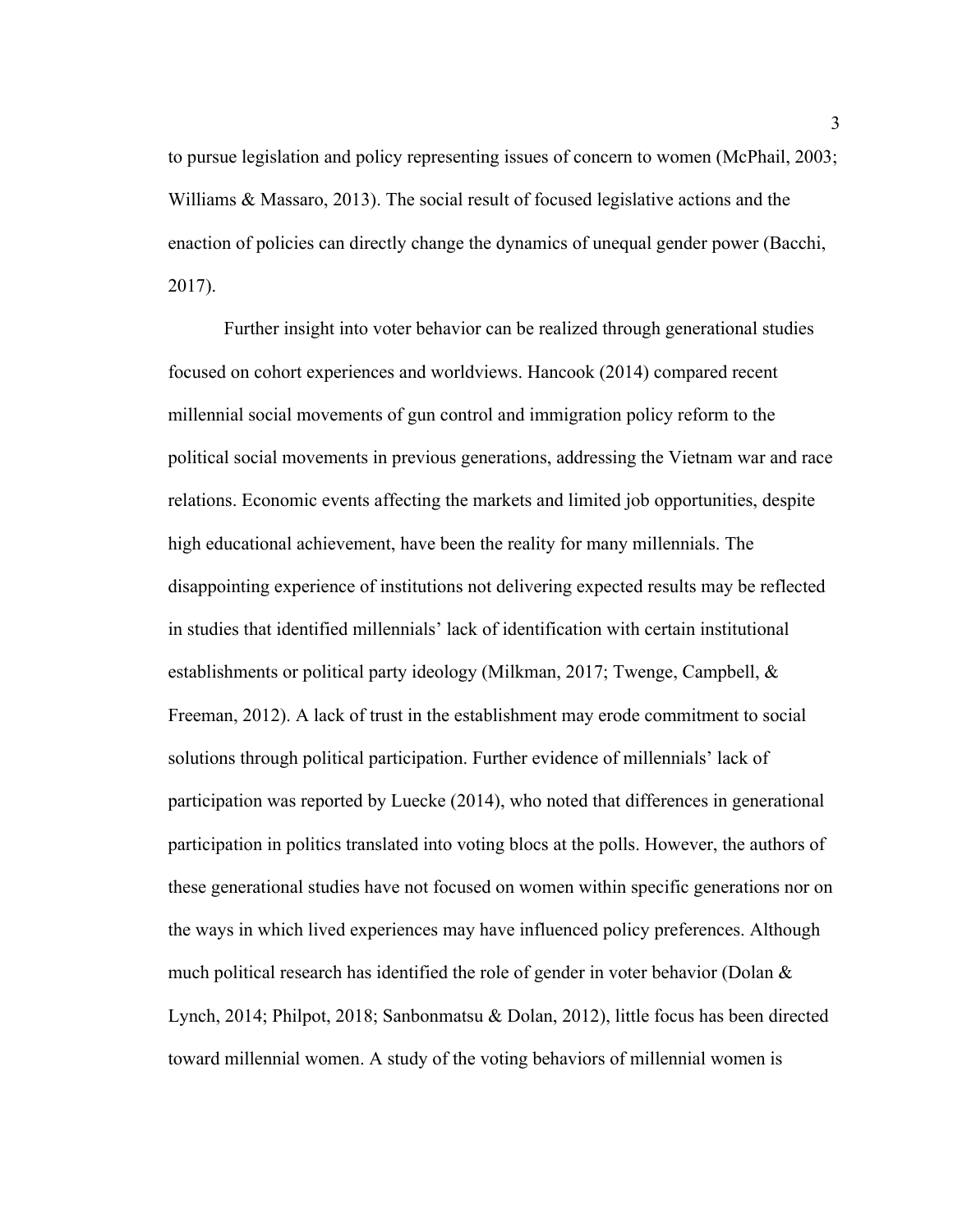relevant to understanding what substantive political representation means to women, including their generational perspective of U.S. politics.

#### **Problem Statement**

Despite social advancements with the constitutional right to vote, the feminist social movement, and women's demographic presence, women continue to be underrepresented in executive political leadership in the United States (Geiger & Kent, 2017). Gender inequality is a complex social phenomenon that continues to impact the equal status of women in the social institutions of education, economics, and politics. Political representation can be a mechanism of institutional equity for women (Markovits & Bickford, 2014; Shames, 2014). Differing views and interests of women in political leadership can change institutional dynamics. The political focus of women is more likely to be legislation and policy that address the life experiences of women (McPhail, 2003; Williams & Massaro, 2013) and is, therefore, substantive representation. Legislation focused on the concerns of women can directly change the dynamics of unequal social power and provide role models for additional women to participate in the political process (Latu, Mast, Lammers, & Bombari, 2013).

However, meaningful political responsiveness through legislation and policy development must be informed by the electorate. Social causes of justice and equality were championed by feminists of the baby boomer generation during the 1960s and 1970s (Evans, 2016). Awareness of social equity and political views by women of the millennial generation are not fully understood. Research into the political motivation of the millennial generation has produced conflicting information (Luecke, 2014; Milkman,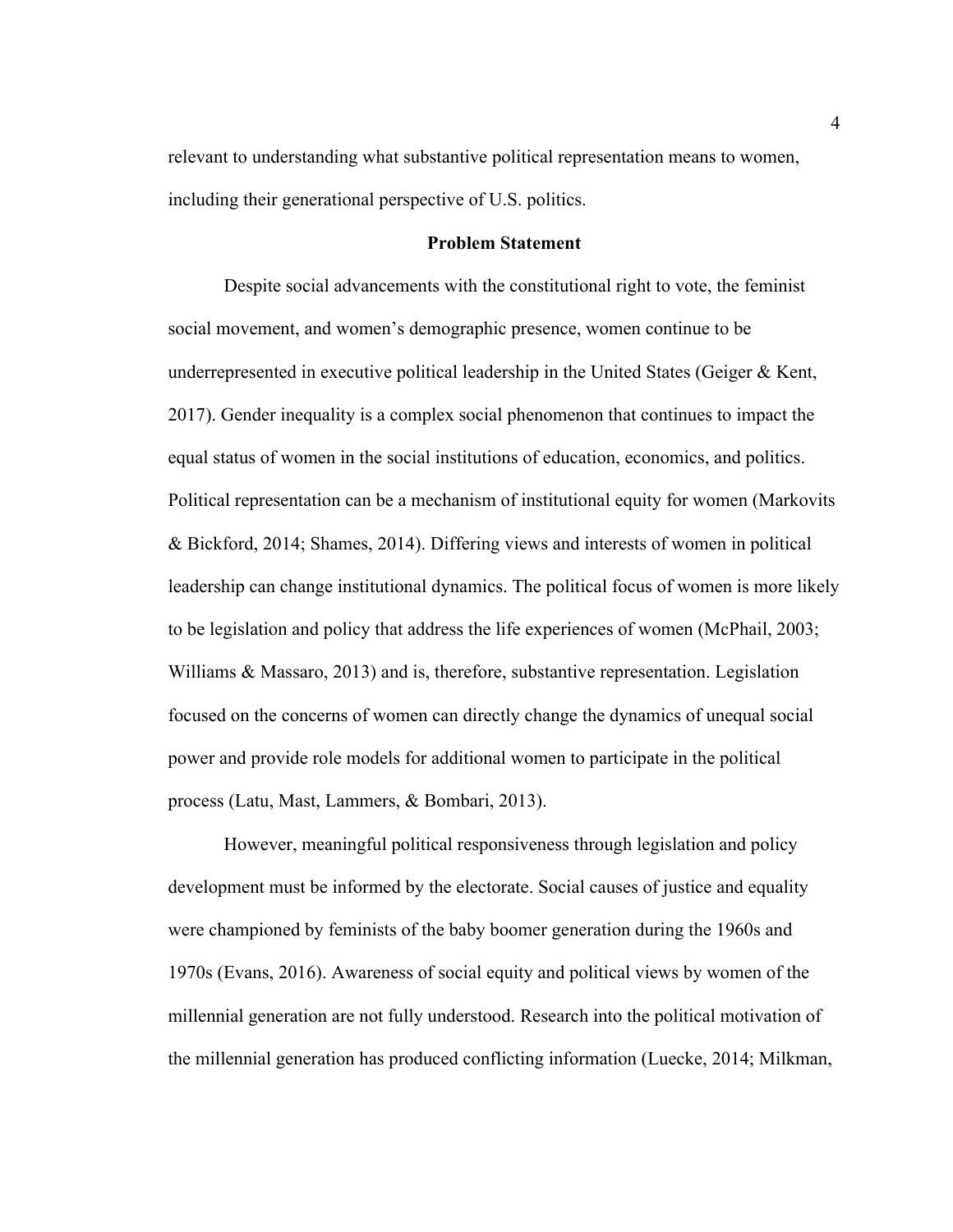2017; Shea, 2015; Twenge et al., 2012). More specifically, political motivation for millennial women and their candidate evaluations are not known. Generational differences in gender attitudes, framed by social policy preferences and candidate support, was explored in this study by applying a quantitative method. Focusing on this demographic might close a gap in the literature regarding political opinions and perceptions of millennial women.

#### **Purpose of the Study**

The purpose of this quantitative cross-sectional study was to determine the influence of generation on the policy preferences and voter behavior of millennial and baby boomer women voters. To study generational policy preferences, the following variables were used: generation, as the independent variable; and, the dependent variables of (a) equal pay, (b) health care, (c) income disparity, (d) election of women, (e) discrimination, and (f) evaluation of feminism. To predict voter behavior, the following variables were used: generation, as the independent variable; and, candidate choice as the dependent variable. Covariates were education, race, and political party.

#### **Research Questions and Hypotheses**

The purpose of this quantitative study was to determine if there was a difference between the policy preferences of millennial women and those of baby boomer women, which may predict voting behavior. Two research questions and seven hypotheses were used to guide the study.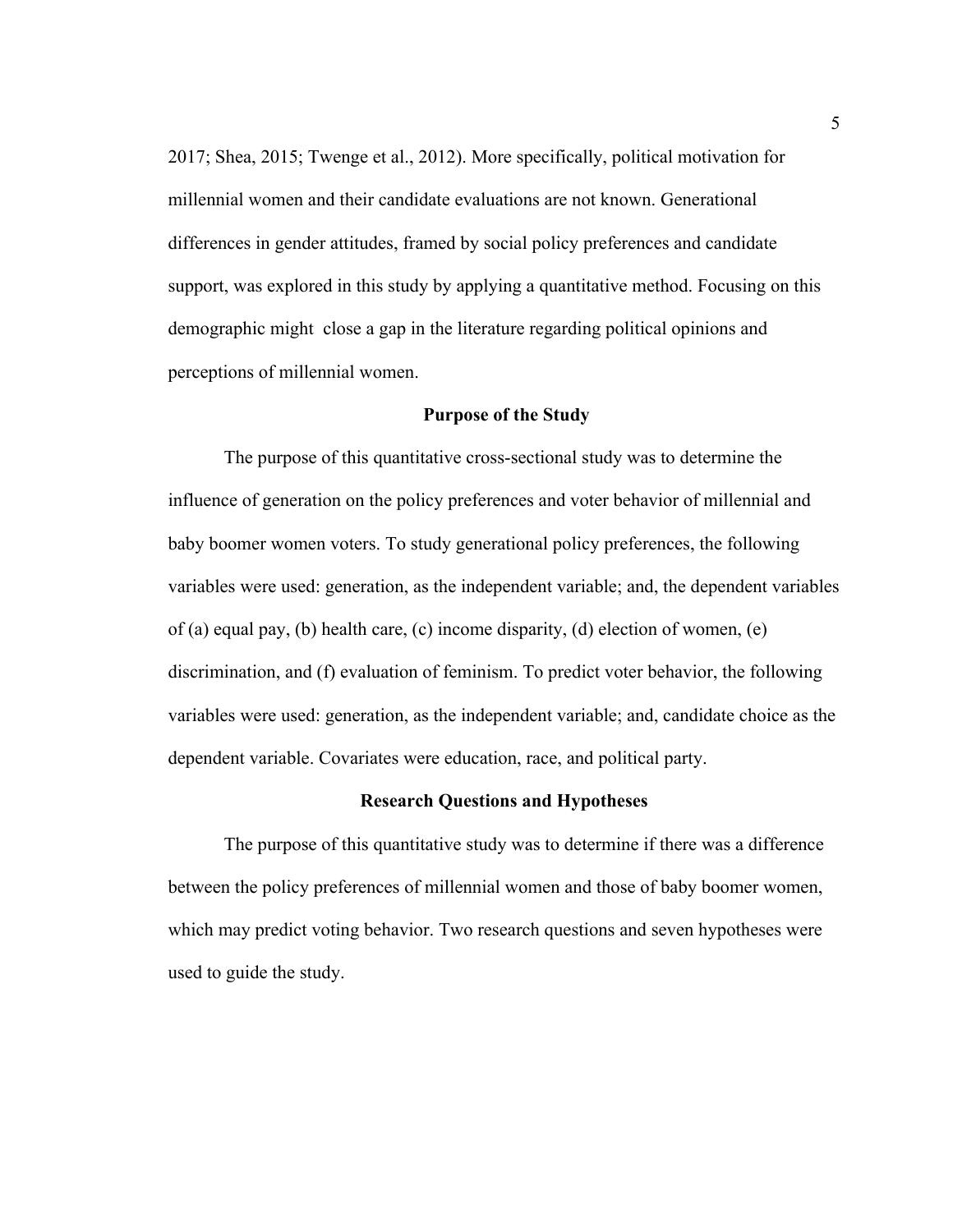#### **Research Question 1**

How are policy preferences of millennial women (aged 20–35 years) different from those of baby boomer women (aged 52–70 years) who participated in the 2016 presidential election?

 $(H<sub>0</sub> 1A)$ : There will be no difference in the policy views of millennial women and those of baby boomer women regarding equal pay for women.

(Ha 1A): A difference exists in the policy views held by millennial women and those held baby boomer women regarding equal pay for women.

 $(H<sub>0</sub> 1B)$ : There will be no difference in the policy views of millennial women and those of baby boomer women regarding accessibility to health care.

(Ha 1B): A difference exists in the policy views held by millennial women and those held by baby boomer women regarding accessibility to health care.

 $(H<sub>0</sub> 1C)$ : There will be no difference in the policy views of millennial women and those of baby boomer women with respect to how they judge income disparity policy.

 $(H<sub>a</sub> 1C)$ : A difference exists in how millennial women and baby boomer women judge income disparity policy.

 $(H<sub>0</sub> 1D)$ : There will be no difference in how millennial women and baby boomer women identify the need to elect women to political office.

(Ha 1D): A difference exists in how millennial women and baby boomer women identify the need to elect women to political office.

 $(H<sub>0</sub> 1E)$ : There will be no difference in how millennial women and baby boomer women identify discrimination against women in the United States.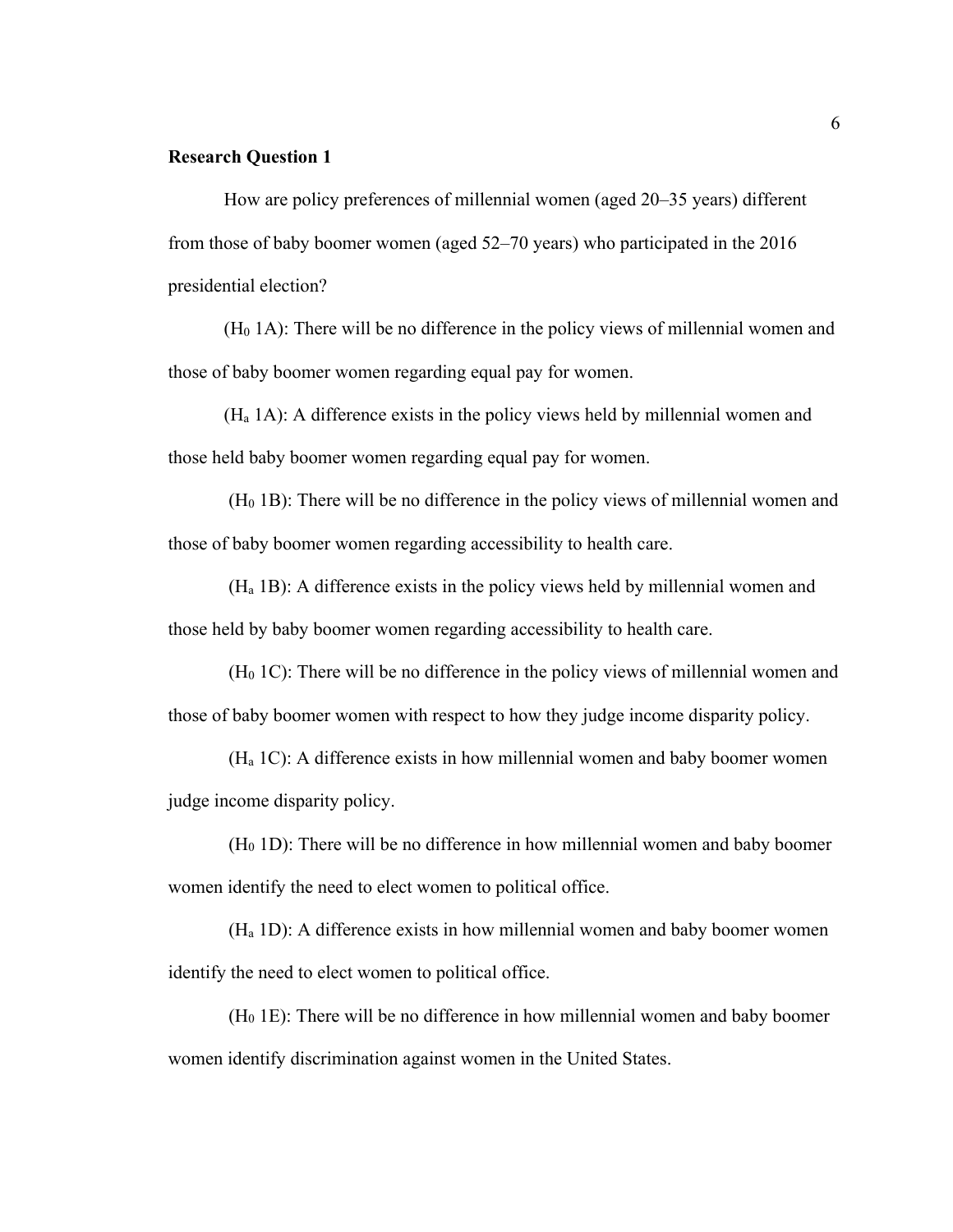(Ha 1E): A difference exists in how millennial women and baby boomer women identify discrimination against women in the United States.

(H0 1F): There will be no difference in millennial women's and baby boomer women's evaluation of feminists.

 $(H<sub>a</sub> 1F)$ : A difference exists in millennial women's and baby boomer women's evaluation of feminists.

#### **Research Question 2**

How did millennial women (aged 20–35 years) and baby boomer women (aged 52–70 years) differ in their presidential voter choice in 2016?

 $(H<sub>0</sub> 2G)$ : There will be no difference in the likelihood that millennial women and baby boomer women voted for Hillary Clinton, when controlling for income, race, education, and political party.

(Ha 2G): A difference exists in the likelihood that millennial women and baby boomer women voted for Hillary Clinton, when controlling for income, race, education, and political party.

#### **Theoretical Foundation for the Study**

The theoretical foundation for the study was based on Jaggar's (1983) liberal feminist theory. The feminist approach seeks to understand institutionalized unequal gender power. Building upon concepts of feminism, which address oppression and marginalization of people (Asenbaum, 2019; Burns & Gallagher, 2010), liberal feminist theory acknowledges the function of social institutions in framing how women are represented and how cultural expectations result (Beran, 2012). The organization of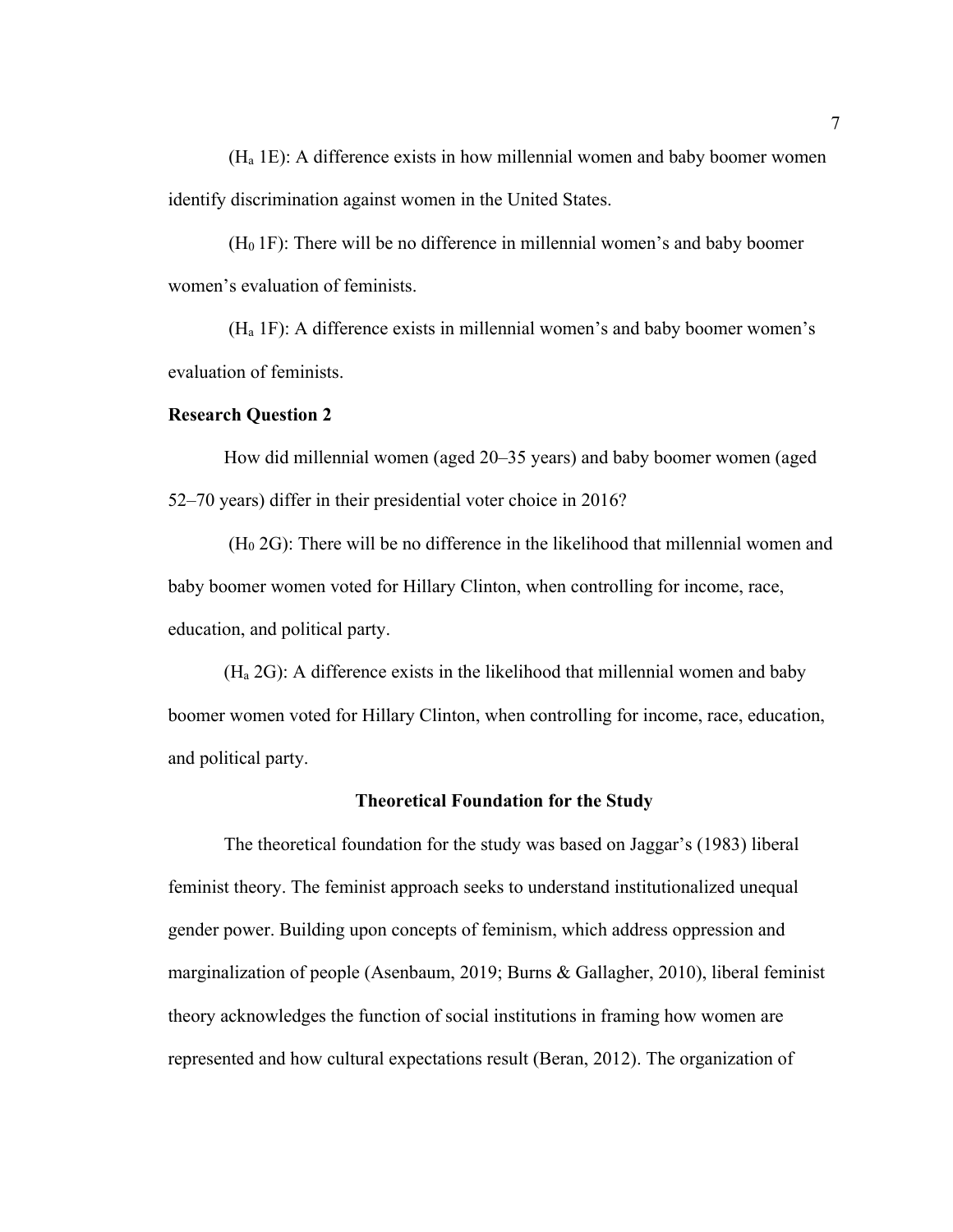society by public institutions both influences and reinforces gender roles. Participatory democracy does not equally benefit women due to institutional design (Mansbridge, 1999; Phillips, 1992). The liberal feminist theory provides a systems approach to understanding the difference in the impact upon and experiences of women by "institutionalized" social systems and agencies.

The unique perspective of women in politics is ignored by political theory (Okin, 1979). However, through the application of liberal feminist theory in this study to research questions about policy preferences, voter behavior, and representation of women in the political institution, the unique perspectives of women were acknowledged. Power asymmetries along identity categories such as race, class, and gender differentiate democratic ideals of inclusion by marginalized groups (Asenbaum, 2019). The empowered space of political representation, or politics of presence (Mansbridge, 1999; Phillips, 1992), for women can be informed by researchers who explore women's perceptions of equal rights and equal social status. Gender-based identity discrimination facilitated by institutional practices and policies (Boyle & Meyer, 2018) fail to consider the experience of the everyday-life dynamics of work, family, and politics of women. Liberal feminist theory offers insights into equal rights and social status with the deeper questioning of power and cultural sentiments of gender, shaped and perpetuated through institutions like politics.

Liberal feminist theory offers an understanding of politics through a gendered lens and allows for the exploration of the issue of equality for women within the institution. The theory enabled me to frame the research questions of social policy

8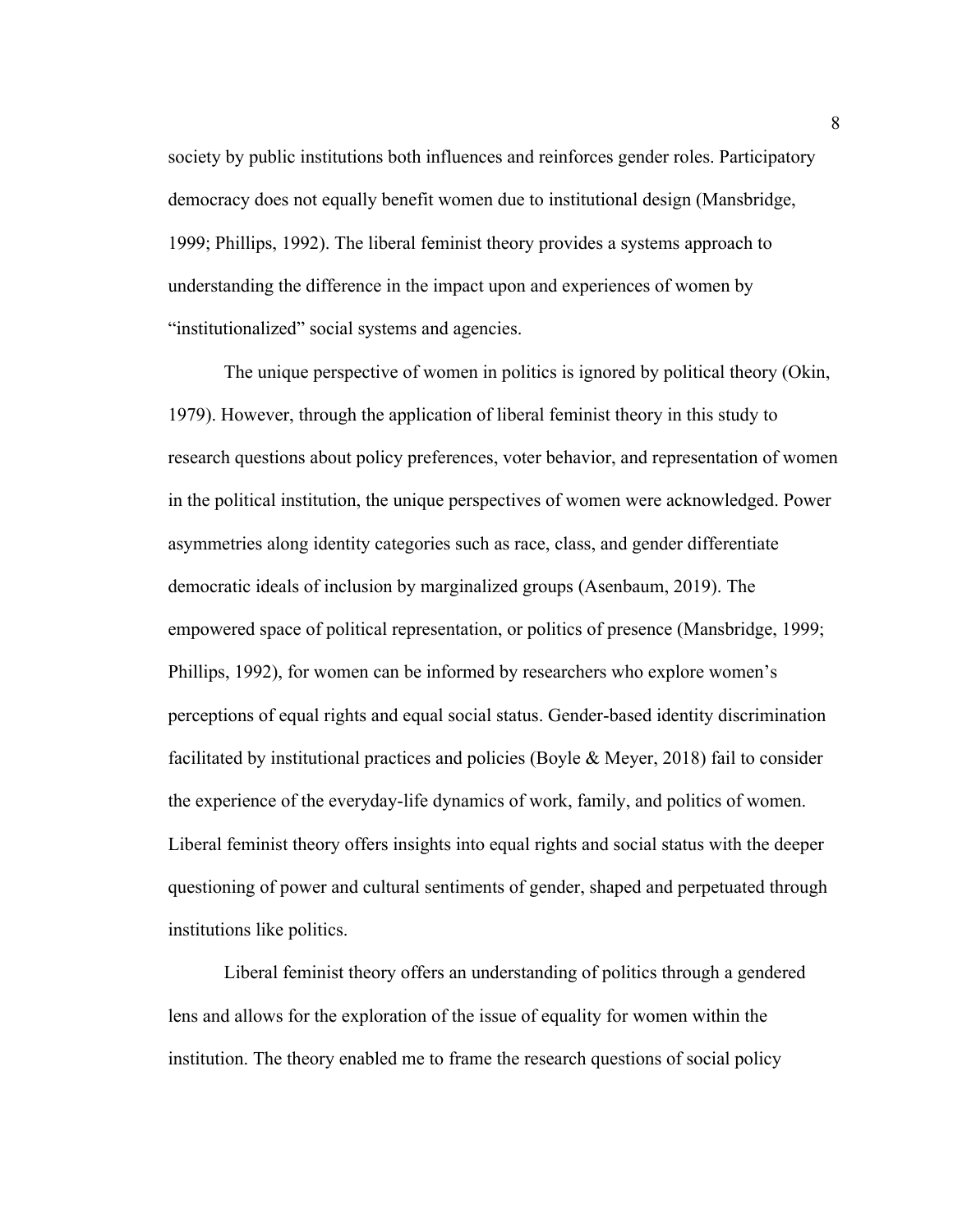preferences and political representation from a feminist standpoint. The perspective of liberal feminist theory acknowledges women's views as unique due to the awareness of a marginalized social status (Mansbridge, 1999; Okin, 1979; Phillips, 1992). Inclusion of opinions and perceptions of women's civic experience contributes knowledge toward working within the political system to effect change (York & Bell, 2014). The viewing of U.S. politics through a liberal feminist lens justified the focus of the study on women voters and the research approach of gendered questions about social policy preferences and perceptions of representation. Recognizing gender makes a difference in political representation (Anderson, Lewis, & Baird, 2011; Mendelberg, Karpowitz, & Oliphant, 2014; Wittmer & Bouché, 2013). This study builds upon previous studies by analyzing women's opinions and perceptions of social policy, addressing equal pay, health care concerns, issues of discrimination, and opinions on political representation. Liberal feminist theory provides a framework for evaluating questions of policy preferences of women as an indicator of the responsiveness of the political system, making political solutions viable and publicly recognizable (Lombardo, Meier, & Verloo, 2017).

#### **Nature of the Study**

Studies on voter behavior in the social sciences, in which the opinions and perceptions of citizens are assessed, often uses cross-sectional designs to provide survey data (Brady, 2000). To answer the research questions in this study, a quantitative approach with a cross-sectional design and the use of secondary data were chosen to test the hypotheses associated with Research Question 1 regarding differences in policy preferences between millennial women (aged 20–35 years) and baby boomer women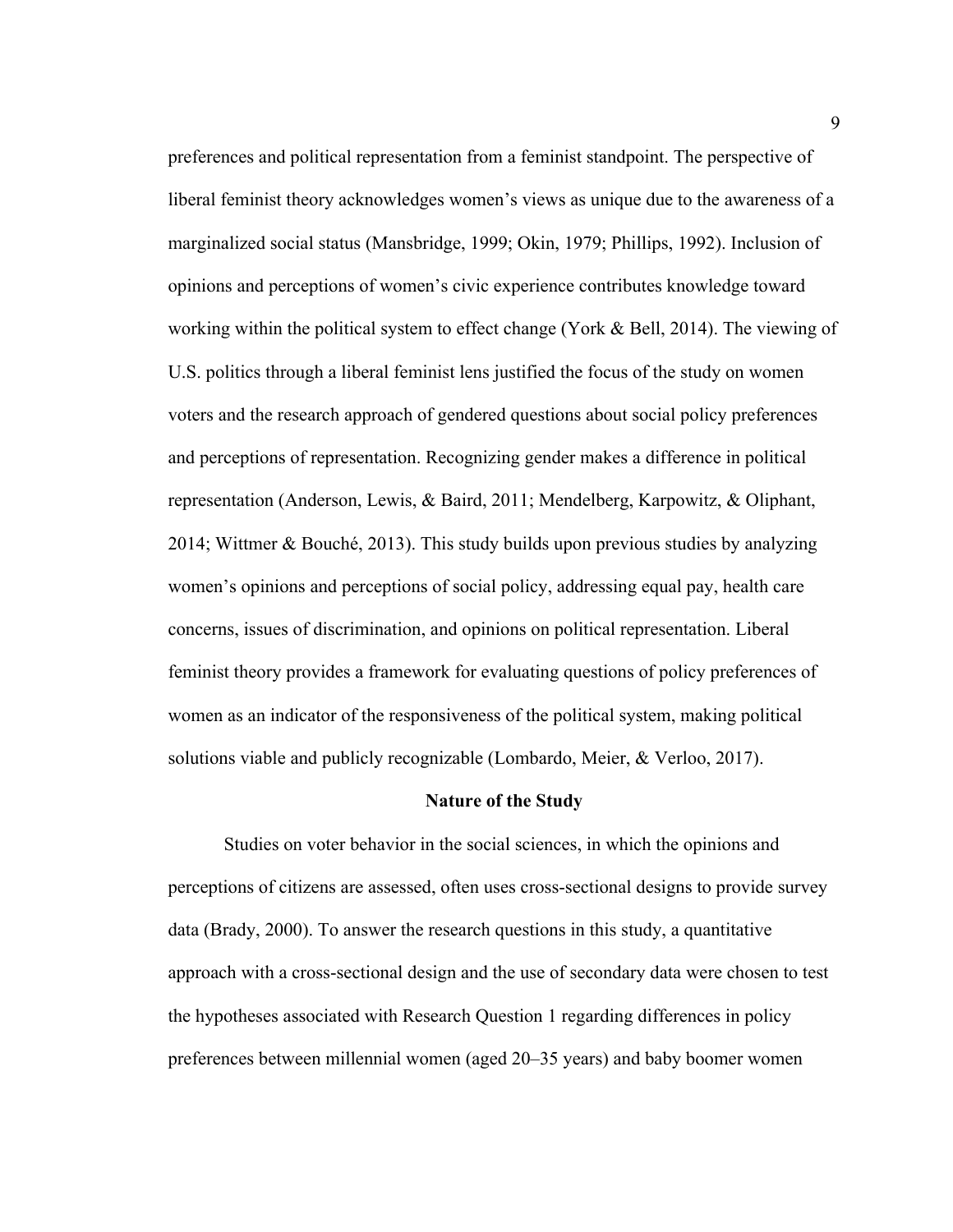(aged 52–70 years). The independent variable *generation* represented these two age cohorts. The composite of gender and social-issues-related policy formed the dependent variables representing the following six categories: (a) gender equity in pay, (b) health care, (c) income disparity, (d) representative leadership, (e) discrimination, and (f) evaluation of feminism and candidate support. The goal of the statistical analysis was to find the best fitting model to describe the relationship between the variables. The question of differences between generations was best answered with a Mann-Whitney *U* statistical test (Laerd Statistics, 2015b).

Research Question 2 referred to how millennial women (aged 20–35 years) and baby boomer women (aged 52–70 years) differed in their presidential vote choice in 2016. The independent variable *generation* and the outcome variable *candidate support* are binary or dichotomous, and the best fit was provided with a binominal logistic regression analysis (Hosmer, Lemeshaw, & Sturdivant, 2013). The covariates associated with Research Question 2 were education, race, and political party, which were controlled for because they were thought to impact candidate choice.

The most suitable accessible data from the 2016 presidential election was obtained from the American National Election Studies (ANES) 2016 Time Series Study, Number 36824 (ANES, 2018; see Appendix). The ANES database contained a large cross-sectional representative sample of voters. A snapshot in time of social occurrences was provided by a cross-sectional survey design (Frankfort-Nachmias, Nachmias,  $\&$ DeWaard, 2015; Hall, 2009). These data were repurposed to conduct the analysis of the relationship between the generational cohorts of women voters (i.e., millennials and baby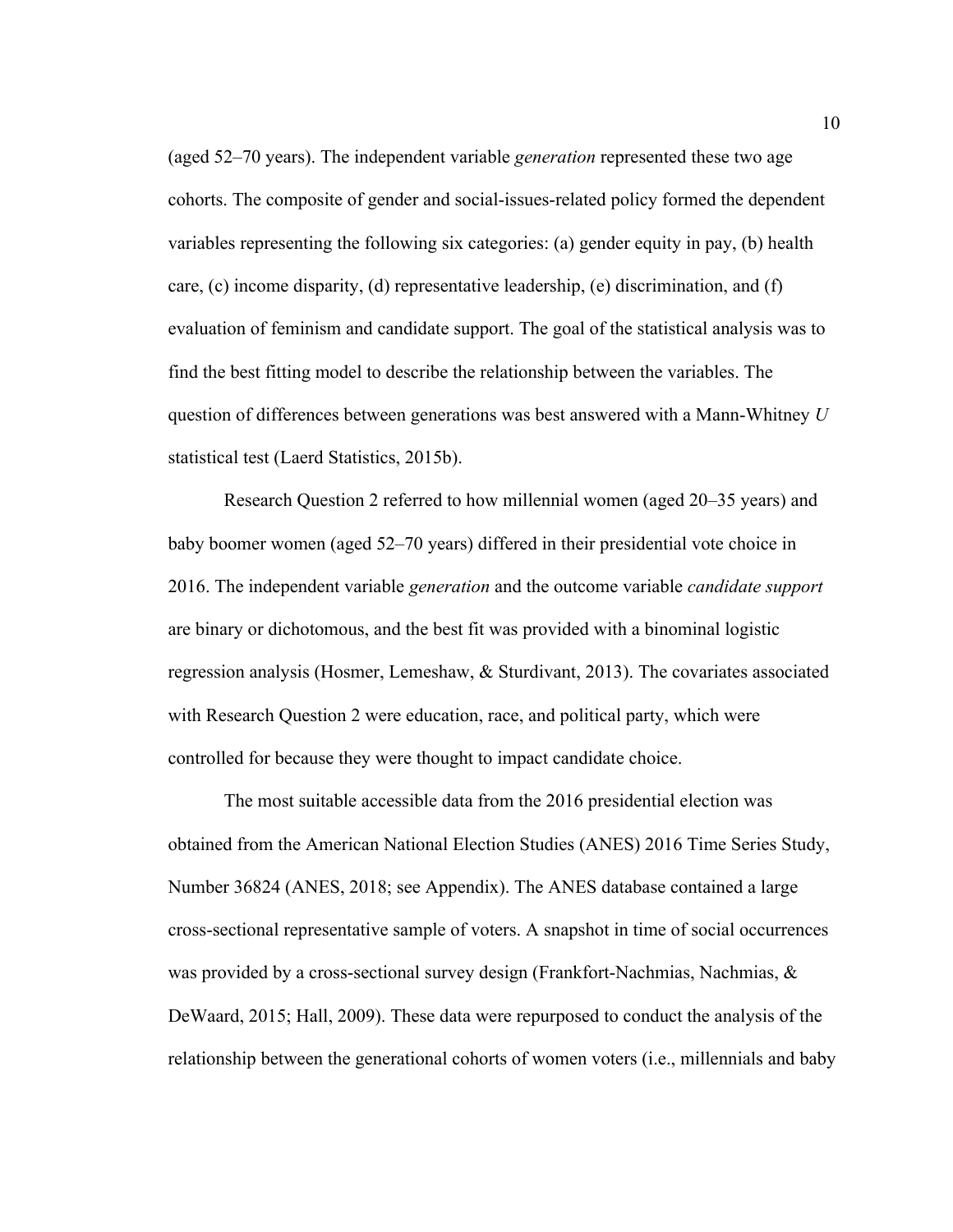boomers), policy preferences, and voter behavior. Repurposing of secondary data required a more robust statistical technique for answering the different research questions (Frankfort-Nachmias et al., 2015). Election outcomes provided with the use of secondary data sets was an acceptable use of data to answer questions of targeted group behavior, and to which statistical tests can be applied to measure differences between groups (Field, 2015). This approach is particularly well-suited for election response studies of voter attitudes (Blair, 2017; Shelley & Hitt, 2017).

#### **Definition of Terms**

*Baby boomers:* The generational demographic cohort born between 1946 and 1964 and aged 52 to 70 years in 2016 (Fry, 2018).

*Millennials:* The generational demographic cohort born between 1981 and 1996 and aged 20 to 35 years in 2016 (Fry, 2018).

#### **Assumptions**

In order for outcomes of the study to be objective and measurable, assumptions applied to the data as a consequence of the research design must be met (Kraska-Miller, 2014). The first assumption made in this study was that, due to the nature of secondary data, the data set is free of error, and is complete and accurate. The purpose of the ANES 2016 Time Series Study, Number 36824 (ANES, 2018; see Appendix) was to collect data of citizen perceptions, behaviors, and attitudes surrounding the 2016 presidential election for research purposes. These citizen opinion surveys have been conducted by ANES since the 1940s (ANES, 2018). All interviews were conducted by paid interviewers who had gone through training conducted by ANES. Because the data set was secondary in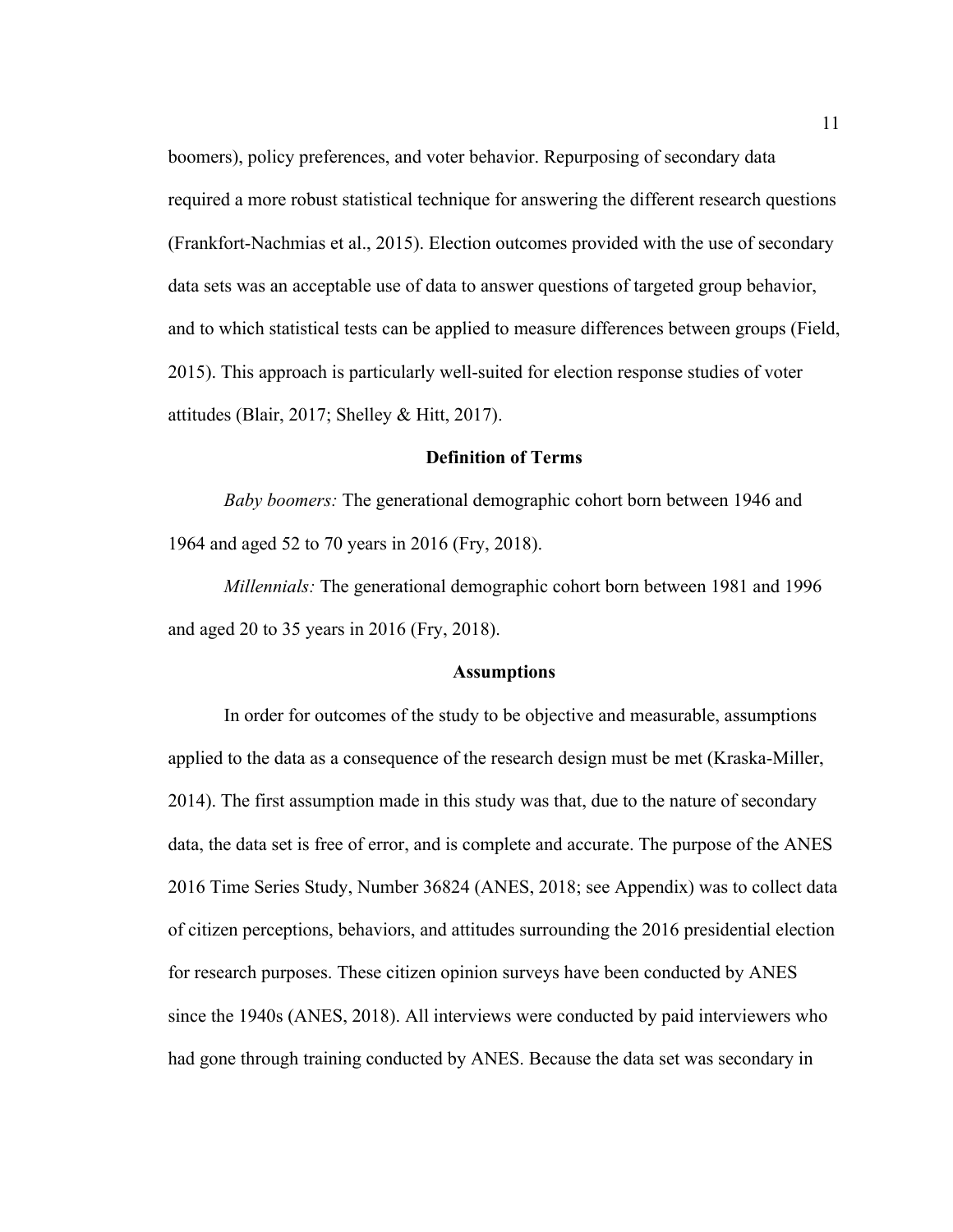nature, its accuracy could not be verified. However, given the reputation of ANES, the number of years ANES has been conducting public opinion surveys for research purposes, and the scholarly reputation of ANES, it was assumed that the data were free of systemic and processing errors. The second assumption pertained to the survey responses. It was assumed that the respondents answered truthfully, understood the questions, and responded in a way that most accurately reflected their opinions and perceptions at that particular point in time. Going back to authenticate the participants' responses was not an option.

In order to overcome the constraints of time and expense and to provide access to a repeated cross-sectional data set collected at a specific point in time I used secondary data. The ANES 2016 Survey Time Series Study, Number 36824 (ANES, 2018; see Appendix) was conducted with pre- and post-election surveys and with a specific focus on voter behavior. In addition, the detailed survey data on gender-related policy and voter behavior during the 2016 presidential election provided data specific to the research questions of female millennial and baby boomer policy preferences and candidate support during the 2016 presidential election.

#### **Scope and Delimitations**

The focus of this study on the 2016 presidential election was due to the significance of gender in this election with the first woman candidate from a major political party. The election provided an opportunity to investigate the opinions and perceptions of women who participated as voters in the election. Liberal feminist theory (Jaggar, 1983) provided the framework to explore political orientation and institutional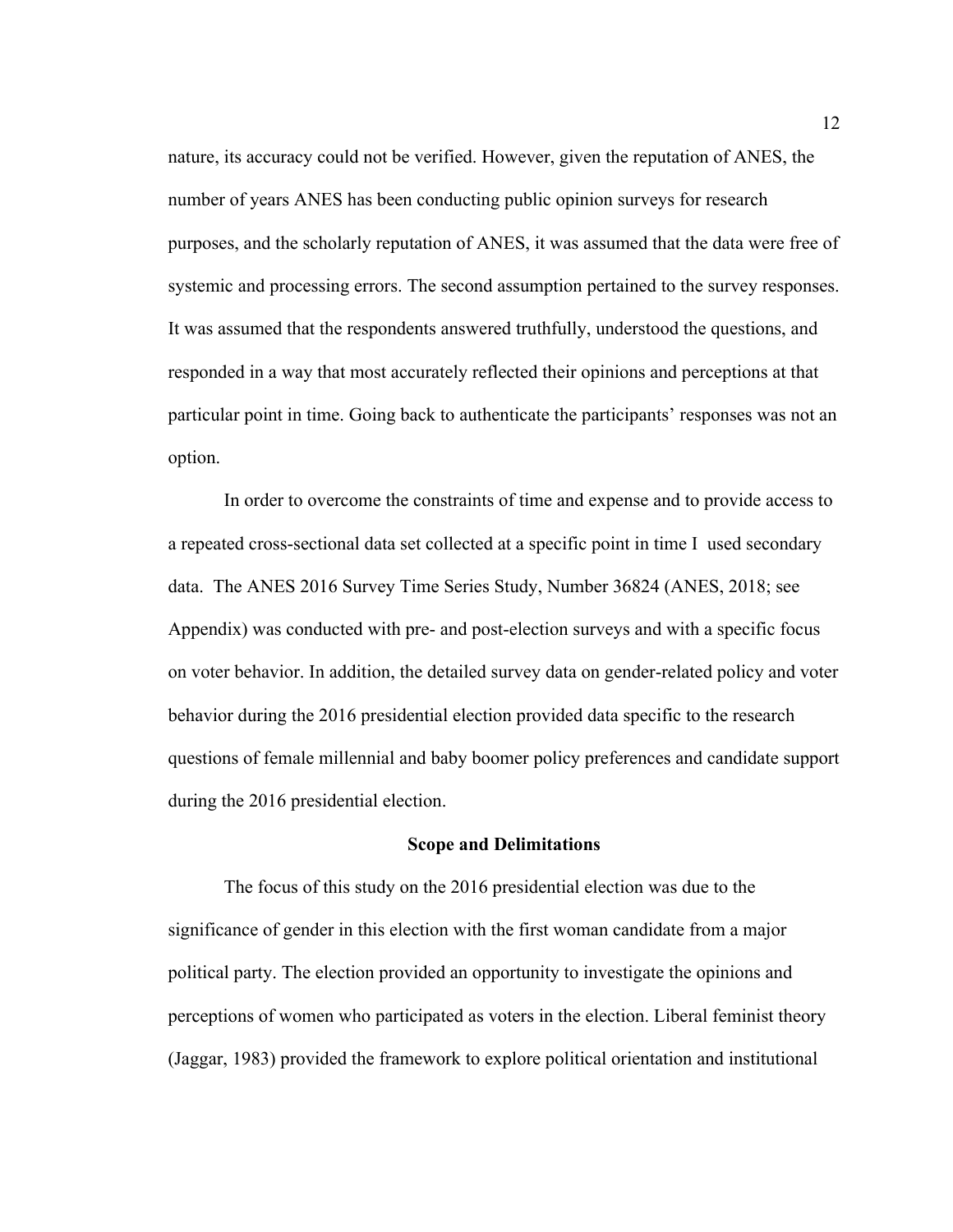practices (see Hague, 2016; Hays, 2011) and to consider the dynamics of gender as it relates to policy (see Bacchi, 2017; Burns & Gallagher, 2010; Dickes & Crouch, 2015) and political representation (see Boyle & Meyer, 2018; Dolan & Lynch, 2014). The generational choice was predicated on the large numbers of both baby boomers and millennials represented in current U.S. political demographics. Women—particularly millennial women—have been underrepresented in research. A study of these two groups of women with respect to the 2016 presidential election might add to the body of knowledge on voter behavior and potential prediction of voter choice.

Liberal feminist theory was selected to guide the focus of the study toward political institutions and the voting experiences of women. Alternative theoretical approaches were considered early in the research process. Initially, questions of gender roles were explored by applying social learning theory (Bandura, 1977). Feminist theory (Phillips, 1992) was also considered. However, these theories did not align with the research question regarding policy and political representation within existing political institutions. The liberal feminist theory (Jaggar, 1983) provided a theoretical framework for aligning this research question with women's life experiences as a group. This gender perspective extended the investigation into elimination of institutional systems and processes that perpetuate gender inequality by intersecting the feminist goal of achieving gender equity through the liberal feminist approach of doing so through institutional change.

The scope of the study covers the post-2016 presidential election period, specifically January 7 and January 8, 2017, when the surveys from the ANES 2016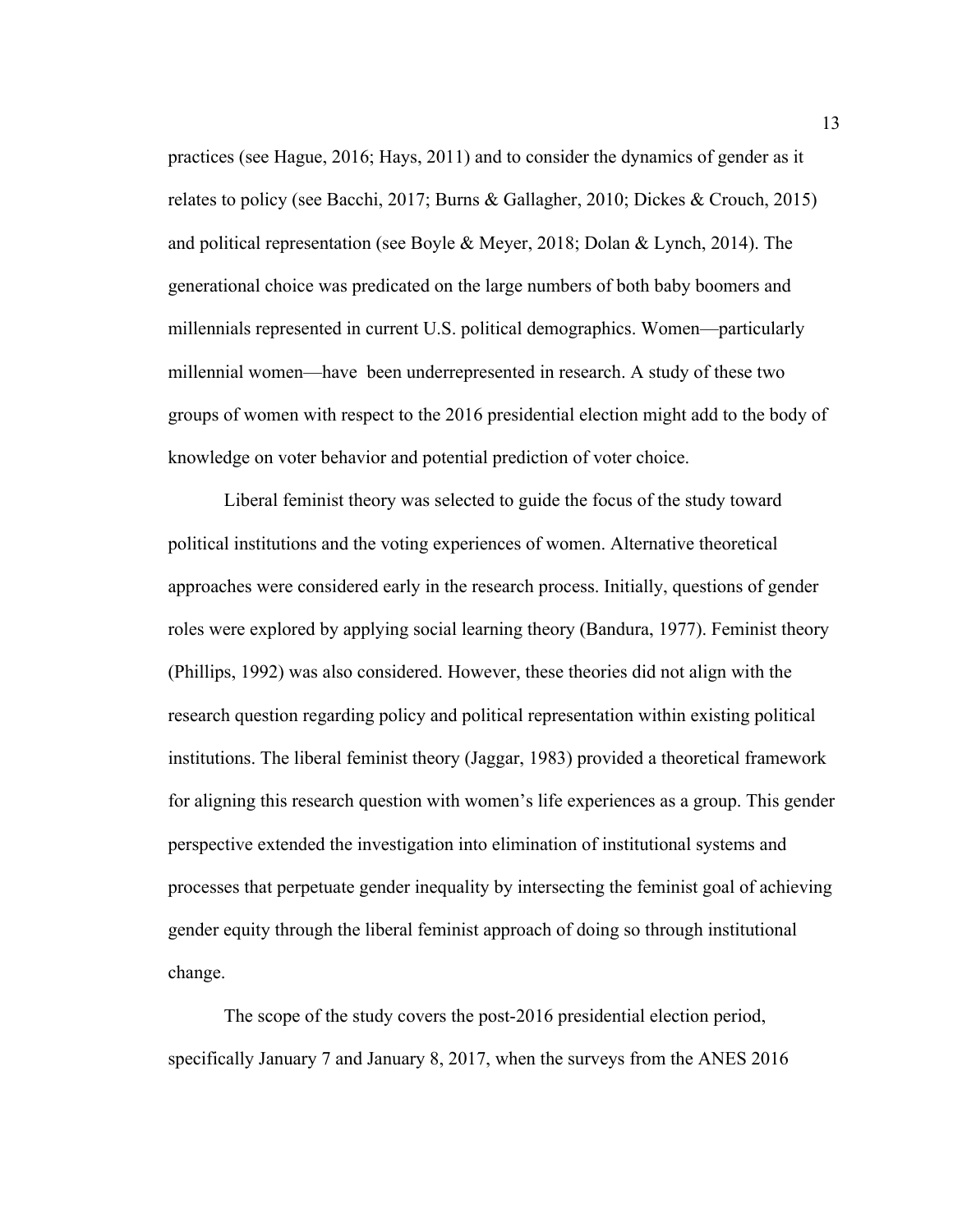Survey Time Series Study, Number 36824 (ANES, 2018; see Appendix) were completed. The time frame was appropriate because an historic election had just taken place and all participants had voted in the election and provided opinions on political representation through policy preferences and candidate support. The delimitation of the study design to the 2016 presidential election time frame limits generalizability of the findings. Although the findings of this study are not generalizable to public opinion on policy and voter choice of the general public, they might be generalizable to similar populations.

#### **Limitations**

Limitations of the study design may impact the validity of the findings by limiting the generalizability of the results (Kraska-Miller, 2014). The results of this study are limited by the use of secondary data. Although I assumed that the original data were free of systemic and processing errors, its accuracy could not be verified. A further limitation to the generalizability of findings is due to the population of interest in the study. More specifically, the research questions limited the population to women. The research question regarding generational impact further limited the population to two generational cohorts: millennials (aged 20–35 years) and baby boomers (aged 52–70 years). I addressed threats to validity regarding selection of participants by randomly selecting participants from the original data source.

Researcher bias may have limited the study based upon social learning guided by my gender role and societal expectations. Individual experiences of voting and candidate support in political processes had the potential to bias my perceptions about the concepts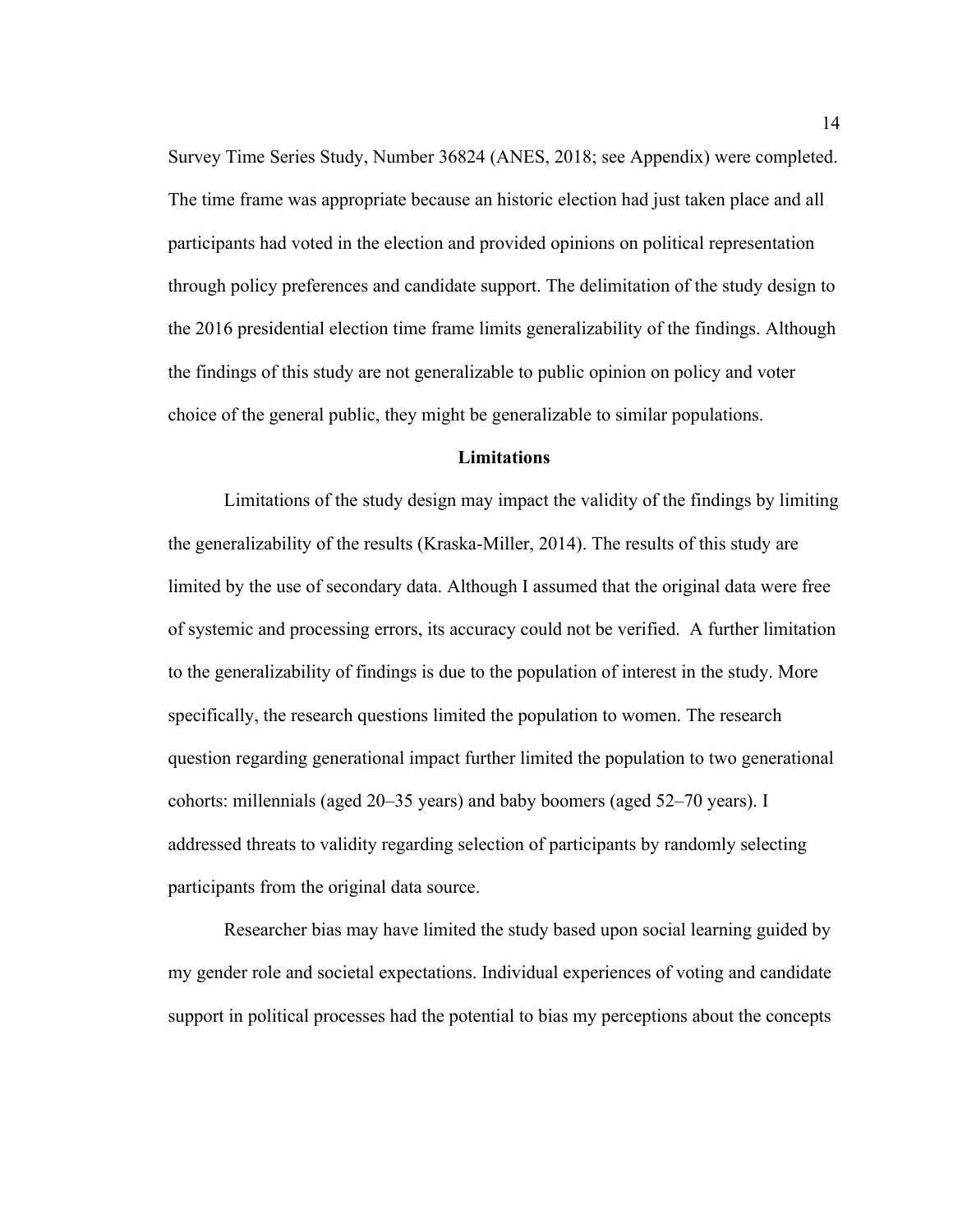explored in the study. To eliminate personal bias, I used robust statistical techniques; namely, the Mann-Whitney *U* analysis and binomial logistic regression.

#### **Significance**

The findings of this study contribute to the body of knowledge regarding voter behavior in three ways: (a) women's perceptions of their prescribed roles, (b) perceptions of their social positions, and (c) perceptions of social policy. Framed by liberal feminist theory, the foundation of this study was built upon the findings of previous studies that highlighted the significance of gender in voter behavior and outcomes in candidate selection (see Bell & Kaufmann, 2015; Boyle & Meyer, 2018). However, although researchers of previous studies focused on gender roles, they did not use a feminist perspective to explore prescribed roles. In this study, I analyzed women's perceptions of social position, framed by social policy, and their views of women as political representatives through voter choice in the 2016 presidential election. I also addressed women's preferences regarding social policy (see Philpot, 2018), particularly policy of social equality and gender discrimination from a gender perspective. In addition, by addressing conflicting research on millennials' political and civic attitudes and perceptions (see Matto & Martin, 2011; Milkman, 2017; Shea, 2015; Twenge et al., 2012), gender and generational cohorts were intersected in this study. The findings of my study highlight the dynamics of gender in understanding millennials and their potential voting behavior in the future.

The results of this study may be significant for policy writers because they offer gender-based empirical findings to inform social policy. Policy acquainted with life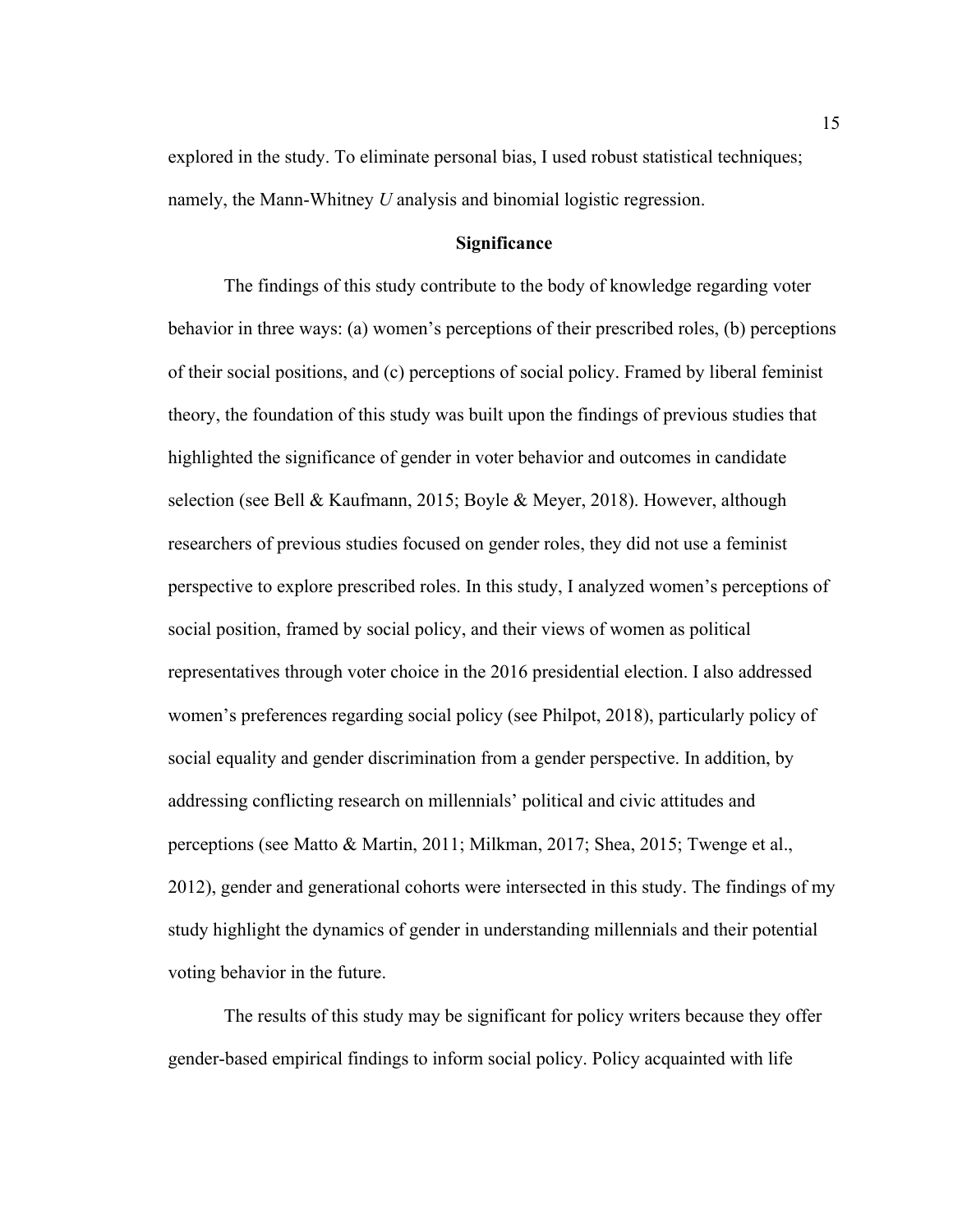experiences of women is reflective of a world organized around gender (McPhail, 2003). Socialization of women into gender roles contributes to inequality in numerous institutions. Economic role limitations and marginalization of labor (Donnelly et al., 2016; Evans, 2016; Littleton, 1987; Markovits & Bickford, 2014) impact monetary status and social power. Political perceptions of female roles and traits bias institutional processes (Lawless, 2011; Loke, Bachmann, & Harp, 2017) and impact political participation and leadership opportunities (Dolan & Lynch, 2014; Lawless, 2015). Gender-informed policy can challenge social powers (Dickes & Crouch, 2015; Karpowitz & Mendelberg, 2014; Lombardo et al., 2017) and provide an institutional pathway to greater equality for women and other marginalized groups. Understanding the nature of women's experiences of social institutions and their specific concerns can lead to tangible improvements in politically responsive policies.

#### **Implications for Social Change**

The purpose of this study was to determine the influence of generation on the policy preferences and voter behavior of millennial and baby boomer women voters with the hope that findings will be applied to existing political institutions in a meaningful way. The value of the findings will be determined at the institutional and organizational level where existing structures and processes are influenced and informed in ways that result in changed policies (see Kraska-Miller, 2014). The results of this study provide information about women's experiences of politics from a gender perspective, which may inform political leaders, policymakers, political party platform design, and organizations that recruit women to run for office. The findings of this study might lead to further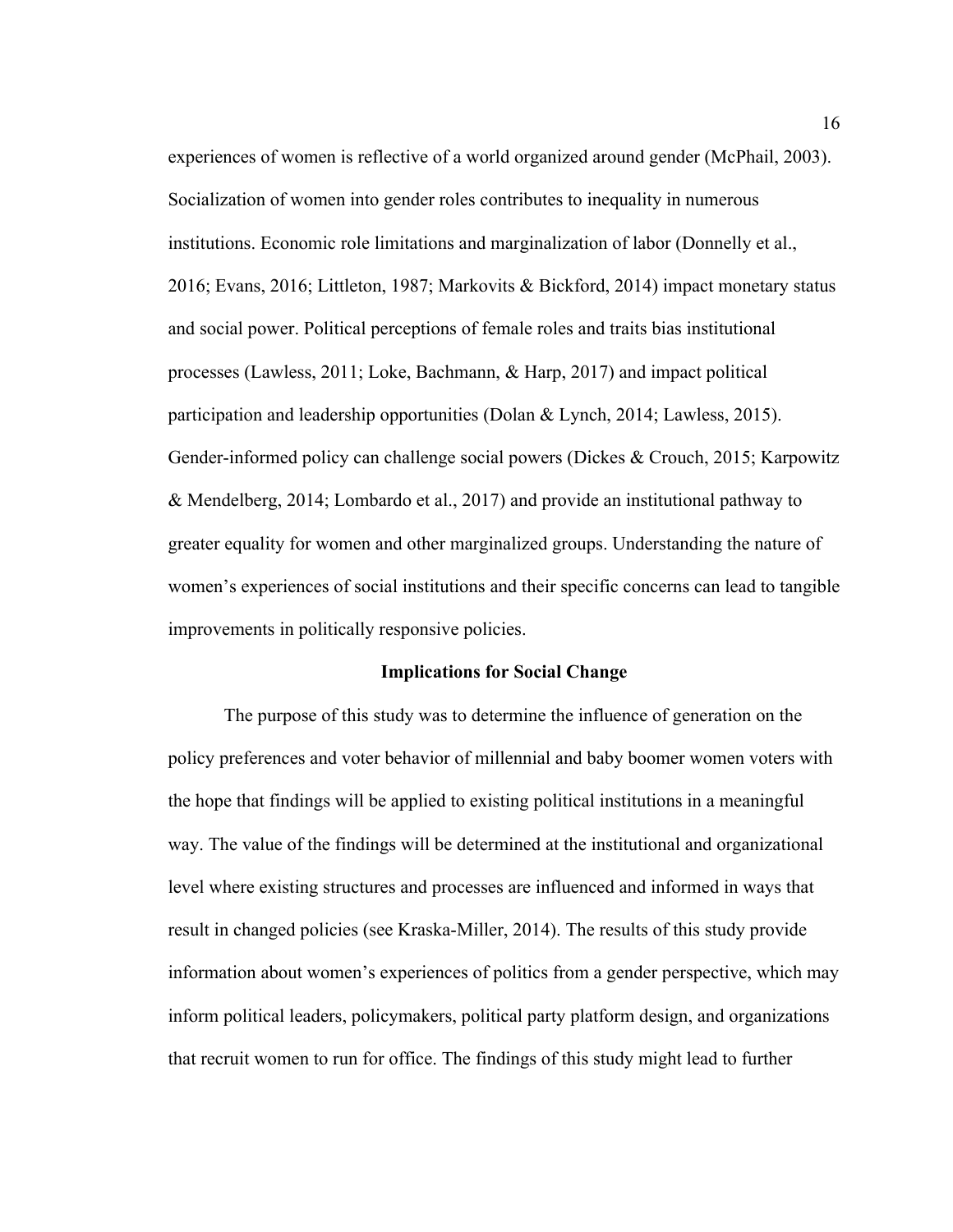understanding of the preference for gender-equity policy and its potential influence on support for female political representatives, whose leadership may be seen as more descriptive of women.

The findings of my study of millennial women's political behaviors help to bridge the gap in understanding where generational social ideals and gender intersect and influence voter outcomes. The inclusion of women's perspectives in the policy-making process helps to eliminate practices that produce inequality (Lombardo et al., 2017) and institutional processes that perpetuate inequality (Markovits & Bickford, 2014). Therefore, the findings of this study might help in the conceptualization of multidimensional political consciousness in relation to citizens who experience the political institution differently due to social inequalities.

Responding to different voter preferences with corresponding legislative and policy development provides greater political representation at the institutional level and can help address gender inequality in other social systems such as education and economics (Keremidchieva, 2012). Through inclusion of diverse populations engaged in the political process, gender-informed policy can eliminate practices that contribute to large-scale social problems (Matto & Martin, 2011; Shames, 2014). Increased understanding of the political consciousness of women, expressed through policy preferences and candidate support, informs inclusive policy as a mechanism that contributes to positive social change at the institutional level and impacts the social positioning of women.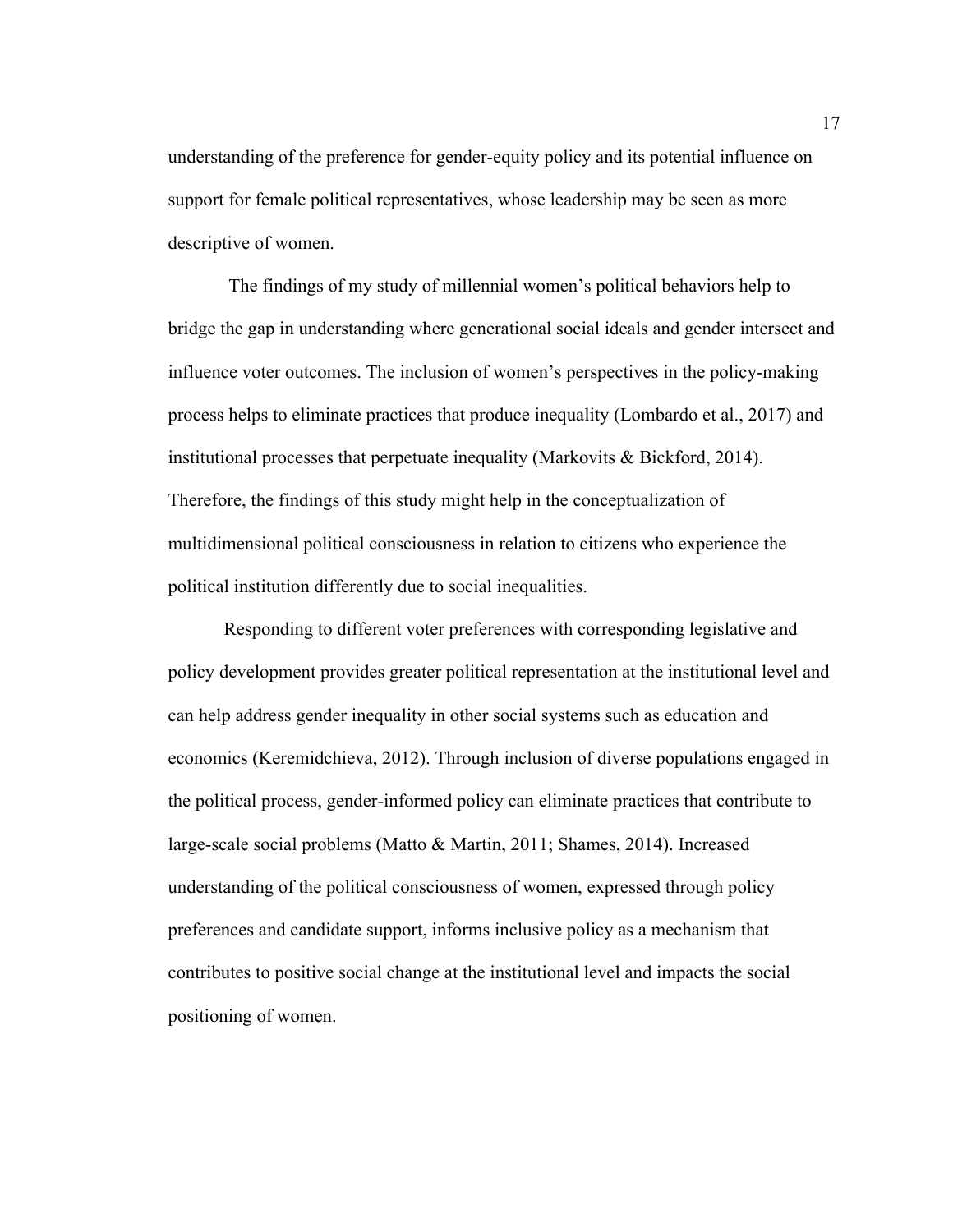#### **Summary**

The 2016 presidential election with the first woman running as a major-party candidate introduced to the U.S. the notion of women as political leaders. In combination with the voting block of women, the emerging millennial cohort points to potential continued trends in voting outcomes influenced by the vote of women in general and millennial women in particular. Millennials had underperformed in voter participation in the past, and the influence of policy on millennial women was not fully understood. The liberal feminist theory provided a lens through which to study the unique experiences of women as voters in the political institution by analyzing their opinions and perceptions of policy and preferences in candidate support, thus adding to the body of information on this emerging voting demographic.

Chapter 2 contains a review of pertinent literature related to this study. The theoretical components of liberal feminist theory are discussed, as well as literature related to the key variables of gender, generational cohort, political representation, social equality, and feminism. Examples of previous studies of a similar nature and interest are presented, and justification is provided for the variables selected.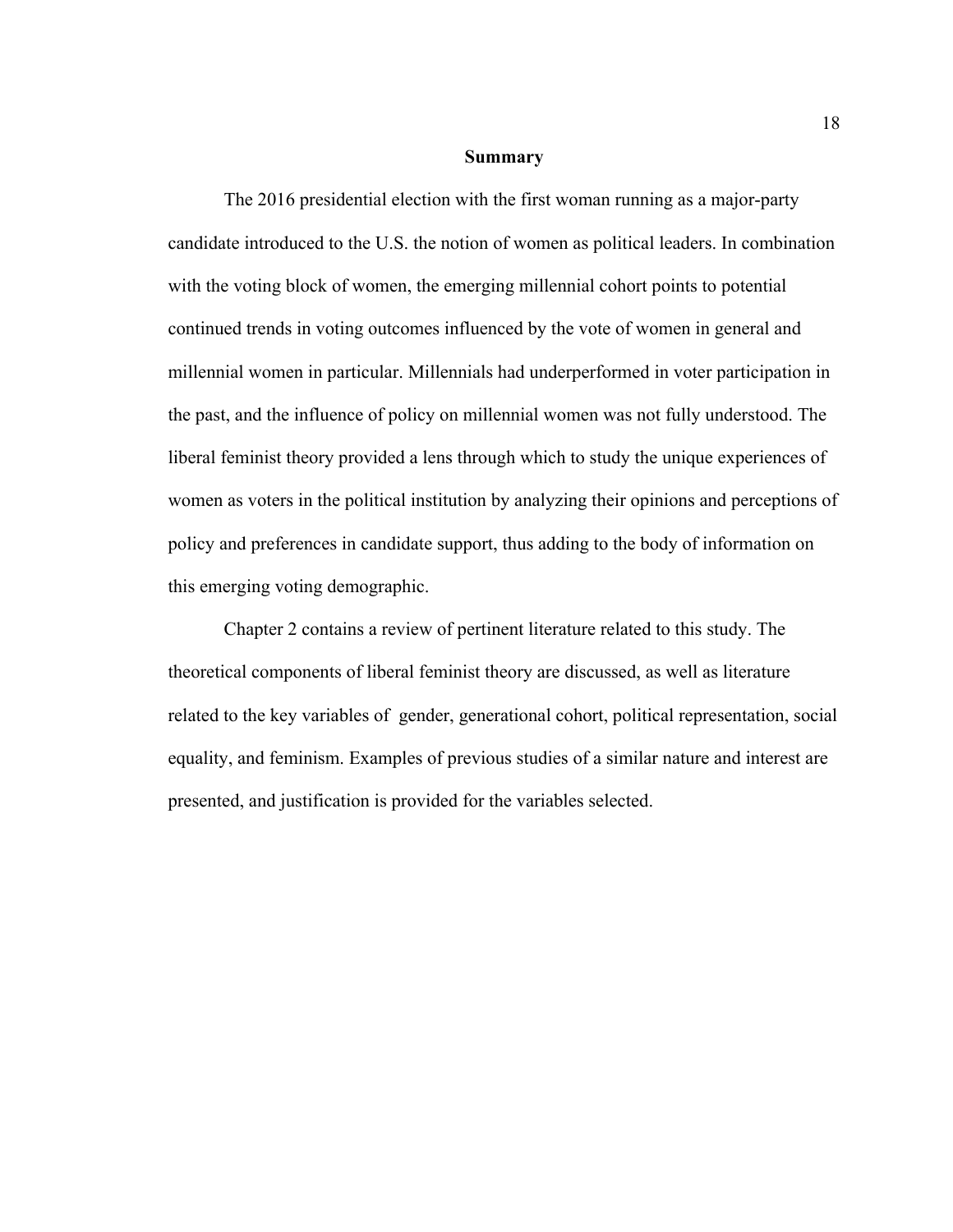#### Chapter 2: Literature Review

#### **Introduction**

Gender equality in positions of power and decision making has yet to occur in the United States. Despite social advancements with the constitutional right to vote, the feminist social movement, and women's demographic presence, women continue to be underrepresented in executive political leadership (Dittmar, 2014). The political underrepresentation of women has continued to affect a new generation of American women, the millennials, with the United States falling behind other democratic countries in the number of women in political leadership positions (Brechenmacher, 2018). The lack of women in executive positions with legislative or decision-making power impacts the status of women in other social institutions such as education, economics, and labor markets, due to the laws that continue to govern these institutions.

Policy developed through meaningful engagement by political leaders can provide representation for women. When policy is targeted toward women's issues, institutions provide greater equality for women (Markovits & Bickford, 2014). When the legislative body creates policy that is focused on actual concerns of women, a certain political climate is created, as identified by Shame (2014), in which politics have personal meaning for women. A cultural climate more inclusive of women occurs when an institution's policies and procedures are responsive to women's needs. Societal inequities can be addressed through the creation of laws and the implementation of policy. Female leaders more often develop policy and change laws to address social inequalities that impact women disproportionately negatively (McPhail, 2003; Schmid, 2013; Williams &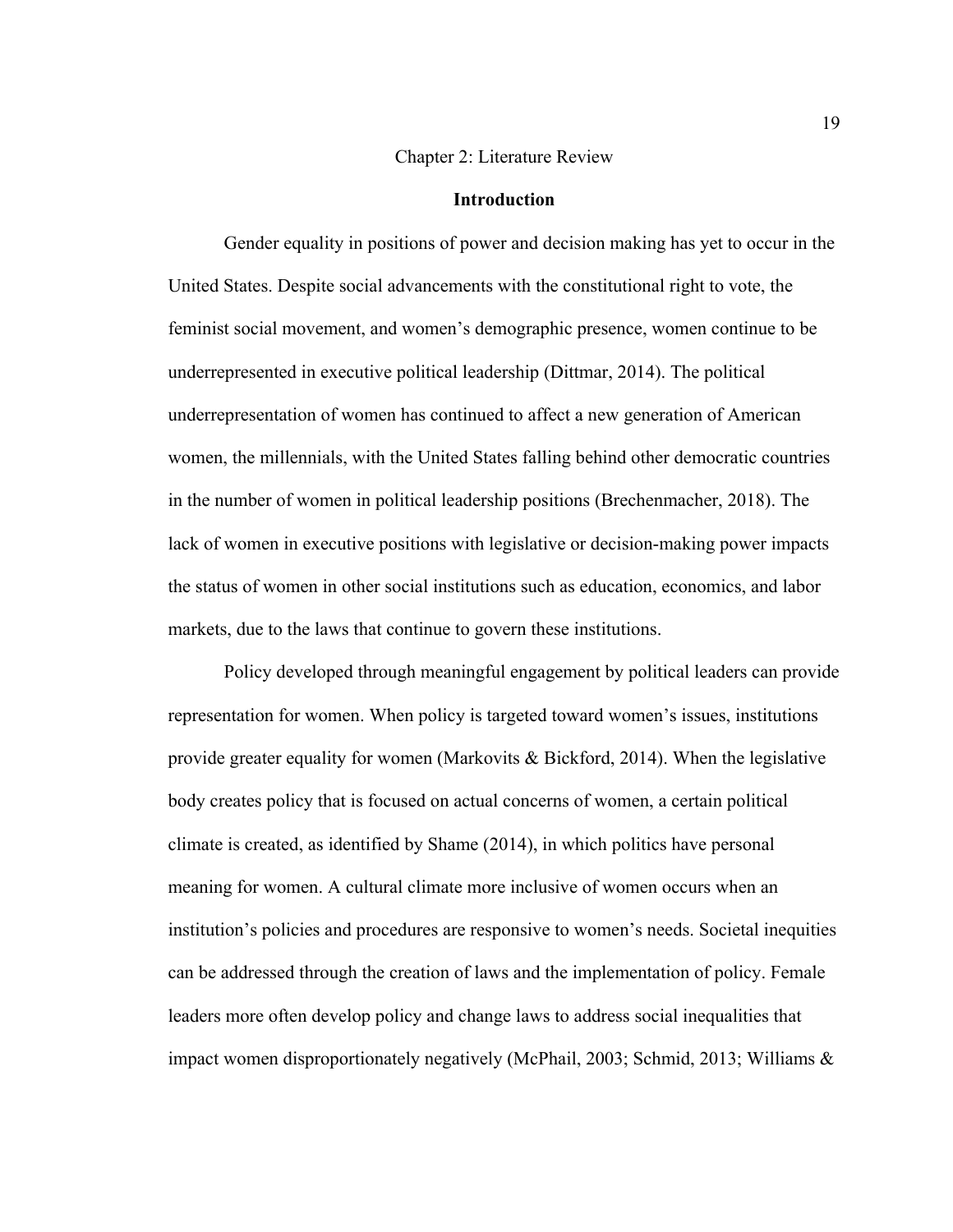Massaro, 2013). Awareness of continued social inequalities and the role of policy in creating institutional equity for women may attract a new generation of women, the millennials. The level of female support within this emerging demographic for women political leaders may be influenced through identification of gender equity policy. Policy reflective of the life experiences of women and initiated by female political candidates provides representation for women.

Increased political leadership by women impacts policy, but policy effectiveness is tied to the articulation of the issue addressed by the policy (Burns & Gallagher, 2010; Lombardo et al., 2017). Framing issues as a social community problem instead of a gender-specific issue can expand legislative resource support (Wittmer & Bouché, 2013). Regardless of political party affiliation, female legislatures are more likely to pursue legislation and policy pursuit of women's concerns (Dickes & Crouch, 2015; Kousser & Phillips, 2012). Policy can change the dynamics of unequal gender power through institutional mandates.

Millennials were projected to surpass the baby boomer population by 2019 (Fry, 2018). The voting behavior of this large cohort will impact politics in the United States. The social movement by activists of the baby boomer generation of the 1960s and 1970s motivated feminist social causes of justice and equality (Evans, 2016). Millennials' attitudes toward civic engagement and community service do not equal the social-change focus of the baby boomers of the 1960s and 1970s. A focus on extrinsic values of status and outward individual achievement have been identified as values of the millennials (Twenge, Campbell, Huffman, & Lance, 2010). This focus on individual success, away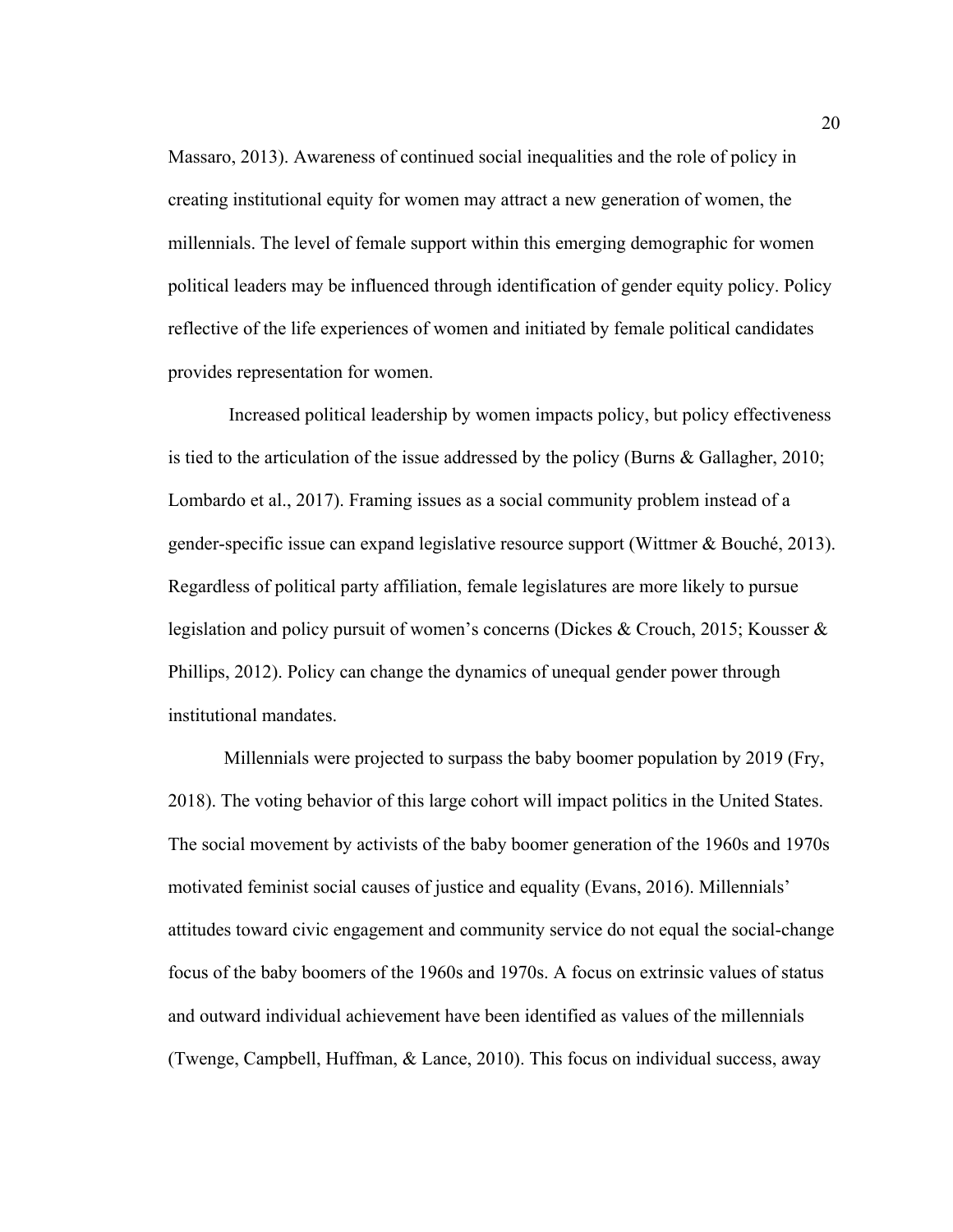from civic engagement, was also supported by trends of political institutional distrust by millennials (Twenge et al., 2012). Millennials have expressed a political ideology that is more independent or conservative than democratic (Twenge, Honeycutt, Prislin,  $\&$ Sherman, 2016), indicating further movement away from participation in politics to address social issues through government institutions (Shea, 2015). These results may be more reflective of the generational experience of digital communication rather than less community participation (Bode, 2017). The extent and motivation for future participation of millennial women in politics is not fully known. Research into the political motivation of the millennial generation can provide insight into future participation.

The political views of millennials are a byproduct of their culture. Like previous generations' world views, those of the millennial cohort are molded by experiencing the cultural events of their time (Coomes, 2004; Milkman, 2017). Trends of conservative ideology of millennials may be the acceptance of a more traditional view of women's roles in their private lives in the home (Donnelly et al., 2016) and in the world of work (Worth, 2016). These gendered attitudes may impact acceptance of women in new positions of power in the public sphere and explain the lack of millennial support for a female candidate in the 2016 presidential election (Blair, 2017; Shelley & Hitt, 2016). Opinions of what effective political representation looks like will evolve as social constructs for women change. Exposure to gender inequality and women participating in executive leadership roles may change millennial women's expectations of acceptable gender roles in society. Policy making by women, articulating these social issues, may provide millennial women with political solutions (Lombardo et al., 2017) that are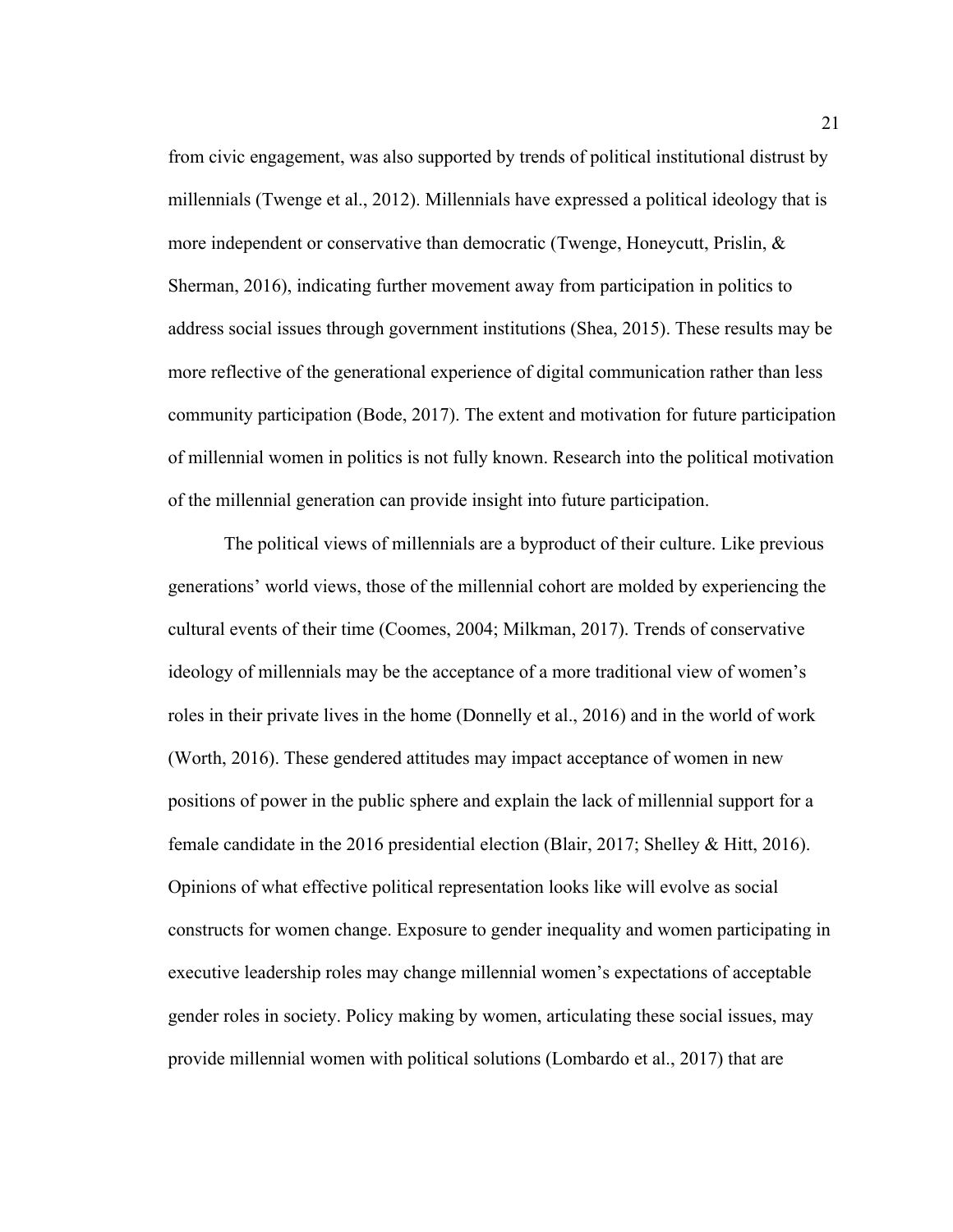perceived as a more meaningful, genuine response to their unique lived experiences (Keremidchieva, 2012; Lewis & Marine, 2015; Mansbridge, 1999). The purpose of this study was to explore millennial women's voting behaviors and social policy preferences compared to those of baby boomer women voters.

This chapter is organized into major sections that provide a background for the study and concludes with a review of key variables used in the study. A review of the theoretical foundation begins with a general discussion of feminist theory and is followed by a detailed analysis of liberal feminist theory as applied to U.S. political processes and institutions. A brief history of the feminist social movement in response to gender inequality is outlined, leading to the current response by a new cohort, millennial women. The reviewed literature is based on research associated with gender, women in political leadership, millennials' voting behaviors, and policy. This section also includes previous research in which surveys were used to identify policy opinions and the impact of gender and gender experience on voting behavior.

#### **Literature Search Strategy**

Multiple areas of study contribute to a comprehensive understanding of the political behavior of millennial women. I searched several electronic databases available through Walden University in the areas of social science research, psychology, education, and business. Some of the early theoretical work was purchased due to its unavailability online. Databases included Academic Search Complete, EBSCOhost, Dissertations and Theses, Political Science Complete, ProQuest, Science Direct, and Taylor and Francis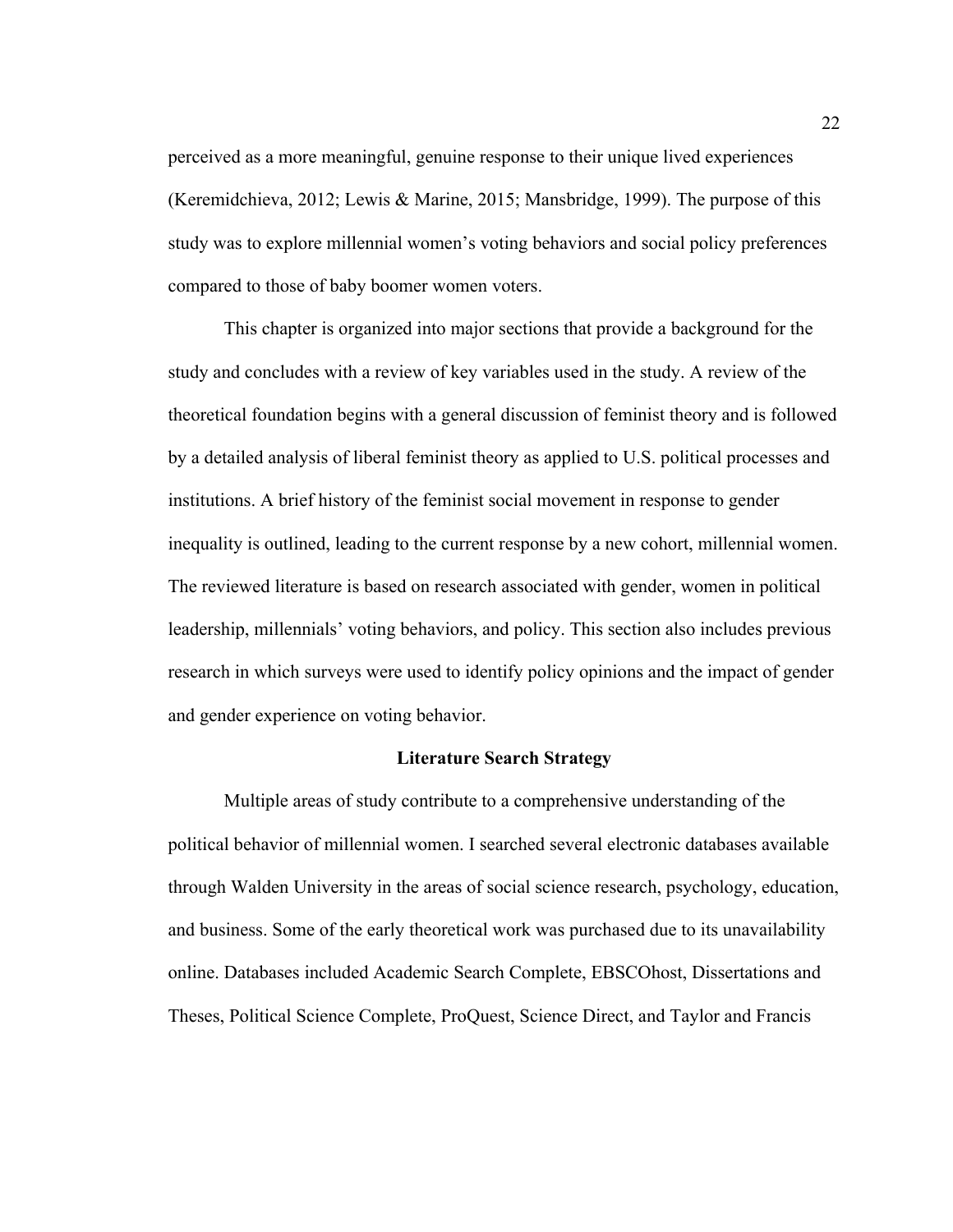Online. I also used Google Scholar to provide initial findings to use for searching the databases.

Most of the literature search took place between October 2017 and January 2018. I used the following search terms individually and in combination: *gender/politics/millennials, women/leadership, executive leadership/women, social power, feminism, liberal feminist theory, feminism/ millennial, gender/equality, social issues/millennials, civic participation of millennials, citizenship, social institutions, gender differences/equality, representative government, policy and representation, generational/cohort, voter/gender,* and *voter/choice/gender* Known political theorists were researched, as well as recognized pioneers who had studied this topic. Relevant researchers included Jaggar (1983), Okin (1979), and Mansbridge (1999). Earlier works were cited if they were foundational in nature, but the bulk of the reviewed literature had been published since 2011.

To address the lack of research on millennial women's voting behaviors and policy orientation, research was included on the work experiences of millennial women to identify social issues of concern. Research on millennials' political-participation trends and 2016 presidential election voting statistics were used to gather cohort political characteristics. Lastly, feminist theory and liberal feminist theory (see Jaggar, 1983) were applied to the study to frame the institutional characteristics of power distribution based on gender themes across generations.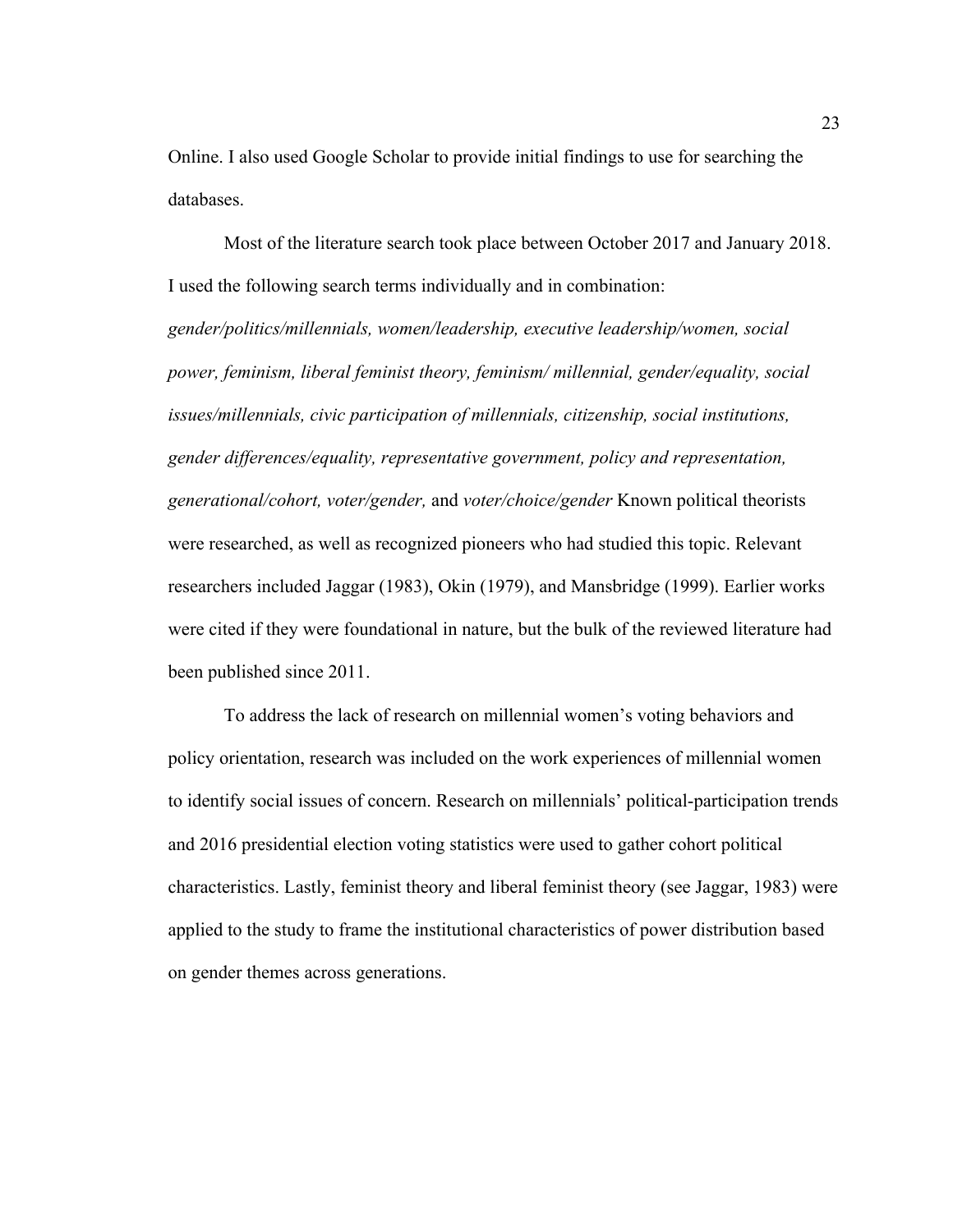#### **Theoretical Foundation**

I applied the liberal feminist theory (see Jaggar, 1983) to explore the voting behaviors of millennial women. Feminism was originally identified as a social movement with the goal of achieving equality and inclusion of women (Loke et al., 2017) and has been expanded into a formal theoretical study to understand gender disparity and unequal treatment. Feminism and the numerous theories branching from feminist thought do not predict women's voting behavior; instead, feminist theory attempts to explain the impact of social norms built upon binary notions of gender on women as citizens.

Liberal feminist theory draws upon early liberal theory, which challenged the authority of the state and religious institutions to dictate the will and personal identity of the individual. The social dominance of the state, not of men, was challenged by liberal thought. Due to their perceived lack of character and intellect, women were considered by Aristotle to be a separate class and, according to Plato, incapable of equal relationships with men (Okin, 1979). Physical differences between men and women were used to justify labeling women as inferior to men. Because women were not allowed to participate in decision making and governmental processes, the perception of women's intellectual inferiority and lack of problem-solving skills was reinforced (Unger, 2014).

This early understanding of individual rights and characteristics continues to influence modern ideologies of political, educational, religious, and economic institutions and, consequently, women's roles within them. Social roles of gender are perpetuated by these social institutions within a male-dominated culture (Littleton, 1987) and reinforced through laws, systems, and processes that add to gender subordination (Lorber, 1997),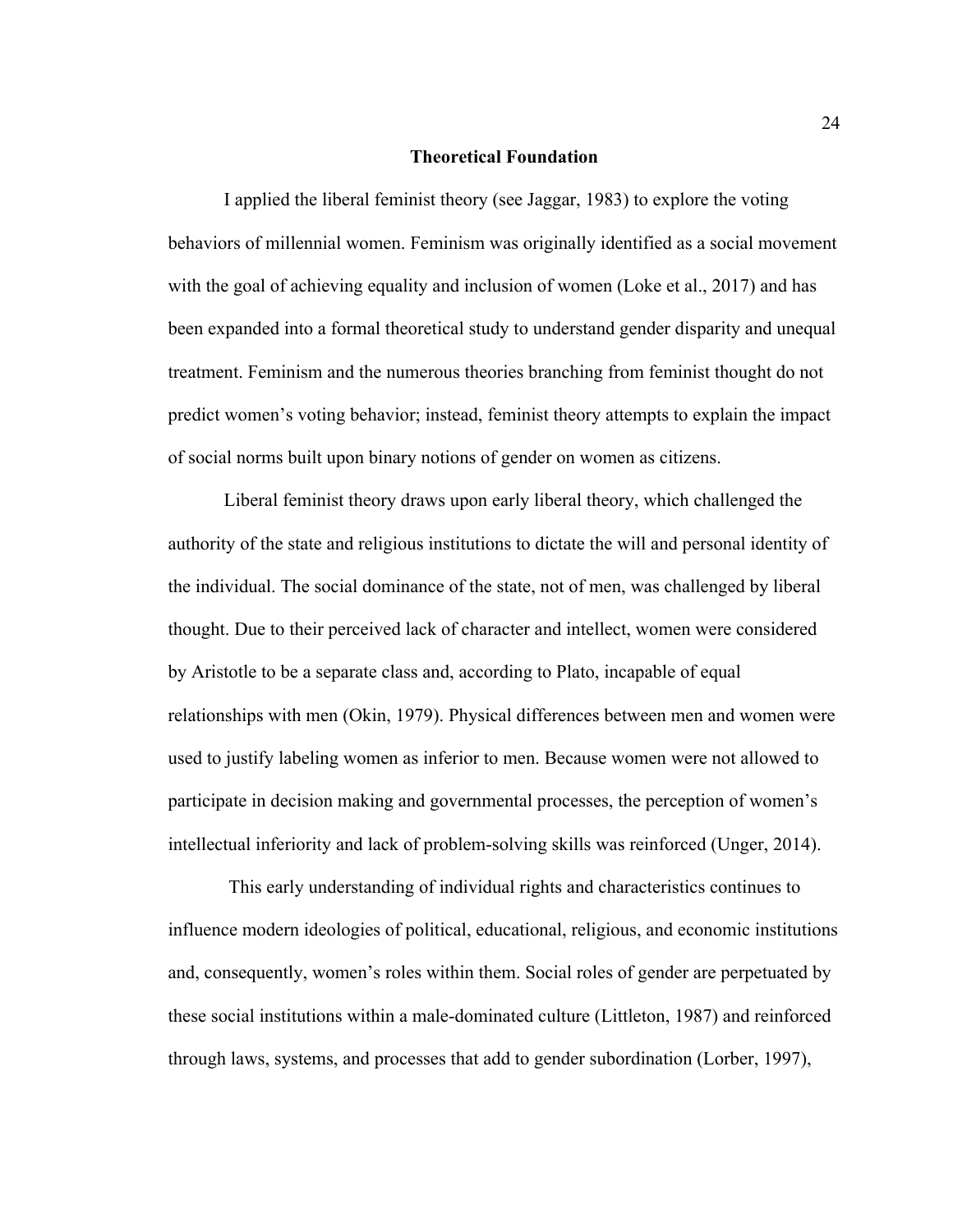resulting in everyday struggles for women. Behavior expectations and acceptable social roles become normalized through social institutions. Liberal feminist theory questions the validity of these gender stereotypes and the larger gender system of binary division of culture (Jaggar, 1983), resulting in disadvantaged groups (Lorber, 1997). Social institutions provide the framework for this division and maintain what is considered gender appropriate.

Liberal feminist theory focuses on social structure and policy practices that translate gender appropriateness, as determined by social norms, into discriminatory practices (Bobbitt-Zeher, 2011). Informed by women's struggles for equality, liberal feminist theory embraces feminist values and beliefs of equality and the meaning women give to their world. In particular, liberal feminist theory works within existing social institutions to modify processes for equal treatment of women through legal and policy reforms (Beran, 2012), resulting in social institutions that are representative of all citizens.

The research focus in all branches of feminist study is women and their experiences of the world. Liberal feminist theory builds upon this notion by applying women's experiences of social institutions (Hoffman, 2001). Through the study of such real-life experiences, liberal feminist theory can alter institutional processes and promote change in existing power relations and inequalities. Liberal feminist theory, like other feminist theories and approaches, asks questions of populations that were not previously studied (Marrow, Hawking, & Kern, 2013) and approaches the data analysis with a gendered lens to achieve new conceptualizations.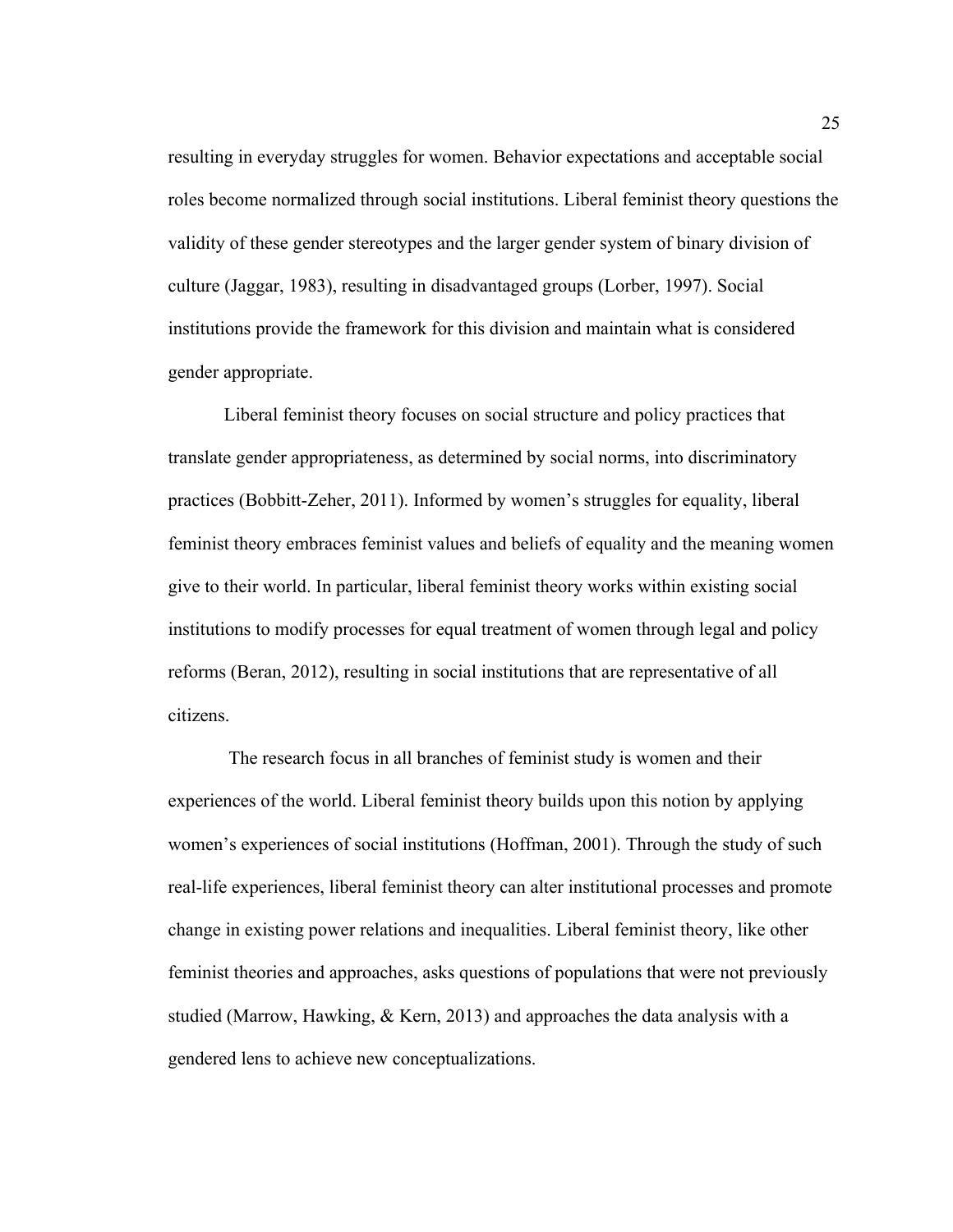Liberal feminist theory, formalized by Jaggar (1983), focuses primarily on the experience of socially constructed concepts of gender to understand the impact of gender and power as they intersect with other categories of social differences such as class, ethnicity and sexuality. Equality, in terms of a liberal theoretical approach, pertains to government and politics in addition to other institutions and represents change through policy to distribute social power to those who are underrepresented (Markovits  $\&$ Bickford, 2014).

To consider acceptance of a gendered social order and working within existing social systems and institutions was criticized by radical feminists, who considered all social systems as male dominated and oppressive to women (Hoffman, 1997; Lorber, 1997). Gender, in their view, was an invented social category. This criticism revealed a valid limitation of liberal feminist theory, which presumes the current social structure to be capable of providing equally for all to form a just society and encouraged the idea of working on structured change within the social world (Beran, 2012; Littleton, 1987; Lorber, 1997). Liberal feminist theory focused on policy addressing gender bias, which can obstruct the progress and participation of women. Institutional practices or exclusionary policy can perpetuate gender bias in both the public and private sphere (Hague, 2016). Liberal feminist theory provides the framework to question practices in social institutions that use gender to treat citizens differently, thus distorting social power. Politics as an institution creates legislative actions that are interpreted and implemented through policy. How the political leaders who enact laws and develop policy get elected is of interest to liberal feminist study. The interdisciplinary characteristics of liberal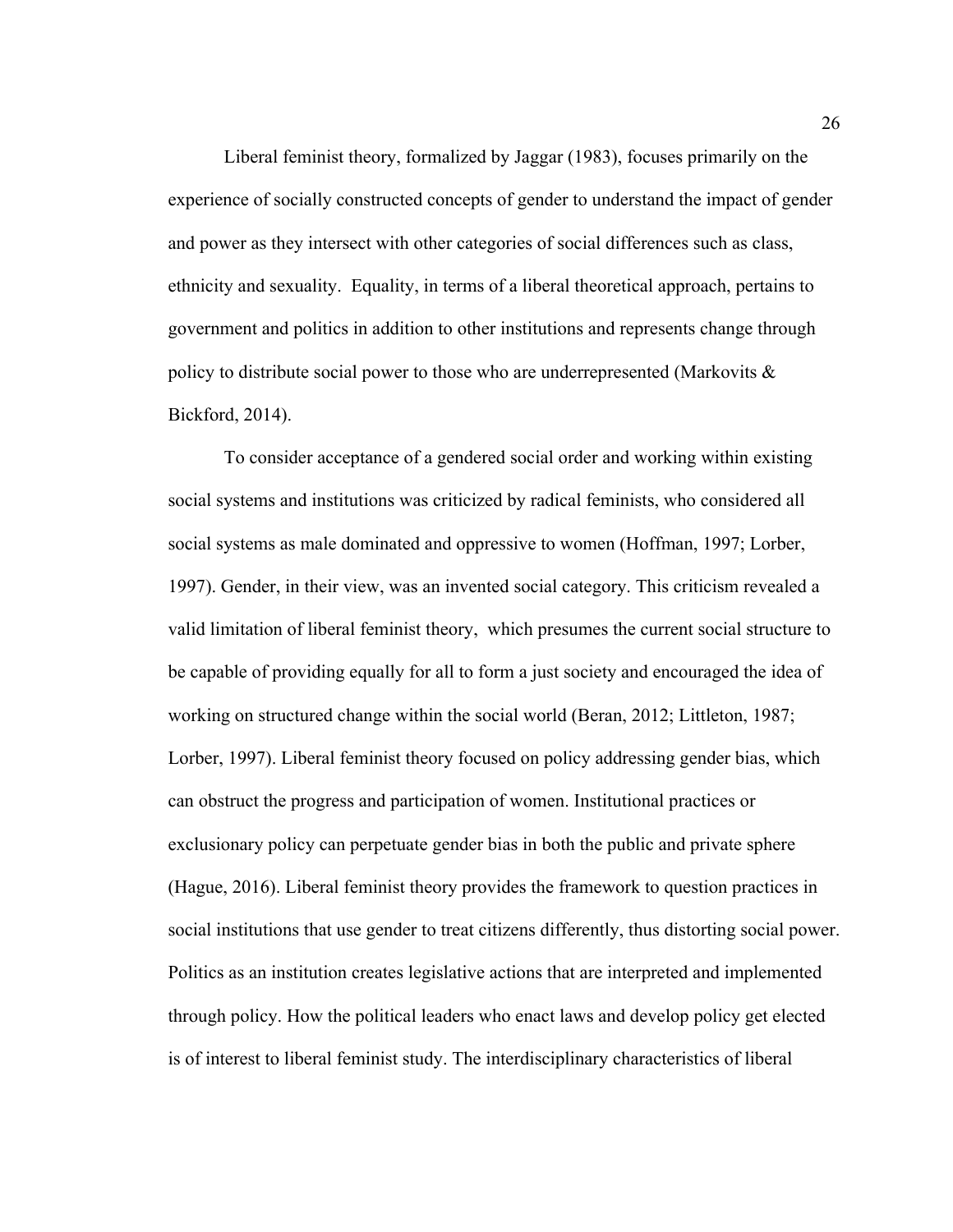feminist theory provide an intersection of gender and generational cohort for framing this study of the political attitudes of millennial women and the institutions that shaped those attitudes and inform evolving policy development.

## **Literature Review Related to Key Variables and Concepts**

Following is a review of the literature regarding liberal feminist theory (see Jaggar, 1983) and a description of the concepts used in the current study. I outline previous applications of liberal feminist theory to provide an understanding of how political institutions impact individuals based on their gender. More specifically, I review literature about the political representation of women and what remains unknown about the perceptions of millennial women regarding their candidate evaluations. Variables were chosen to identify motivational factors influencing the voter behaviors of millennial women. The variables included (a) opinions on gender roles, (b) social issues and equality, (c) identification of policy in political representation, and (d) identification of feminist characteristics.

To establish a foundation for the current study, I reviewed literature about the concepts of gender, social roles, representation, policy, and feminism. These concepts were framed in the constructs of liberal feminist theory and were selected to determine their influence on the opinions and voting behaviors of women leading to their candidate selections in the 2016 presidential election. I review from the literature what is known about the voting behaviors of women, methods of study, and what remains unknown about female millennials.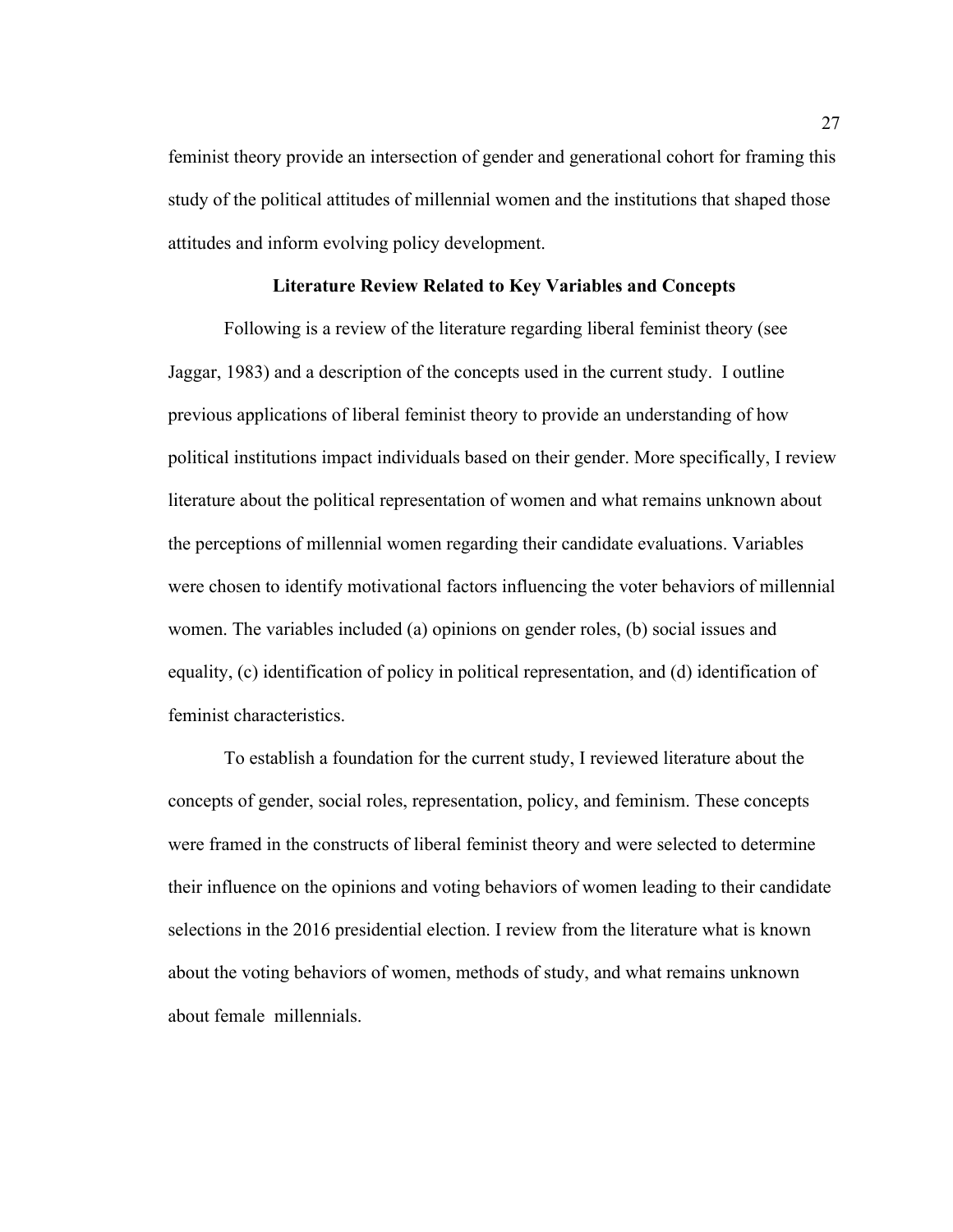The focus of the study was on the population of millennial women as distinct from women of the baby boomer demographic, born between 1946 and 1964. The Pew Research Center (cited in Geiger & Kent, 2017) identified millennials as those aged 20 to 35 years and born between 1980 and 1996. Millennial women were chosen as the focus for this study in response to a gap in the literature regarding this emerging demographic and their voting behavior.

As a heterogeneous group, women are diverse on many levels. They belong to different races and have varied social, religious, and class backgrounds. Because of this diversity, women may not be viewed as a special group with unique shared issues or life experiences (Ferguson, 2010). Group identity studies of women counter this notion with findings of identity through shared life experiences based on gender. These in-group perceptions appear to transcend differences of social, economic, and racial groups (Brown & Rohlinger, 2016; Stout, Kretschmer, & Ruppanner, 2017). The concept of a collective identity provides a world based upon experiences of gender that can be voiced by political representatives who have a diverse group view (Brown & Rohlinger, 2016). Mansbridge (1999) identified this type of group leadership as being "descriptive." With marginalized population groups like women, political institutional design does not provide proportional legislative descriptive representation of women (Mansbridge, 1999). The argument for the requirement to have numerical representation is supported by research findings that political representation benefits women by providing social legitimacy through institutional policy and mandates addressing barriers to equal access for women (Markovits & Bickford, 2014; Shames, 2014). Descriptive representation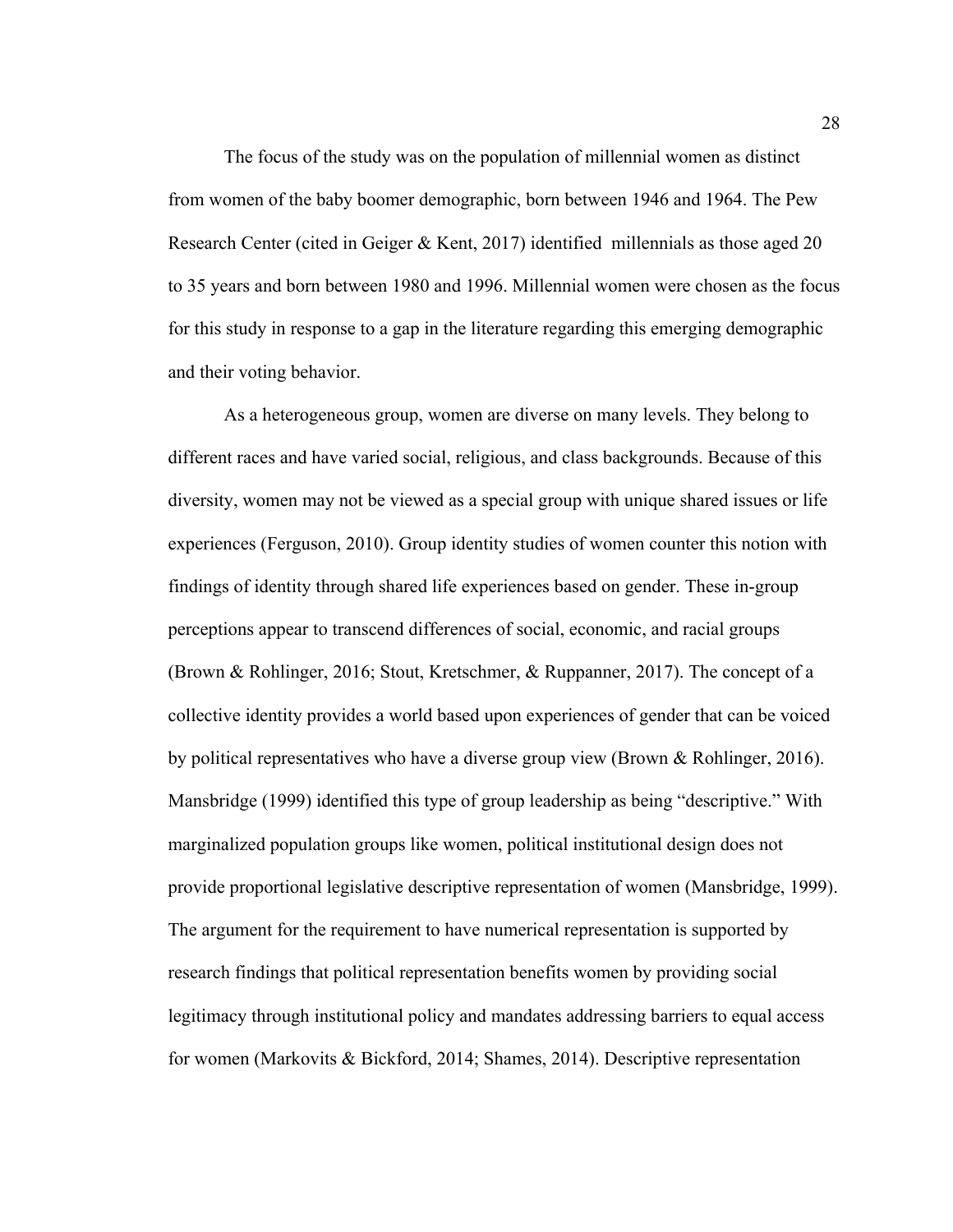alone was found not to be a guarantee for effective representation (Mansbridge, 1999; Mendelberg et al., 2014; Rudy, 1999). Substantive representation, however, can be realized through meaningful policy development.

The dynamics of unequal social power and political representation may be countered with the election of women as political leaders. Studies have shown that women representatives pursue legislation and policy representative of issues and concerns of women more often than men do (McPhail, 2003; Schmid, 2013; Williams & Massaro, 2013). This type of representation is attending to differences in marginalized populations (Williams & Massaro, 2013) and provides governance that more accurately matches the realities of everyday concerns of differently situated citizens (Dickes & Crouch, 2015) and provides what Mansbridge (1999) identified as substantive representation to address issues that disproportionately affect women as a group.

To further understand women as a body politic, correlations between their social positioning and their political interests can be studied to predict voting behavior. The approach to voter decision research has taken different avenues to uncover correlations. Although previous researchers have not found a direct impact of gender on voter choice (Dolan & Lynch, 2014; Hays, 2011; Sanbonmatsu & Dolan, 2012), gender is complex and holds the societal meaning of what "feminine" and "masculine" look like. Gender role is the assignment of these trait expectations (Bobbitt-Zeher, 2011; Fulton, 2014) to socially prescribed compatible occupations. Gender is multidimensional and, although found not to influence voter behavior directly, violation of traits associated with gender may be another area that influences voter decisions.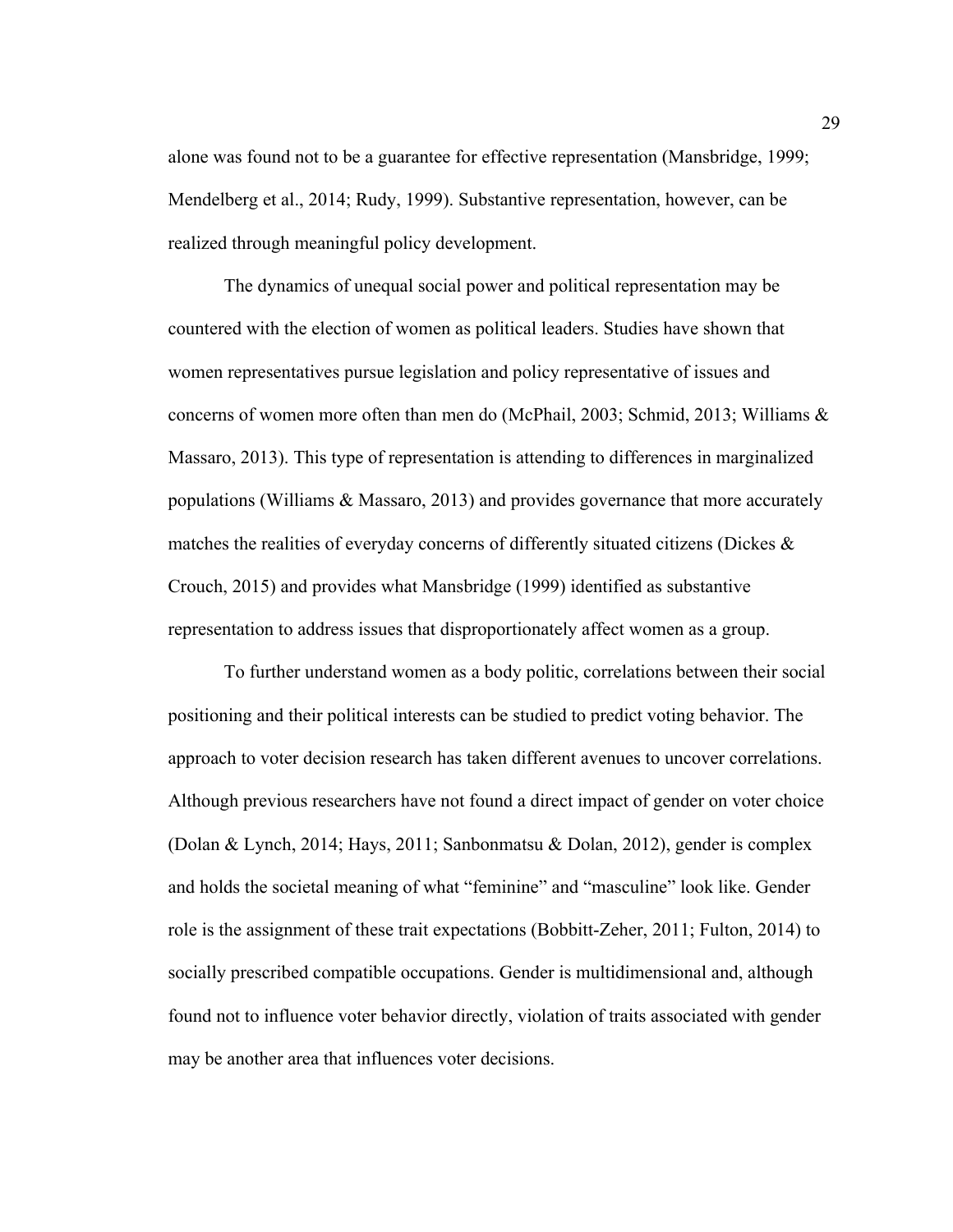Voter judgment can be an unexamined criterion for voter support. Bell and Kaufmann (2015) found in their quantitative survey that voter evaluations of candidates were influenced by gender traits. Female candidates were disadvantaged if childless, compared to those who were mothers and, thus, fit cultural and socially ascribed roles associated with women. Even though liberal voters viewed traditional women's roles of being mothers as less compelling, the general election bipartisan process may limit support for female candidates. The political electoral process may still have a negative influence on future legislative representation.

Additional gender factors appear to influence voter decision-making processes. Gender stereotyping was the focus of experimental research on voter choice by Anderson et al. (2011). Results indicated that, without additional candidate or issue information, women will vote for women, which is referred to as the "gender affinity effect." Positions on social issue considered feminine were viewed more positively by men if they were associated with a female candidate, and negatively if associated with a male candidate. These results indicated an impact of gender roles and traits associated with candidates upon social issues and policy interests (Anderson et al., 2011). The current study built upon previous research and analyzed factors of gender equity, gender roles, policy, feminist identity, and political representation and their correlation with candidate evaluations. Insights into attitudes held by millennial women in these areas may help predict future voting choices by this emerging and underresearched cohort.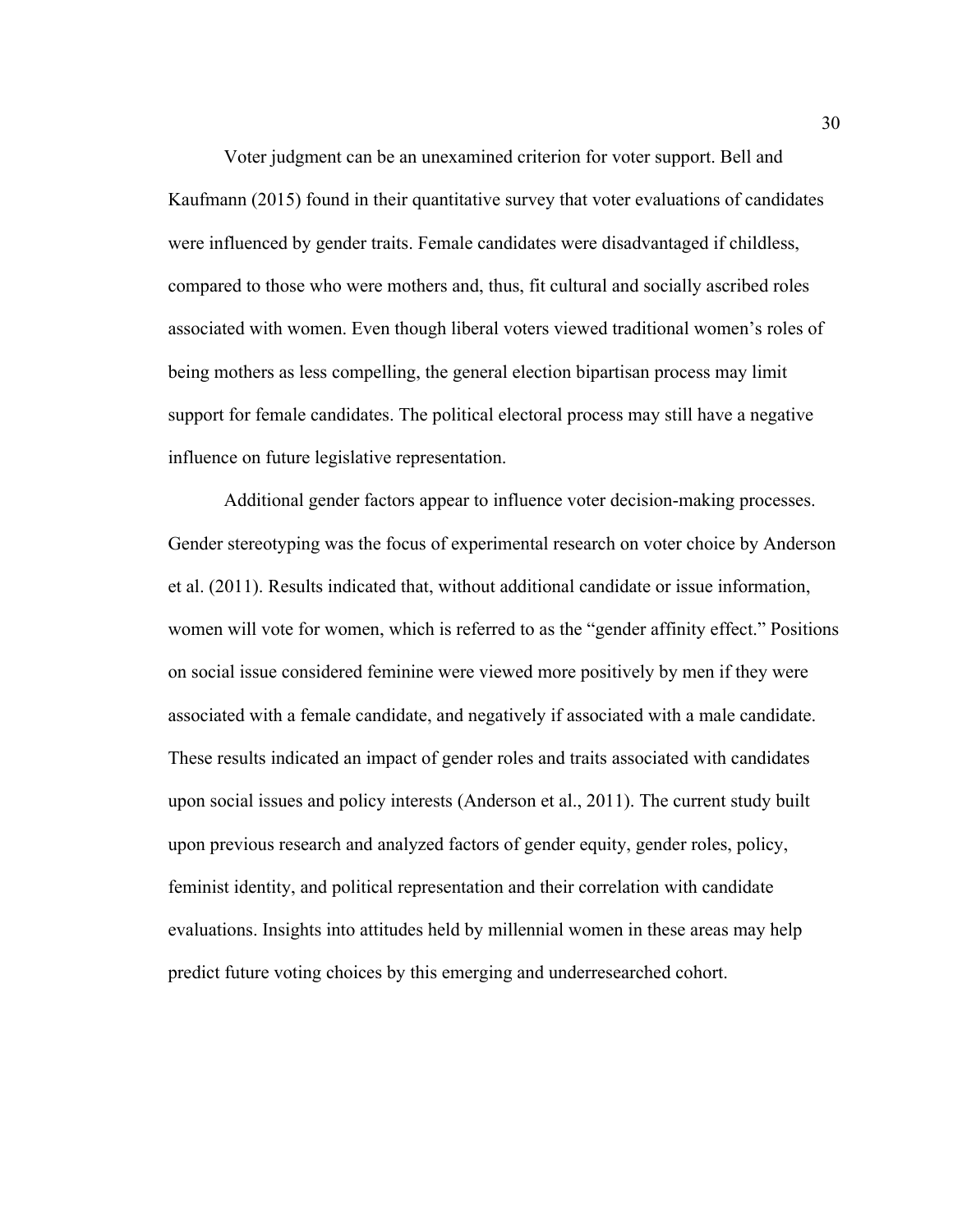#### **Rationale for the Choice of Liberal Feminist Theory**

Gender is the binary division of humans from which all other differences follow. For the most part, much of the information about the world around us is framed by the notion of gender (Buss, 2015). Liberal feminist theory expands this accepted knowledge of gender by focusing on imposed restrictions delivered through social institutions (Hoffman, 2001; Lorber, 1997). Institutional restrictions imposed based on social meaning subordinate women as a group. According to Jaggar (1983), a presupposition of liberal feminist theory is that the state should pursue social reforms to ensure equal opportunities for women. The study of these social institutions is the focus of research aiming at equal status of women. To identify the interaction of these social institutions, liberal feminist theory frames as the topic of analysis studies of women and their experiences resulting from their treatment by those institutional systems and processes. This adds nuisance to the complexity of gender by considering new information taken from the history, culture, and language intersection that shape the reality of women. Liberal feminist theory can work in conjunction with different methods and concepts, providing a backdrop to accommodate new experiences by focusing on populations that have previously not been considered (Marrow et al., 2013). Liberal feminist theory challenges the notion of gender determining life chances and quality (Jaggar, 1983; Okin, 1979; Unger, 2014) and seeks to create meaningful social power change.

Liberal feminist theory holds the scope of state responsibilities to citizens to include the active protection of individual freedoms by ensuring that government institutions, laws, and conventions provide equal protection (Jaggar, 1983; Okin, 1979).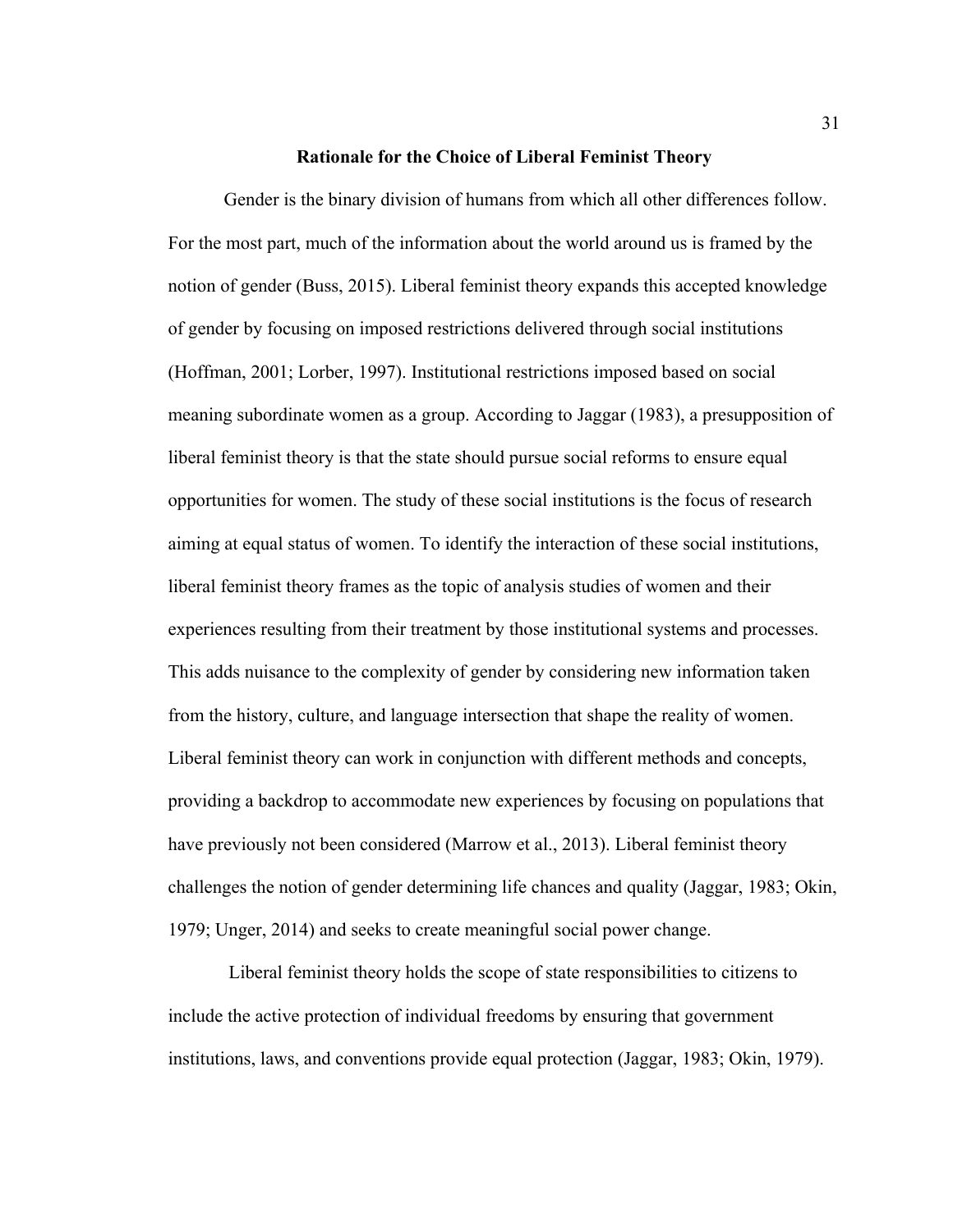Studies examining gender bias in social institutions such as politics apply the foundations of liberal philosophy of individual autonomy to pursue social reforms in state institutions of government for equal opportunities for women.

Liberal feminist theory questions how women participate in these institutions, considering the convoluted nature of gender and how it enters into all aspects of life. A more complete understanding of women's voting behavior is informed by a liberal feminist theoretical approach to gender issues. In particular, the research questions of this study with respect to women's participation in political institutions can provide information and lead to a better understanding of future legislative and policy reforms. Gender makes a difference in political representation of interests and issues (Anderson et al., 2011; Mendelberg et al., 2014; Wittmer & Bouché, 2013). Because lived experiences are different for men and women, a theoretical approach focused on the experiences of women will help to guide research questions that aim at exploring the impact gender has on the relationship between women and the social institutions that continue their unequal treatment (Baer, 2010; Jaggar, 1983; Littleton, 1987). Liberal feminist theory also challenges institutional hierarchies by questioning the distribution of social power. Social power is considered the norm by those who hold it, and only when viewed through a gendered lens is the question of equality considered (Anker, 2012; Baer, 2010; Hoffman, 2001). Through an analysis that questions the gender disparity of political systems, liberal feminist theory can help frame concepts of representative government and analyze gender-role impacts and generational considerations of political leadership.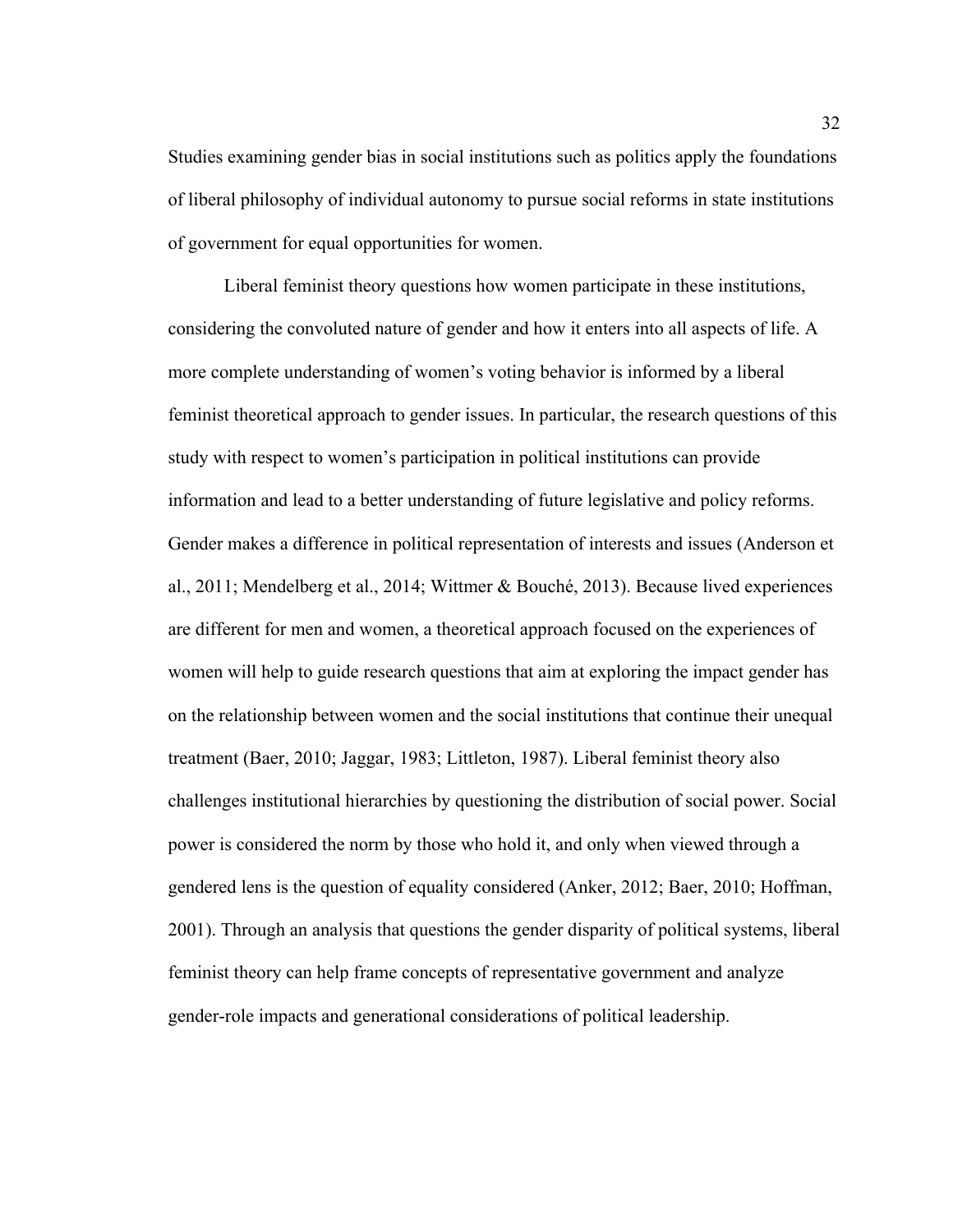This study is framed by liberal feminist theory to allow for a gendered perspective of voter participation, based on social positioning experiences, political processes, and institutions. A quantitative method has been used to analyze attitudes, political participation, and identification with equality issues. Findings were expected to provide insights into gender influence and generational differences between millennials and baby boomers and their voting behavior. Answering the research question regarding the political perceptions of millennial women required exploring the social power distribution through representative government and the role of substantive politics made possible through policy. The liberal feminist theoretical tenet of inclusiveness was applied in the selection of women for this study with a focus on their perceptions, opinions, and behaviors. Analyzing women's survey responses and their candidate evaluations as voters during the 2016 presidential election focuses the attention on an underrepresented population in professional research. Despite amounting to more than 50% of the electorate, women constitute only 18.5% of elected representatives (Dittmar, 2014). Previous surveys of voter choice focused on gender traits as an influence on candidate evaluation (Bell & Kaufmann, 2015), but not on millennial women's perceptions of gender as an influence on candidate evaluation.

Political representation by women has shown to influence meaningful policy, inclusive of women's interest and social reality (Bacchi, 2017; Dickes & Crouch, 2015; Mansbridge, 1999). Liberal feminist theory challenges institutional structures that perpetuate unequal representation (Jaggar,1983) and questions the social power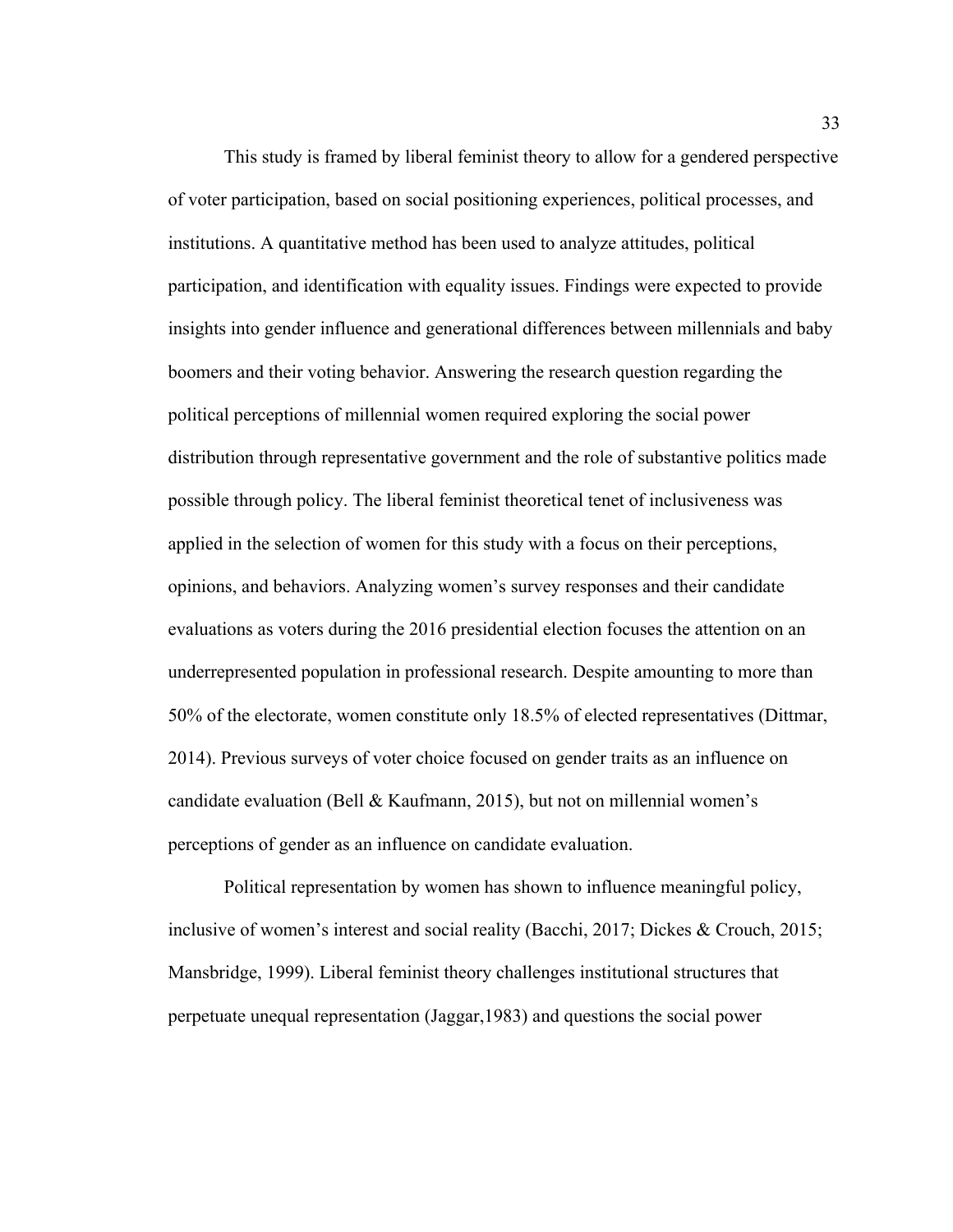distribution by examining the phenomena of gender norms and gender traits that may disadvantage women.

Previous research on voting attitudes has identified the correlation between gender role expectations, traits, and voting behaviors (Anderson et al., 2011; Bell & Kaufman, 2015; Burns & Gallagher, 2010). Voter judgment could be an unexamined criterion for voter support. Bell and Kaufmann (2015) found, in their quantitative survey, that voter evaluation of candidates was influenced by gender traits. Female candidates were disadvantaged if they were childless, compared to candidates who were mothers and, thus, fit traditional roles associated with females of the species. Even though liberal voters viewed traditional women's roles of being mothers as less compelling, the general bipartisan election process may limit support for female candidates and, thus, predict future legislative representation outcomes.

Additional gender factors have been shown to influence the decision-making processes of voters. Gender stereotyping was the focus of experimental research on voter choice by Anderson et al. (2011). Results indicated that, without additional candidate or issue information, women will vote for women, or follow the gender affinity effect. Positions on social issues that are considered feminine were viewed more positively by men if associated with a female candidate and negatively if associated with a male candidate.

This kind of research has not been applied to millennial women's voting attitudes and the translation of gender role experiences to political interests and choice of political representation. The Pew Research Center (as cited by Fry, 2018) had predicted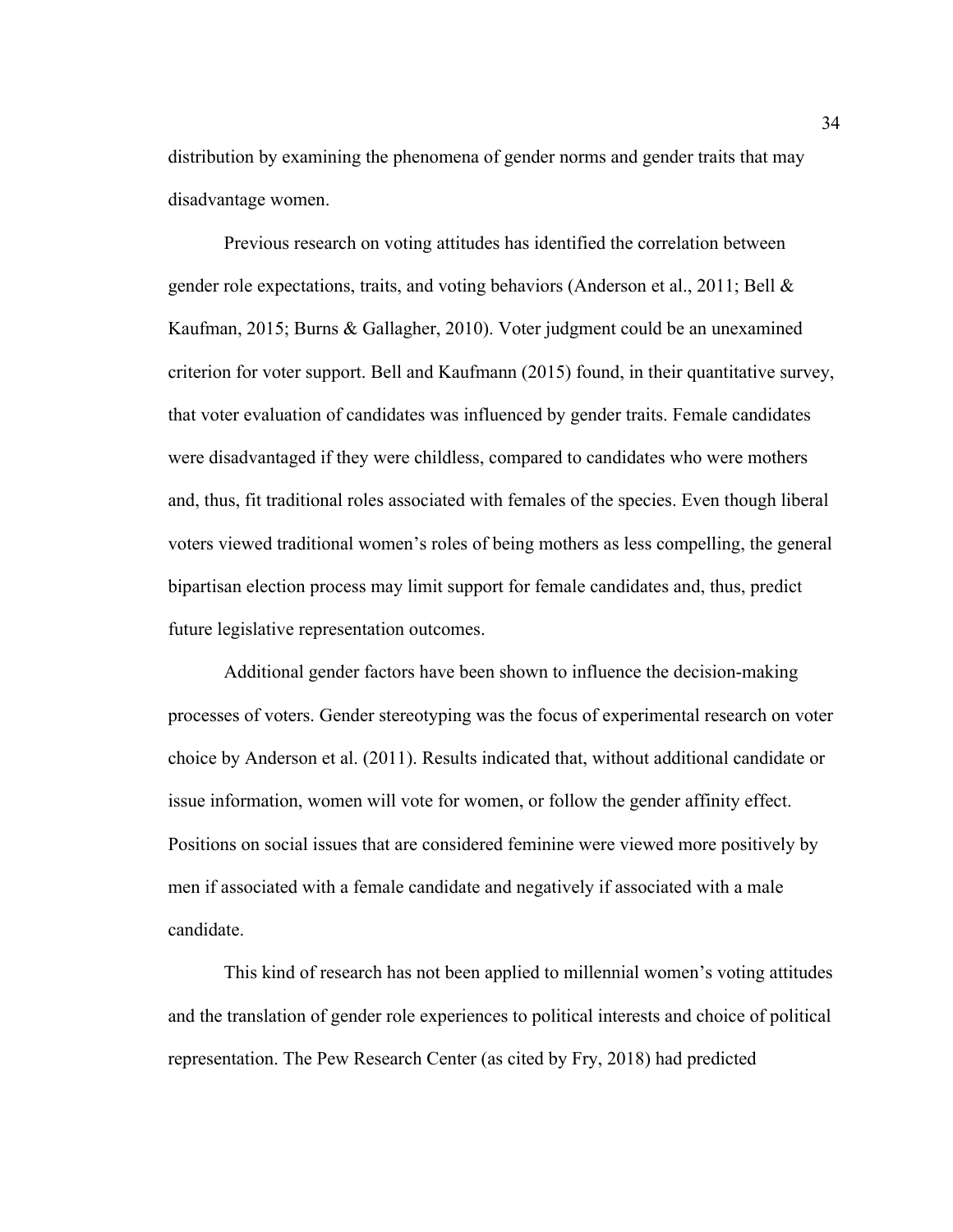millennials would constitute a larger demographic in 2018 than baby boomers. It now appears this has happened and the ability to shape the political landscape of the future is a reality. Greater understanding of the voter choice of millennial women can help inform the growing body of research on gender, politics, and emerging social demographics.

Including the experiences of third-wave activism of millennial women allows evolving feminist responses to shift political and social environments (Cullen & Fischer, 2014; Dean, 2010; Eschle & Maiguashca, 2014) and maintain the tenets of liberal feminist theory of constant evolution. Information framed by a liberal feminist theoretical perspective may counter criticism of millennial women's feminist activism (Lewis & Marine, 2015) and provide insight into the causes for political motivation and future expression. Comparisons with previous generations often rely on narrow media definitions, pitting one generation against another (Loke et al., 2017). A focus on issues such as the ones experienced by millennial women expands the research toward exploring the collective identity (Phipps, 2014). millennial women may have experienced shared challenges of existing institutional barriers.

#### **Gender, Millennials, and Policy**

In the following sections I provide a background for the discussion of gender as a binary social feature of distinction, prescribing roles and associated traits when applied to positions of social power such as political leadership. Research literature was reviewed with respect to characteristics of millennials as a cohort that is influenced by culture and the experience of gender, politics, and leadership. Policy is furthermore discussed because research has identified the important role played by policy in the implementation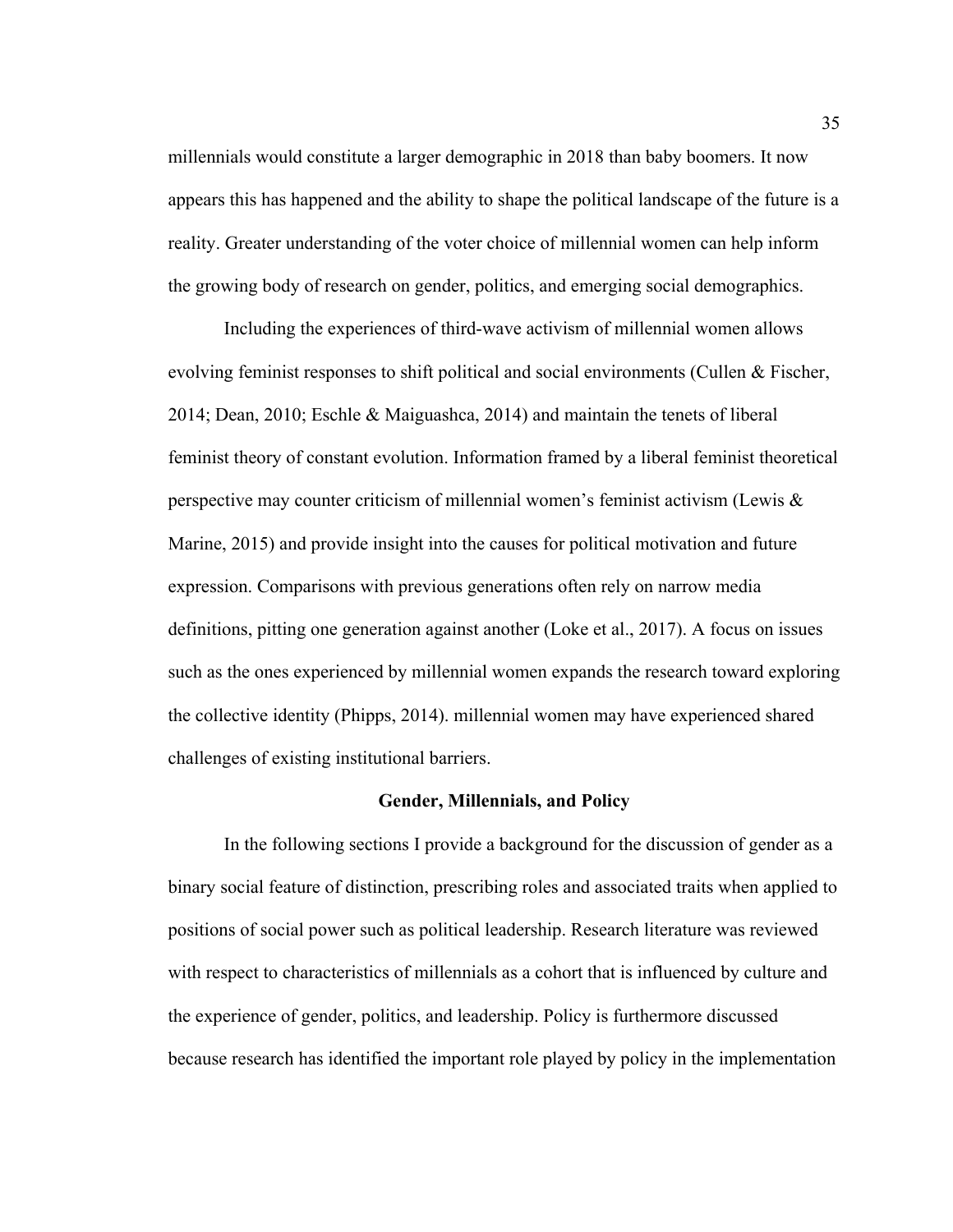of laws and the potential impact policy may exercise on voter behavior of millennial women.

## **Gender Roles**

Women are not a solid voting block with shared political views and change agendas. Not supporting a female candidate because she is female just as they are themselves is not explained by descriptive representation (Mansbridge, 1999), but it may be explained by some women's identifying themselves with traditionally protected positions and their acceptance of prescribed gender roles. Current and past divisions of women never supported gender-egalitarian or feminist politics (McCall & Orloff, 2017). This type of gender-based social behavior cannot be fully understood without liberal feminist theory to frame additional questions of gender and political representation of women. The feminist perspective looks through a gendered lens to research and analyze the life experiences of a specific group of citizens who may have been marginalized by their lack of social power (Marrow et al., 2013); they may also not have been represented in previous studies of social institutions.

Evidence of gender identity is found in social roles ascribed to women. The acceptance of more traditional roles for women may impact people's ability to recognize women as potential leaders in nontraditional fields due to gender role expectations. Blair (2017) found instances of ambivalent sexism, meaning that some roles for women were considered acceptable or tolerated because they were nonthreatening to the traditional view of women; they were, therefore, seen in a benevolent way. This was reflected in survey analysis that supported women working outside the home but not in the role of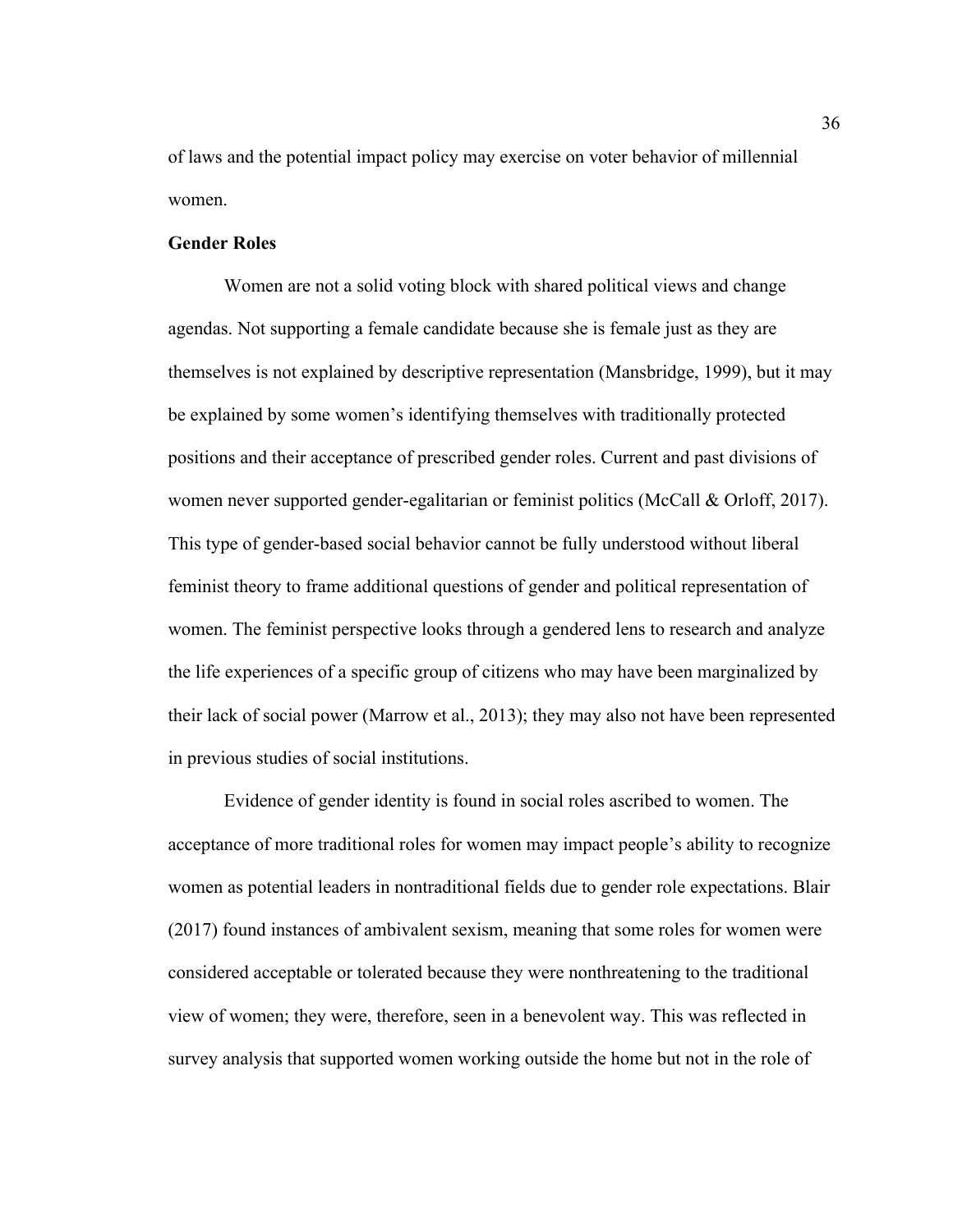authority figures (Twenge et al., 2010). Women do break traditional views of gender or prescribed gender roles by asking for political power (Bobbitt-Zeher, 2011; Brescoli, 2016; Burgess & Borgida, 1999; Glick & Fiske, 2001). Within the political institution, women seeking leadership and, thus, social power can be the target of hostility (Blair, 2017; Bock, Byrd-Craven, & Burkley, 2017; Mutz, 2018; Ratliff, Redord, Conway, & Smith, 2017). Hostile sexism was found to be the predictor of support for Donald Trump (Ratliff et al., 2017), and one type of prejudice was associated with another, reflective of the value of social dominance, namely, power over other groups such as women.

### **Millennials and Gender**

The voting actions and candidate evaluations of millennials can have an impact on U.S. political outcomes from now on into the future. Earlier qualitative research by O'Toole, Lister, Marsh, Jones, and McDonagh (2003) predicted a lack of participation by millennials in organized politics due to feelings of nonrepresentation and exclusion from mainstream political institutions. Follow-on studies of generations and age cohorts of millennials (those born between 1980 and 1999), conducted by Twenge et al. (2016) identified similar cultural trends of social liberalism and feelings of isolation from mainstream political institutions. Coomes (2004) posited that generations are molded by historical events of economics, social conflict, and politics and in time will shape the dominant culture. The political impact of the millennial generation will become even more influential as its members age and represent a larger portion of the voting population.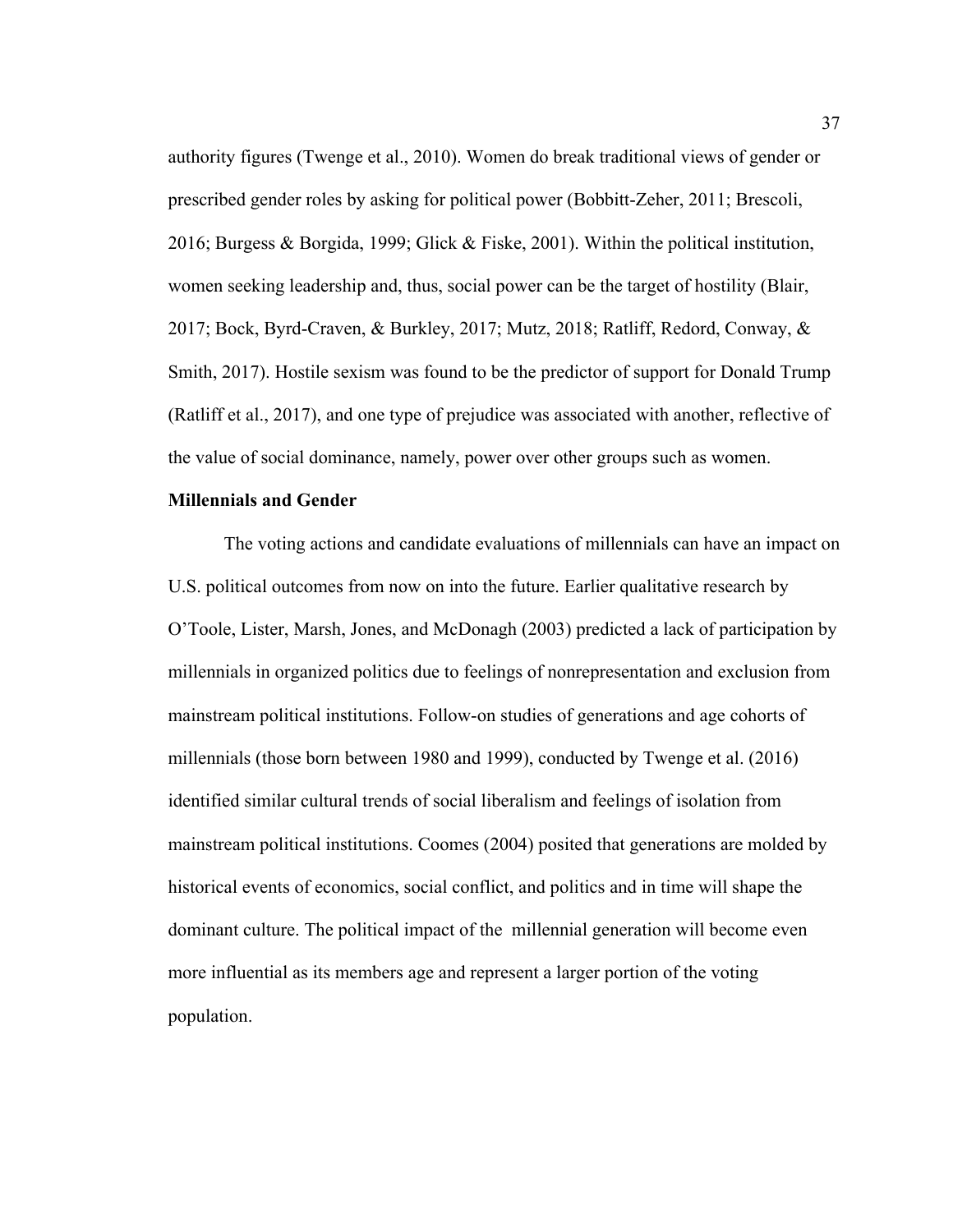As predicted by the Pew Research Center (2018), millennials now represent a larger segment of the population than baby boomers, comprising 73 million compared to 72 million baby boomers. The growing trend toward liberal social thought, yet more conservative political ideology and a distrust of organized politics, may be a response to economic uncertainty (Fry, 2017; Twenge et al., 2010; Twenge et al., 2016). Whatever the causal factor or factors, this liberal ideology has been translated into leanings toward democratic socialism and a distrust for the "establishment" political leaders (Shelley & Hitt, 2017). Results identifying a more nuanced gender theme were extended by Twenge, Carter, and Campbell (2015) and Yu and Lee (2013) by identifying egalitarian views regarding workplace roles but traditional views of gender roles in marriage. These results indicated a gendered socialization influence on millennial women, supporting possible reasons for expressing a different social activism from that of baby boomer feminists.

Some studies have identified a growing lack of political identity with established political parties (Fry, 2017; Twenge et al., 2010; Twenge et al., 2016) but not the correlation to continued gender stereotypes of prescriptive and descriptive roles (Brescoli, 2016; Burgess & Borgida, 1999). Recent studies of millennial women have concentrated on work and career, providing a focus on experiences of continued sexism and a growing awareness of barriers (Ely, Stone, & Ammerman, 2014; Worth, 2016).

These findings of traditional views of women's social roles in studies of millennials were replicated in research of millennial women and their work experiences. Worth (2016) found that millennial women reported coping and using strategies of traditional stereotypical female behaviors such as downplaying their skills, ignoring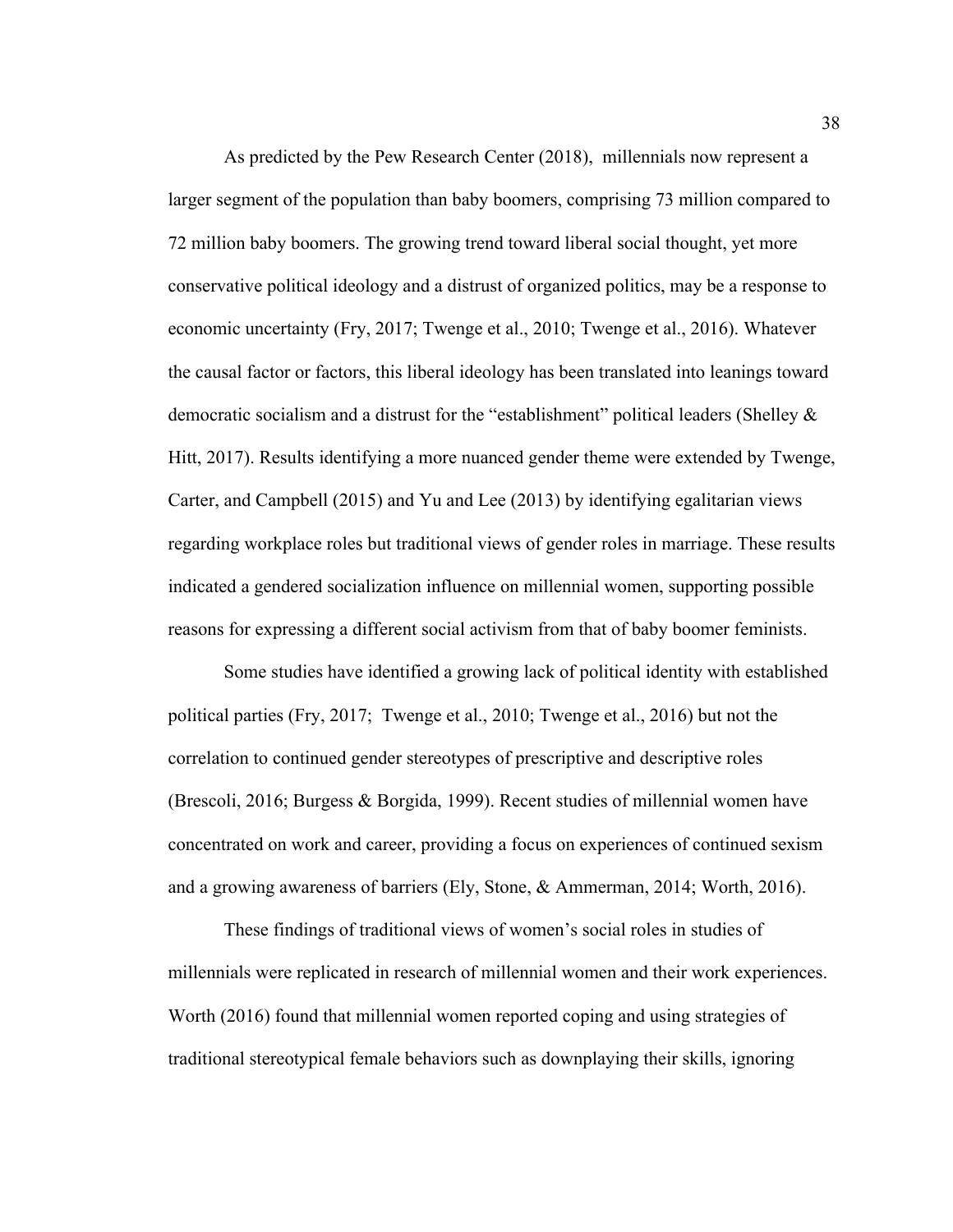sexist behavior, and taking themselves out of the competition for promotions. Worth surmised that these findings supported the desire to fit in and be liked, or to please. Young women's choice of deferential acceptance of less than equal treatment signals a choice of approval over career. Additional workplace behavior included changing appearances in order to fit the organization's gender stereotypes (Carless & Mizzi, 2015; Epinosa, 2013). These findings suggested adaptive behaviors that ran counter to leadership development in young women. These types of organizational practices perpetuate prescribed gender behavior, previously identified by Burgess and Borgida (1999) as nonconfrontational, warm, and supportive actions that were overall compliant and permissive. These kinds of behaviors become the normative expectation for women and are adopted as desirable traits, to be rewarded with social approval and support. This type of reinforcement runs counter to decision making and authoritative behaviors, required for leadership roles, and further keeps women from political leadership and group-identity awareness.

### **Feminist Identity**

The term *feminist* as a social and collective identity has led to mixed results in studies of women. Millennial women may be resultant to identify personally as feminists (Ogletree, Diaz, & Padila, 2017) and to recognize their experiences as a need for continued political feminist activism (Hancock, 2014; Lewis & Marine, 2015). Other research on social media and political activism found that millennial women were not as politically engaged or informed as their male counterparts (Bode, 2017; Brandzaeg, 2017), but they were more civic minded in response to humanitarian causes (Bode, 2017).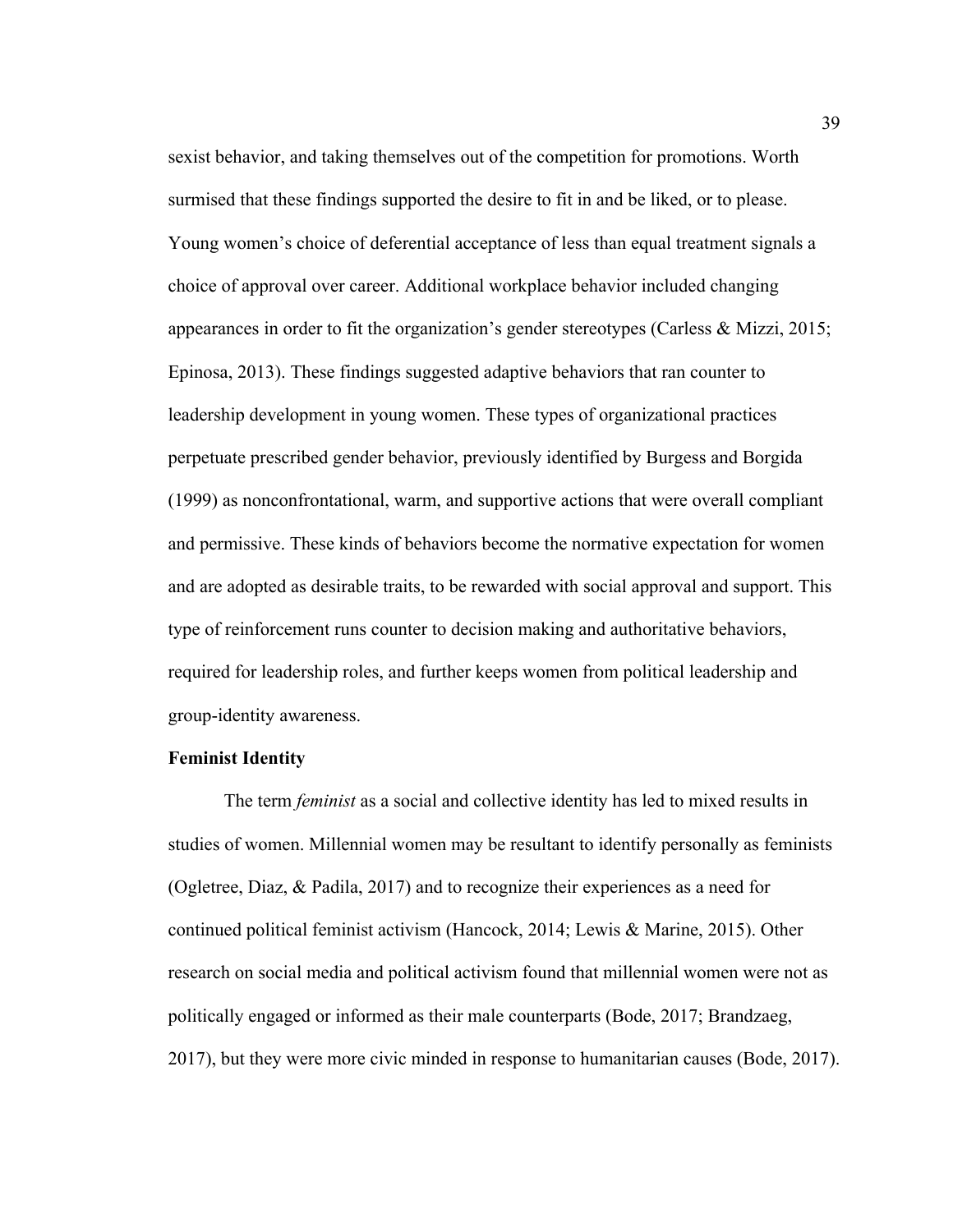However, as more women run for political office and use social media to communicate policy issues of concern to women (Evans & Clark, 2016), the label *feminist* may become more synonymous with societal values and a progressive political attitude.

#### **Political Leadership and Representation**

Although women in leadership positions are believed to help the status of women and increase women's opportunities (Sanberg, 2013), this does not appear to be reflected in some analyses of Secretary Clinton's 2016 presidential election gender-support results. Some women may have seen future opportunities for women to be president and, therefore, not felt compelled to support the first female candidate. Survey results show support of Bernie Sanders over Secretary Clinton in the primary (Shelley & Hitt, 2017). These results are supported by previous research on traditional gender roles. Donnelly et al. (2015) reported findings of gender norms that indicated individual and collective behavior expectations, which supported women working outside the home but not being given greater authority in the household or a more important job. Gender role identity conflicts were echoed in the survey results of Cohn and Caumont (2016) through views of women as capable leaders but held to a higher standard of performance than men and with cultural exclusion from greater leadership roles.

Minorities and socially disadvantaged groups such as women can benefit from effective representation in government systems by addressing institutional disparities. Political representation continues to be based on gender stereotypes that disenfranchise women and limit descriptive representation (Kark, Waismel-Manor, & Shamir, 2012; Lawless, 2011; Mansbridge, 1999). This lack of female representation in political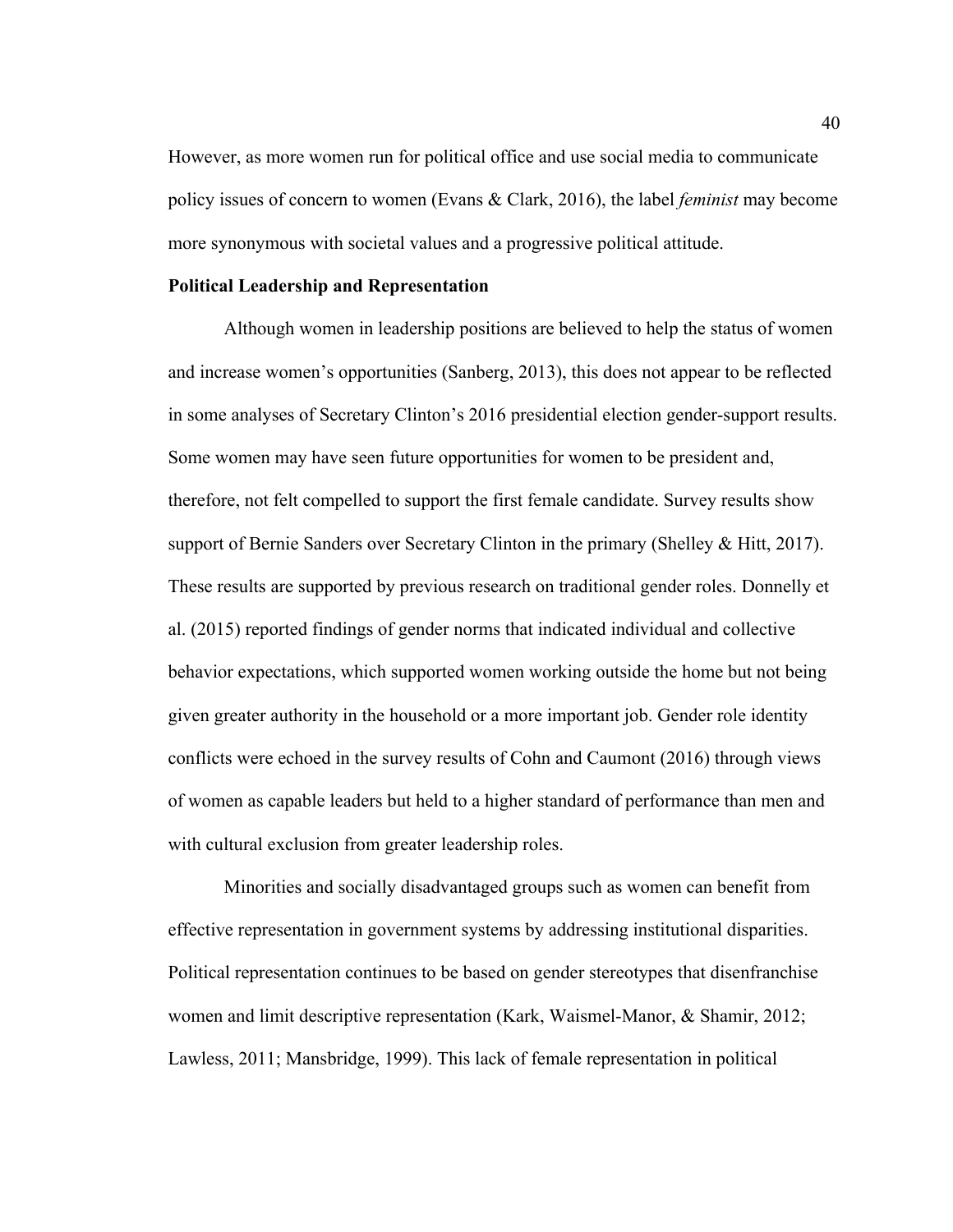institutions helps to maintain the subordinate status of women (Bacchi, 2017; Isaac, 2014) and limits the future leadership potential of young girls who aspire to participate in the political process but have no political role models of women (Zaslow & Schoenberg, 2012). Congress is viewed as having a more collaborative leadership style and, therefore, as being more appropriate for female participation, whereas executive positions such as governorships or the presidency are seen as definitely more masculine (Meeks, 2013; Turcotte & Newly, 2015). These executive leadership positions have limited female representation.

The United States has yet to elect a woman to the highest executive political office, or a female president. The office of president holds substantive leadership power and social authority to influence legislative action and national representation (Issac, 2014). Political institutional gender bias (Turcotte  $\&$  Newly, 2015) measures female leaders by a masculine model of politics and representation (Bacchi, 2017). This model perpetuates gender stereotypes of masculine-preferred characteristics that favor a political system of male dominance and aggression (Ferguson, 2010; Goss, 2012). Meaningful representation requires candidate evaluation by voters that moves beyond current political models.

## **Policy**

Public institutions function as a means to deliver and represent government, laws, and mandates to citizens. Policy functions as an interpretation of administrative laws, which govern the role and function of public institutions (Harrington & Carter, 2015). The writing of effective policy can function to integrate and include different citizen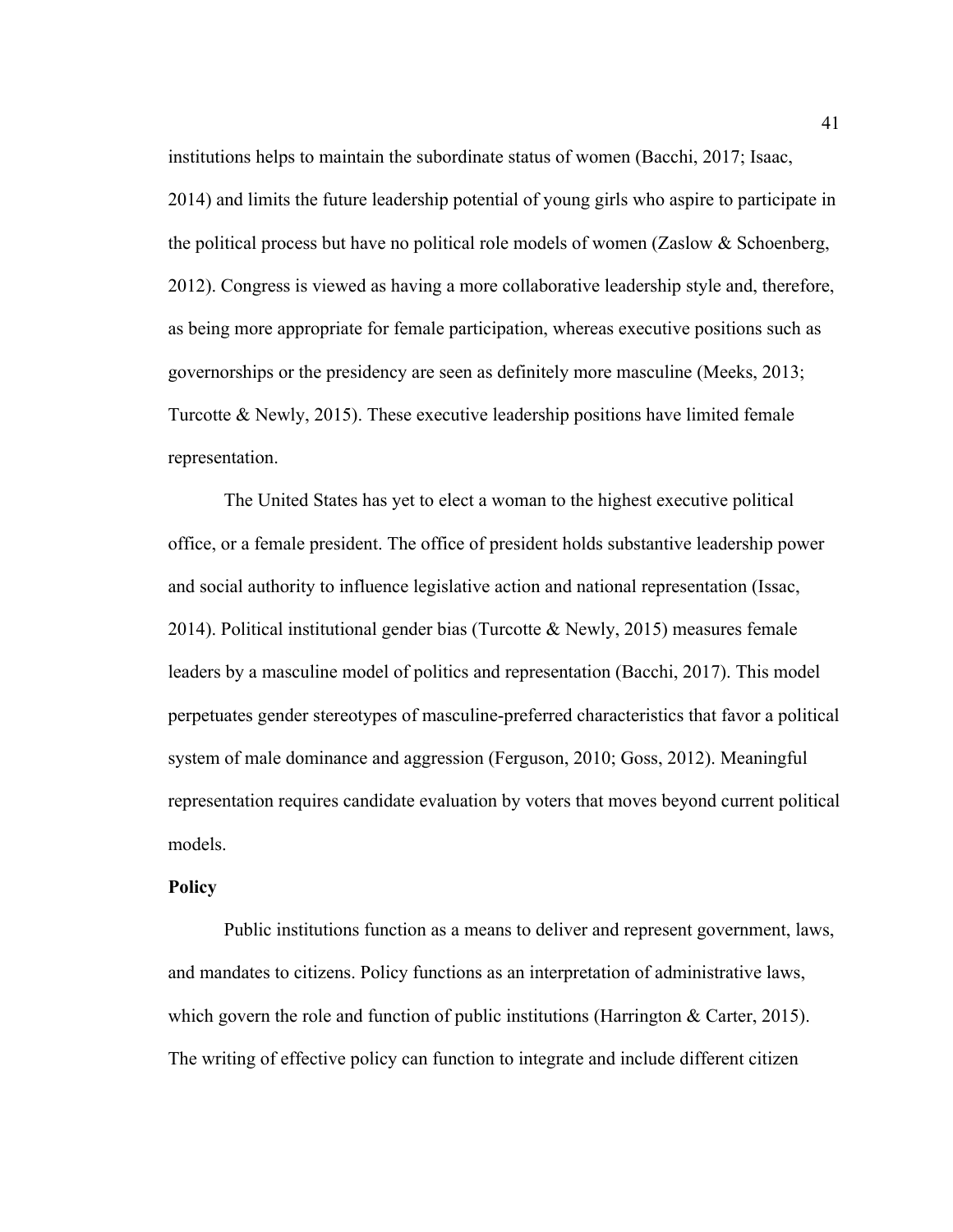groups and further the efforts of democracy in governing (Dickes & Crouch, 2015). Organizational policy also reflects those administrative laws and policy interrelations. Studies previously cited have uncovered forgotten sexism in the culture and work policies of organizations (Evans, 2016). Workplace inequities of wage and opportunity identify life struggles, which may connect millennial women to policy identity previously held by young women of the 1960s and 1970s. This life experience of institutional discrimination and policy gaps may help create narratives shared by both younger and older feminists. This shared perspective of needed institutional change may increase political participation and impact millennial trends (Hancock, 2014; Lewis & Marine, 2015). The experience of gender intersecting with institutions and systems adds the narrative of gender role identity as an area of consideration in understanding everyday-life experiences of millennial women and what role policy can play in addressing these shared experiences unique to women.

Policy addressing women's participation in the labor market may help focus millennial women on gendered institutional barriers to their earning potential. Awareness of income disparity and unequal individual pay can evolve attitudes about wealth redistribution (Hendrickson, 2008). Identification with governmental solutions through representation and policy may countermand predictions of millennial nonparticipation (O'Toole et al., 2003; Twenge et al., 2016). Awareness of economic policy focused on correcting an unequal labor market can motivate political engagement and influence candidate selection. Millennial women may turn to politicians seen as more responsive due to their policy identity and issue platform (Campbell, 2016), who offer the means for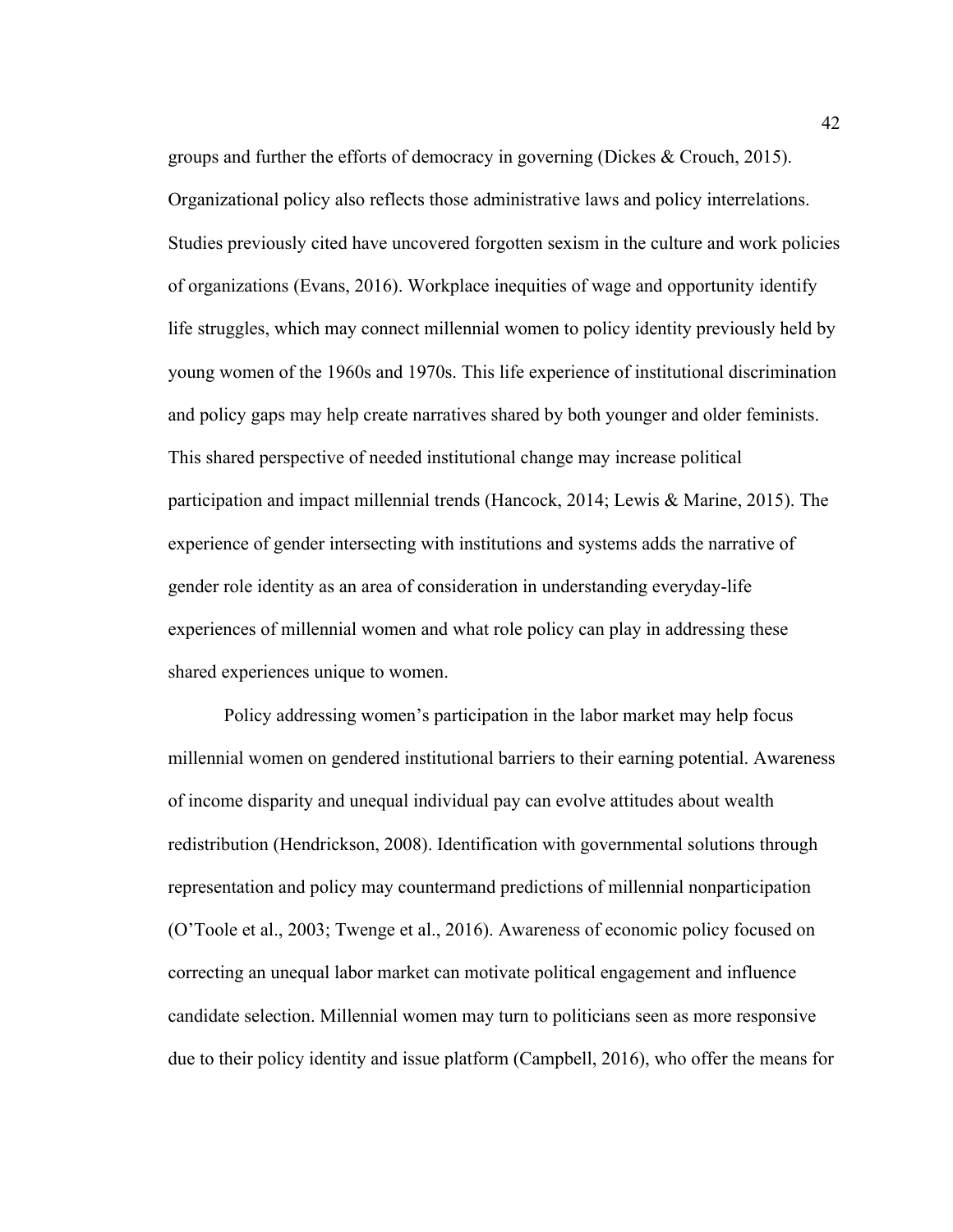correcting issues of organizational practices of described and prescribed gender stereotypes (Bobbitt-Zeher, 2011; Glick & Fiske, 2001). These women may vote for political candidates who are frequently seen as pursuing resolution of those issues. Changes to political systems due to social awareness of equity as a desired value can be brought about through policy. Social systems evolve through administrative processes carried in institutions guided by public policy (Harrington & Carter, 2015).

Even if millennials reject the feminist identity label attributed to previous activists, they may identify with issues such as access to health care, abortion, equal pay, and opportunity as salient social issues, resolvable through policy changes as the bridge to their political participation as women. Bacchi (2017) identified the concept of gender use as a "differencing" dynamic regarding policy. Mansbridge (1999) identified this as the "uncrystallized interest" of groups that the right representative leader can understand and reflect through appropriate policy. Gender was determined to be the predictor of effective policy development by governors, reflecting greater concerns for specific issues and policy agendas addressing those gender-related issues (Dickes & Crouch, 2015; Kousser & Phillips, 2012). Expanded insight into millennial voter behavior can be gained by factoring in gender and related socioeconomic issues, which can also further the understanding of millennials as a cohort. Policy was identified by Hill and Tausanovitch (2015) as an area of politics where different groups can come together. Meaningful social change can take place at the institutional level when groups come together to frame multiple concerns in an action for social change (Lombardo et al., 2017).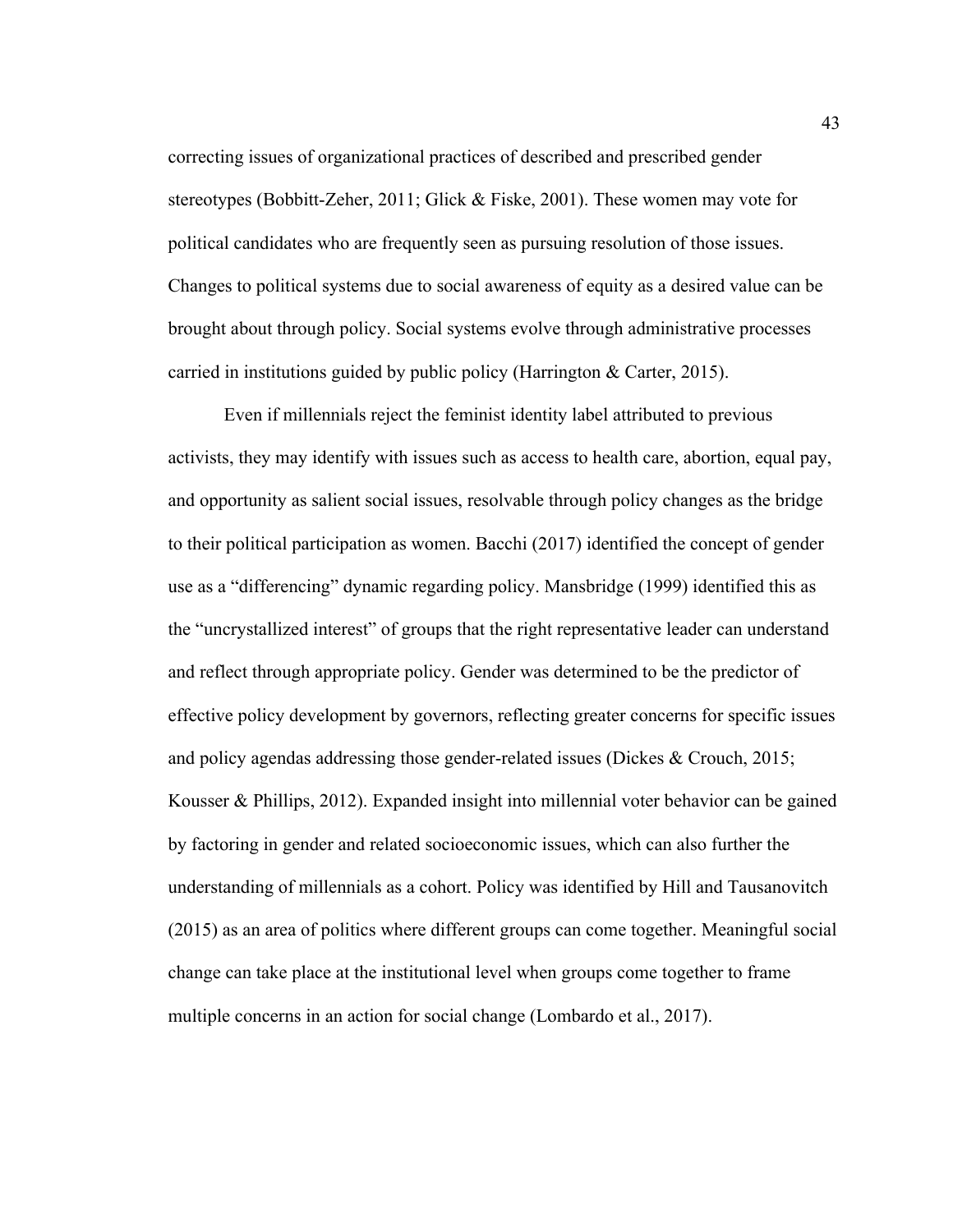### **Gender and Executive Political Leadership**

Expectations of what executive leadership should be can be changed by the participation of women in those leadership roles. Executive leadership can change the focus of institutional powers through policy and concentrate on the social injustice of gender disparity (Htun & Weldon, 2010; Lewis & Marine, 2015). Women come to leadership motivated by the desire to make things better, rather than by thirst for power (Schoenberg, Salmond, & Fleshman, 2008). This motivation aids women when facing challenges to descriptive and prescriptive role assignments. The personal impact of making a difference encourages women to participate in existing political processes and overcome institutional barriers (Goss, 2013; Sandberg, 2013; Smith & Huntoon, 2014), as evidenced by the 2016 presidential election. Hillary Clinton was the first female candidate endorsed by a major political party, which drew attention to gender differences in the political process and provided the first real role model of female executive political leadership. The frame of feminist theory allows for analysis through a gendered lens and a discussion of factors of evaluation of a female candidate by women voters.

#### **Summary and Conclusions**

A focus on gender highlights the unique experiences of women in leadership, and in the political system in particular, given the culture of male dominance. Clinton is a strong female role model, and her achievement as the first woman to represent a major political party in U.S. politics has already impacted the participation of women in politics by normalizing the idea of women in executive roles. Increased participation of women in response to the election of 2016, starting with worldwide protests on January 21, 2017,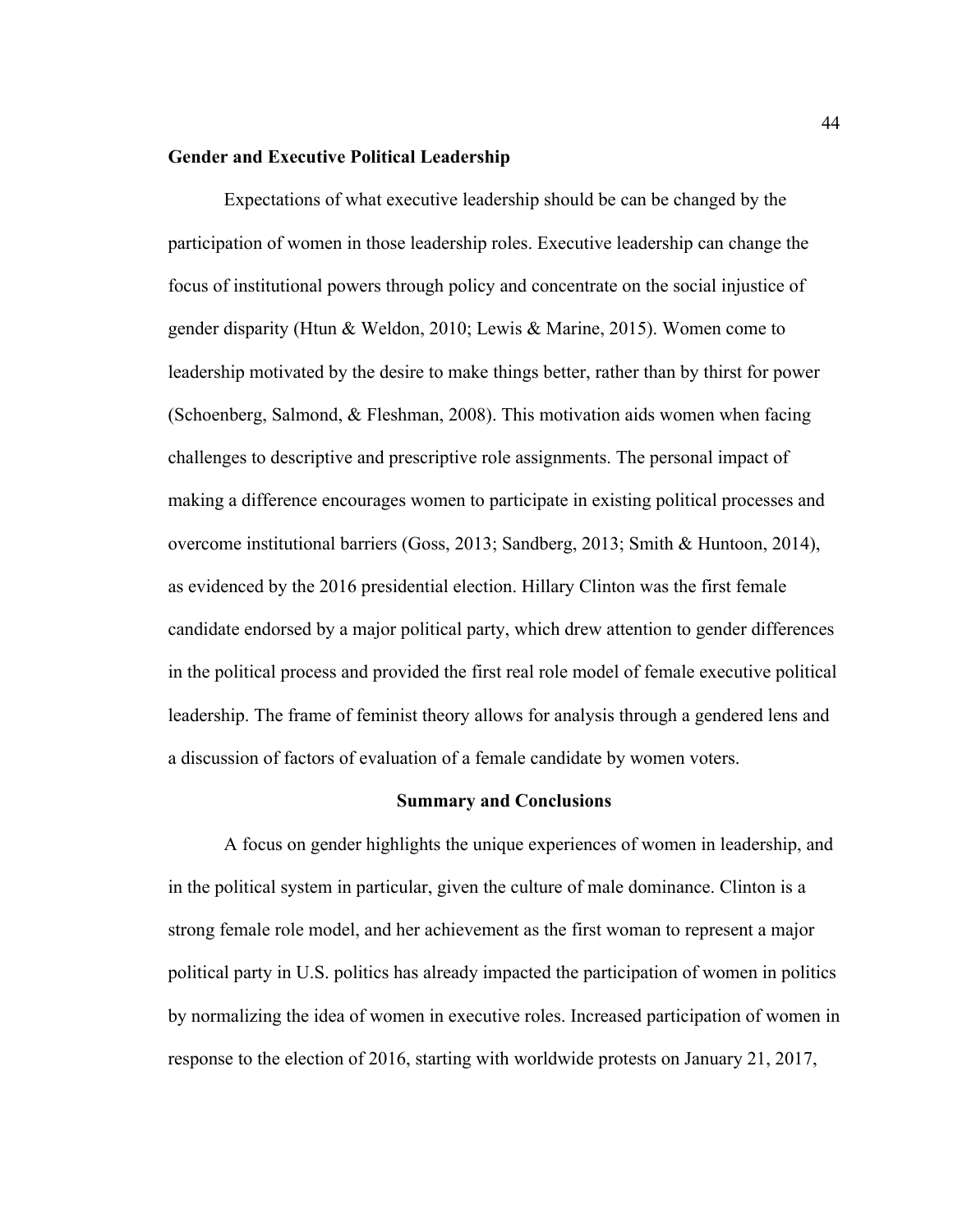saw more women advocating for legislative and policy issues of human rights and reproductive health. The snowball effect of Clinton's run for the presidency is inspiring other women to run for office and supports research findings that strong female leaders encourage others to emulate them (Latu et al., 2013). Women are more likely to overcome institutional barriers when they have effective role models to imitate.

Liberal feminist theory, focused on institutional inequality, provides the foundation to question factors that contribute to underrepresentation of women in executive political leadership. Gender and related societal expectations of traits and behaviors of role occupancy characteristics explain known social organizations' positioning around the binary category of gender. This aids in understanding the current organizational structure of political institutions with mostly male models of leadership. Studies have identified gender as a factor in voter behavior and how socially prescribed and described gender traits perpetuate a male-dominated political institution (Dolan & Lynch, 2014, 2017). The study provides an additional step by exploring millennial women's perceptions of existing relationships among gender, policy, political representation, and their own social positioning. Extant research has not directly investigated these factors and their correlation with political policy and representation as perceived by millennial women. Different groups express unique policy interests, which impact the groups' perception of the effectiveness of their political representation and the quality of their life (York  $\&$  Bell, 2014). Policy integration of social issues and the inclusion of groups creates models with which millennial women may identify and which they may support. The correlation of gender identity, as it relates to societal roles, equity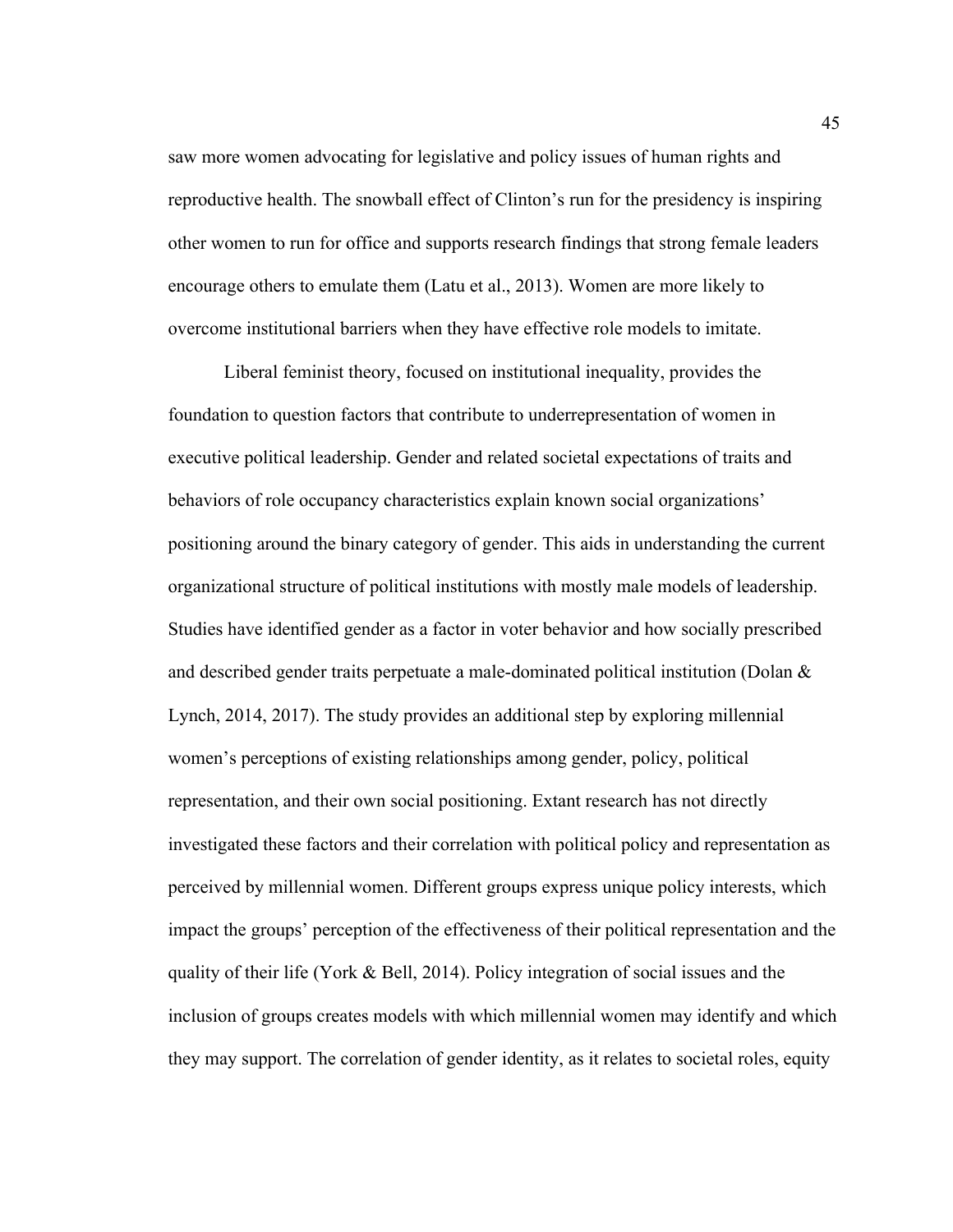in social institutions, and the impact on candidate evaluation of political leadership, is not known. More research is needed to conceptualize political consciousness in relation to understanding where generational social ideals and gender intersect and influence voter outcome.

Chapter 3 contains the research methods used to answer the research questions posed for this study regarding the relationship between policy preferences of millennial and baby boomer women and their voter behavior. I discuss the use of secondary data from the ANES 2016 Time Series Study (ANES, 2018; see Appendix) to answer the research questions and associated hypotheses, as well as the use of a Mann-Whitney *U* test analysis to identify the differences between millennial and baby boomer women voters regarding their policy preferences. A binomial logistic regression analysis was used to test the relationship between millennial and baby boomer women and the potential predictability of their voter behavior. Potential threats to validity and ethical considerations guiding this study complete the discussion of research methods.

Chapter 3: Research Methods

### **Introduction**

With a woman running for president, the 2016 presidential election brought national attention to the institution of politics and government representation with a gendered perception of voter decision-making and candidate support. Political division by gender has been studied in the past; however, attitudes toward policy and voting behaviors of millennial women have not been investigated. The aim of this study was to answer two research questions. Research Question 1 was, "How are policy preferences of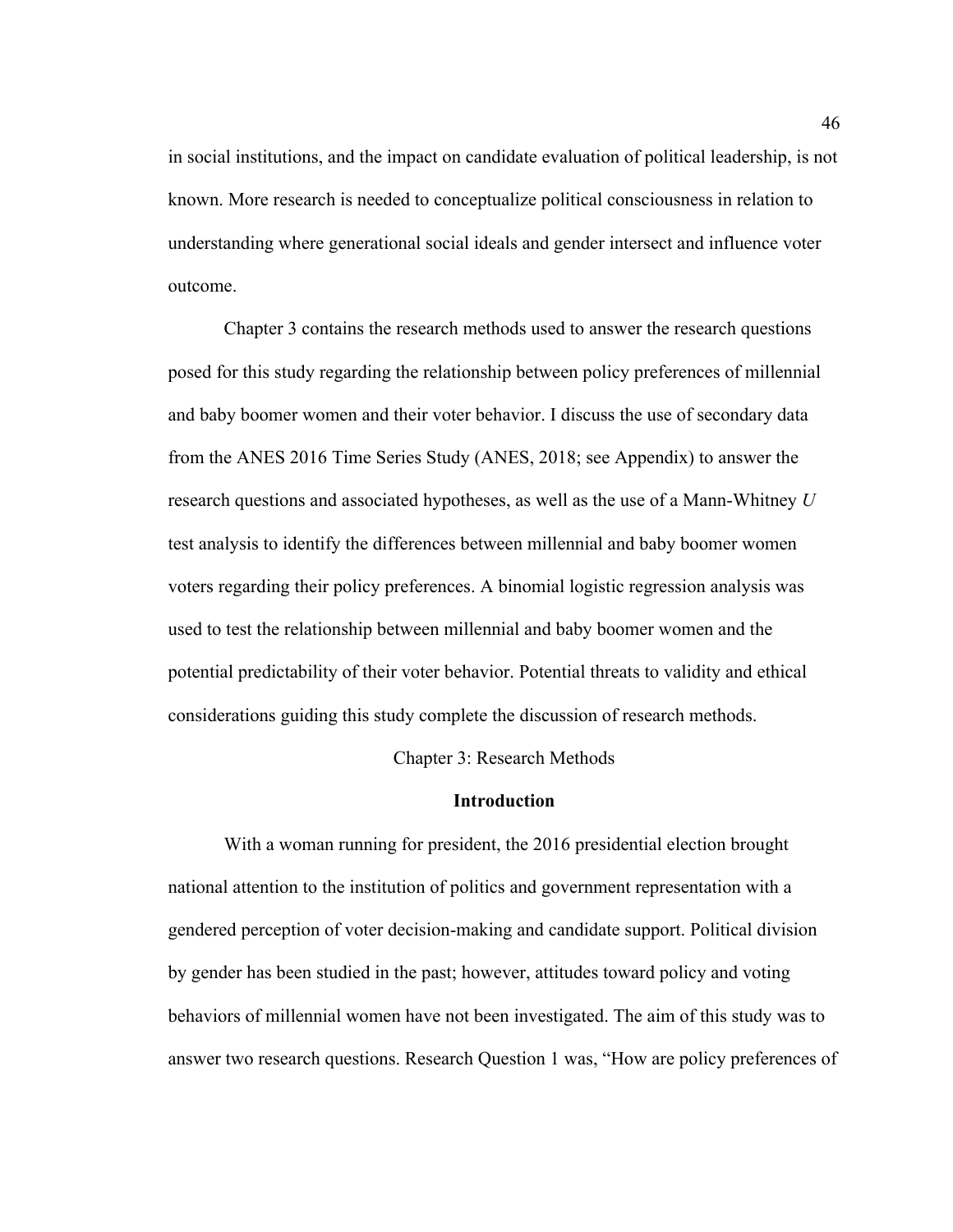millennial women (aged 20–35 years) different from those of baby boomer women (aged 52–70 years) who participated in the 2016 presidential election?" Research Question 2 was, "How did millennial women (aged 20–35 years) and baby boomer women (aged 52– 70 years) differ in their presidential voter choice in 2016?" I used a quantitative crosssectional research design for both research questions, using study designs of group differences, prediction, and relationships and applying secondary-data analysis.

In this chapter, the research methods and concepts that supported the data analysis are discussed. The rationale for the study design, the secondary data obtained from the ANES 2016 Time Series Study (ANES, 2018), and supporting methods are discussed with a description of the variables and their measurements. In subsequent sections, characteristics of the population and sample are provided along with a description of the sampling procedures. The survey instrument used in the data collection and how the data were analyzed with the use of the Statistical Package for the Social Sciences (SPSS) software are explained. Ethical issues are also addressed at the end of the chapter, followed by a summary and transition to Chapter 4.

#### **Research Design and Rationale**

The purpose of this quantitative study was to determine differences in policy preferences and predicting candidate choice of female millennial and baby boomer voters. The first research question was, "How are policy preferences of millennial women (aged 20–35 years) different from those of baby boomer women (aged 52–70 years) who participated in the 2016 presidential election?" The independent variable was generation (millennial or baby boomer). The dependent variables were (a) equal pay, (b) health care,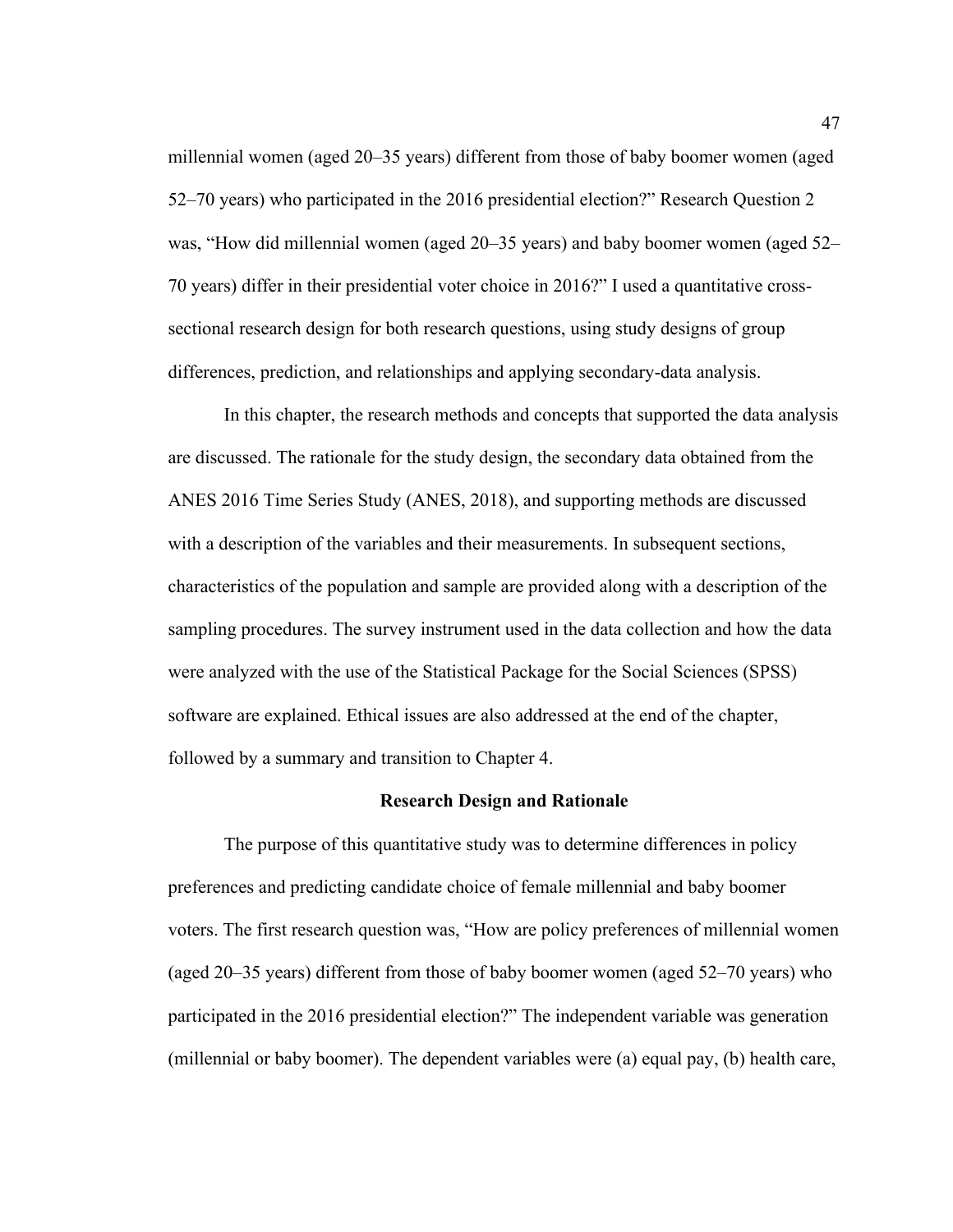(c) income disparity, (d) women elected, (e) discrimination, and (f) feminist evaluation. The data were analyzed with the use of a Mann-Whitney *U* statistical test to evaluate the differences between the two groups comprising the independent variable. The second research question was, "How did millennial women (aged 20–35 years) and baby boomer women (aged 52–70 years) differ in their presidential voter choice in 2016?" Data were analyzed by employing a binomial logistic regression, testing for differences in proportion between the groups to predict their presidential voter choice, and controlling for the covariates of education, income, race, and political party.

To answer both research questions, a secondary data set, the ANES 2016 Time Series Study, Number 36824 (ANES, 2018; see Appendix) was used. Election outcomes provided by secondary data sets are an accepted data source to answer questions regarding targeted group behavior and can be used in the application of statistical tests to measure differences between groups (Field, 2015). Quantifying the relationship between groups of women voters furthers the evolution of the broader questions of gendered political consciousness and generational perspectives of social policy and voting as a political response. A cross-sectional design accommodates the collection of survey data from a specific group from the larger population during a specific time (Frankfort-Nachmias et al., 2015; Hall, 2009). A snapshot in time of social occurrences is provided by the use of a cross-sectional survey design and is particularly well-suited for electionresponse studies of voter attitudes (Blair, 2017; Shelley & Hitt, 2017). Cross-sectional survey designs are often applied to survey-based research that documents the voting of targeted populations of interest. Political observational tools such as surveys have been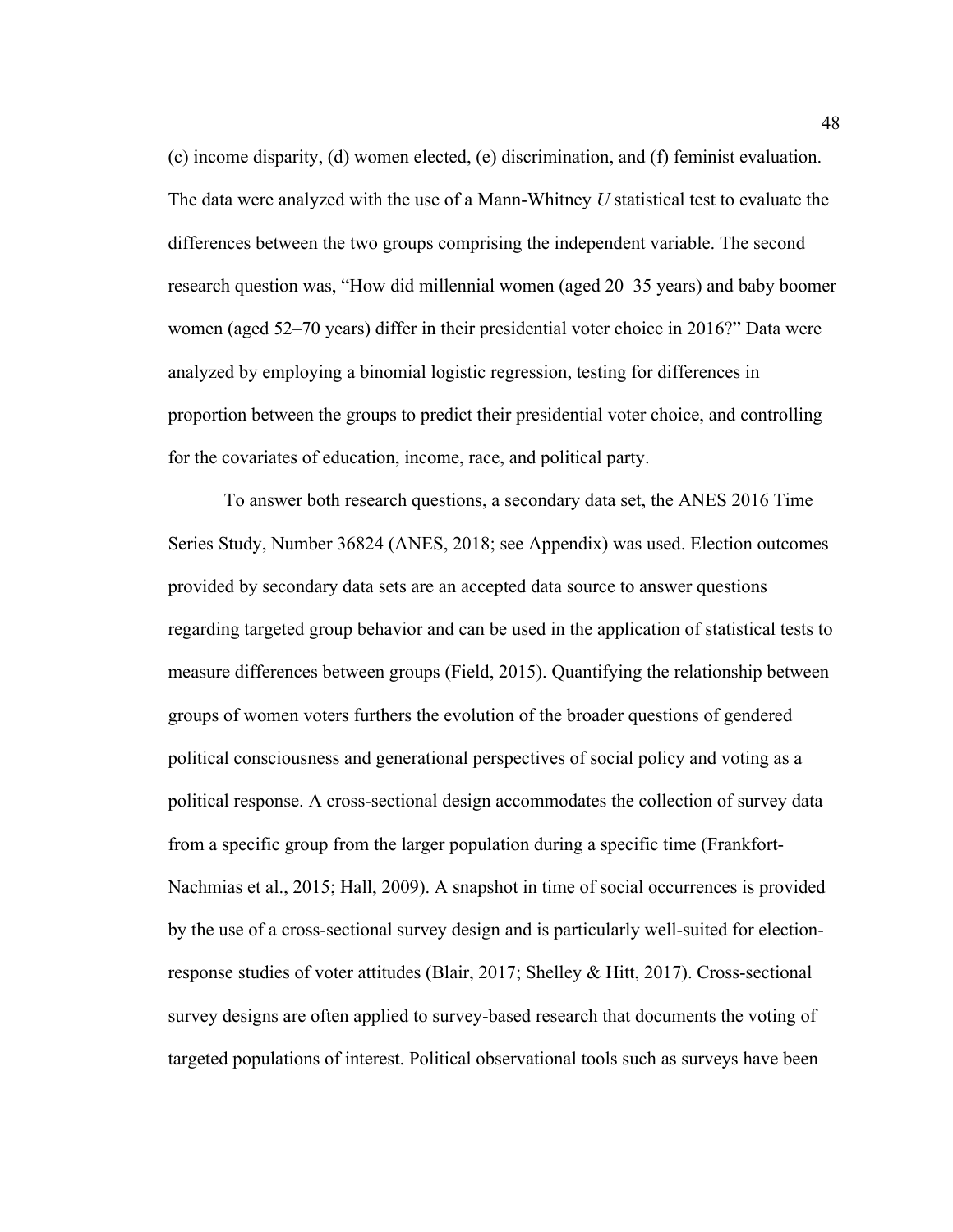used to capture attitudes and opinions of citizens since the 1940s (Brady, 2000). Previous researchers who conducted voter-behavior studies analyzed voter survey responses by gender and race to predict political trends (Blair, 2017; Philpot, 2018; Shelley & Hitt, 2017). Conducting statistical analyses on responses from women belonging to different generational cohorts allowed for making comparisons between generations of voters and provided new insights on gender-informed opinions and perceptions, which, in turn, can inform future representative policy.

Qualitative methodological approaches are often applied in the study of socialequity issues that include observations of gender and race. My focus was on the individual experience of the participants to gain new information and a unique perspective by studying a previously underresearched group (Ravitch & Carl, 2016). Qualitative designs record such experiences, utilizing data collection methods such as interviews, case studies, and focus groups (Ravitch & Carl, 2016). These qualitative methods reveal themes based on observations and experiences of participants. However, the themes do not establish how gender is related to political behavior or in what ways the themes are statistically representative of the broader population.

The quantitative design allows for a specific statistical model to test the variables of policy preferences and voter support to determine differences among groups beyond the sample studied. The cross-sectional design does not establish causal order, but rather, addresses relationships between variables at specific points in time in natural settings (Frankfort-Nachmias et al., 2015). This is particularly helpful in analyzing influences of institutions like politics, involving the cultural realities of various citizens groups. Cross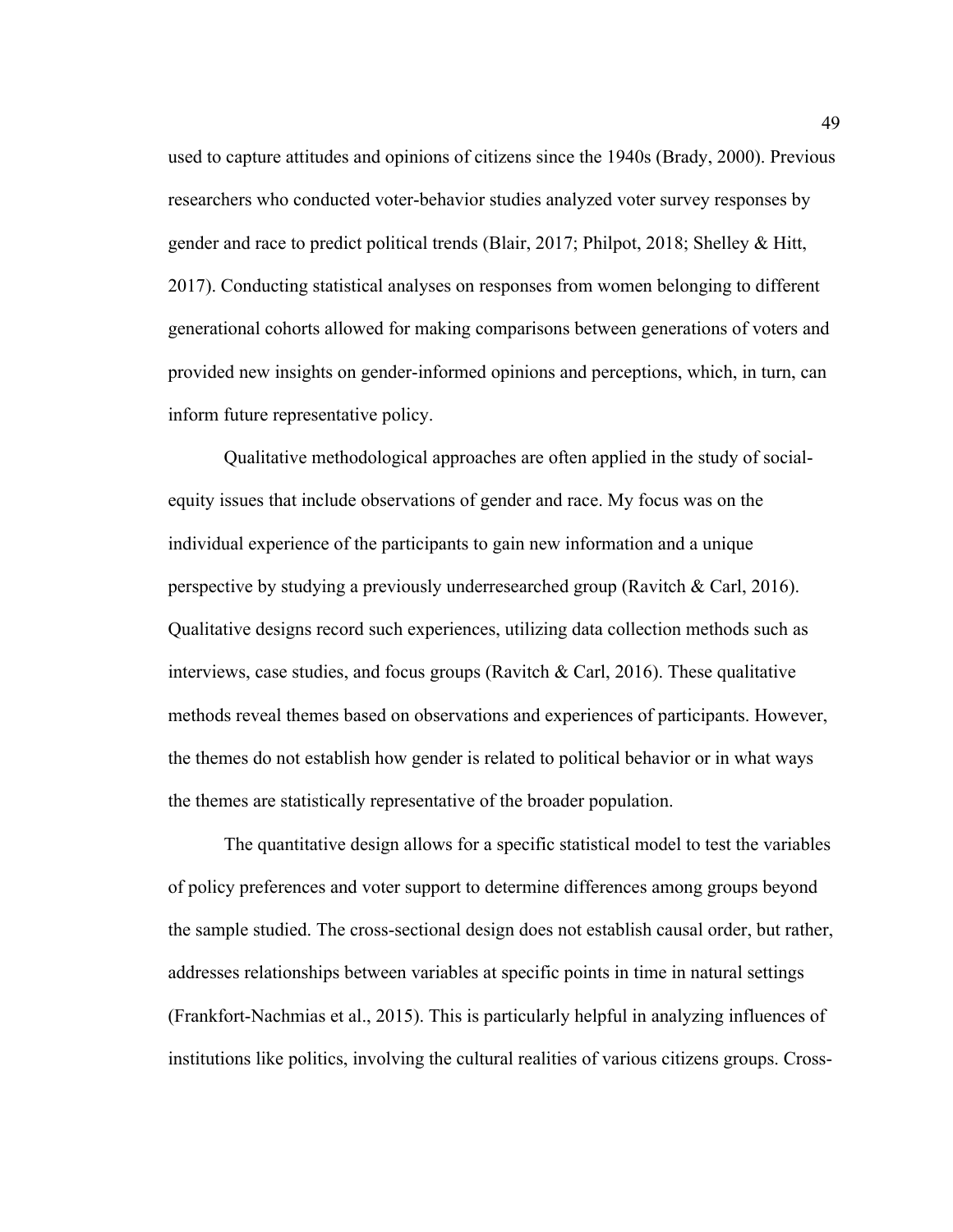sectional designs eliminate problems associated with longitudinal studies such as participants' conditioned responses or attrition from the study (Frankfort-Nachmias et al., 2015). Although longitudinal studies can provide large quantities of data focused on the same variables, which can show cause and effect, the focus of this study was to determine differences between generations on policy and prediction of voter behavior by measuring public opinions surrounding a particular point in time—the 2016 presidential election. The quantitative approach chosen for this study was consistent with similar research of voter behavior through group comparison (Crowley, 2018; Philpot, 2018; Shelley & Hitt, 2017).

The comparison of opinions held by millennial and baby boomer women regarding policy effectiveness, gender issues, and candidate abilities could be studied with other designs as well. More specifically, a mixed-methods approach would allow the researcher to collect data using both qualitative and quantitative methods with a detailed, opened-ended questionnaire. The mixed-methods approach provides rich data on group life experiences and could capture the experiences of women in leadership positions, but time constraints rendered this approach unusable because it would require two distinct research methods for completion. Observations of voter behaviors can also be gathered with data from election surveys. A cross-sectional design provides a representative data sample from a specific point in time (Hall, 2009; Wellington & Szczerbinski, 2007). Although the design selected did not provide data to support causation claims of voter opinions, it provided data to establish a relationship between variables (Frankfort-Nachmias et al., 2015). By concentrating on recorded voting differences between the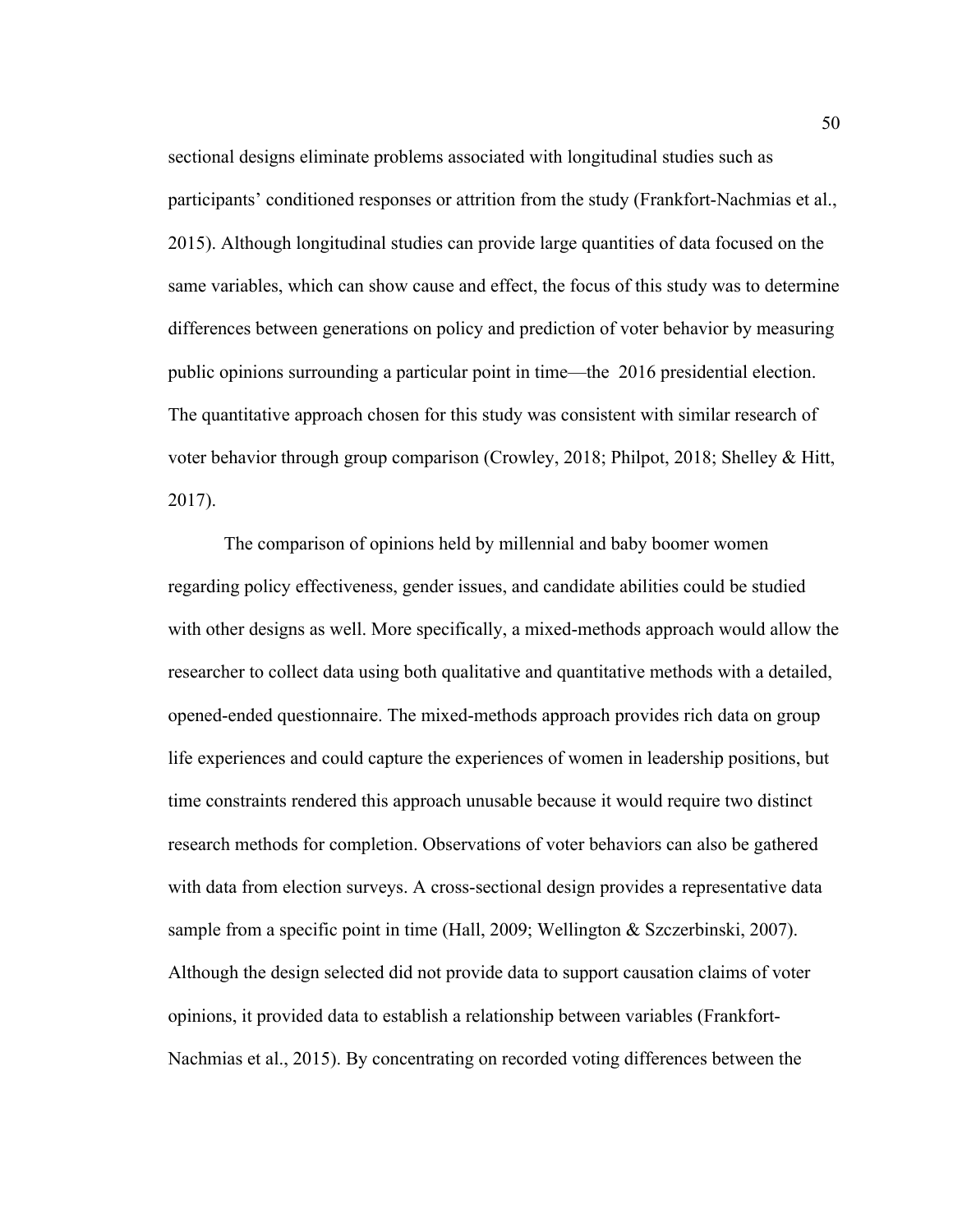generational groups of millennials and baby boomers, the results of this study add to the knowledge and understanding of an emerging demographic's political opinions and the impact of gender on predicting future political environments.

### **Secondary Data**

Secondary data was chosen for this study to overcome the constraints of time and expense and provided access to repeated cross-sectional data collections at different points in time. Several electronic databases were evaluated. The databases included the PEW Research Center's American Trends Panel data development (Fry, 2018), the National Opinion Research Center's (NORC) General Social Survey (NORC, 2017), and the ANES 2016 Time Series Study (ANES, 2018; see Appendix). These databases provided a large amount of social data compiled over the years with continuous trusted social science techniques. A challenge in using secondary data was the differences in the focus of the survey questions. For example, the Pew Research Center did not ask genderrelated questions connected to policy. Likewise, although the NORC General Social Survey contained some gender-policy variables under study, these variables were not reflected in the survey questions or investigated in relation to voter behavior.

All but one of the data sources was abandoned—the ANES 2016 Time Series Study, Number 36824 (see Appendix)—with its focus on voter behavior and genderrelated policy issues. The ANES had been used consistently since the 1940s to collect voter behavior data related to citizen perceptions, behaviors, and attitudes (ANES, 2018). The foremost reason for selecting the ANES 2016 data set was the amount and detail of the data contained in the survey questions about gender-related policy by age and gender,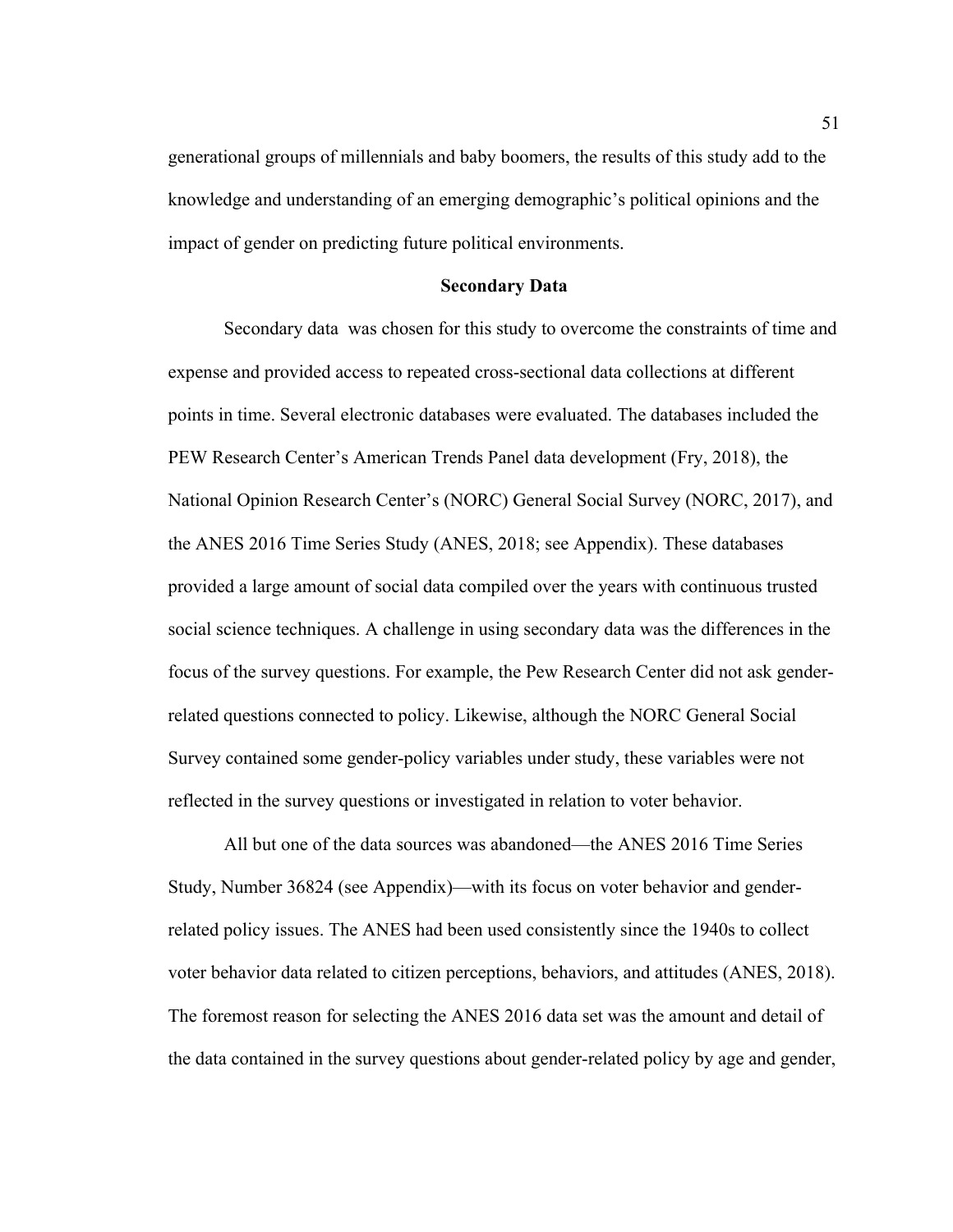as well as the follow-up questions addressing voter behavior during the 2016 presidential election.

Closely related to the current study is research conducted by Philpot (2018), in which gender and race were compared to policy preferences and voter choice. The use of voter survey data provides further opinion consistency with previous research on voter behavior (Crowley, 2018; Dolan & Lynch, 2014, 2016; Shelley & Hitt, 2017). I incorporated additional areas of gender and policy into my study, building upon previously published works on gender by Philpot (2018), who used ANES secondary data to identify categories of policy preferences in group perceptions of social power and the role of government responsibility for the welfare of citizens, representative democracy, and feminist identity. Thus, in order to obtain credible, reliable, and replicable results, the ANES 2016 Time Series Study was the best choice of a data set for this study.

Every study has resource constraints. With the approach of a quantitative crosssectional design, obstacles include reliable data collection and time. The 2016 presidential election was an historic event and it was important to gather public-opinion data surrounding that event. The most suitable accessible data for that period of time was contained in the ANES 2016 Time Series Study (ANES, 2018; see Appendix). The data were repurposed for conducting the analysis of the relationship between two generational groups of women voters (millennials and baby boomers) and assess their policy preferences and voter behaviors. The use of secondary data collected with a different focus—albeit providing reliable data—requires applying more robust statistical techniques for a different set of research questions (Frankfort-Nachmias et al., 2015). The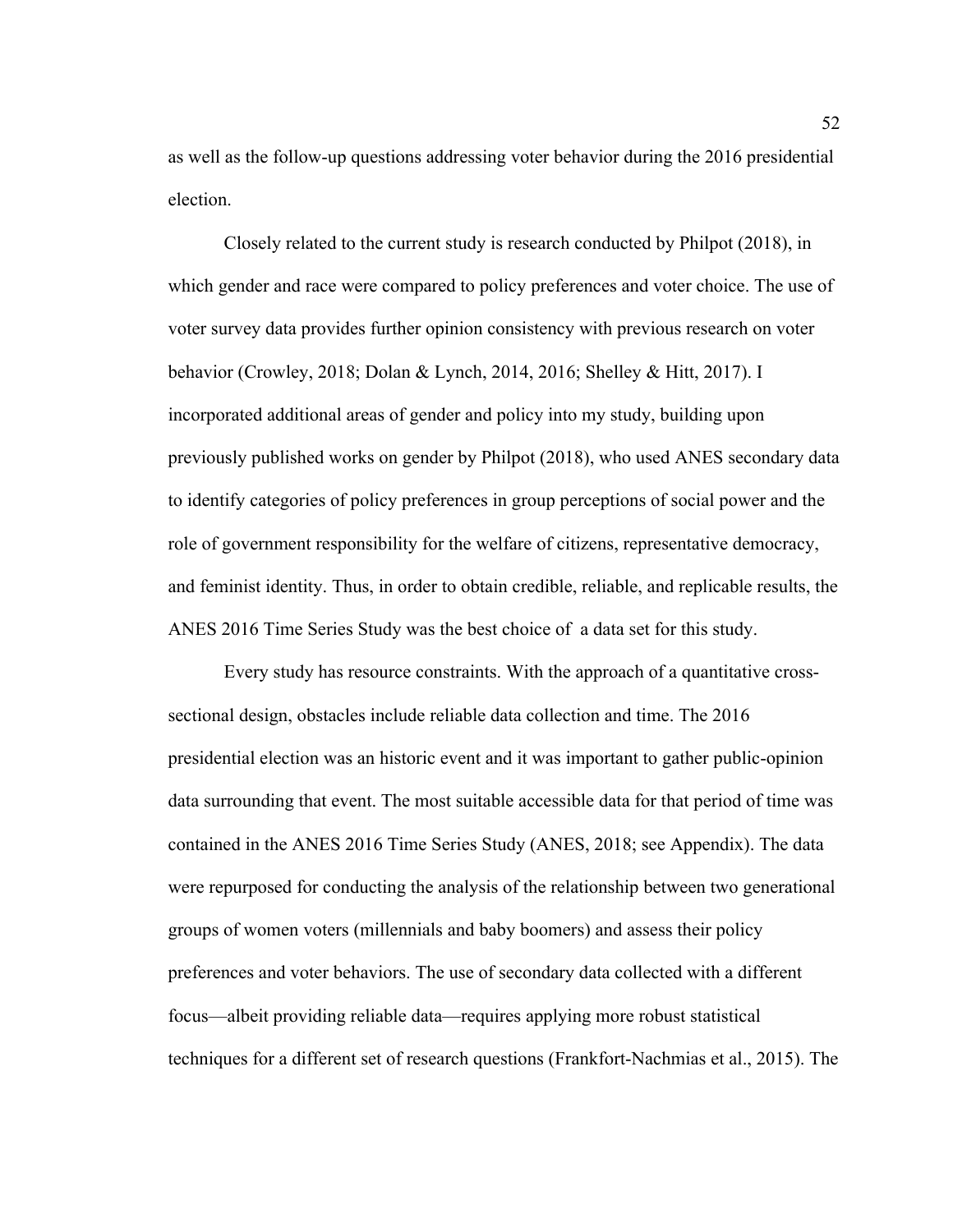Mann-Whitney *U* statistical test was employed to address Research Question 1 due to the use of ordinal dependent variables (see Laerd Statistics, 2015b) to measure differences between generational groups in policy preferences of equal pay, health care, income disparity, political representation, discrimination, and feminist evaluation. Research Question 2 was addressed with the use of a binomial logistic regression test, which allowed for the relationship to be modelled between a nominal independent variable and a single dependent dichotomous variable; voter choice. (see Laerd Statistics, 2015a).

The main advantage of using secondary data is the amount of time and resources conserved. The ANES data can be accessed online and downloaded free of charge. In addition, the data are significant as they were collected during a unique period of time in U.S. politics when the first woman endorsed by a major political party was running for President of the United States. Therefore, the timing of the opinions and perceptions of voters concerning policy and government representation were particularly relevant for this study. An additional positive aspect of using the ANES data set was the shared membership with Walden University through the Interuniversity Consortium for Political and Social Research (ICPSR). Through the Walden university membership, the ICPSR granted permission to access the restricted data providing age and gender of respondents for data collection and providing answers to the first research question regarding cohorts. Addressing this research question expanded the application of the secondary data by exploring the relationship between policy preferences and age, thus providing greater depth to the understanding of political attitudes and voter perceptions of women by age cohort.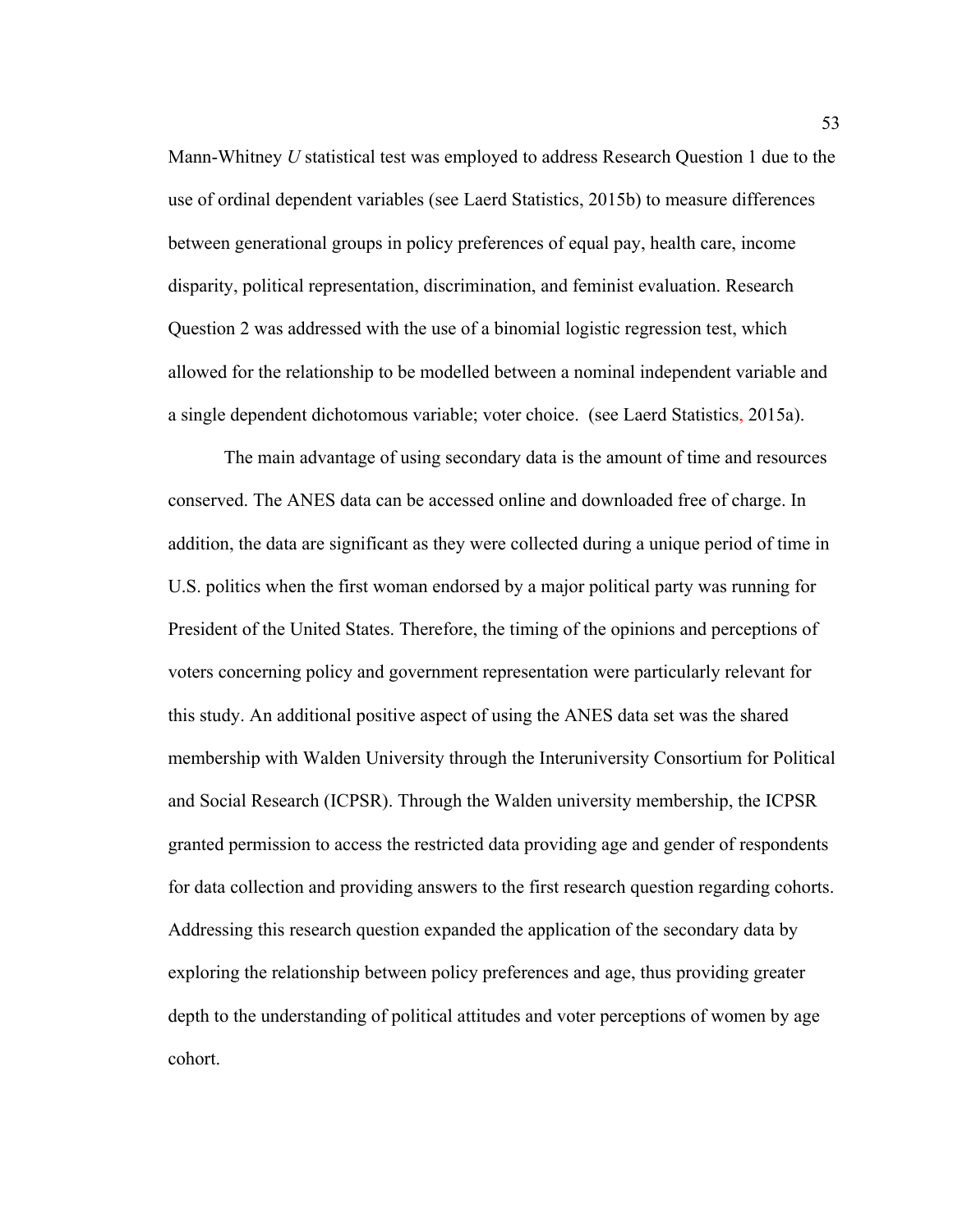There are both advantages and disadvantages with using secondary data. The use of original instruments of measurement may offer new contributions not realized with data used before. It could be argued that secondary data are redundant and do not lead to new information and may, therefore, lead to less rigorous research results (Rudestam & Newton, 2015). Formulating the research questions prior to exploring data sources circumvented problems associated with allowing the data to formulate or guide the research focus. Also, the use of data from a reputable source within the social science community offered sampling procedures and voter data measurement that reduced threats to validity. These criteria were considered in the selection of the survey data from the ANES 2016 Time Series Study, Number 36824 (see Appendix) and the affiliation with the ICPSR.

However, the use of the ANES data posed problems of approximating the data to answer a different question. To overcome this limitation, repurposing of previously collected data was considered, and the following measures were taken:

- 1. Constructs for policy preferences were guided by liberal feminist theoretical perspectives of social positioning and power when considering the questions of wage equality, health care, economic opportunity, perceptions of discrimination, political representation, and evaluation of feminism.
- 2. Categories of policy preferences were closely aligned with categories of ANES survey questions regarding *evaluations of government and politics*  (more women elected), *personal experience and outlook* (discrimination), *government policy* (equal pay, health care, income disparity), *feminist*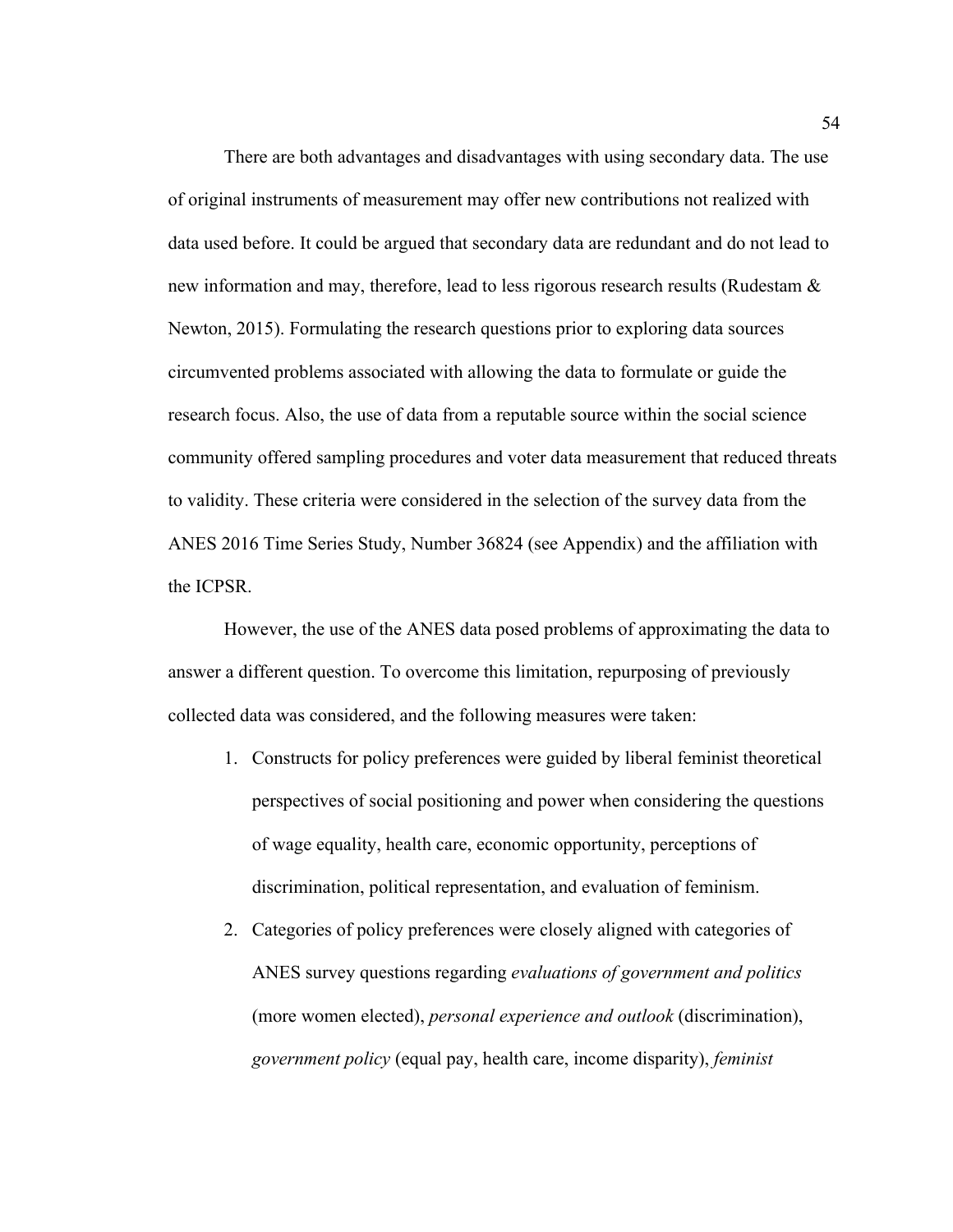*thermometer* (feminist evaluation), and *candidate support* (political representation).

## **Research Methods**

I conducted Mann-Whitney *U* statistical tests on the hypotheses associated with Research Question 1, regarding differences in policy preferences between millennial women (aged 20–35 years) and baby boomer women (aged 52–70 years). The independent variable, generation, comprised these two age cohorts. The composite of gender and social-issues-related policy formed the dependent variables, represented in six categories: (a) gender equity in pay, (b) health care, (c) income disparity, (d) representative leadership,  $\epsilon$  discrimination, and (f) feminist evaluation. To test the hypothesis associated with Research Question 2, I performed a binominal logistic regression analysis separately to determine differences and possible predictability of candidate selection between millennial and baby boomer voters.

### **Research Questions and Hypotheses**

The purpose of this quantitative study was to determine if a relationship existed between policy preferences of millennial women and baby boomer women and whether their voting behaviors were predictable. Two research questions and seven hypotheses were formulated to guide the study.

### **Research Question 1**

How are policy preferences of millennial women (aged 20–35 years) different from those of baby boomer women (aged 52–70 years), who participated in the 2016 presidential election?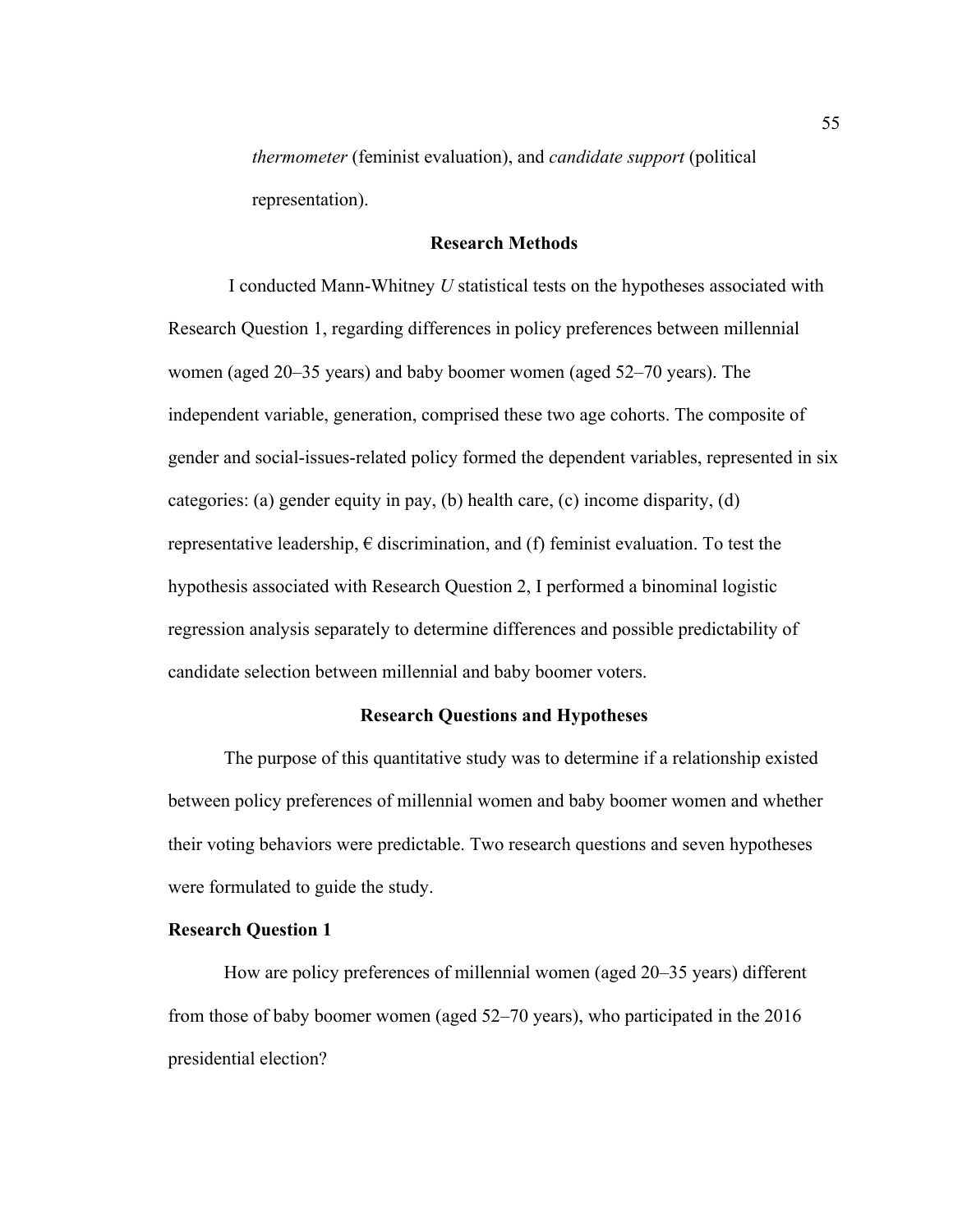$(H<sub>0</sub> 1A)$ : There will be no difference in the policy views of millennial women and those of baby boomer women regarding equal pay for women.

(Ha 1A): A difference exists in the policy views held by millennial women and those held baby boomer women regarding equal pay for women.

 $(H<sub>0</sub> 1B)$ : There will be no difference in the policy views of millennial women and those of baby boomer women regarding accessibility to health care.

(Ha 1B): A difference exists in the policy views held by millennial women and those held by baby boomer women regarding accessibility to health care.

 $(H<sub>0</sub> 1C)$ : There will be no difference in the views of millennial women and those of baby boomer women with respect to how they judge income disparity policy.

(Ha 1C): A difference exists in how millennial women and baby boomer women judge income disparity policy.

 $(H<sub>0</sub> 1D)$ : There will be no difference in how millennial women and baby boomer women identify the need to elect women to political office.

(Ha 1D): A difference exists in how millennial women and baby boomer women identify the need to elect women to political office.

 $(H<sub>0</sub> 1E)$ : There will be no difference in how millennial women and baby boomer women identify discrimination against women in the United States.

(Ha 1E): A difference exists in how millennial women and baby boomer women identify discrimination against women in the United States.

 $(H<sub>0</sub>1F)$ : There will be no difference in millennial women's and baby boomer women's evaluations of feminists.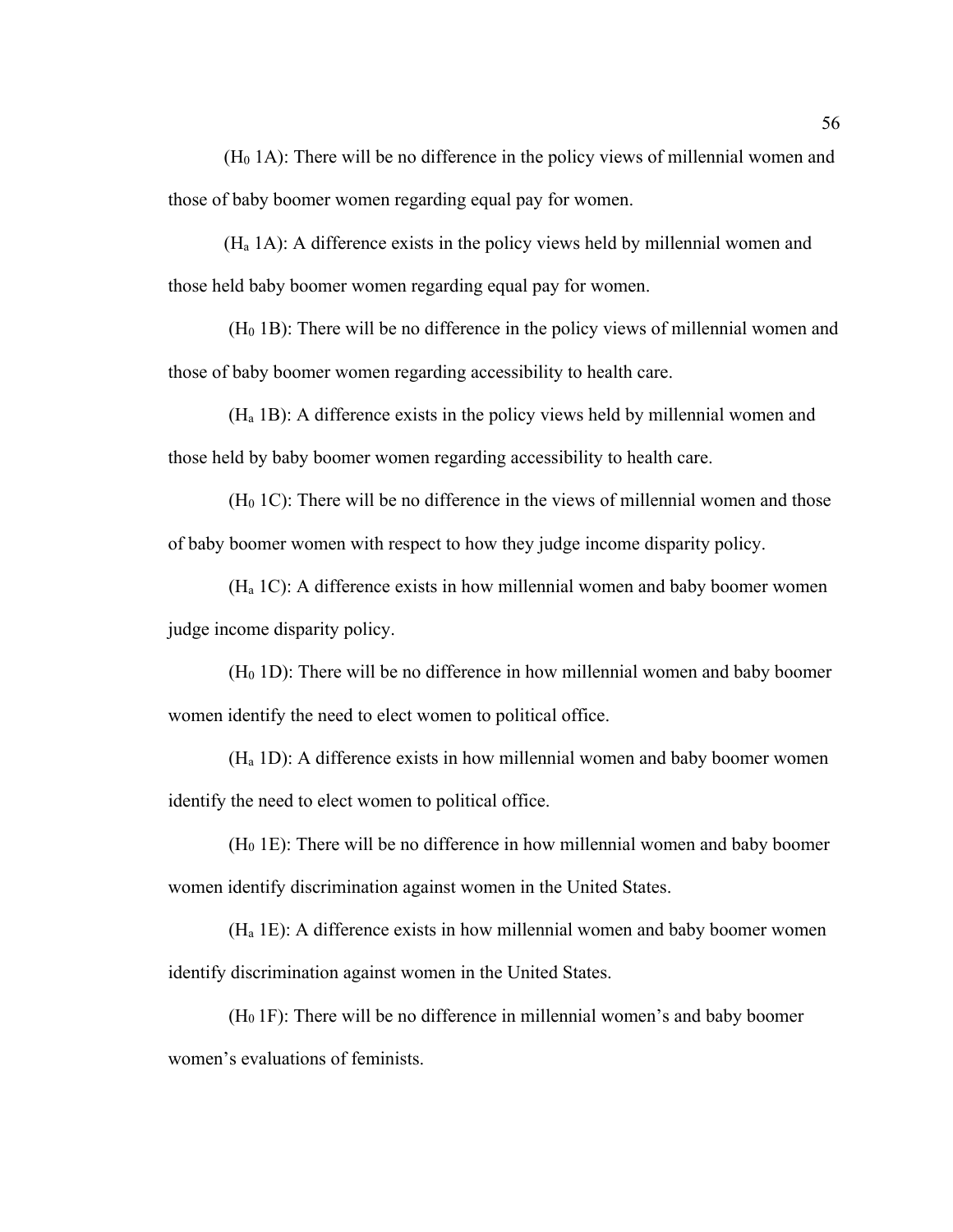(Ha 1F): A difference exists in millennial women's and baby boomer women's evaluations of feminists.

## **Research Question 2**

How did millennial women (aged 20–35 years) and baby boomer women (aged 52–70 years) differ in their presidential voter choice in 2016?

 $(H<sub>0</sub> 2G)$ : There will be no difference in the likelihood that millennial women and baby boomer women voted for Hillary Clinton, when controlling for race, education, and political party.

(Ha 2G): A difference exists in the likelihood that millennial women and baby boomer women voted for Hillary Clinton, when controlling race, education, and political party.

### **Operationalization of Variables**

Selection of the variables for the study involved consideration of alignment to the research questions, social relevance of the topic, and findings from the literature review. The variables chosen are defined in the following sections, based on the Pew Research and U.S. Census Bureau definitions of *generation*, liberal feminist theory concepts, other findings from the literature review, and the ANES 2016 Time Series Study (ANES, 2018). Table 1 provides a listing of question numbers, independent and dependent variables, ANES code survey questions, and measures.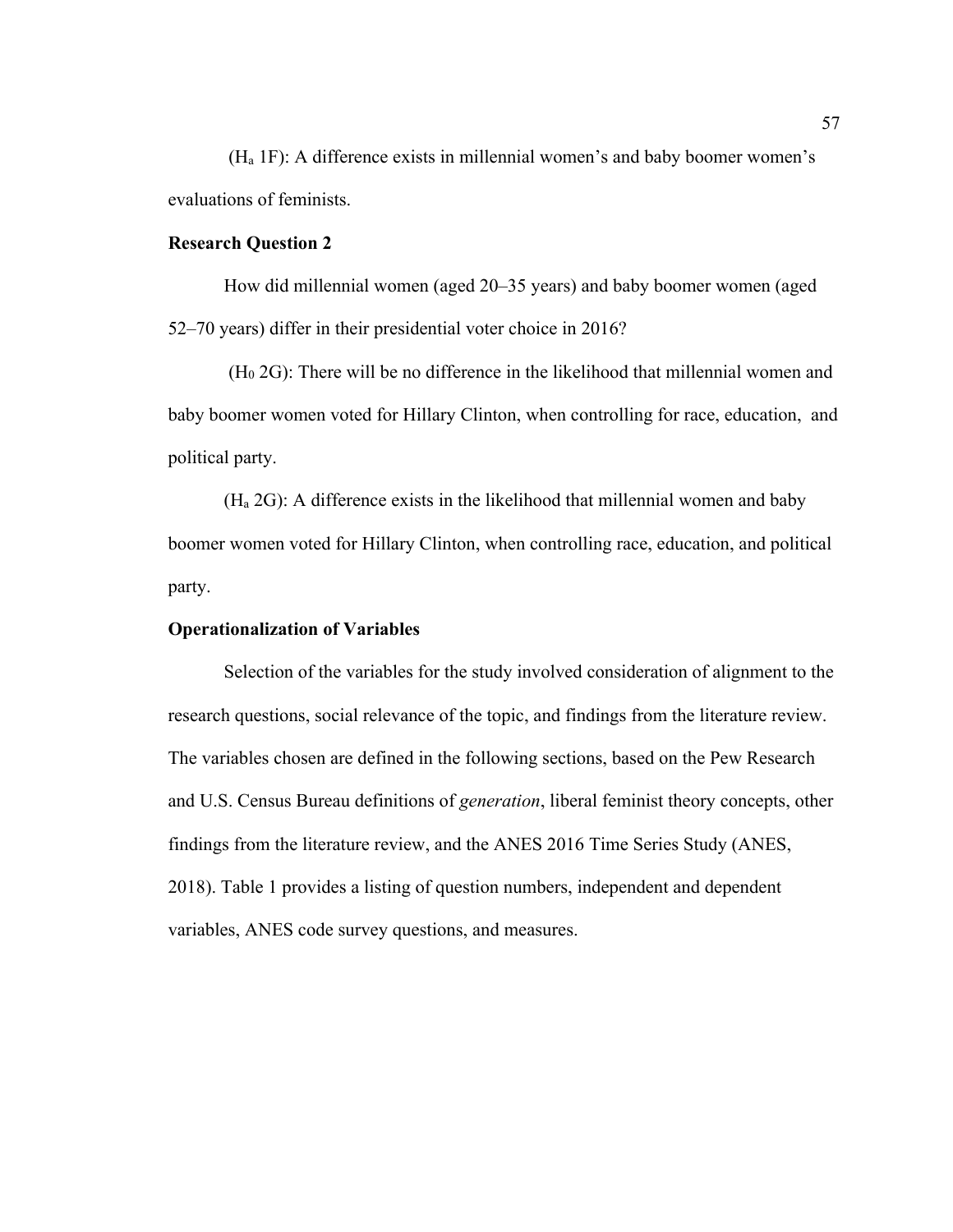# Table 1

# Research question 1 Variables Categories Categories Categories Categories Categories Categories Categories Generation  $1 = 1$  = millennial (born 1981–1996). 0 = baby boomer (born 1946– 1964) Dichotomous Equal pay 0 = *oppose,* 1 = *neither favor nor oppose* 2 = *favor* Ordinal Health care 0 = *decrease*, 1 *= no change*, 2 = *favor* Ordinal Income disparity 0 = *oppose,* 1 = *neither favor nor oppose*, 2 = *favor* Ordinal Women elected 4 = *extremely important*, 3 = *very important*, 2 = *moderately important,* 1 = *a little important,* 0 = *not at all important* Ordinal Discrimination  $4 = a$  *great deal*,  $3 = a$  *lot*,  $2 = a$  *moderate amount*,  $1 = a$  *little*,  $0 = none$ Ordinal Feminist evaluation  $8 =$ *very warm or favorable*,  $7 =$ *quite warm*,  $6 =$ *fairly warm*,  $5 =$ *a bit more favorable*,  $4 = no$  *feeling at all*,  $3 = a$  *bit colder*,  $2 =$ *fairly cold*, 1 = *quite cold or unfavorable*, 0 = *very cold or unfavorable* Ordinal Voter choice  $1 = Hillary Clinton$ ,  $0 = Donald Trump$

### *Values and Categories of Variables and Covariates*

Research question 2

| Covariates      | <b>Scales</b>                                                                                                                                                | Categories  |
|-----------------|--------------------------------------------------------------------------------------------------------------------------------------------------------------|-------------|
| Race            | $0 =$ white, $1 =$ nonwhite                                                                                                                                  | Dichotomous |
| Education       | $0 =$ less than high school, $1 =$ High school diploma/GED,<br>$2 =$ some college, $3 =$ Associate degree, $4 =$ Bachelor's degree,<br>$5 =$ Graduate degree | Ordinal     |
| Political party | $1 =$ Identifies as a Democrat, $0 =$ Does not identify as a Democrat<br>$1 =$ Identifies as a Republican, $0 =$ Does not identify as a<br>Republican        | Dichotomous |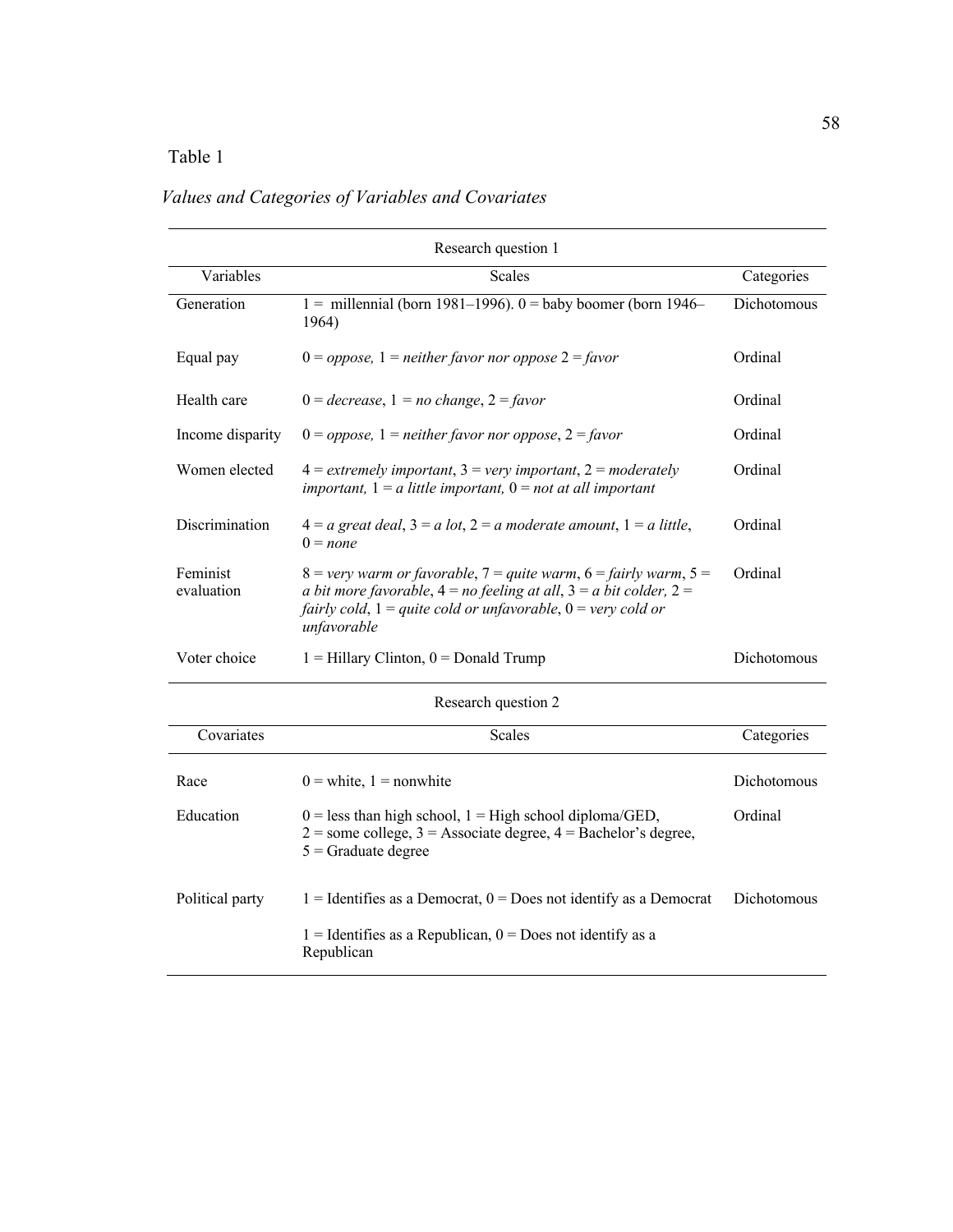### **Independent Variables for Research Questions 1 and 2**

**Generation.** Millennials (aged 20–35 years, in 2016) were born between 1981 and 1996; they will be a dummy measure and coded as 1. baby boomers (aged 52–70 years, in 2016) were born between 1946 and 1964; they will be a dummy measure and coded as 0. This variable was captured by asking the respondents for the month, day, and year of their birth.

### **Dependent Variables for Research Question 1**

**Equal pay.** This variable was measured by asking respondents: Do you favor, oppose, or neither favor nor oppose requiring employers to pay women and men the same amount for the same work?

**Health care.** This variable was measured by asking respondents: Do you favor an increase, decrease, or no change in government spending to help people pay for health insurance when they cannot pay for it themselves?

**Income disparity.** This variable was measured by asking respondents: Do you favor, oppose, or neither favor nor oppose the government's trying to reduce the difference in incomes between the richest and poorest households?

**Women elected.** This variable was measured by asking respondents: How important is it that more women be elected to political office?

**Discrimination.** This variable was measured by asking respondents: How much discrimination is there in the United States against women?

**Feminist evaluation.** This variable was measured by asking respondents: How would you rate feminist?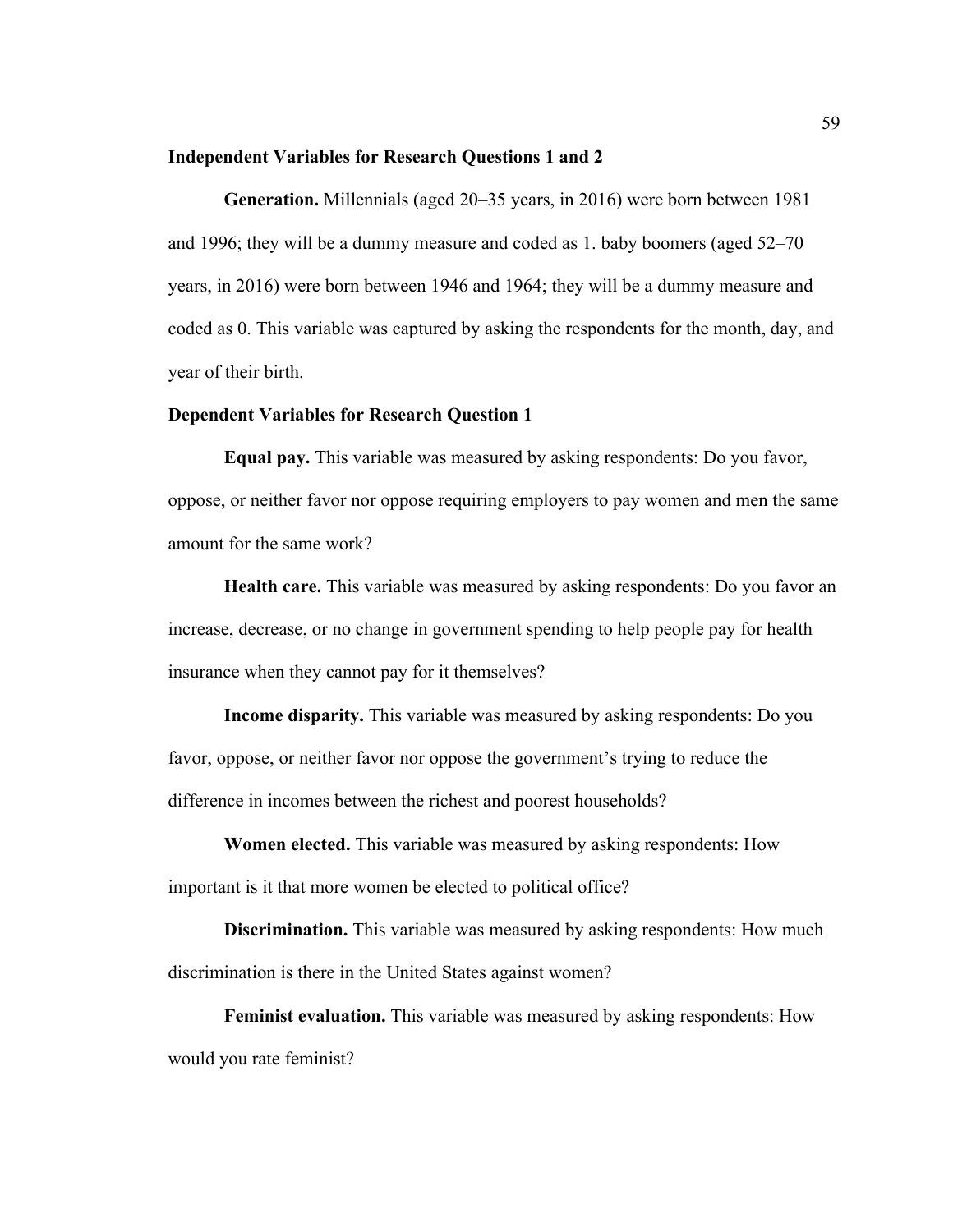### **Dependent Variables for Research Question 2**

**Vote.** This variable was measured by asking respondents: Who did you vote for? **Covariates for Research Question 2** 

**Race.** This variable was identified by asking respondents what they consider is their race.

**Education.** This variable was identified by asking respondents: What is the highest level of schooling you have completed or highest degree you have received?

**Political party**. This variable was identified by asking respondents which political party they identify with.

### **Population and Sample**

The population of interest was derived from the research problem. Considering the gap in research on millennial political participation and in particular millennial women's participation, the parameters for the participants were formed by age cohort and gender. The population to be sampled were all eligible women voters in the United States who were between the ages 20 and 35 years or between 52 and 70 years, in 2016. Based on estimates from the U.S. Census Bureau, of the total female population of 164,065,884 in 2016, approximately 3,702,353.32 met the age and gender criteria (Milligan, 2018). The inclusion criteria were applied to the accessible population who participated in the ANES 2016 Time Series Study, Number 36824 (ANES, 2018; see Appendix).

Of particular interest in the 2016 study was the dual-mode design of both face-toface interviews and Internet questionnaires conducted during the preelection survey from September 7 to November 7, 2016, and the postelection survey conducted from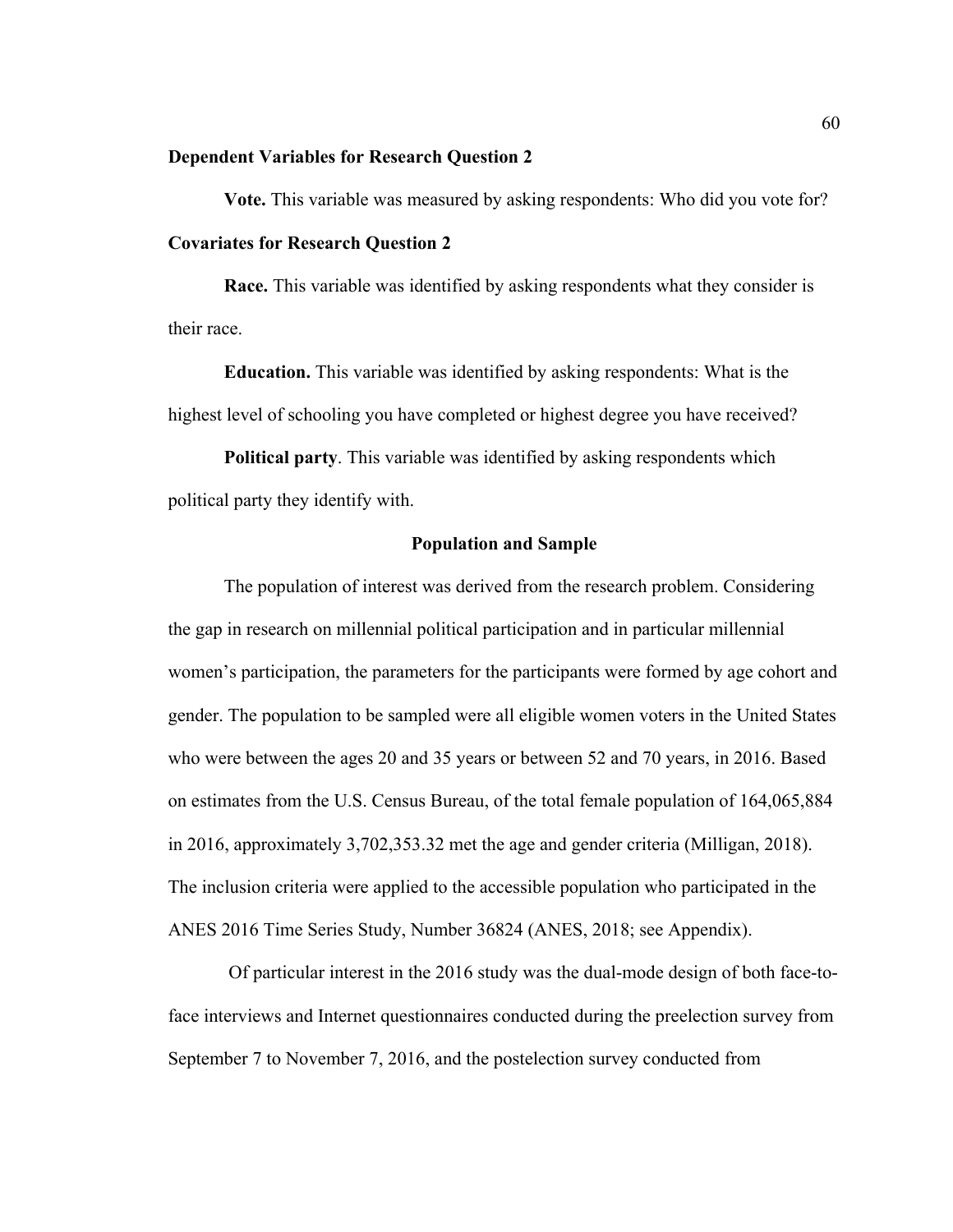November 9, 2016, to January 8, 2017. The research method used in both designs included compiled data from a sample universe of U.S. eligible voters (cross-section) with two independently drawn address-based samples. The face-to-face component of the study was a complex, stratified, multistage cluster sample of addresses in the 48 contiguous states and Washington, DC (DeBell, Amsbary, Meldener, Brock, & Maisel, 2018). The ANES conducted further screening that resulted in the random selection of one person from each household for a total of 1,181 preelection and 1,059 postelection face-to-face interviews (DeBell et al., 2018). The ANES dual-interview mode of the Internet component of the survey was a simple random sample of eligible addresses in the 50 states and Washington, DC. The USPS Computerized Delivery Sequence File (CDSF or DSF) yielded 10,000 addresses from a simple random sampling; it then subsampled 7,800 addresses to which invitations were sent for one member of the household to participate in the Internet survey conducted in two waves: 3,900 in the preelection survey and 2,590 in the postelection survey (DeBell et al., 2018). The sampling frame for the present study drew upon the ANES postelection response rate of 90% for the face-to-face interviews (1,059) and an 84% response rate for the Internet surveys (2,590) (DeBell et al., 2018).

In the present study, postelection face-to-face and survey data of 3,649 responses were further screened by age (20–35 years 52–70 years) and gender (female). The frame of the study impacted the number of possible participants. In order to approximate the number of participants needed to draw meaningful conclusions, a power analysis was needed (Rudestam & Newton, 2015, p. 105). A power analysis was conducted to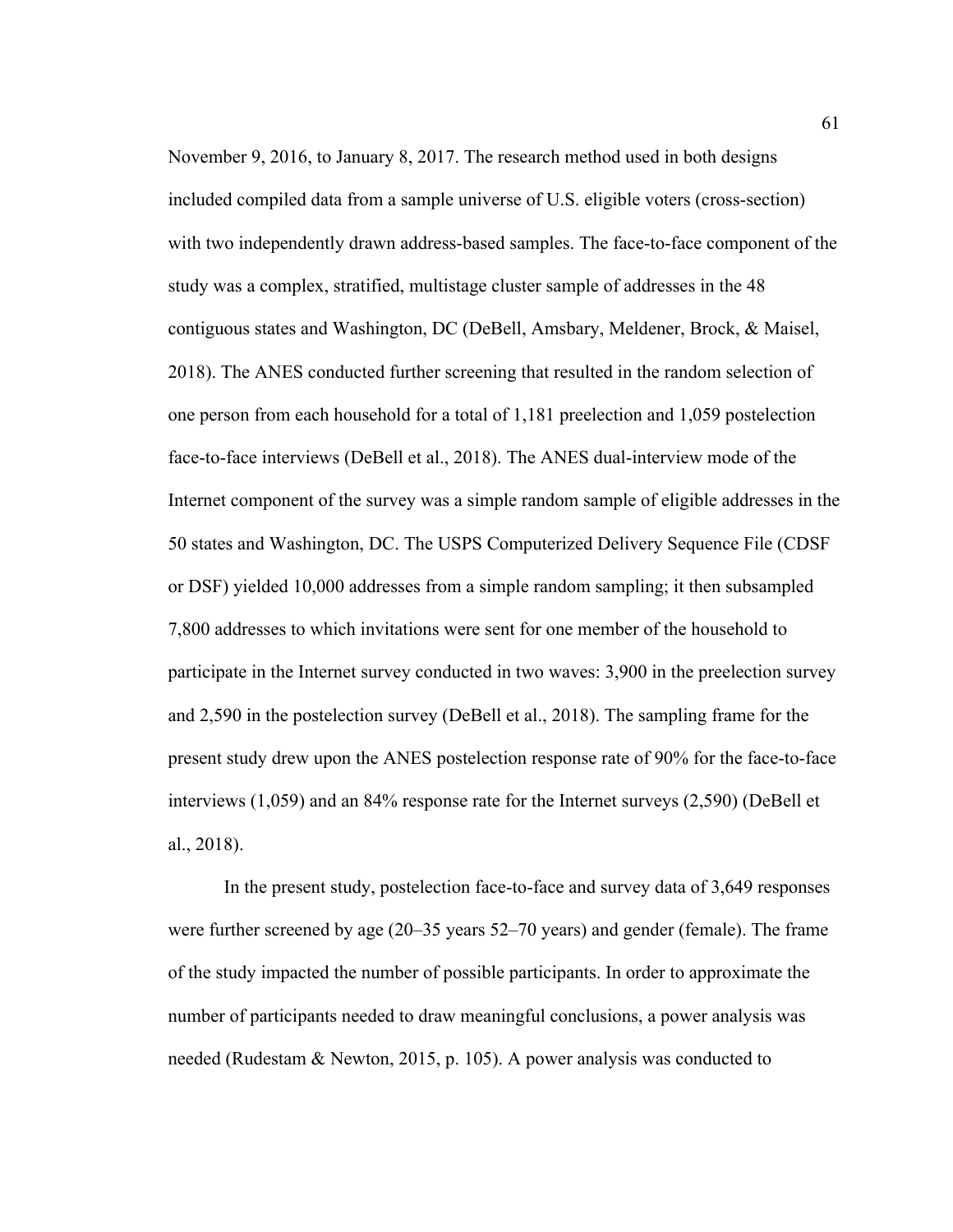determine if the ANES subsample was sufficient to allow generalizing to the population. The power analysis determined that a sample size of 377 would be required to provide a 5% margin of error, with a 95% confidence level (Raosoft, 2004). The anticipated sample size of  $N = 581$  was, thus, sufficient for hypothesis testing and determining statistical significance.

#### **Data Collection Procedures**

The data for this study were captured from a secondary data source, the ANES 2016 Time Series Survey, Number 36824 (ANES, 2018; see Appendix). Through permission granted by ANES, the data were available online free of charge. Application for access to restricted data from the ANES 2016 Time Series Study was sought through the Walden University Research Center membership. I obtained approval from the Walden University Institutional Review Board (IRB) to conduct the study and then accessed the restricted data set through ICPSR. The data set was download within a file format and directly uploaded into SPSS for analysis. See Appendix A for a copy of the permission letter.

#### **Data Analysis Plan**

SPSS version 25 software was used to analyze the data and test the hypotheses. Because secondary data were used in this study, careful screening and cleaning of the data were applied to avoid any information that could identify respondents, introduce coding or input errors, or omit required data. To ensure that the data had accurate response rates for the purpose of this study, data were screened to verify that data frequencies were within a normal range prior to running the SPSS analysis. In accordance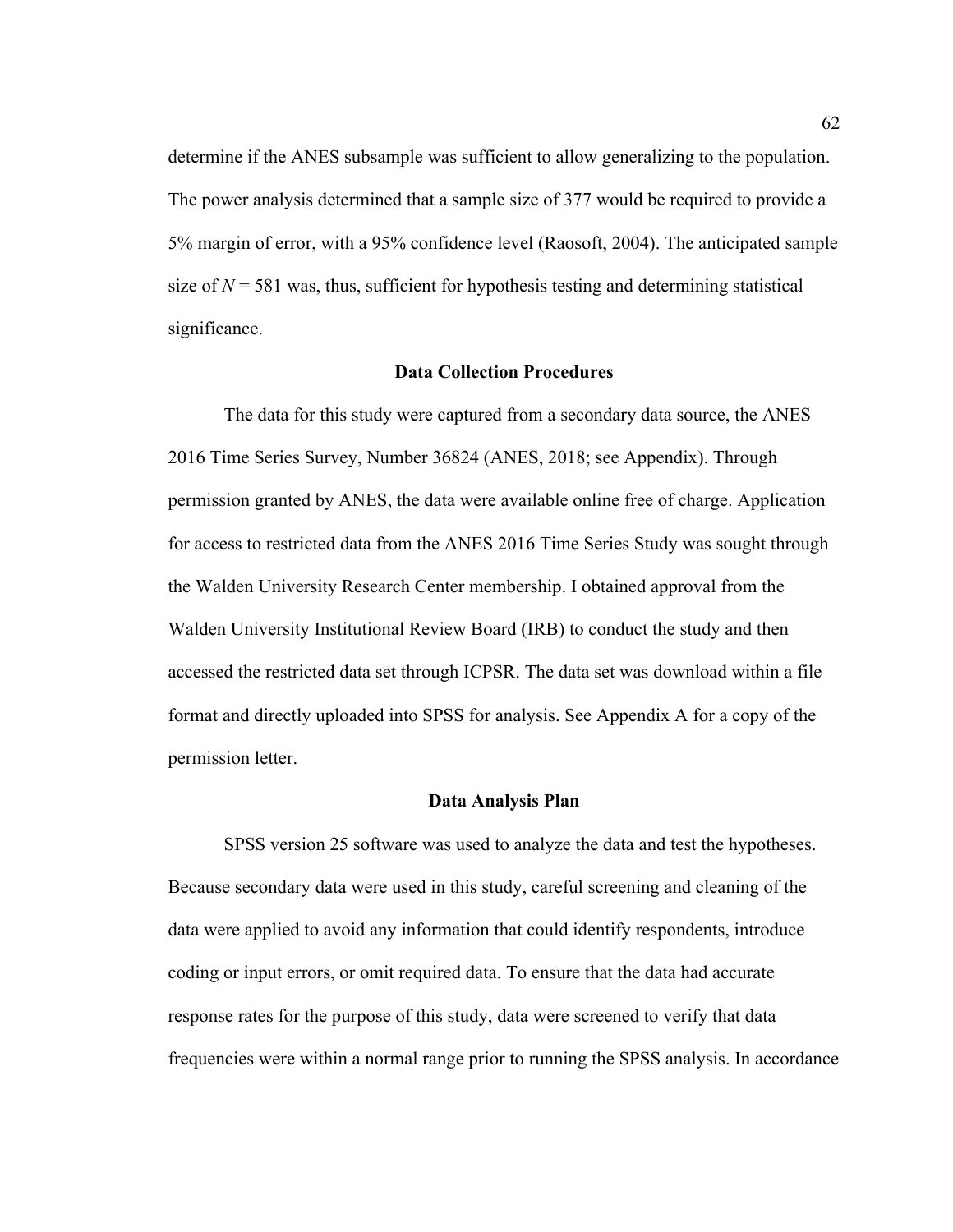with Tabachnick and Fidell (2007), missing values were coded as such, and if any case indicated missing data for a particular statistical test, it was dropped.

The research question regarding differences between groups directed the study design to use statistical analysis of two groups independent of one another. The statistical test that measures differences on outcome ordinal variables is the Mann-Whitney *U.* The hypotheses associated with this statistical analysis evaluated differences between the two independent generational groups of women voters on the dependent ordinal variables of policy preferences.

In order to conduct a Mann-Whitney *U* statistical measurement, four assumptions must be met. The first three were met with design aspects of the study: (a) the dependent variables were ordinal, (b) the independent variable was categorical with two groups, and (c) different participants were in each group, or independence of observation (Laerd Statistics, 2015b). The fourth assumption was tested using the SPSS software to determine the distribution of scores to further guide the selection of additional statistical measurements to compare distributions through median or mean ranks (Laerd Statistics, 2015b). As the fourth assumption was met, hypothesis testing could be conducted. Alphalevel testing was used to conclude if each of the null hypotheses had to be either accepted or rejected based on a *p* value of less than .05 (*p* <.05).

The second research question regarding the relationship of generation to prediction of candidate choice guided the analysis. The selection of a binominal logistic regression test was appropriate because the dependent variable (voter choice) was dichotomous. A critical aspect of using the binomial logistic regression test is that of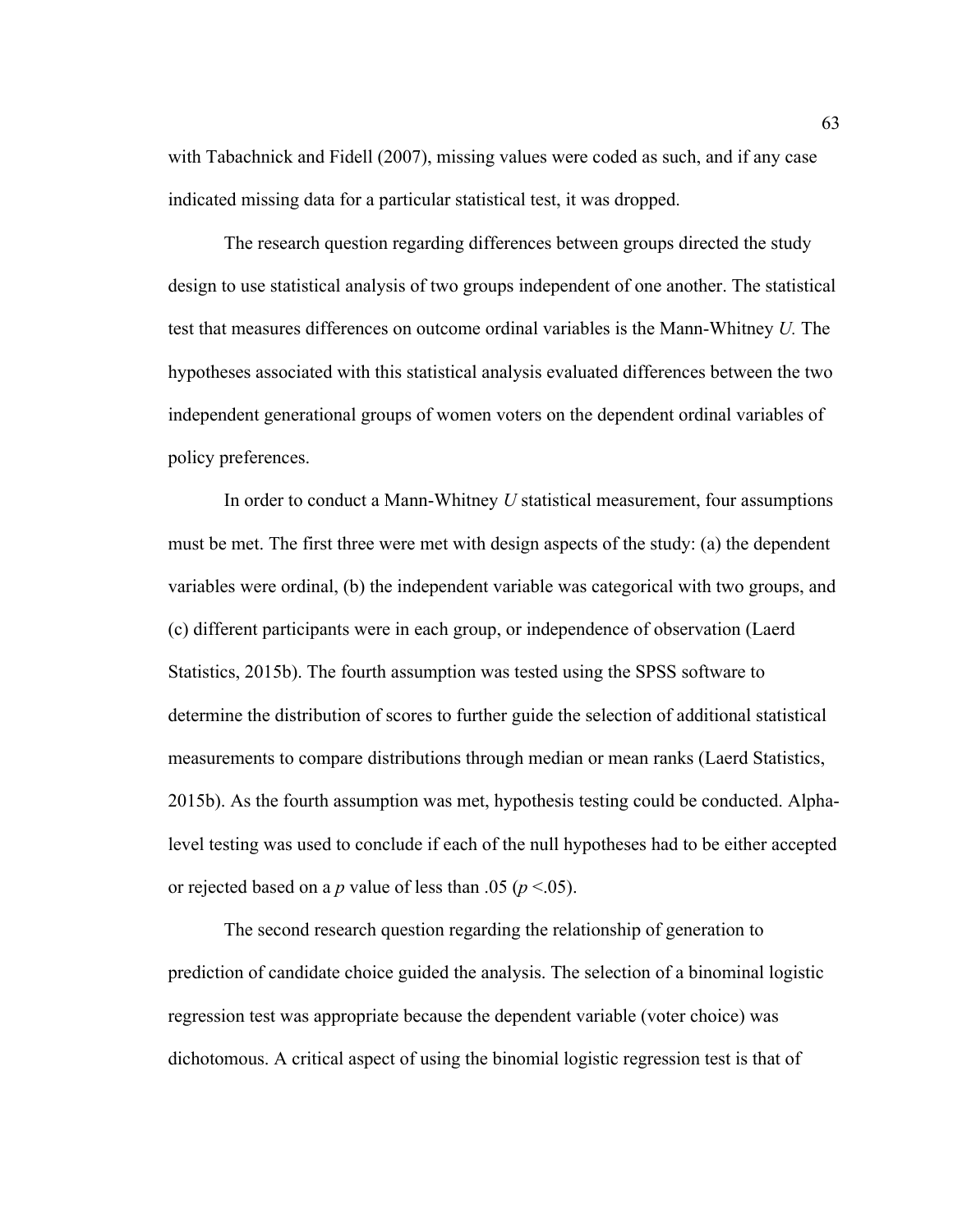meeting all seven assumptions of data appropriateness for use of the SPSS (Laerd Statistics, 2015a). The first four assumptions were met with the design of the study; they read as follows: (a) the dependent variables are dichotomous; (b) the independent variable is categorical with two groups; (c) no relationship exists between observations in each category of the dependent variable (candidate voted for), and no relationship exists between the categories of the independent variable (generation); and (d) a minimum of 15 cases are used in each of the two groups (Laerd Statistics, 2015a).

The fifth assumption that had to be met was that a linear relationship exists between the independent variable of generational group and the transformation of the dependent variable of voter choice. A binary logistic regression procedure was used to test for this relationship. An inspection of correlation coefficients to counter data occurrences of multicollinearity (Laerd Statistics, 2015a) was also conducted to verify that the sixth and seventh assumptions very met.

Once it was determined that the data met the assumptions for binomial logistic regression, the hypothesis was tested with the same independent variable (generation) as for Research Question 1. The model included four covariates (political party Democrat or Republican, race, and education) to control for demographic factors that could influence policy and candidate preference (Blair, 2017; Dolan & Lynch, 2017; Dolan & Sanbonmatsu, 2009). Alpha-level testing of  $p > 0.05$  for each of the null hypotheses was performed.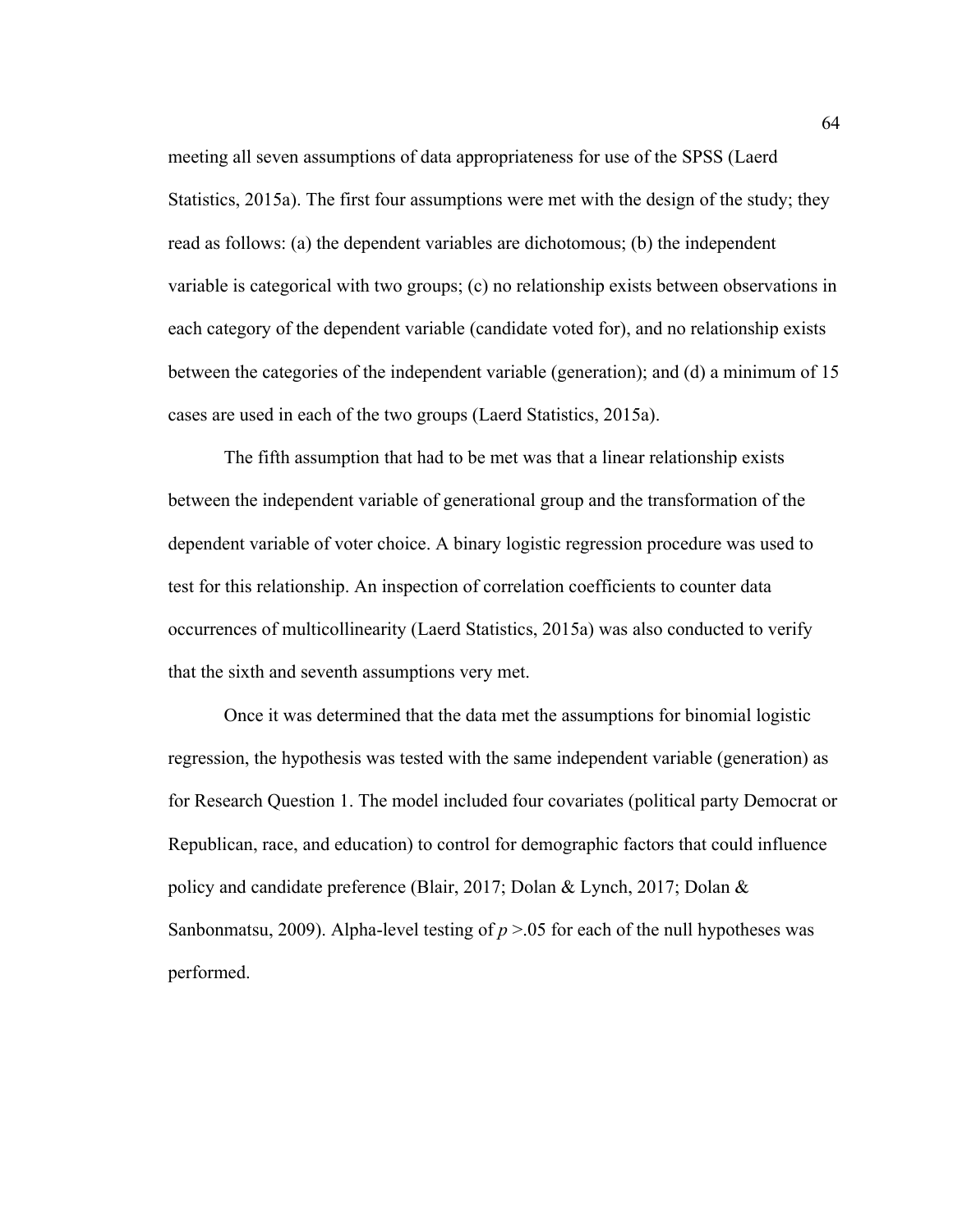#### **Threats to Validity**

Research results are useful only if the interpretation is accurate and lends itself to future application and replication. To counter possible threats to the internal validity of the study data, a cross-sectional survey design was used. This type of design has been proven to provide trustworthy data through collection and representativeness of the total population (Hall, 2009; Wellington & Szczerbinski, 2007), providing generalizable data. The use of secondary data, collected by the ANES 2016 Time Series Study, Number 36824 (ANES, 2018; see Appendix) further insures internal validity through a survey instrument design based on pilot studies and peer-review processes (DeBell et al., 2018). Threats to internal validity exist through the instrumentation of repurposing of survey questions (Hall, 2009; Wellington & Szczerbinski, 2007). To ensure that the measured variables represented the research questions, a more robust statistical measurement was conducted with the use of Mann-Whitney *U* tests and the theoretical framework provided by liberal feminist theory (Jaggar, 1983), applied to policy questions to ensure the questions represented a social reality, opinion, or perception. Internal threats to validity through influences on respondents' answers due to historical events during the election cannot be measured or countered and may have had an impact on the participants' responses. The responses are assumed to be an accurate portrayal of the attitudes and perceptions of the participants at that moment in time.

Threats to external validity also impact the degree to which results can be of importance to the larger population. External threats were minimized with the original study's use of rigorous sampling procedures to ensure random selection of participants,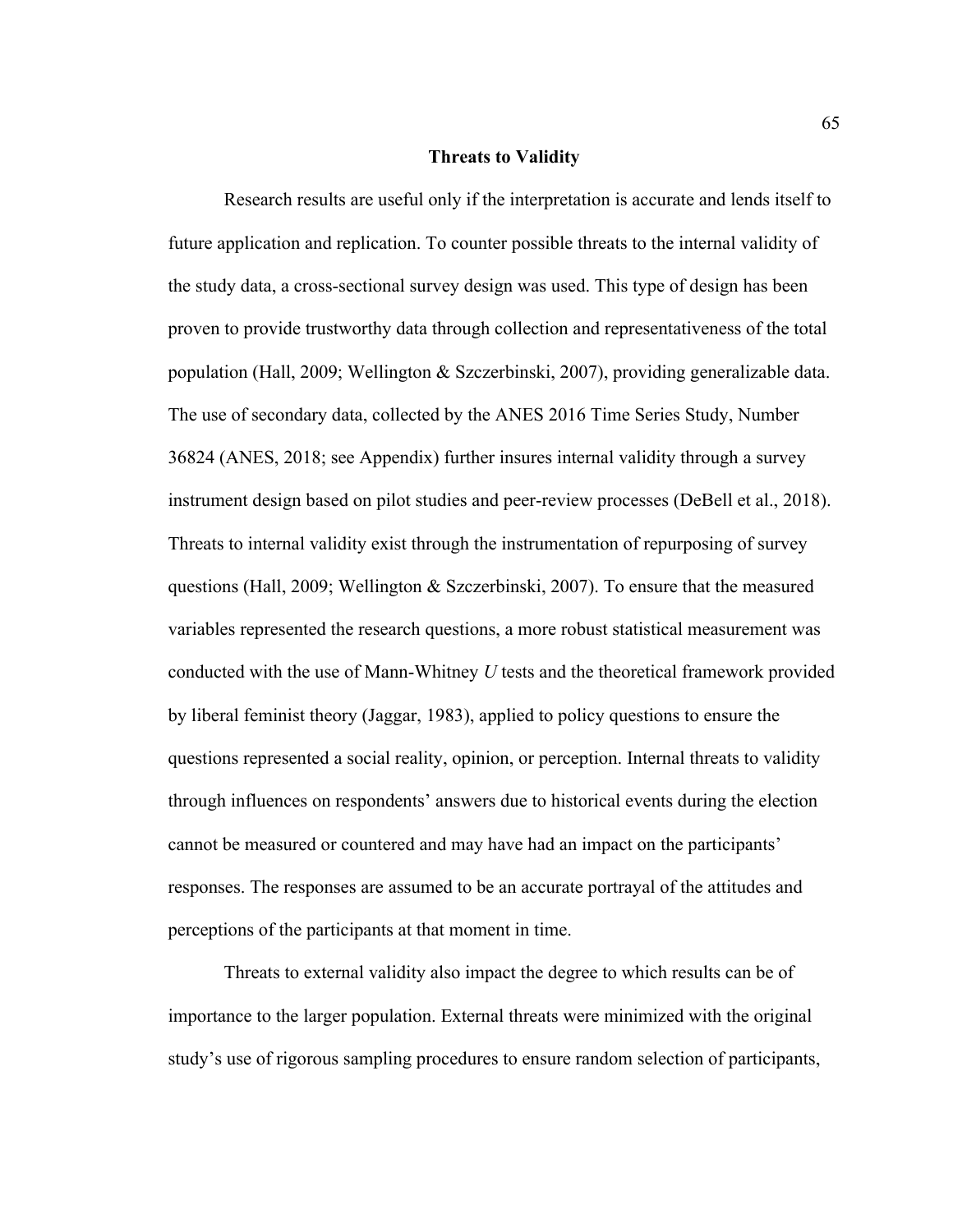thus assuring greater representativeness of the population. The dual-mode survey used in both face-to-face interviews and Internet questionnaires was conducted in two waves (pre- and postelection) by ANES-trained interviewers to control for bias (DeBell et al., 2018). To avoid threats to external validity, the application of operationally defined variables, meaningful beyond the study's definition of terms, were to be applied, so that conclusions reached would be guided by a statistical basis for gender interests (Laerd Statistics, 2015b). These threats were controlled for in the study to assure accuracy and generalizability of the findings.

### **Ethical Procedures**

The secondary data were downloaded from the ANES 2016 Time Series Study, Number 36824 (ANES, 2018; see Appendix), minimizing ethical concern. The data set contained no restricted data that could lead to inadvertent identification of individuals involved in this study. After IRB approval, the data were downloaded from the ICPSR, secured, and stored password-protected within an individual Dropbox account and the researcher's personal, secure PC. The data are to be stored for 5 years after completion of the study; then, they will be deleted from personal files and destroyed with the use of an overwrite/erase software.

#### **Summary and Conclusion**

In this chapter, the research methods chosen for a quantitative study were described. The variables of interest were discussed, and the research questions to be answered with a cross-sectional design were detailed. The population of interest, which included all eligible women voters in the United States who, in 2016, were between the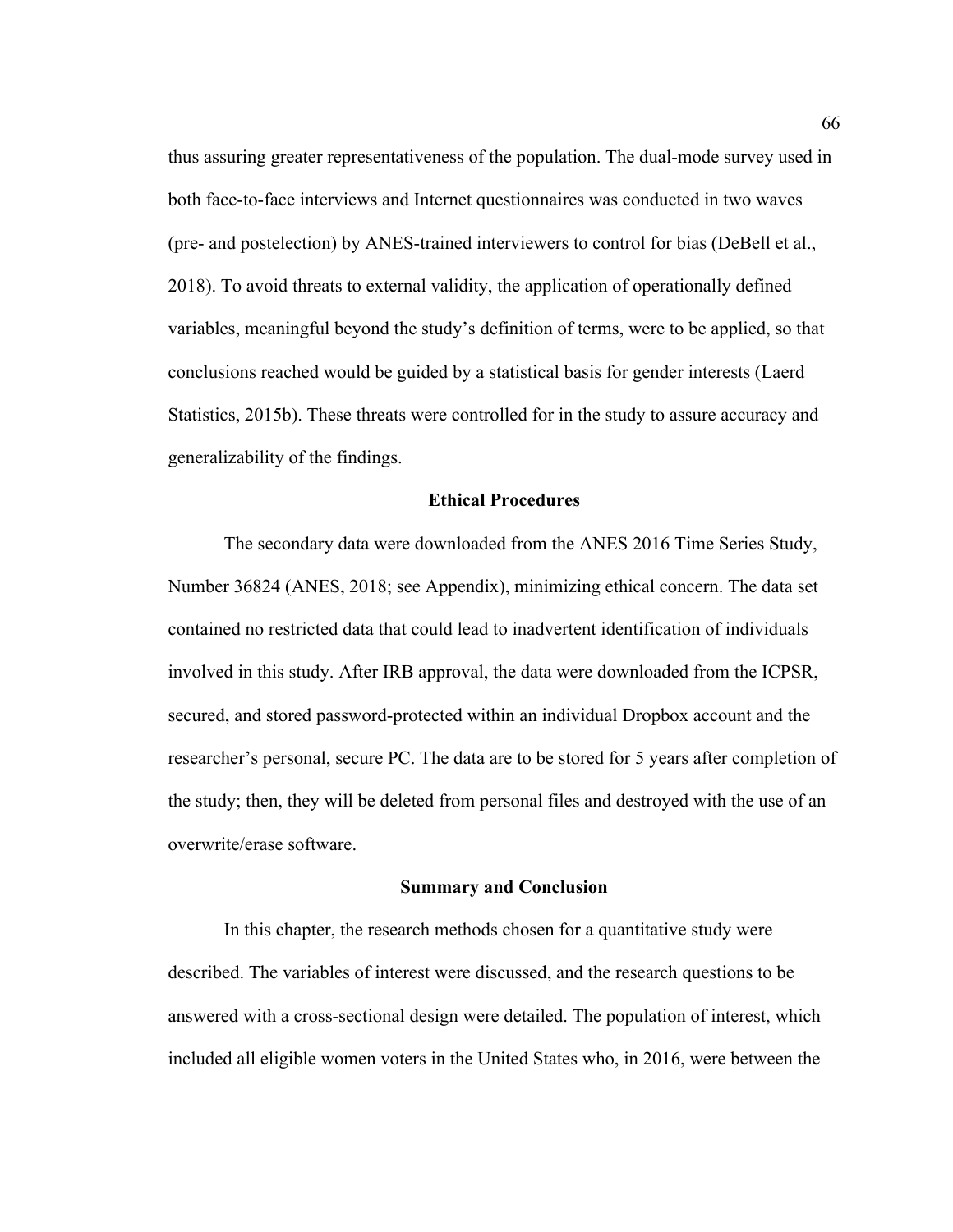ages of 20 and 35 years or 52 and 70 years, was described, and the sampling procedures and operationalization of variables were discussed. The required data, drawn from the ANES 2016 Time Series Study (ANES, 2018; see Appendix) data set and repurposed to answer the research questions regarding generational policy preferences and voter support for candidates, were described. A quantitative study design was chosen, using a Mann-Whitney *U* test to analyze Research Question 1 to determine the differences, if any, between generations of voters and their policy preferences. A binomial logistic regression analysis was used to answer Research Question 2 regarding the differences between generations and the potential predictability of candidate support. The covariates race, education, and political identification were controlled for because of their expected effect on voter support. How each variable was measured and presented was detailed in the data analysis plan. Threats to validity and ethical procedures and concerns were also described.

In Chapter 4, a detailed analysis is presented of the statistical tests applied to the secondary data, including specific information regarding data collection and data analysis. Also presented are the results of the study.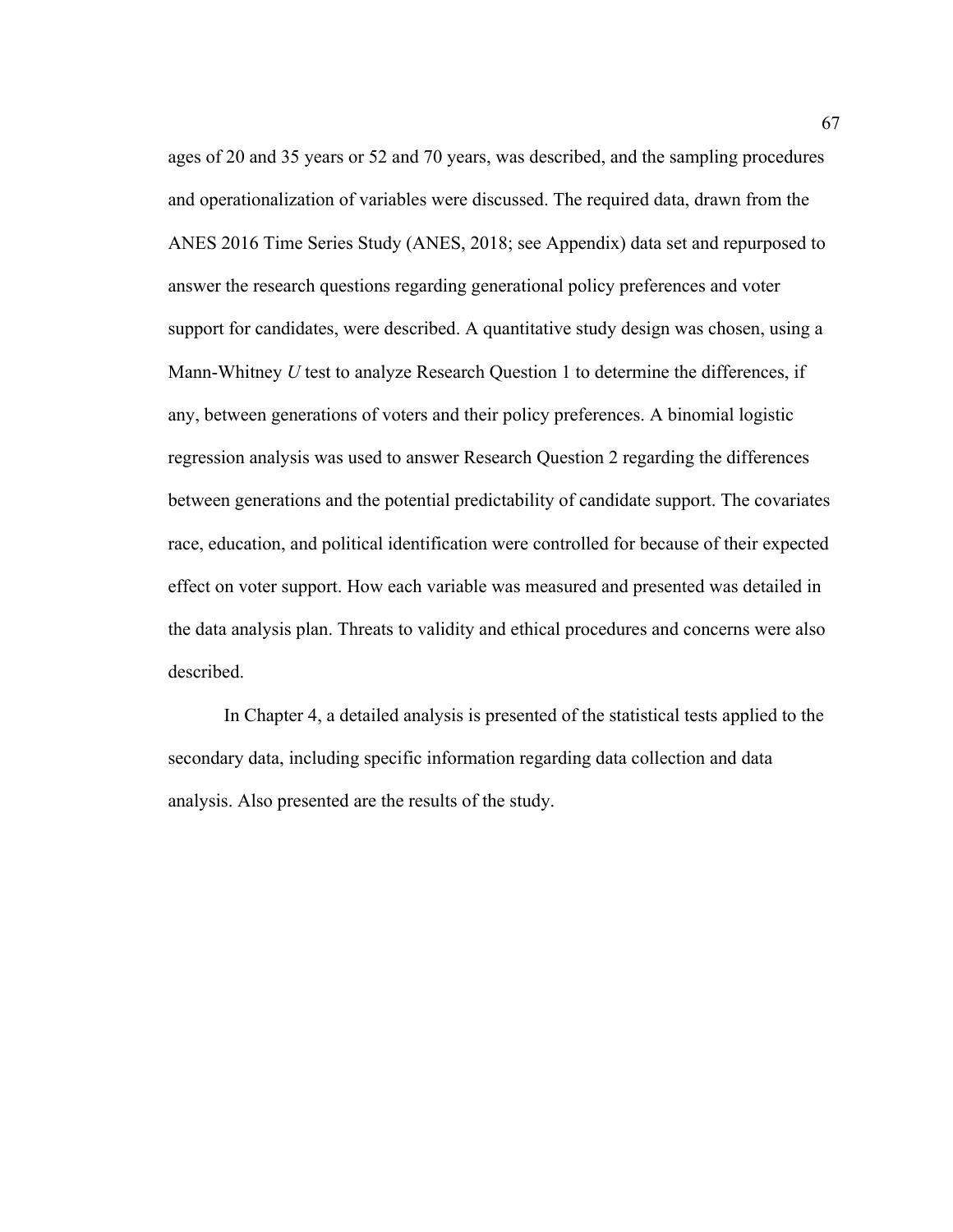### Chapter 4: Results

### **Introduction**

The purpose of this quantitative study was to determine the differences between female millennial and female baby boomer voting behaviors through statistical analysis of secondary data. Two research questions guided the study. The first research question explored how policy preferences of millennial women differed from those of baby boomer women by applying a Mann-Whitney *U* test*.* The second research question determined the relationship of generation and potential predictability of candidate selection with the use of binominal logistic regression to analyze the voter choice difference between millennial and baby boomer women.

This chapter contains a discussion of data collection procedures and the results of the study. Data procurement and methods of screening and cleaning are outlined, including the recoding of variables for accurate model testing. For clarity, the research questions are restated and hypotheses are outlined to show how they guided the application of descriptive statistics and the analysis used in the study. The chapter concludes with a discussion of the findings and a transition to Chapter 5.

### **Data Collection**

The source of the secondary data set used in the study was the American National Elections 2016 Time Series Study, Number 36824 (ANES, 2018; see Appendix). Data of the ANES 2016 study were obtained from preelection surveys, collected from September 7 to November 7, 2016, and the postelection survey, conducted from November 9, 2016, to January 8, 2017. The ANES 2016 study of voter opinions and perceptions was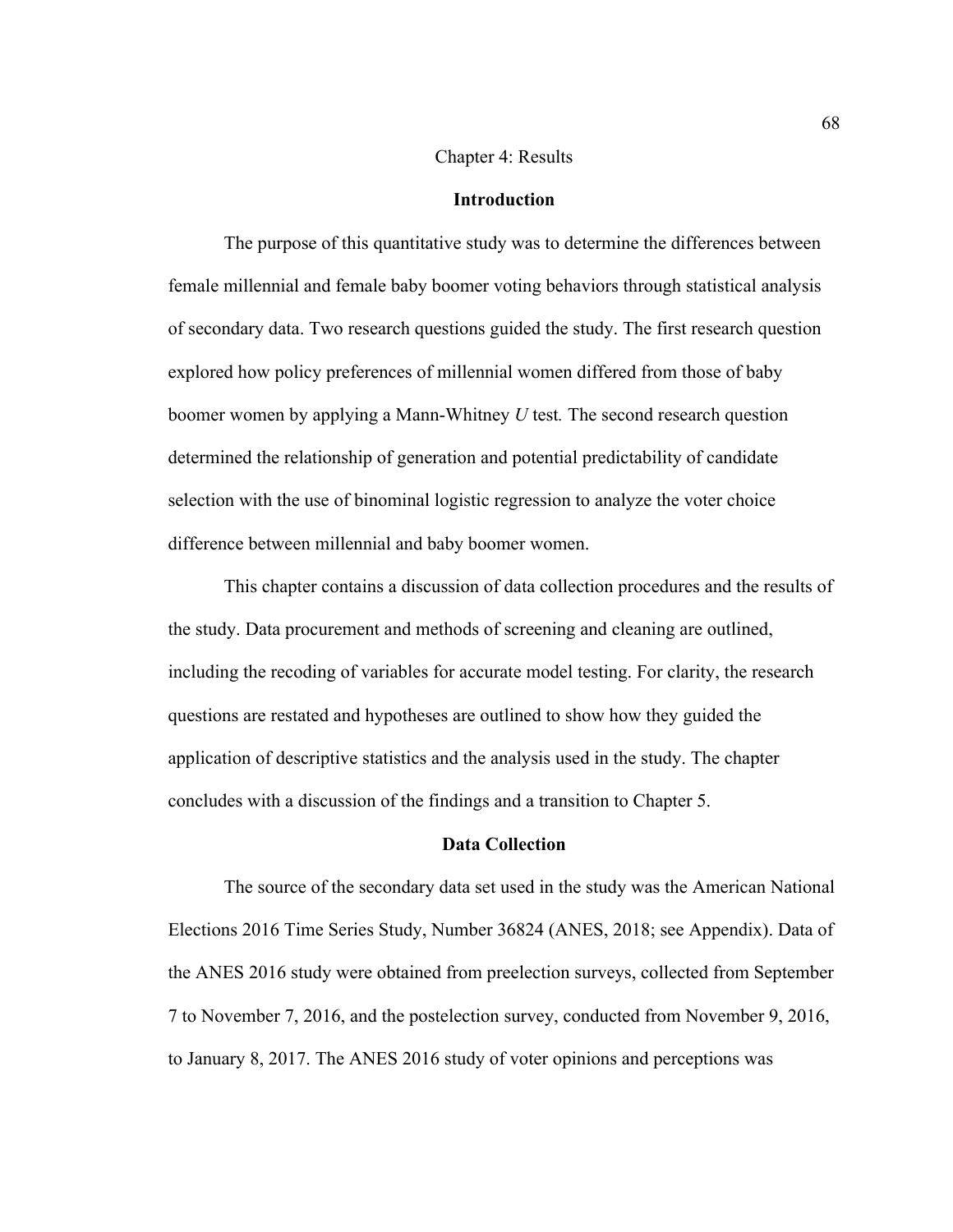repurposed to answer the research questions focused on generational social policy preferences and voter support for presidential candidates in the 2016 election.

Upon approval by the Walden University IRB (Approval #06-17-19-0156334) to retrieve the ANES data from the ICPSR website, the data set was downloaded and imported into SPSS 25 for analysis. Screening of the original data set, containing 1,836 variables, was performed in SPSS; great care was taken to not delete any raw data potentially related to the 12 variables of focus in my study.

The data set contained cases outside the scope of this study. Based on participants who had taken both (pre- and post-ANES 2016 Time Series, Number 36824) survey waves, 3,649 responses were obtained (ANES, 2018; see Appendix). Further screening based on the inclusion criteria *female* and *generation* (millennials and baby boomers, using the criteria of birth years 1981–1996 and 1946–1964, respectively) resulted in a total of 1,111 cases that met all inclusion criteria for this study. The sample for testing each of the hypotheses was lower due to missing data (see Table 2). However, all subsamples drawn from the original data set exceeded the power analysis recommendation of  $n = 377$ , required to provide a 5% margin of error, with a 95% confidence level (see Raosoft, 2004). As a result, subsamples for the hypotheses were determined to be sufficient to generalize to the overall population represented in both groups of generational cohorts. Once all the cases that met requirements had been identified, recoding for the independent and dependent variables (IV, DV) and covariates was conducted.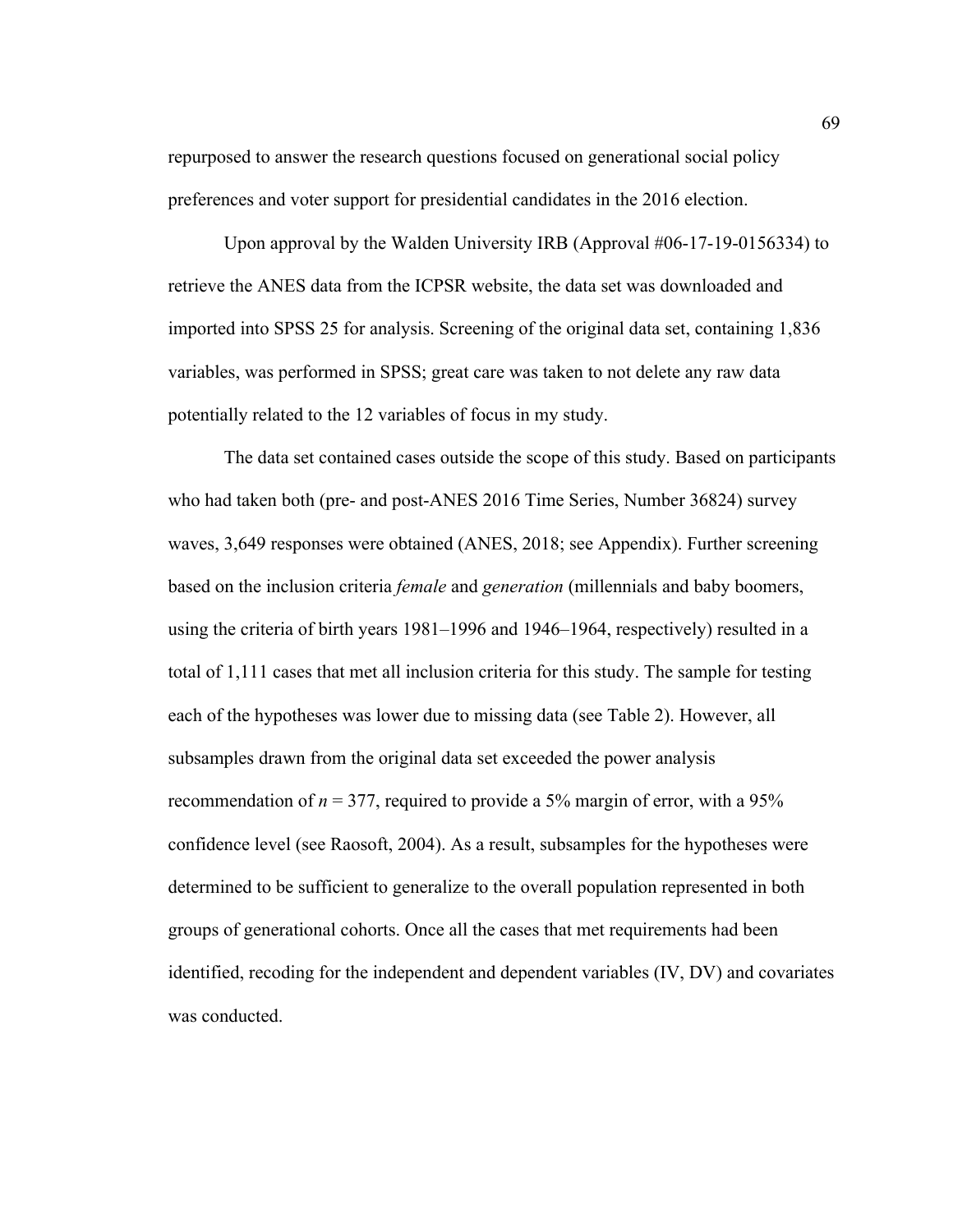# Table 2

*Subsample Sizes*

| Research question 1  |                                                       |  |  |  |  |
|----------------------|-------------------------------------------------------|--|--|--|--|
| Independent variable |                                                       |  |  |  |  |
| Generation           | millennials<br>baby boomers<br>$n = 469$<br>$n = 645$ |  |  |  |  |
|                      | Dependent Variables                                   |  |  |  |  |
| Equal pay            | $n = 1,108$                                           |  |  |  |  |
| Health care          | $n = 1,101$                                           |  |  |  |  |
| Income disparity     | $n = 1,105$                                           |  |  |  |  |
| Elect women          | $n = 1,102$                                           |  |  |  |  |
| Discrimination       | $n = 1,074$                                           |  |  |  |  |
| Feminist feel        | $n = 1,095$                                           |  |  |  |  |
| Research question 2  |                                                       |  |  |  |  |
| Dependent variable   |                                                       |  |  |  |  |
| Vote choice          | $n = 743$                                             |  |  |  |  |

### **Descriptive Statistics**

In order to summarize the data in a meaningful way, I discuss in this section the basic features of the 12 variables derived from the larger ANES 2016 Time Series Survey, Number 36824 data set (ANES, 2018; see Appendix) used in the study. The subsample size of 1,111 women voters represented the independent variable *generation* with frequency distributions  $M = .42$  and mode  $= 0$ . baby boomers were coded as 0 and millennials as 1. Symmetry of the data set for *generation* was reported with skewness = .327 and kurtosis = -1.897. Kurtosis <3 is considered within normal distribution range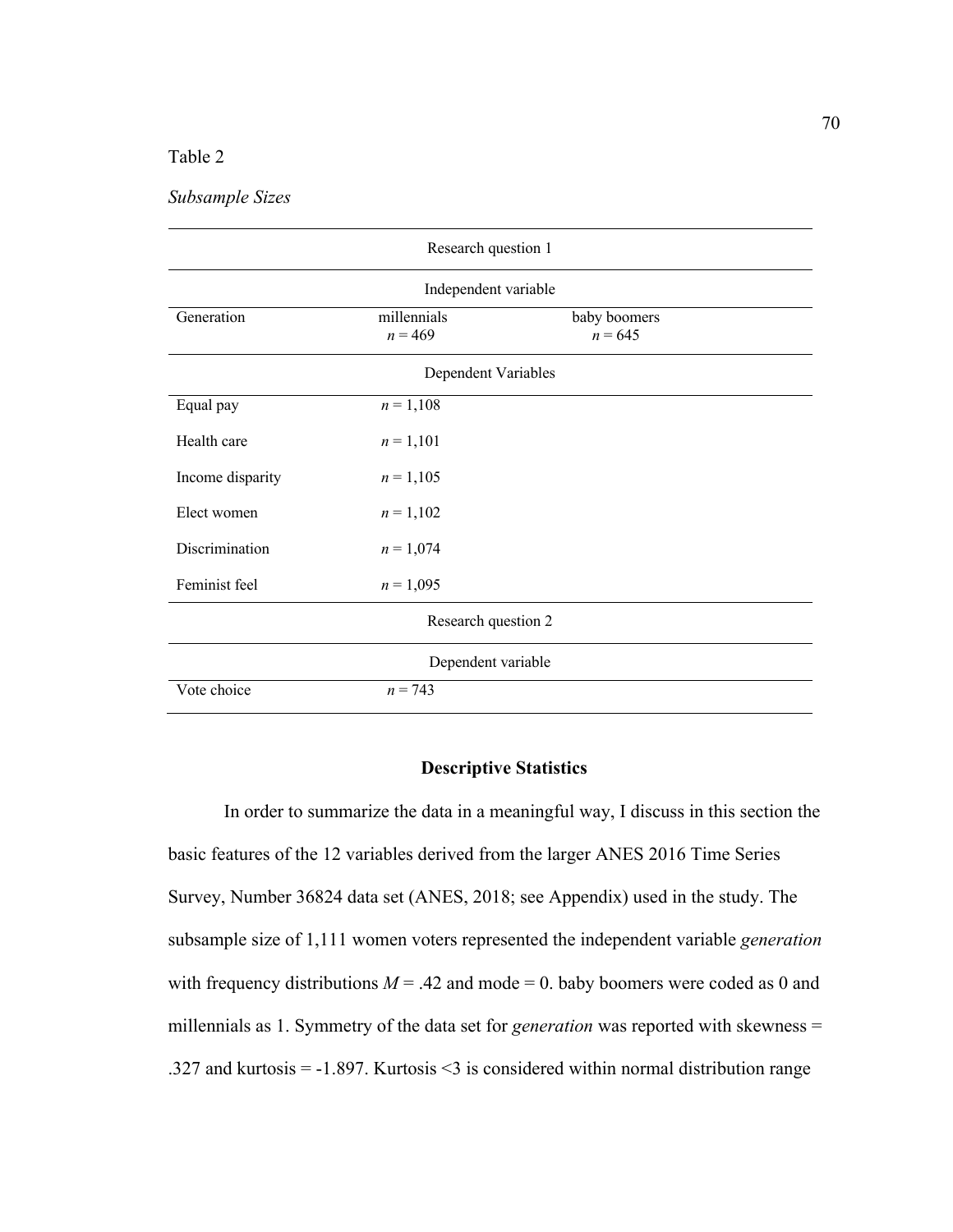(see Westfall, 2014). The dependent variables of equal pay, health care, income disparity, women elected, discrimination, and evaluation of feminist were measured on an ordinal scale with mean, median, and mode scores, as reported in Table 3. Skewness was within 0.5, data fairly symmetrical, and kurtosis falling within acceptable levels to indicate normal distribution, as seen in Table 3.

## Table 3

|                      | Min              | Max            | Mean | SD    |  |
|----------------------|------------------|----------------|------|-------|--|
| Independent variable |                  |                |      |       |  |
| Generation           | $\theta$         | 1              | .42  | .494  |  |
| Dependent variables  |                  |                |      |       |  |
| Equal pay            | $\boldsymbol{0}$ | $\mathfrak{D}$ | 1.91 | .336  |  |
| Health care          | $\theta$         | $\mathcal{L}$  | 1.30 | .808  |  |
| Income disparity     | $\theta$         | $\overline{4}$ | 1.17 | .829  |  |
| Elect women          | $\theta$         | 4              | 2.16 | 1.284 |  |
| Discrimination       | $\theta$         | 4              | 2.03 | 1.026 |  |
| Feminist feel        | $\theta$         | 8              | 5.03 | 2.162 |  |

*Descriptive Statistics RQ 1 Variables*

The second research question of voter support was asked of the same sample of 1,111 women voters, derived from the larger ANES 2016 Time Series Survey, Number 36824 data set (ANES, 2018; see Appendix). Generation was the independent variable for RQ 2 with frequency distributions  $M = .42$  and mode = 0. baby boomers were coded as 0 and millennials as 1. Symmetry of the data set for *generation* was reported with skewness = .327 and kurtosis = -1.897. Kurtosis <3 was used in the study. Symmetry of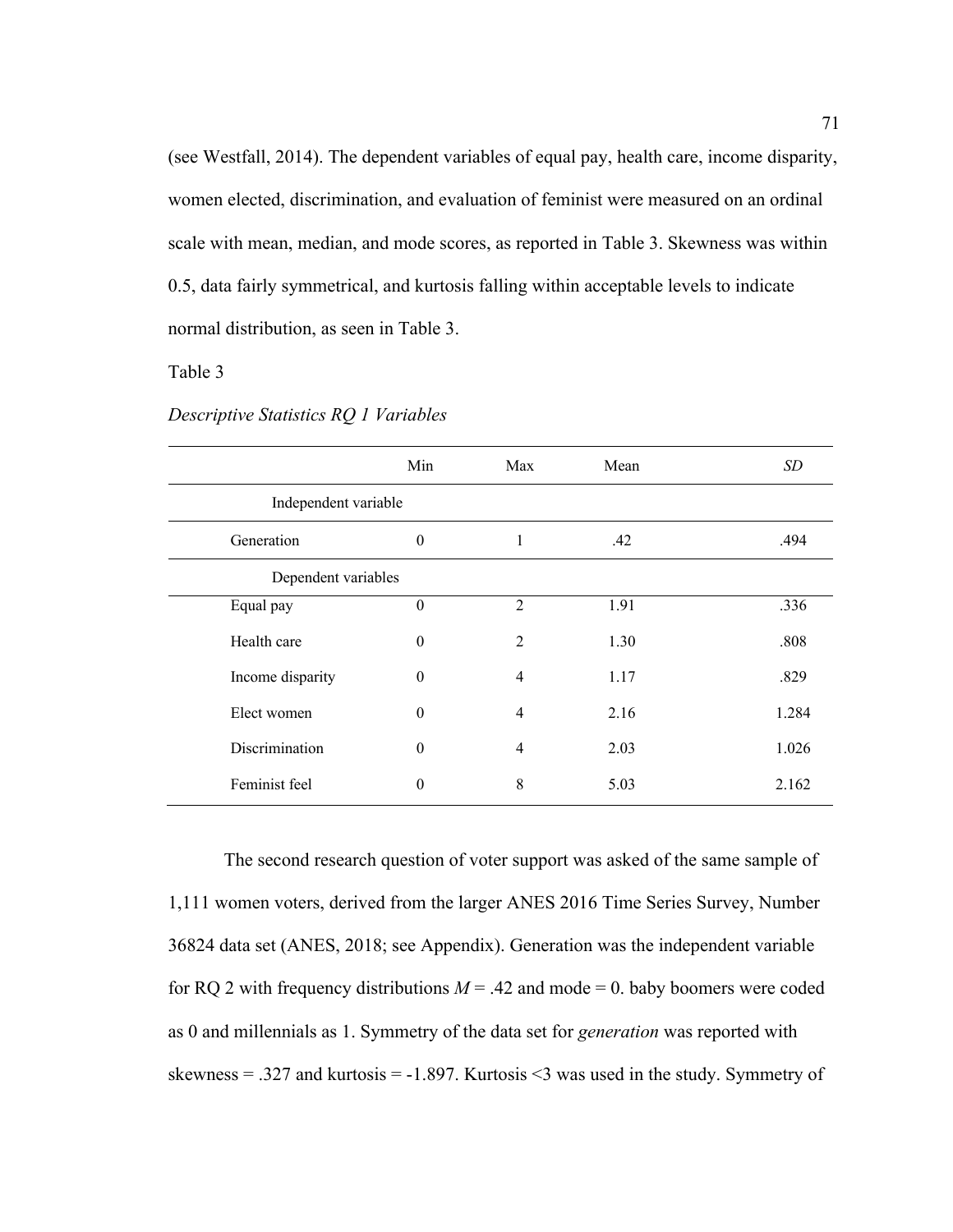the data set for RQ 2 dependent variable *vote choice* was analyzed with frequency distributions  $M = .58$  and mode = 1. Symmetry of the data set for *voter choice* was reported with skewness  $= -0.325$  and kurtosis  $= -1.899$ . Basic population demographics of political party, race, and education were selected as covariates for the model and supported by the literature as being predictors of voter behavior. Voter choice was measured as a dichotomous variable: Hillary Clinton = 1, Donald Trump = 0. Mean and mode scores reported skewness within 0.5, data fairly symmetrical, and kurtosis falling within acceptable levels to indicate normal distribution (see Table 4).

Table 4

|                          | Min              | Max | Mean | SD    |
|--------------------------|------------------|-----|------|-------|
| Independent variable     |                  |     |      |       |
| Generation               | $\boldsymbol{0}$ | 1   | .42  | .494  |
| Dependent variables      |                  |     |      |       |
| Vote choice              | $\theta$         | 1   | .58  | .494  |
| Covariates               |                  |     |      |       |
| Party ID (Democrat)      | $\boldsymbol{0}$ |     | .42  | .494  |
| Party ID<br>(Republican) | $\theta$         | 1   | .27  | .442  |
| Race                     | $\boldsymbol{0}$ | 1   | .28  | .449  |
| Education                | 0                | 6   | 2.82 | 1.515 |

## *Descriptive Statistics RQ 2 Variables*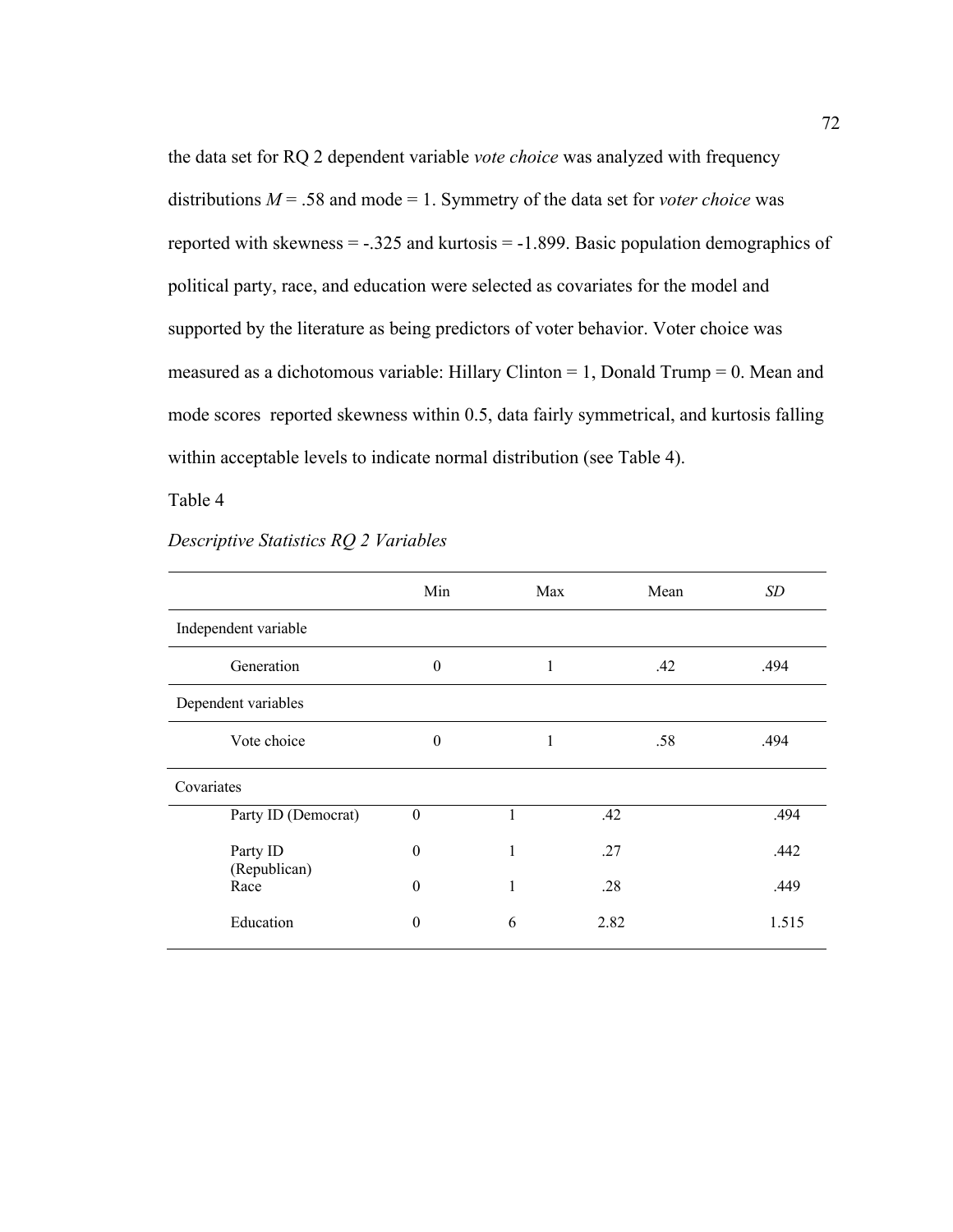### **Assumption Testing for RQ 1**

To answer the first research question to determine if there were differences in policy preference between generations of voters, a Mann-Whitney *U* statistical measurement was conducted for all six hypotheses. The statistical test has four assumptions that must be met in order for the measurement to be applicable to the research question. The first three assumptions were met with design aspects of the study: (a) the dependent variables were ordinal, (b) the independent variable was categorical with two groups (millennials and baby boomers), and (c) different participants were in each group, or independence of observation (Laerd Statistics, 2015b).

The fourth assumption, according to Laerd (2015b), is that the two groups have a similar distribution of scores. Using SPSS, the distribution of scores was generated using a means test to determine group mean ranks (see Table 5). Higher and lower means values are acceptable, as shown in Table 5, because they have a similar distribution requirement of being representative of the occurrence in the population (Field, 2015). To determine frequency distribution by generation in order to meet the fourth assumption, an additional procedure was performed in SPSS on all dependent variables, using a histogram. A visual check of the population pyramid graph confirmed a lack of skewness for both generations, indicating that population distribution of the data was similar. All of the assumption criteria were met for RQ 1, allowing the study to move forward to test the six hypotheses using a Mann-Whitney *U.*

Table 5

*Mean Ranks Social Policy*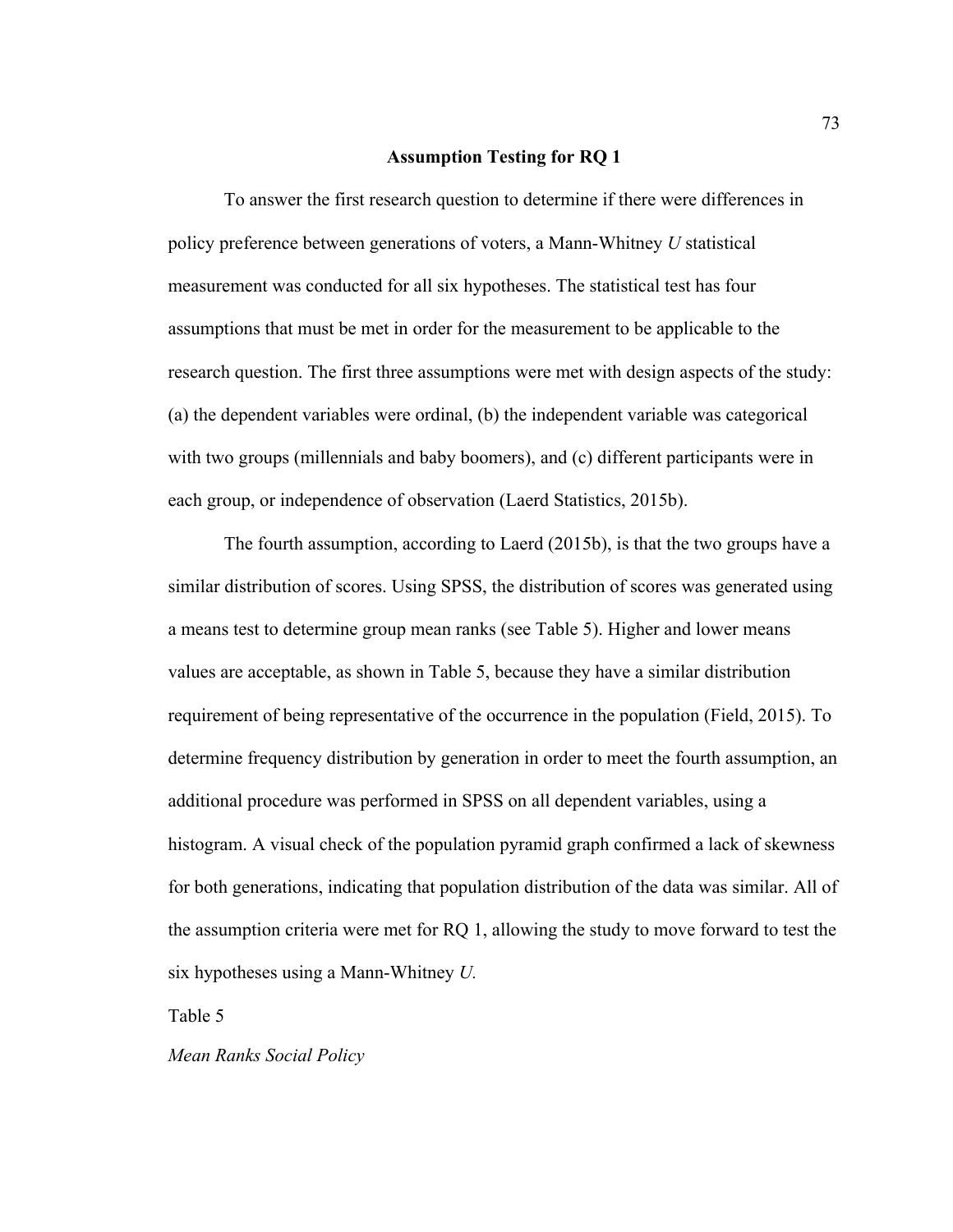| millennials                | Mean Rank | baby boomers | Mean Rank |
|----------------------------|-----------|--------------|-----------|
| Equal pay $n = 466$        | 536.58    | $n = 642$    | 567.51    |
| Health care $n = 465$      | 559.22    | $n = 636$    | 544.99    |
| Income disparity $n = 465$ | 576.08    | $n = 640$    | 536.23    |
| Elect women $n = 464$      | 592.48    | $n = 638$    | 521.69    |
| Discrimination $n = 449$   | 568.18    | $n = 625$    | 515.45    |
| Feminist feel $n = 460$    | 566.26    | $n = 635$    | 534.77    |

### **Assumption Testing for RQ 2**

The second research question regarding differences in voter choice between the generational cohorts was framed with Hypothesis 7: millennial women and baby boomer women were equally likely to vote for Hillary Clinton when controlling for race, education, and political party. The sample size was  $n = 743$ . The analysis included four covariates: (a) political party Democratic = 1; (b) political party Republican = 0; (c) race; and (d) education, as these were anticipated to impact voter choice (see Table 5).

The assumptions for the binomial logistic regression test applied to RQ 2 were initially met with the design of the study. Specifically, independence of observations and the independent variable *generation* are mutually exclusive with membership determined by age at the time of the survey. The assumption of nominal variables was met with covariates of political party identification of Democrat or Republican, and race. The dependent variable of vote choice was dichotomous: Hillary Clinton (1) Donald Trump (0), further meeting the assumptions of the test with the design of the study.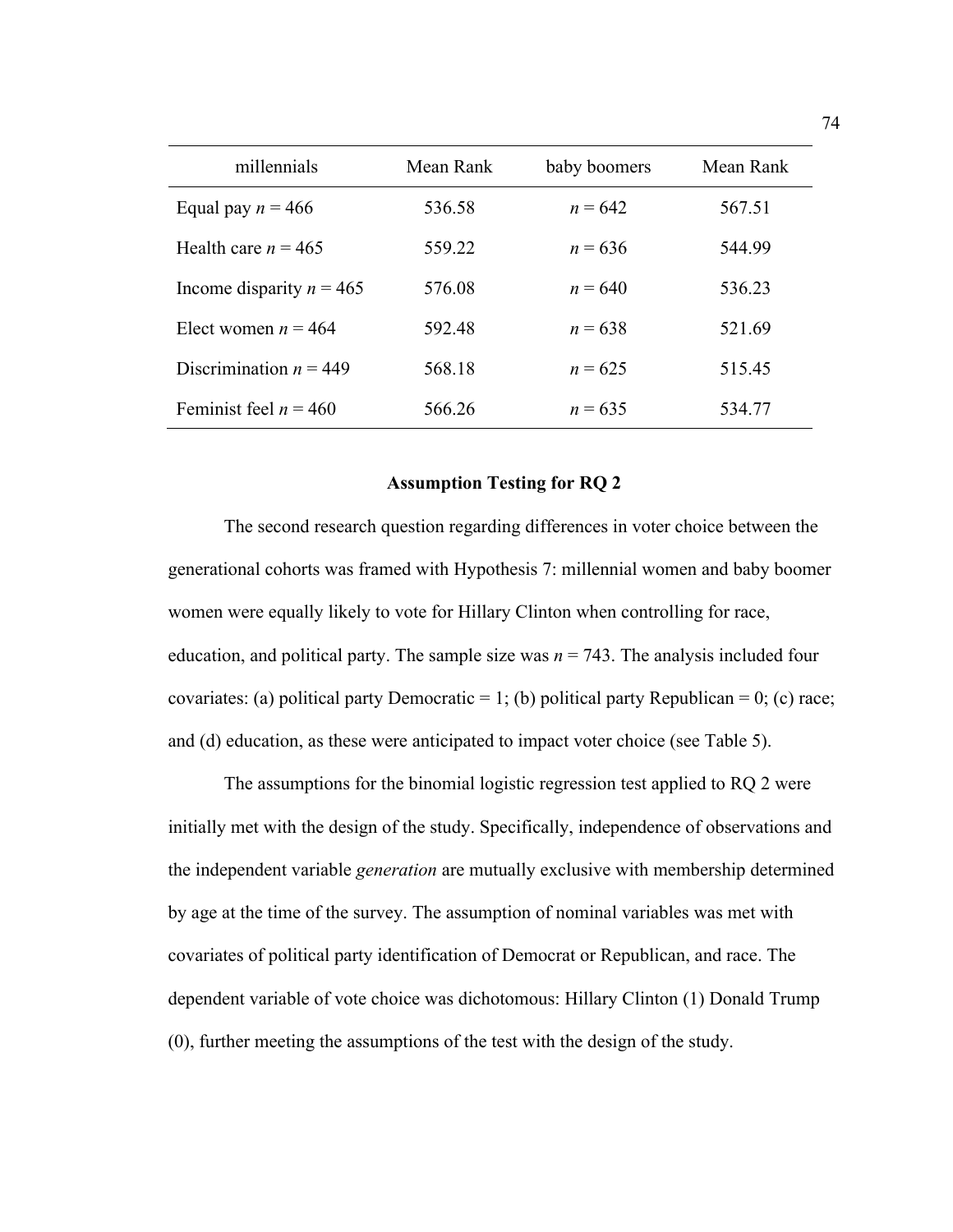Additionally, the application of a binominal logistic regression assumes that a linear relationship exists between the independent variable and transformation of the dependent variable (Laerd Statistics, 2015a). A key in regression analysis is to isolate the relationship between each independent variable and the dependent variable. According to Frost (2019), the interpretation of a regression coefficient represents the mean change in the dependent variable. To determine the effect, each 1 unit of change on an independent variable is measured. In order to conduct this measurement of change, variables must be separate, or lack multicollinearity. Using SPSS, a collinearity diagnostic was run to analyze variance inflation factors (VIF). This was tested through multiple regression, and VIF values fell within tolerance <3 levels, which are considered moderate (Frost, 2019). Additional regression methods of casewise diagnostics to identify any outliers were conducted to determine model fit. The required assumptions for each variable were met and statistical significance was accepted at .05, allowing the study to continue with the analysis of RQ 2 of generation as a predictor of vote choice.

#### **Results for RQ 1**

The first research question considered differences in policy preferences between millennial and baby boomer women who participated in the 2016 presidential election. The six null hypotheses associated with RQ 1 presumed that there was no significant difference in social policy preferences of millennial and baby boomer women, based on the six dependent social policy variables. Significance of each social policy variable was evaluated to accept or reject the null hypothesis, applying alpha-level testing (*p* >.05) with the Mann-Whitney *U* to each of the six social policy variables associated with RQ 1.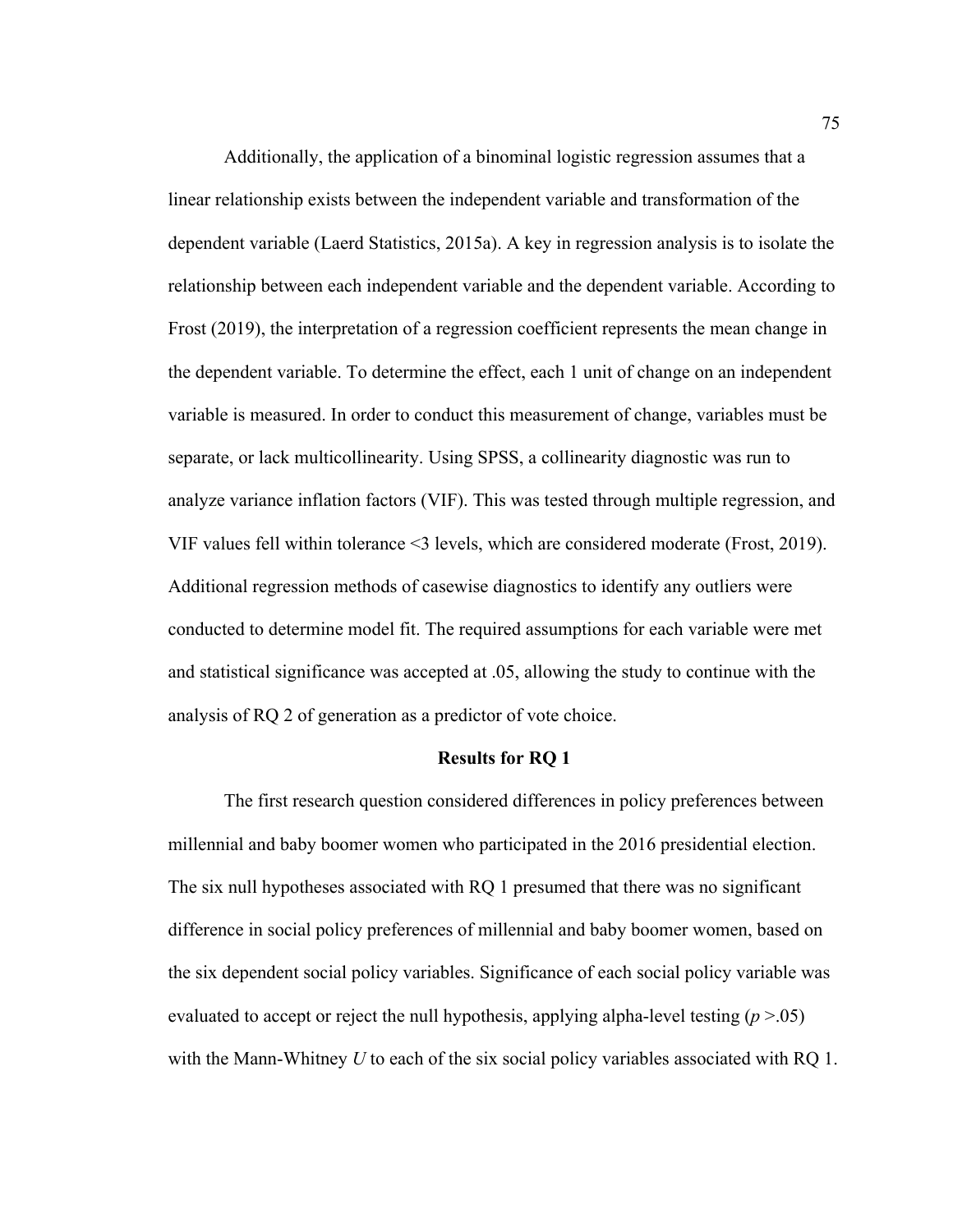## **Hypothesis 1 (Equal Pay)**

 $(H<sub>0</sub> 1A)$ : There will be no difference in the policy views of millennial women and those of baby boomer women regarding equal pay for women.

(Ha 1A): A difference existed in the policy views held by millennial women and those held baby boomer women regarding equal pay for women.

The difference in the median equal pay preference was statistically significant between the two generational groups with  $u = 141235$ ,  $z = -3.482$ , and  $p = 000$  (see Table 6). Because the difference regarding equal pay preference between the generational groups had a  $p$  value  $\leq 0.05$ , the null hypothesis was rejected (see Table 6).

## **Hypothesis 2 (Health Care)**

(H0 1B): There will be no difference in the policy views of millennial women and those of baby boomer women regarding accessibility to health care.

(Ha 1B): A difference existed in the policy views held by millennial women and those held by baby boomer women regarding accessibility to health care.

Median health care preference was not statistically significantly different between the two generational groups with  $u = 144049$ ,  $z = -.803$ , and  $p = .422$ . Because health care preference between the generational groups had a  $p$  value  $> 0.05$ , the null hypothesis was accepted (see Table 6).

### **Hypothesis 3 (Income Disparity)**

 $(H<sub>0</sub> 1C)$ : There will be no difference in the views of millennial women and those of baby boomer women with respect to how they judge income disparity policy.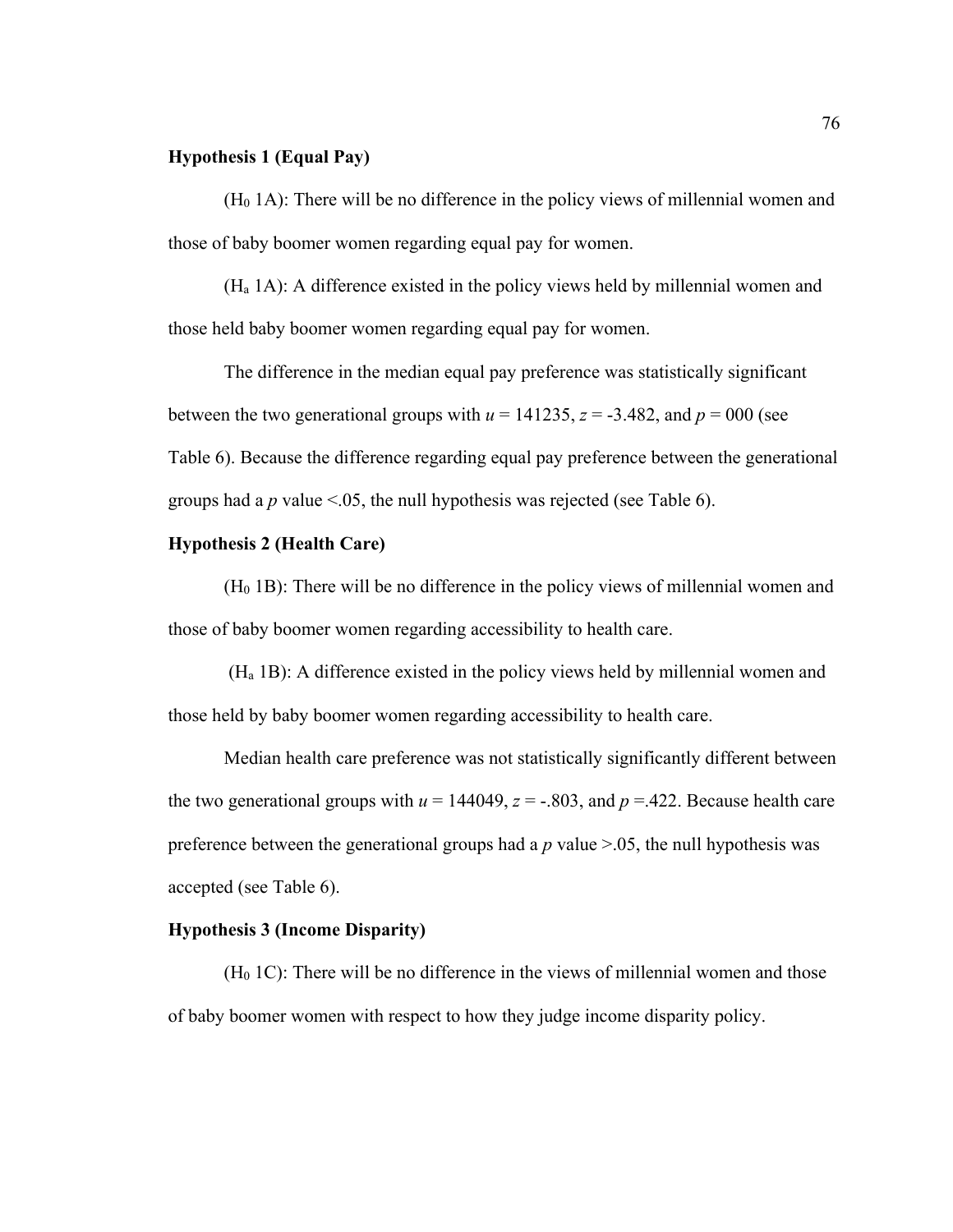(Ha 1C): A difference existed in how millennial women and baby boomer women judged income disparity policy.

Median income disparity preference was statistically significantly different between the two generational groups with  $u = 138066$ ,  $z = -2.196$ , and  $p = .028$ . Because there were significant differences between generational groups with a value  $p < 0.05$ , the results rejected the null hypothesis (see Table 6).

### **Hypothesis 4 (Electing Women)**

 $(H<sub>0</sub> 1D)$ : There will be no difference in how millennial women and baby boomer women identify the need to elect women to political office.

(Ha 1D): A difference existed in how millennial women and baby boomer women identified the need to elect women to political office.

Median scores on the need-to-elect-women preference was statistically significantly different between the two generational groups with  $u = 129000$ ,  $z = -3.752$ , and  $p = .000$ . Because of the statistically significant difference between generational groups with a  $p$  value  $\leq 0.05$ , the results rejected the null hypothesis (see Table 6).

### **Hypothesis 5 (Discrimination)**

 $(H<sub>0</sub> 1E)$ : There will be no difference in how millennial women and baby boomer women identify discrimination against women in the United States.

(Ha 1E): A difference existed in how millennial women and baby boomer women identified discrimination against women in the United States.

Median scores on discrimination policy preference were statistically significantly different between the two generational groups with  $u = 126531$ ,  $z = -2.869$ , and  $p = .004$ .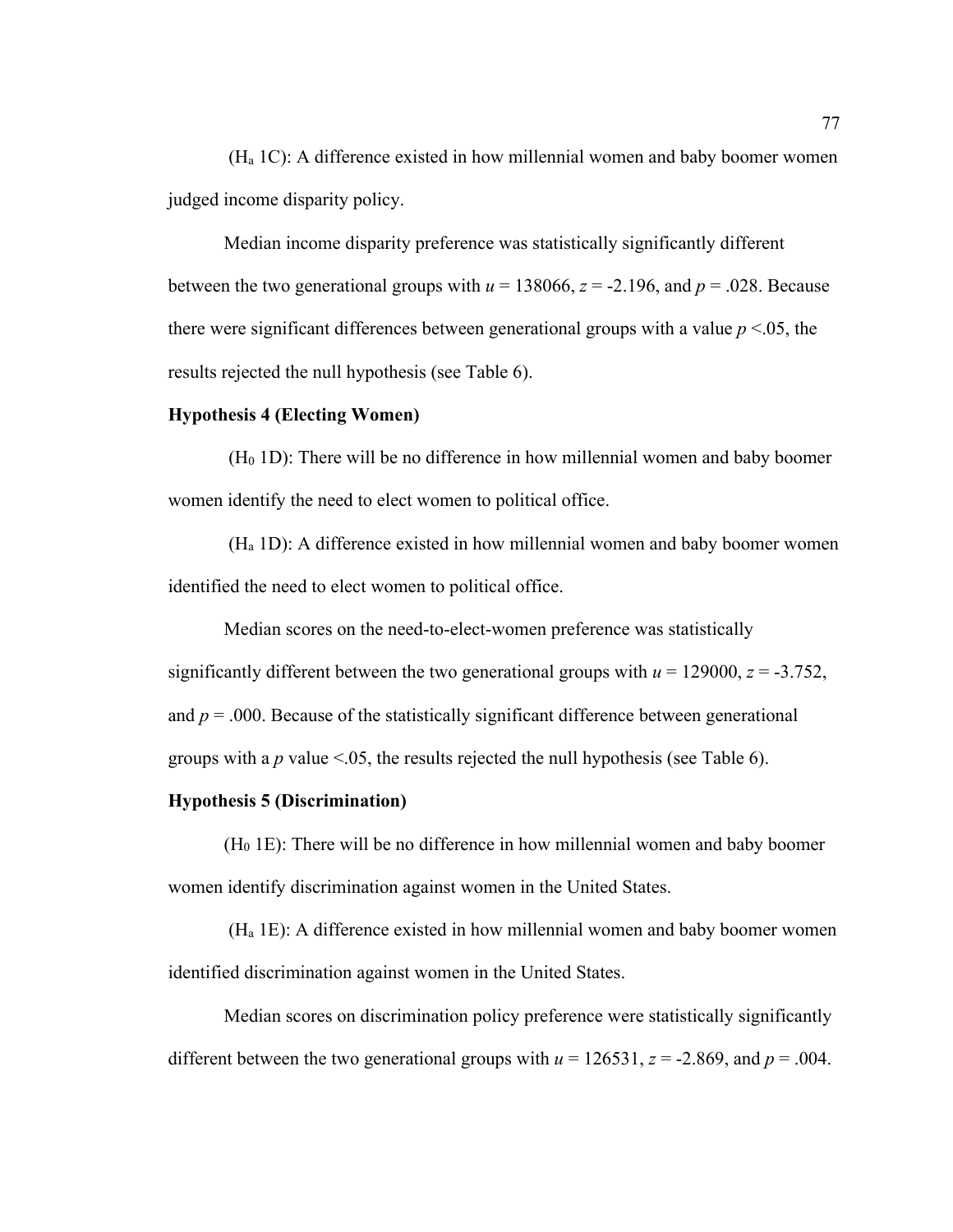Because of the statistically significant differences between the generational groups with a *p* value <.05, the null hypothesis had to be rejected (see Table 6).

### **Hypothesis 6 (Feminist Evaluation)**

 $(H<sub>0</sub>1F)$ : There will be no difference in millennial women's and baby boomer women's evaluation of feminists.

(Ha 1F): A difference existed in millennial women's and baby boomer women's evaluation of feminists.

Median scores on feminist-evaluation preferences were not statistically significantly different between the two generational groups with  $u = 137648$ ,  $z = -1.645$ , and  $p = 0.100$ . Because no statistically significant difference existed between the generational groups regarding feminist evaluation with a *p* value >.05, the null hypothesis had to be accepted (see Table 6).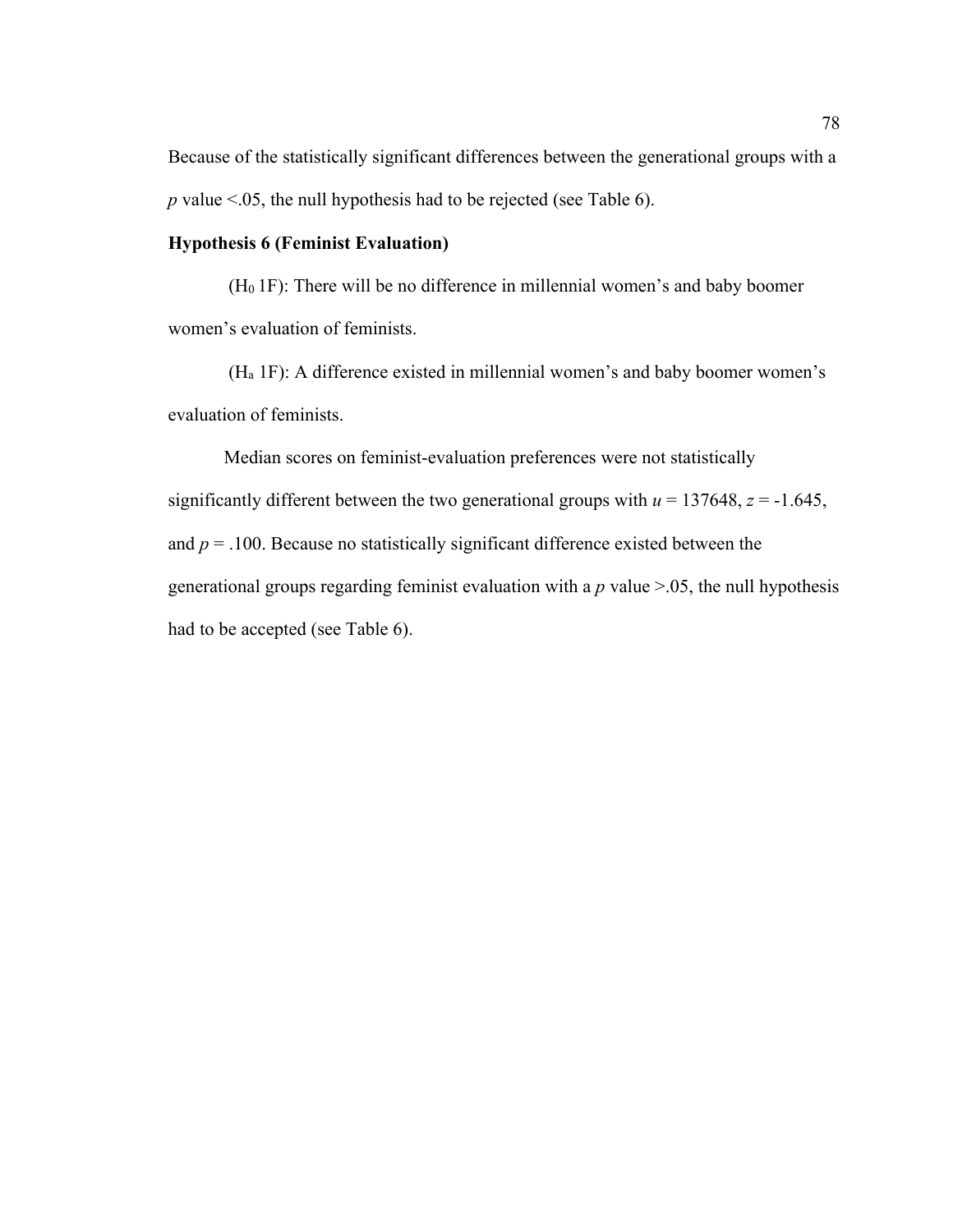# Table 6

|                            | Equal Pay      | <b>Health Care</b> | Income<br>Disparity       | Elect Women |  |
|----------------------------|----------------|--------------------|---------------------------|-------------|--|
| Mann-Whitney $U$           | 141235.000     | 144049.500         | 138066.000                | 129000.000  |  |
| Wilcoxon W                 | 250046.000     | 346615.500         | 343186.000                | 332841.000  |  |
| Z                          | $-3.482$       | $-.803$            | $-2.196$                  | $-3.752$    |  |
| Asymp. Sig<br>$(2-tailed)$ | .000           | .422               | .028                      | .000        |  |
|                            |                |                    |                           |             |  |
|                            | Discrimination |                    | Evaluation<br>of Feminism |             |  |
| Mann-Whitney $U$           | 126531.500     |                    | 137648.500                |             |  |
| Wilcoxon W                 | 322156.500     |                    | 339578.500                |             |  |
| Z                          | $-2.869$       |                    | $-1.645$                  |             |  |
| Asymp. Sig<br>$(2-tailed)$ | .004           |                    | .100                      |             |  |

*Mann-Whitney U and Significance of Results*

## **Results for RQ 2**

Answers to the second research question regarding the effect of generation on voting behavior was ascertained by performing a binominal logistic regression. The null hypothesis associated with RQ 2 presumed that there was no significant difference in voting behavior between millennial and baby boomer women regarding candidate choice in the 2016 presidential election. The effect of generation on the likelihood of voting for Hillary Clinton were evaluated by controlling for political party, race, and education to accept or reject the null hypothesis, applying alpha-level testing of *p* >.05 with the application of binominal logistic regression.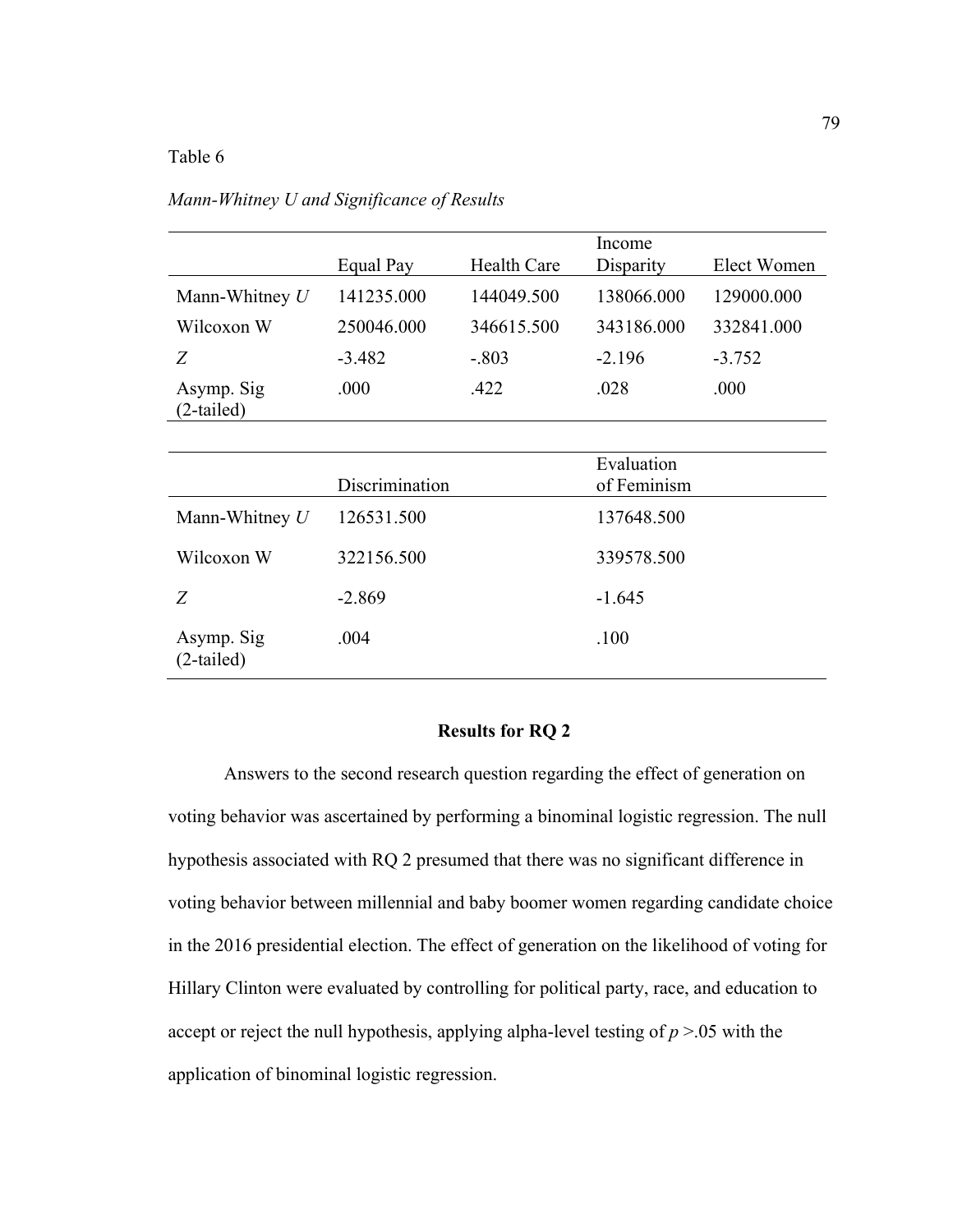### **Hypothesis 7 (Vote Choice)**

The second research question guiding the analysis asked: How do millennial women and baby boomer women differ in their presidential vote choice? The null and alternative hypotheses for RQ 2 were as follows:

 $(H<sub>0</sub> 2G)$ : There will be no difference in the likelihood that millennial women and baby boomer women voted for Hillary Clinton, when controlling for political party, race, and education.

(Ha 2G): A difference existed in the likelihood that millennial women and baby boomer women voted for Hillary Clinton, when controlling for political party, race, and education.

A binary logistic regression was conducted to investigate if generation, political party, race, and educational level were factors that predicted vote choice. The possible predictor variables were generation: millennial (1), baby boomer (0). The outcome of interest was vote choice for Hillary Clinton.

Initial assessments of the overall statistical significance of the model in predicting categories was found to be significant at  $p > 0.0005$  with no independent variables in the model. An additional assessment of model prediction adequacy was conducted with the Hosmer-Lemeshow goodness-of-fit to test how poor the model is at predicting outcomes. Results of .164 confirmed model was not significant  $(p > 0.005)$ , indicating that the model was correctly specified and a good fit.

The model showed a 67% (Nagelkerke *R* squared) variance in vote choice, correctly classifying 86% of the cases. As shown in Table 7, the model results for the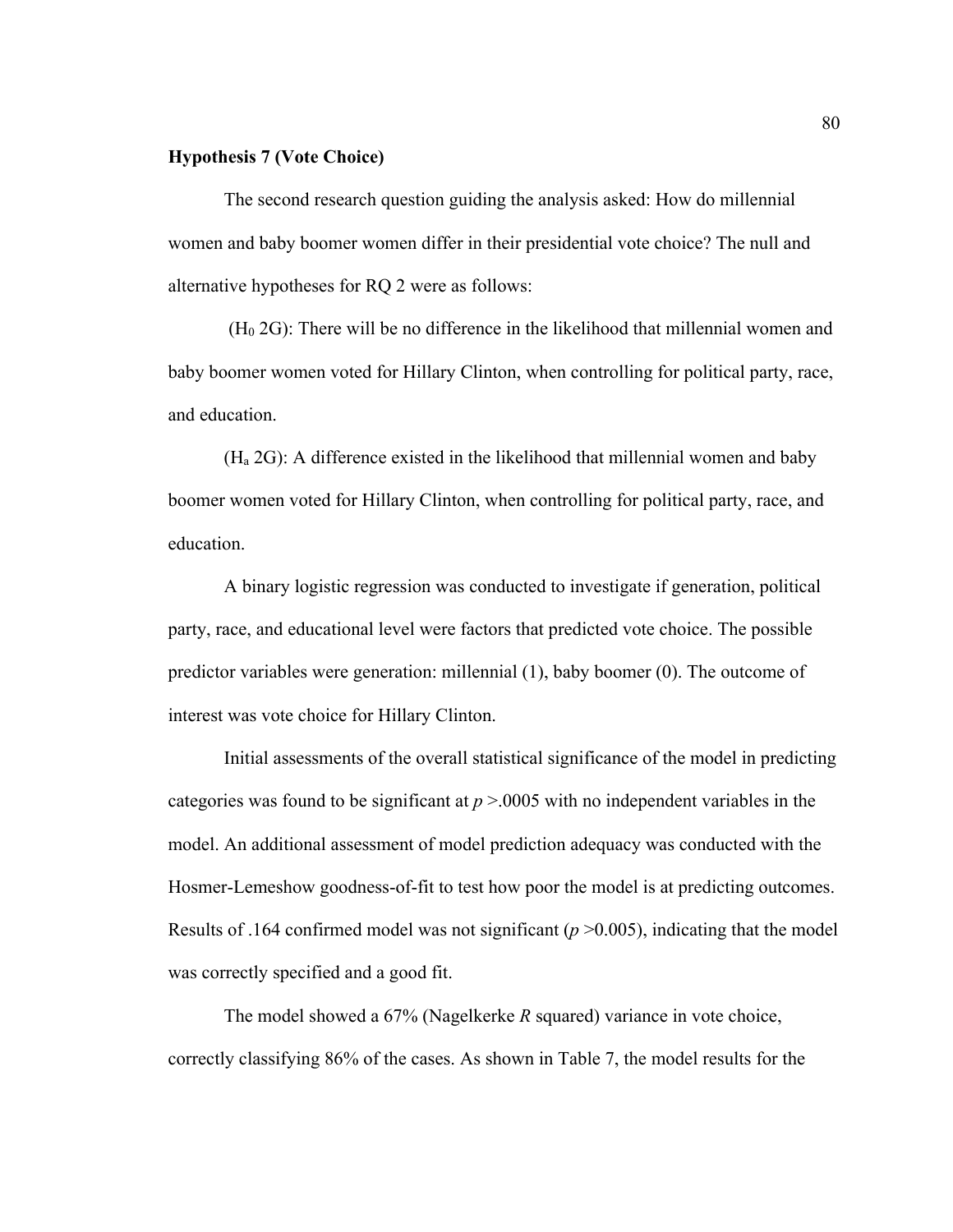independent variable *generation* were not found to be a statistically significant contributor  $(p > 0.05)$  to the model; the null hypothesis could, thus, not be rejected. However, the control variables (party ID, race, and education) were all significant contributors to the model in predicting vote choice.

Table 7

|            |                  |      |        |    |      |        | EXP(B)          |
|------------|------------------|------|--------|----|------|--------|-----------------|
|            |                  |      |        |    |      |        | 95% CI          |
| Variable   | $\boldsymbol{B}$ | SE   | Wald   | df | Sig. | Exp(B) | $LL$ –UL        |
| Generation | .351             | .245 | 2.052  | 1  | .152 | 1.420  | $.879 - 2.295$  |
| Democrat   | 2.249            | .267 | 70.665 | 1  | .000 | 9.474  | 5.609-16.005    |
| Republican | $-2.862$         | .331 | 74.676 | 1  | .000 | .057   | $.030 - .109$   |
| Race       | 1.603            | .323 | 24.652 | 1  | .000 | 4.969  | $2.639 - 9.356$ |
| Education  | .428             | .084 | 25.831 |    | .000 | 1.534  | $1.301 - 1.809$ |

*Binominal Logistic Regression Predicting Vote Choice*

*Note*.  $B$  = unstandardized regression weight.  $SE$  = standard error, Wald = test for individual predictor variable.  $df =$  degrees of freedom. Sig. = Significance at the  $p < .005$ .  $Exp(B)$  = exponentiation of the *B* coefficients, odds ratio 95%. CI = confidence interval.  $LL =$  lower limit.  $UL =$  upper limit.

### **Summary**

This quantitative study built upon previous research findings regarding gender and politics and provided empirical results on millennial women's perceptions of existing relationships among gender, policy, political representation, and personal social positioning. The research was guided by two questions regarding voter behavior with respect to social policy preferences and candidate choice. Question 1 asked whether there was a difference between generations of women voters in policy preference? A Mann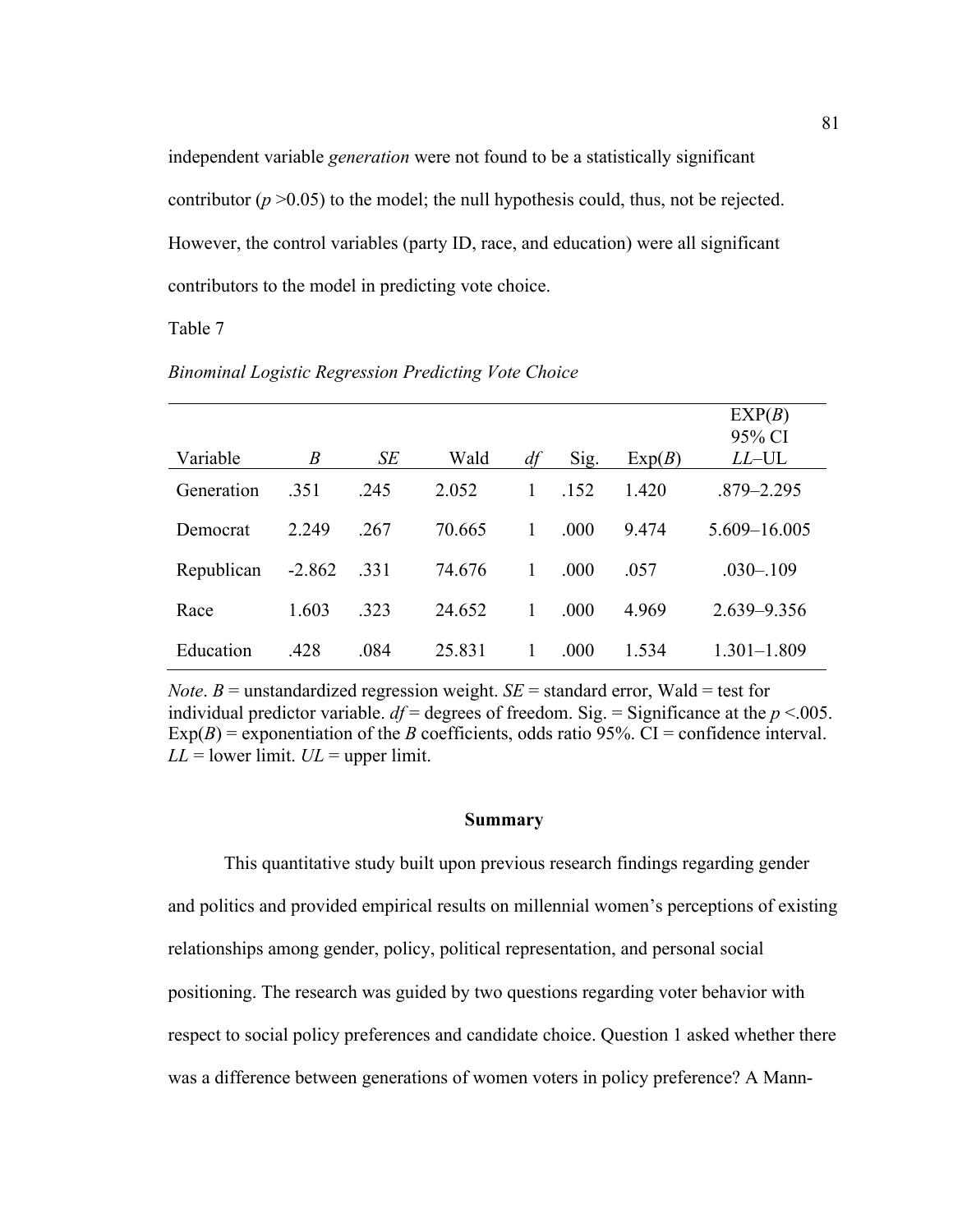Whitney *U* procedure was used to test six null hypotheses associated with RQ 1 to answer the research question for each of the social-policy items.

Test results showed that there was a significant difference in the policy views held by millennial women and those held by baby boomer women regarding equal pay for women, their judgement about income disparity and the role played by the government, and the manner used to identify the need to elect women to political office. A further significant difference existed with respect to how millennial and baby boomer women identified discrimination against women in the United States. Hypothesis testing produced no statistically significant differences in two of the policy views held by millennial women and baby boomer women, respectively, regarding accessibility to health care and the evaluation of feminists.

A binominal logistic regression was performed for the second research question to ascertain the effect of generation on the likelihood of voting for Hillary Clinton in the 2016 presidential election, when controlled for political party, race, and educational level. Based on the results, the null hypothesis had to be accepted that *generation* was not a significant predictor of vote choice for Hillary Clinton. However, the covariates *political party, race,* and *educational level* were predictors of vote choice.

In this chapter, data collection sources, data set screening, and recoding of variables in preparation for analysis were detailed. Assumptions for statistical testing and statistical significance of results were explained. In chapter 5 I provide an interpretation of the findings and possible implications for public policy. Limitations of the study and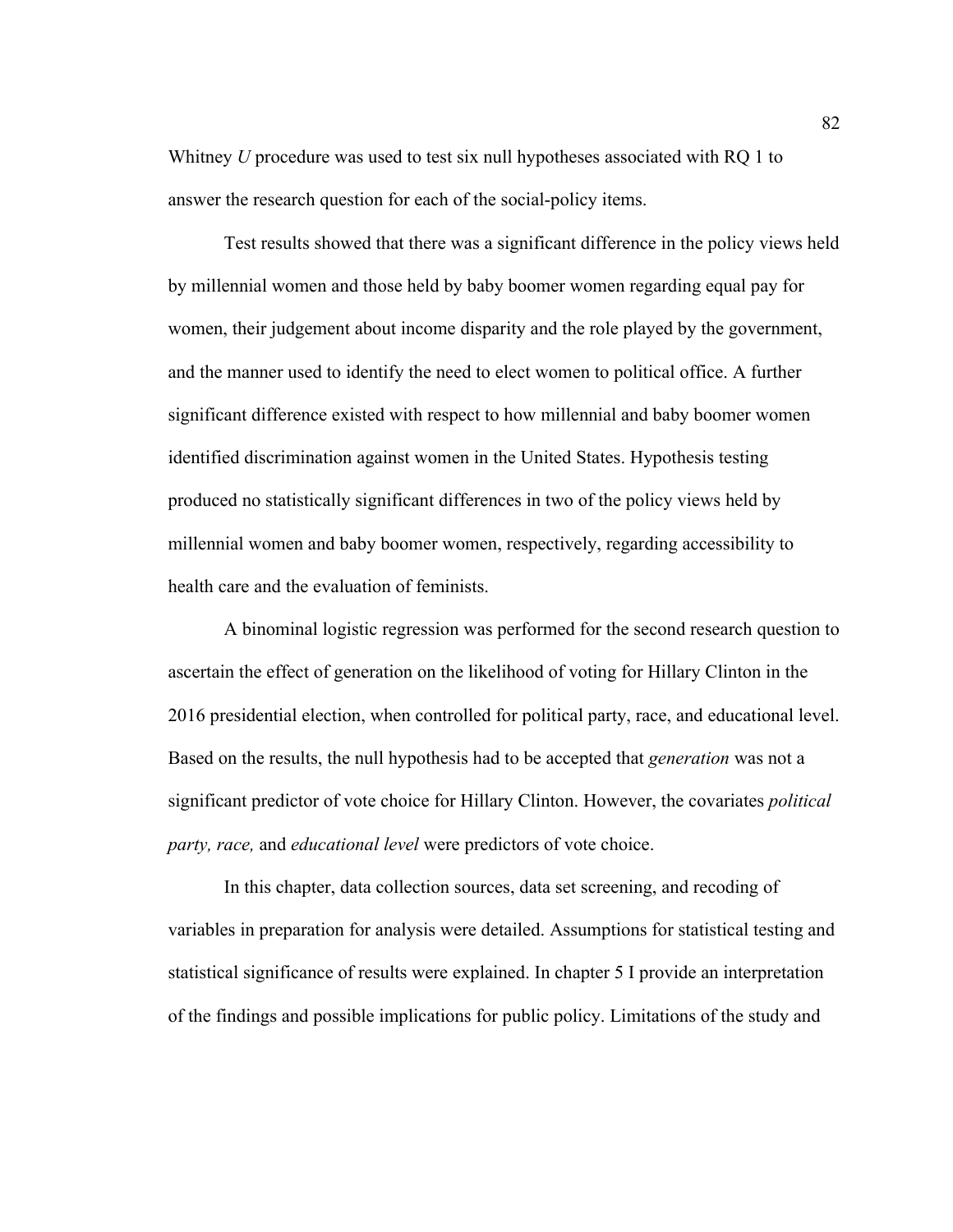the impact of those limitations on future studies is discussed along with a potential impact on positive social change.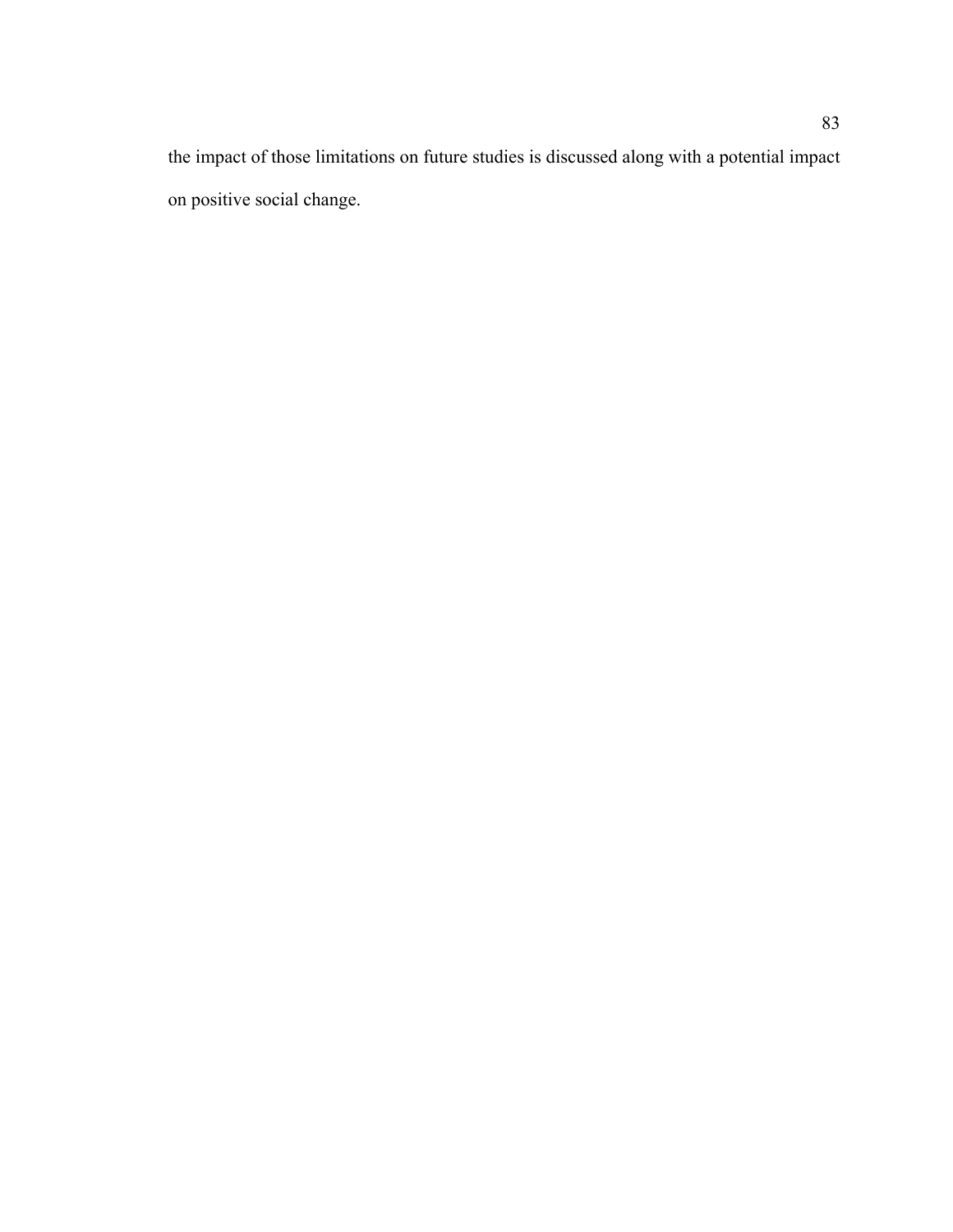Chapter 5: Discussion, Conclusions, and Recommendations

### **Introduction**

The purpose of this quantitative study was to contribute to the understanding of women's underrepresentation in political systems despite their demographic footprint and participation in the voting process. To bridge this knowledge gap, the influence of generational cohort on women's policy preferences and candidate support from a liberal feminist perspective were examined. Two research questions were focused on the differences between female millennials and female baby boomers with respect to policy preferences in the areas of income equality, opportunity, representation, and candidate support. In this quantitative cross-sectional study, secondary data from the ANES 2016 Time Series Study, Number 36824 (ANES, 2018; see Appendix) were repurposed, selecting millennial and baby boomer women voters, aged 20 to 35 years and 52 to 70 years, respectively, for this voter research. The analysis results in Chapter 4 supported key findings of differences in generation-related social policy preference of equal pay, income disparity, election of women, and discrimination. Generational differences were not found with respect to health care and evaluation of feminists. The second research question about voter behavior revealed that generation was not a predictor of candidate support.

Chapter 5 contains a discussion of the findings, interpreted through a liberal feminist theoretical lens, providing institutional perspectives and limitation of the study. Research recommendations for further insights and possible policy implications leading to positive social change are presented for consideration.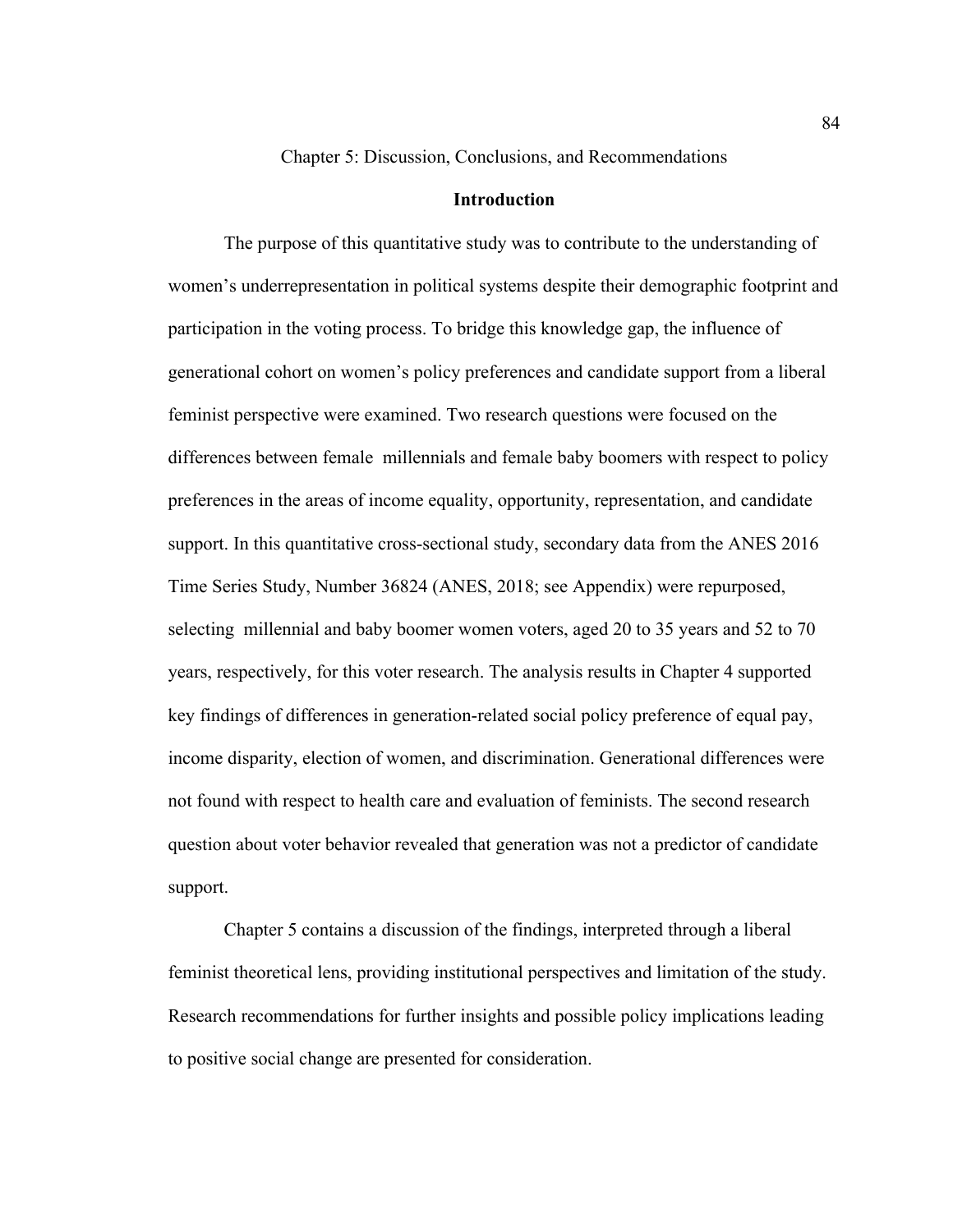### **Interpretation of the Findings**

Democratic ideals of inclusion rely on participation of citizens to elect their representatives through the political process. The citizens' experiences of politics are influenced by the binary division of humans based on gender (Buss, 2015) and therefore, differ between men and women. Although not a direct predictor of voter behavior, the elected candidates' gender has been found influential in the political representation of women (Anderson et al., 2011; Mendelberg et al., 2014; Wittmer & Bouché, 2013), providing an institutional mechanism for greater equity and, therefore, the ability to transform the balance of social power. In order to understand more fully the influences of gender and generational cohort on political transformation, the purpose of this study, based on a liberal feminist theoretical framework, was to explore the issue of equality for women within the institution of politics. The use of feminist theory enabled me to construct the research questions of social policy preferences and political representation from a feminist perspective. The viewpoint of liberal feminist theory acknowledges women's views as unique and generally attributable to an awareness of a marginalized social status (Mansbridge, 1999; Okin, 1979; Phillips, 1992). Viewing U.S. politics through a liberal feminist lens justified the study's focus on women voters and the gender-specific questions of social policy preferences and perceptions of representation.

Assuming that there were no generational differences in social policy preferences of women, the focus of the first research question was on the opinions of female voters, comparing millennials and baby boomers regarding their perceptions of social policy addressing areas of equal pay, accessibility to health care, income disparity, the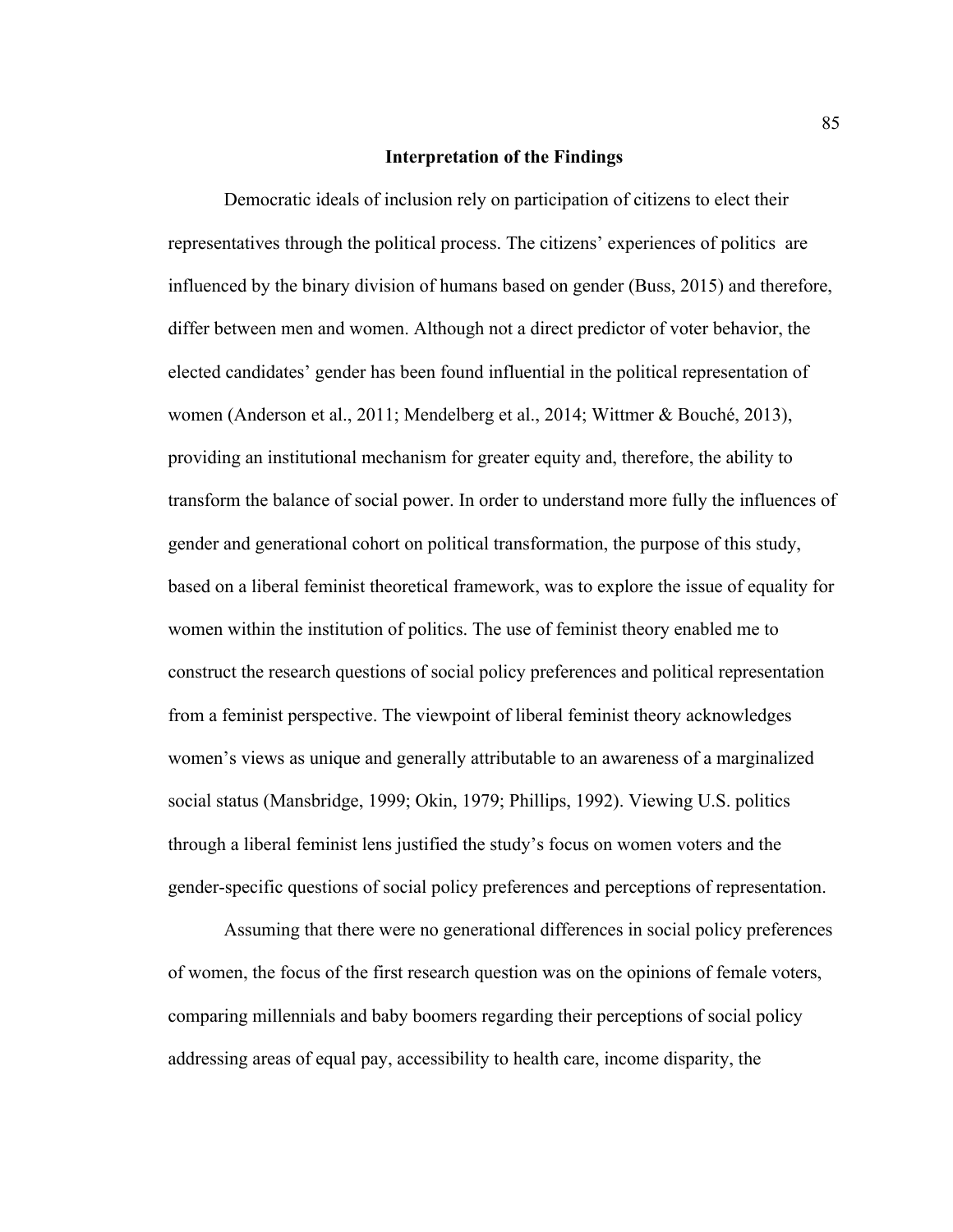importance of electing women to office, awareness of discrimination, and evaluation of feminists. The study built upon existing literature on gender and politics through the formulation of six hypotheses to answer Research Question 1: "How are policy preferences of millennial women (aged 20–35 years) different from those of baby boomer women (aged 52–70 years) who participated in the 2016 presidential election?"

Findings indicated that the different responses regarding social policy between millennial and baby boomer women were in four policy areas. The first area of response differences pertained to the policy preference expressed by millennial women who supported the role of government in addressing income disparity. This response to survey questions on the importance of policy set by the government to address income disparity contradicted previous generational findings that portrayed millennials as distrusting the government's ability to address social problems (see Twenge et al. 2012; Twenge et al., 2015). Results showing greater support by millennials than by baby boomers for the role of government to address income inequality may indicate a willingness by millennial women to seek political solutions through elected representatives who support policy initiatives of economic equality. Awareness of economic policy focused on correcting an unequal labor market may motivate millennials to exercise political engagement. Millennials may also have experienced economic insecurity in their personal lives, which may be influencing their perception regarding the responsibility of government.

The second area of response differences in policy preference between the generational cohorts was found with the policy question addressing opinions on the existence of discrimination against women. Millennials expressed a greater degree of

86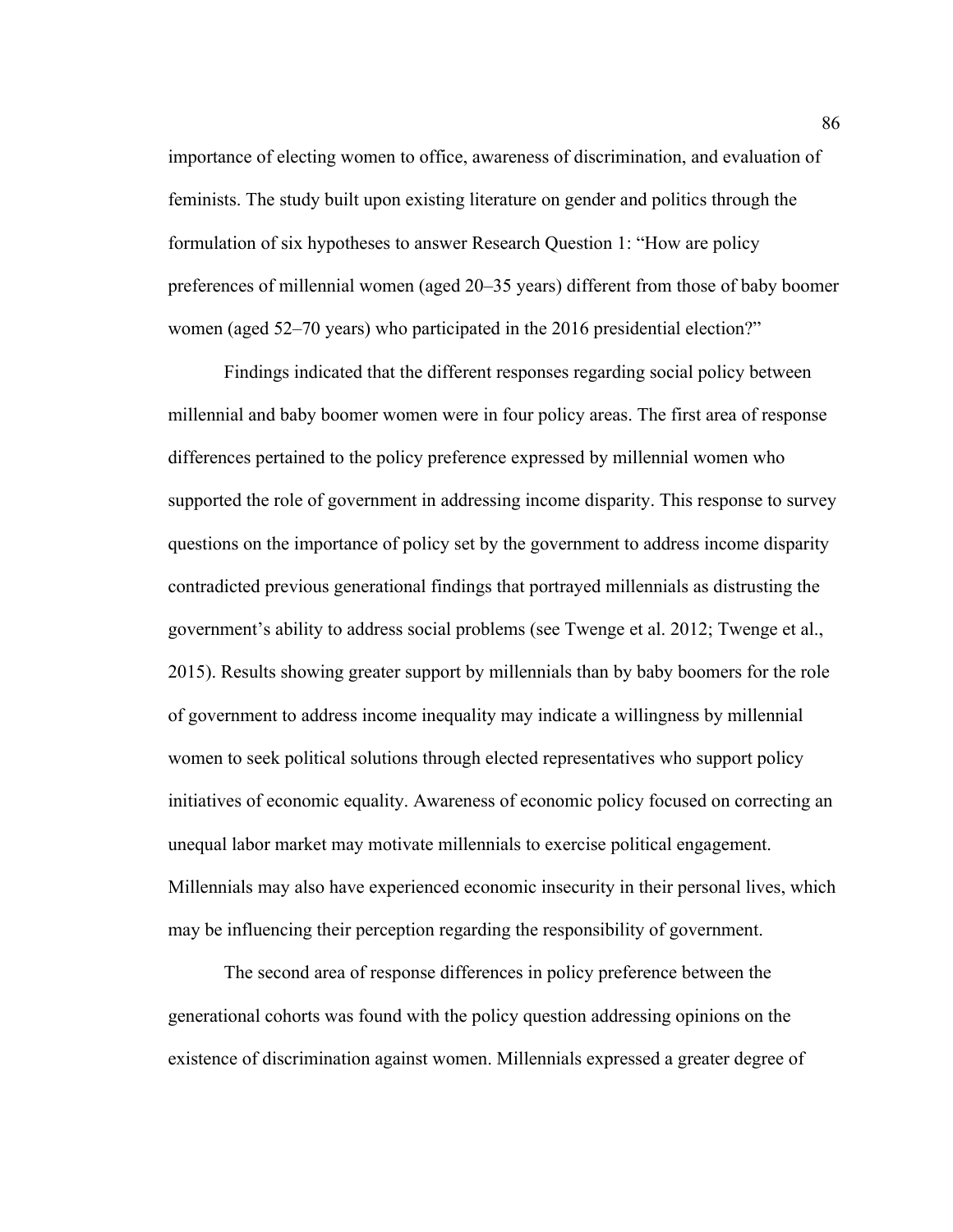perceived discrimination than baby boomers. This policy preference confirmed earlier findings reported in the literature where millennial women had expressed awareness of differential treatment in the workplace supported by organizational policies and gender stereotypes (see Worth, 2016). These results expand the body of knowledge regarding generational awareness of discrimination and may reflect the experience of discrimination in career limitations and economic insecurity. These results could reflect perceptions of continued institutional discriminatory practices experienced by a new generation of women, regardless of educational attainment and skill. Millennial women's identification of workplace inequities in career progression and opportunity highlighted the importance of the gender experience within the larger economic institutions and cultural organizations that treat women differently. Results indicated that millennial women may turn to political processes of the government when it is seen as more responsive to correcting issues of organizational discriminatory practices of described and prescribed gender stereotypes that disadvantage women.

Study results regarding the desire to elect more women identified millennial women as attributing a higher priority to this goal than baby boomer women. These generational differences in support of more women as elected leaders and government officials expanded the knowledge pool regarding gender in politics, indicating an acceptance of changes in gender role expectations by millennial women, as well as their opinion of political representation, indicating greater support for women as candidates. These results may indicate a greater willingness to expand female gender roles to include leadership positions of authority with increased social positioning that challenges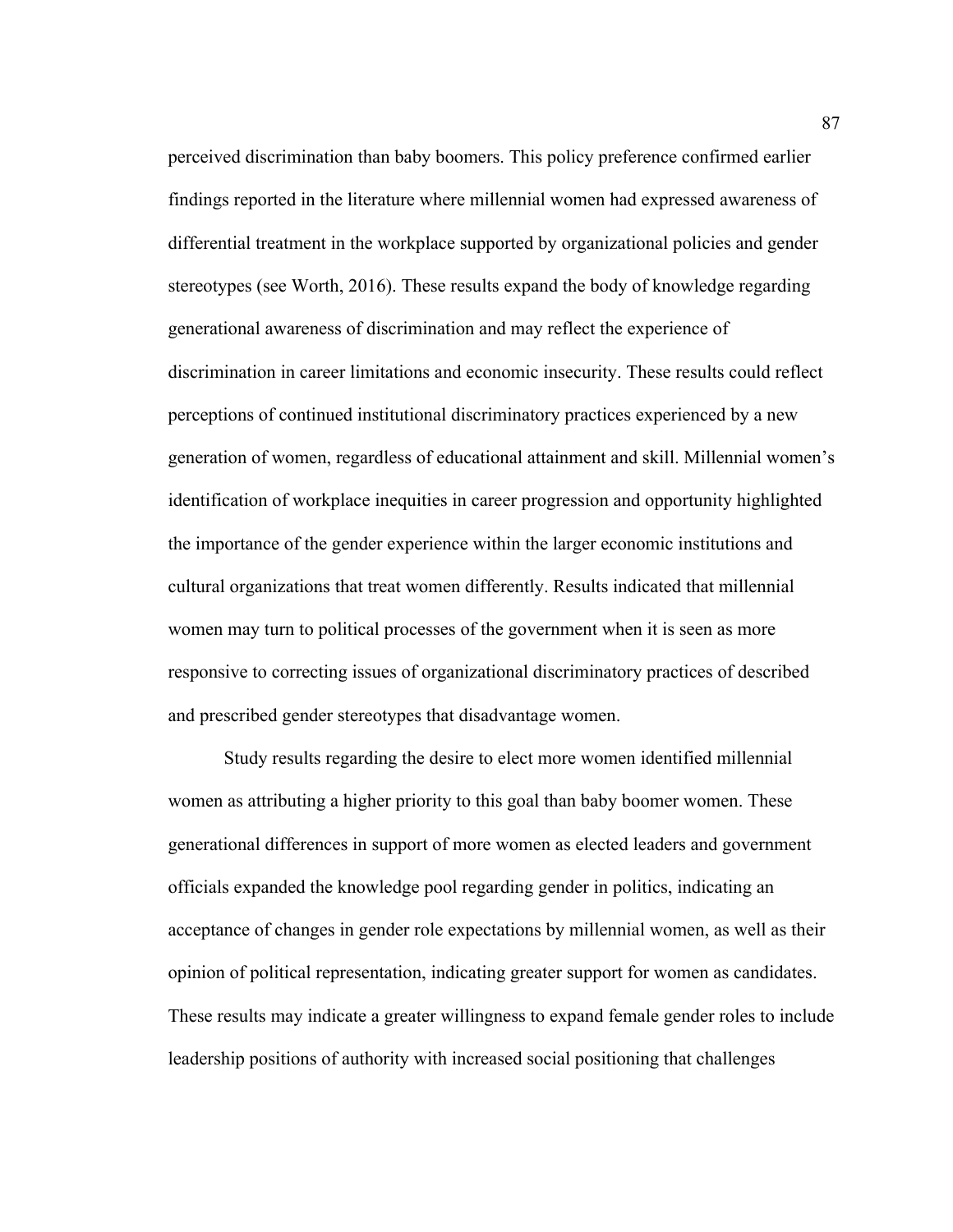traditional gender traits and gender roles. This policy preference could also indicate generational considerations of political leadership to representative government not previously attributed to millennials. This generation may more accurately understand the dynamics of unequal social power and political representation to counter through elected officials who are seeking legislation and policy reforms on the issues with which these women voters identify. This result may not translate to other populations, such as male voters, who may continue to view this type of role for women as too authoritative and as breaking from traditional views of gender or prescribed gender roles. Within the political institution, women who are seeking leadership roles and thereby greater social power may continue to be targets of hostility from certain segments of the population. However, the study results indicated that millennial women had become more accepting of expanded gender roles in politics.

The results also showed that social policy addressing equal pay found greater support among baby boomer women who ranked equal pay legislation higher than millennial women. This generational difference appears to be substantiated by previous research on unique generational experiences that tend to shape the opinions of generational cohorts (see Coomes, 2004). The social conditions of the time dictate the social phenomenon experienced by those who live through it such as workplace pay inequalities and the resulting political awareness by members of the group (Cullen  $\&$ Fisher, 2014). An additional feminist perspective considers the day-to-day lived experiences of this specific group of citizens who may have been marginalized by their perceived lack of social power (Marrow et al., 2013) and the socially imposed limitations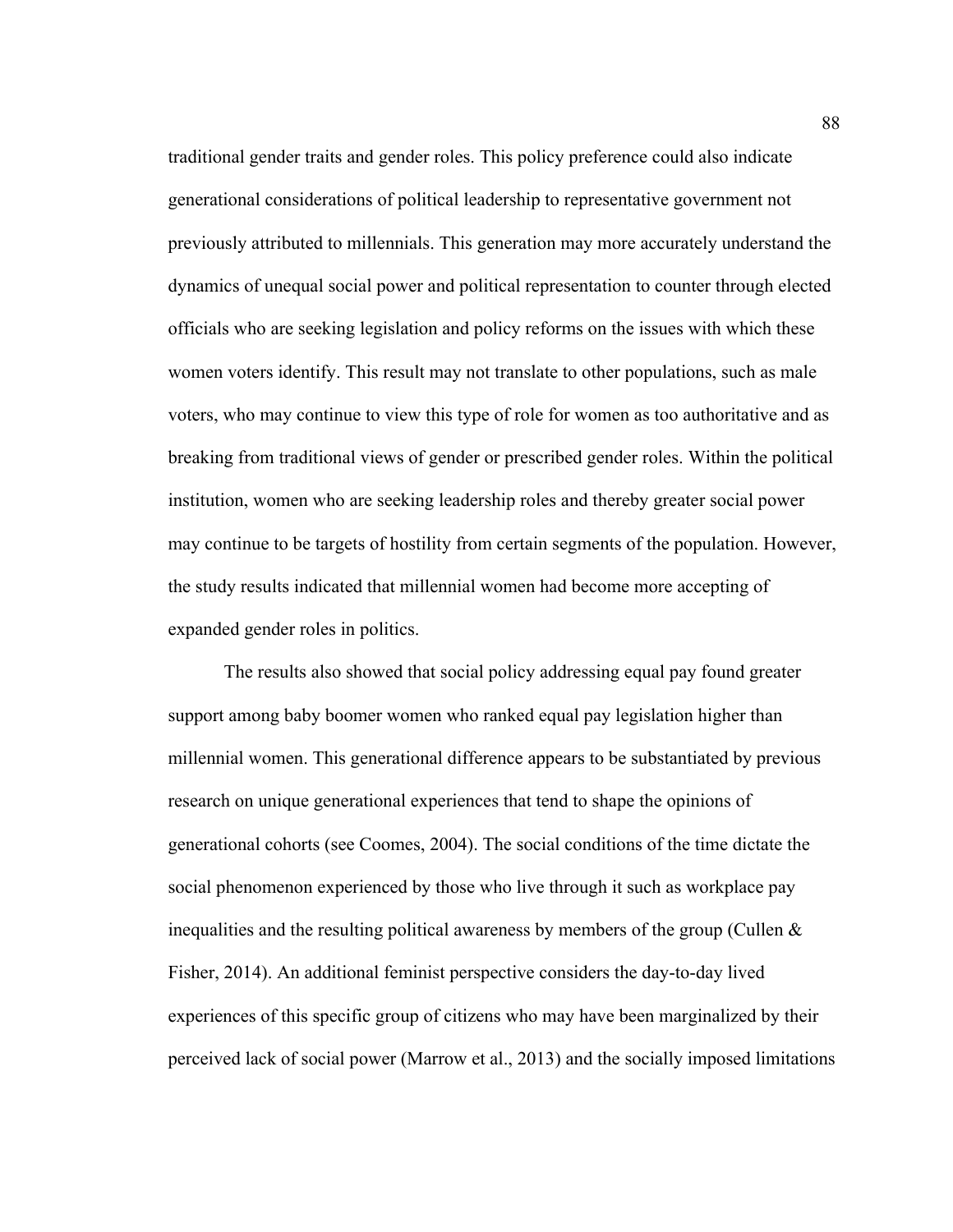of gender role expectations, limited career choices, and limited access to educational opportunities during their experience of the workplace environment. Millennials may not have been long enough in their careers or the workplace to identify the impact of longterm pay differences. As a social issue, equal pay was identified as a social-change issue of the 1960s and 1970s and may therefore predominantly reflect the past experiences of this particular demographic.

Contrary to preelection literature of millennials' lack of support for Clinton, the results for Research Question 2 indicated that generation was not a statistically significant indicator of vote choice. While the results did not support generational prediction, the findings did confirm previous research findings on voting trends of specific groups by race, political identification, and education (Fry, 2017; Shelley & Hitt, 2016). Regression analysis confirmed political party identification was a predictor of voter choice; identification as Democrat resulting in prediction of voting for Clinton (see Table 7). Conversely, identification as Republication resulted in 94% less likelihood to vote for Clinton. In addition, studies of persistent voting trends showed women and minorities supporting Democrats in greater percentages than white men did (Philpot, 2018) were also confirmed by the findings of this study, which indicated that race was a predictor of vote choice for Clinton (see Table 7). As the educational level of voters increased, the statistical significance of voting for Hillary Clinton also increased by 53% for each additional year of education (see Table 7). These findings confirmed previous research on demographics and voter choice (Blair, 2017; Ratliff et al., 2017). These findings confirmed previous research on group voter trends; however, additional understanding of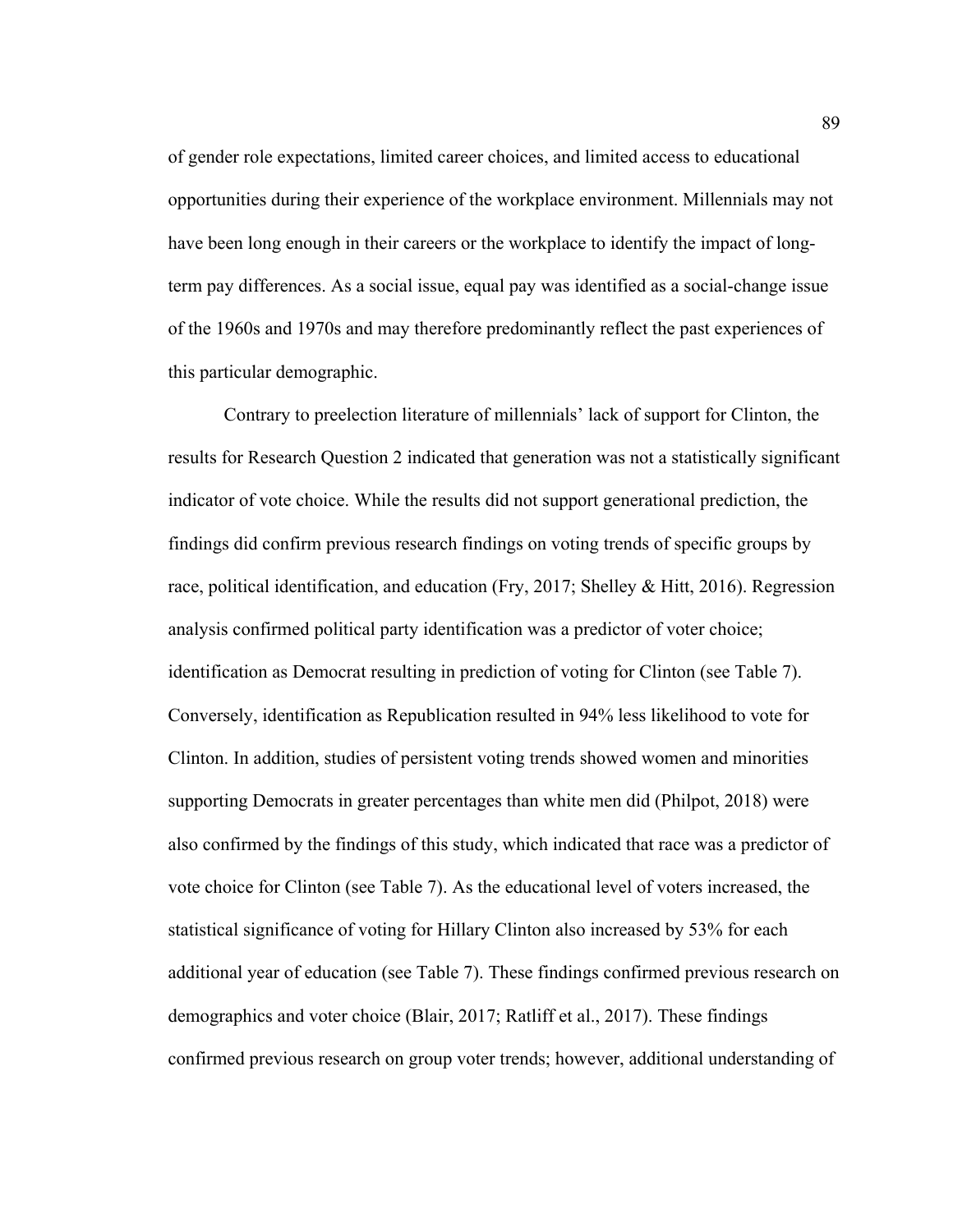the institutional implications for women was provided through liberal feminist theoretical adaptation, further explained in the following paragraphs.

Guiding additional interpretation of women's experience of political systems and agencies of government, liberal feminist theory seeks to understand institutionalized unequal gender power. The organization of society through public institutions both influences and reinforces gender roles and the resulting division of labor. Due to institutional design impacting such organizational elements as career progression, work schedules, leave policy, childcare support, and health care restrictions, to name but a few, women do not benefit equally from laws and policies. The liberal feminist theory provides a systems approach to understanding the difference in impact and experience of "institutionalized" social systems and agencies on women. The unique perspective of women in politics is ignored by political theory (Okin, 1979). It was, however, addressed in this study through the application of liberal feminist theory to the formulation of research questions on policy preferences, voter behavior, and representation of women in the political institution. Power asymmetries along identity categories such as race, class, and gender differentiate democratic ideals of inclusion by those marginalized groups (Asenbaum, 2019), resulting in unequal social power. In order for women to achieve presence in the political system, institutional practices and policies must consider the everyday life dynamics of work, family, and economics of women. Liberal feminist theory offers insights into equal rights and social status together with the deeper question of power and cultural sentiments regarding gender, which are shaped and perpetuated through institutions such as politics.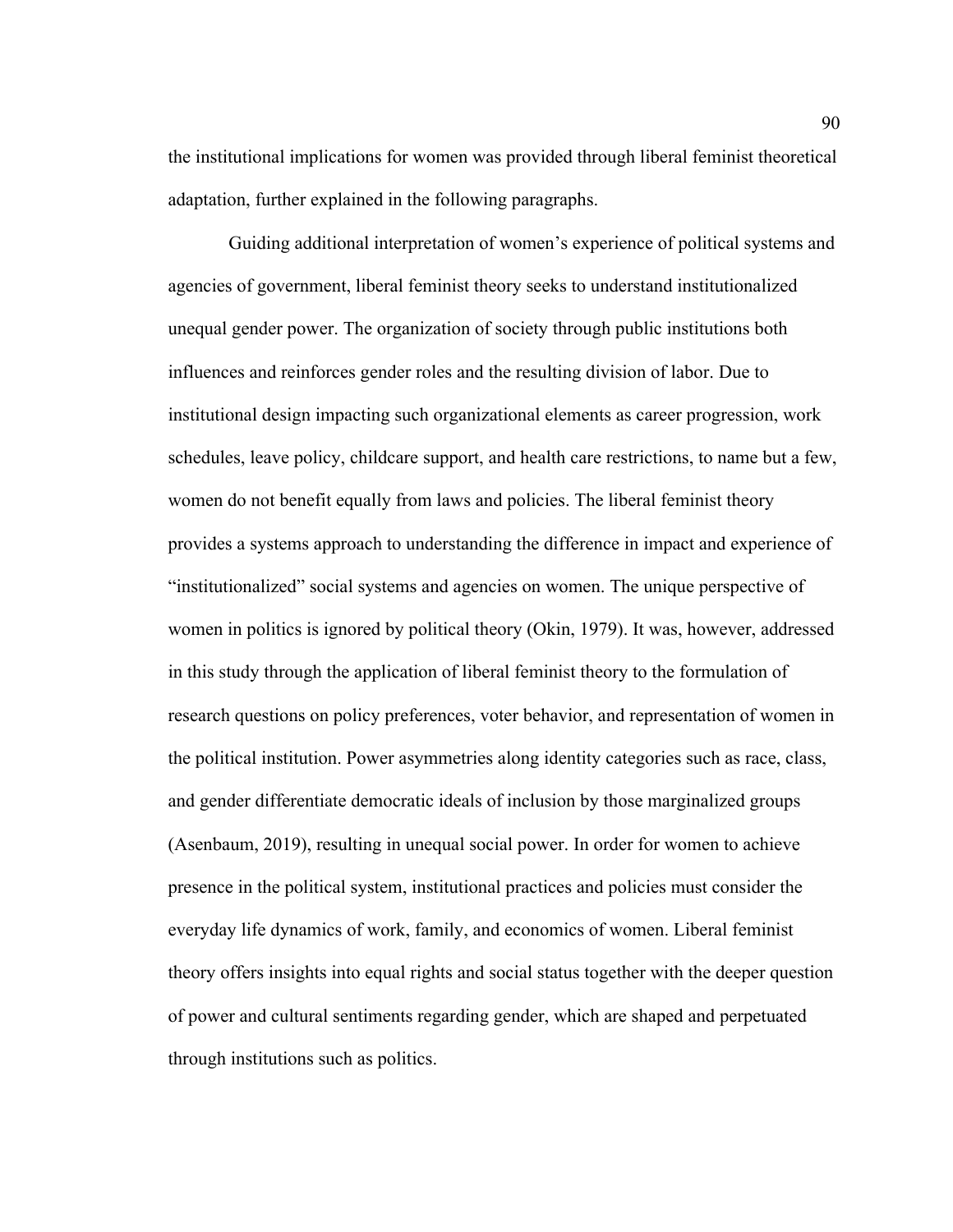Inquiries into the political perceptions of women are more fully explained by research framed by liberal feminist theory that focuses on these imposed restrictions delivered through social institutions (Hoffman, 2001; Lorber, 1997). Imposed institutional restrictions based on social meaning subordinate women as a group. According to Jaggar (1983), a presupposition of liberal feminist theory is that the state should pursue social reforms to ensure equal opportunities for women. The study of these social institutions was the focus of this research aiming at equal status of women. To identify the interaction of these social institutions, liberal feminist theory frames as the topic of analysis the study of women and their experiences, resulting from their treatment by those institutional systems and processes. To add nuisance to the complexity of gender, the study identified the social policy preferences of women voters, thus considering new information on their perceptions of politics and the intersections that shape the everyday reality of women.

With a focus on political institutions, I applied liberal feminist theory in this study to expand the current understanding of institutional gender bias and provide additional empirical content to factors that perpetuate the underrepresentation of women in executive political leadership. Gender and related societal expectations of traits and behaviors of role occupancy characteristics explain known social organizations' positioning around the binary category of gender. This aids in understanding the current organizational structure of political institutions and their mostly male models of leadership. Pointing to studies that have identified gender as a factor in voter behavior and how socially prescribed and described gender traits perpetuate a male-dominated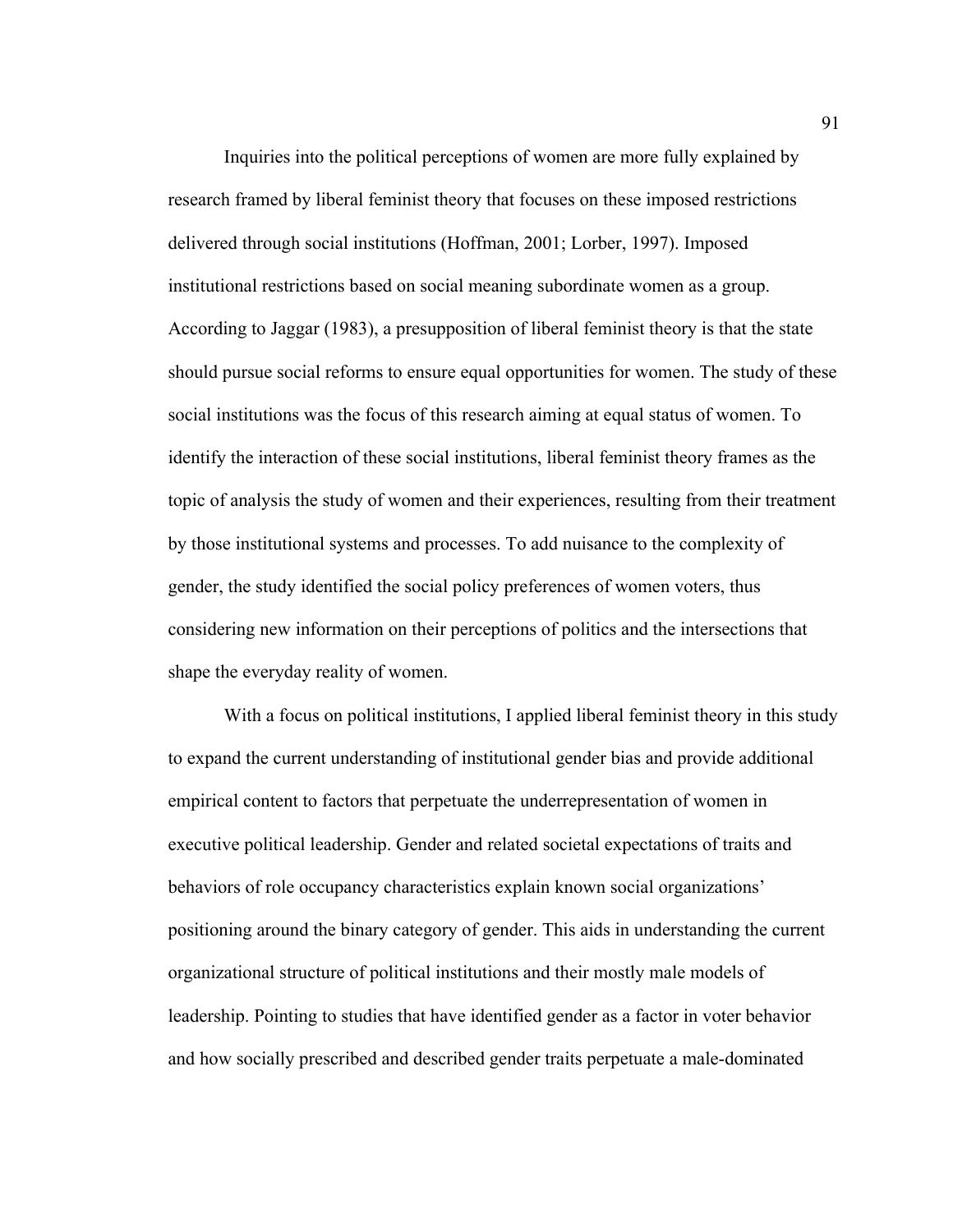political institution allows liberal feminist theory to question the distribution of social power dominance. Political representation is the mechanism that provides inroads into power sharing. From a liberal feminist theoretical viewpoint, this type of representation means attending to differences in marginalized populations and providing "representative" governance that will more accurately address institutional outcomes that have, thus far, disproportionately negatively affected women as a group.

### **Limitations of the Study**

The foremost interest of this quantitative study was to explore the voter behavior of women, which limited the study to female voters. The research question regarding generational impact further limited the population to two generational cohorts: millennials (aged 20–35 years) as the largest emerging demographic generational group and baby boomers (aged 52–70 years) as the second-largest demographic generational group. An additional limitation of the study was the framing constructed by the two research questions. The first question addressed social policy preferences regarding equal pay, health care, income, election of women, discrimination, and evaluation of feminists. The second research question of voter choice during the 2016 presidential election further limited the study to data collected during that specific period of time. The use of secondary data additionally limited the study to the data collected by the original researchers. The data source for this study used a dual-mode design of face-to-face interviews and Internet questionnaires, administered during the preelection survey from September 7 to November 7, 2016, and the postelection survey from November 9, 2016, to January 8, 2017 (ANES, 2018). Although the selected research design and the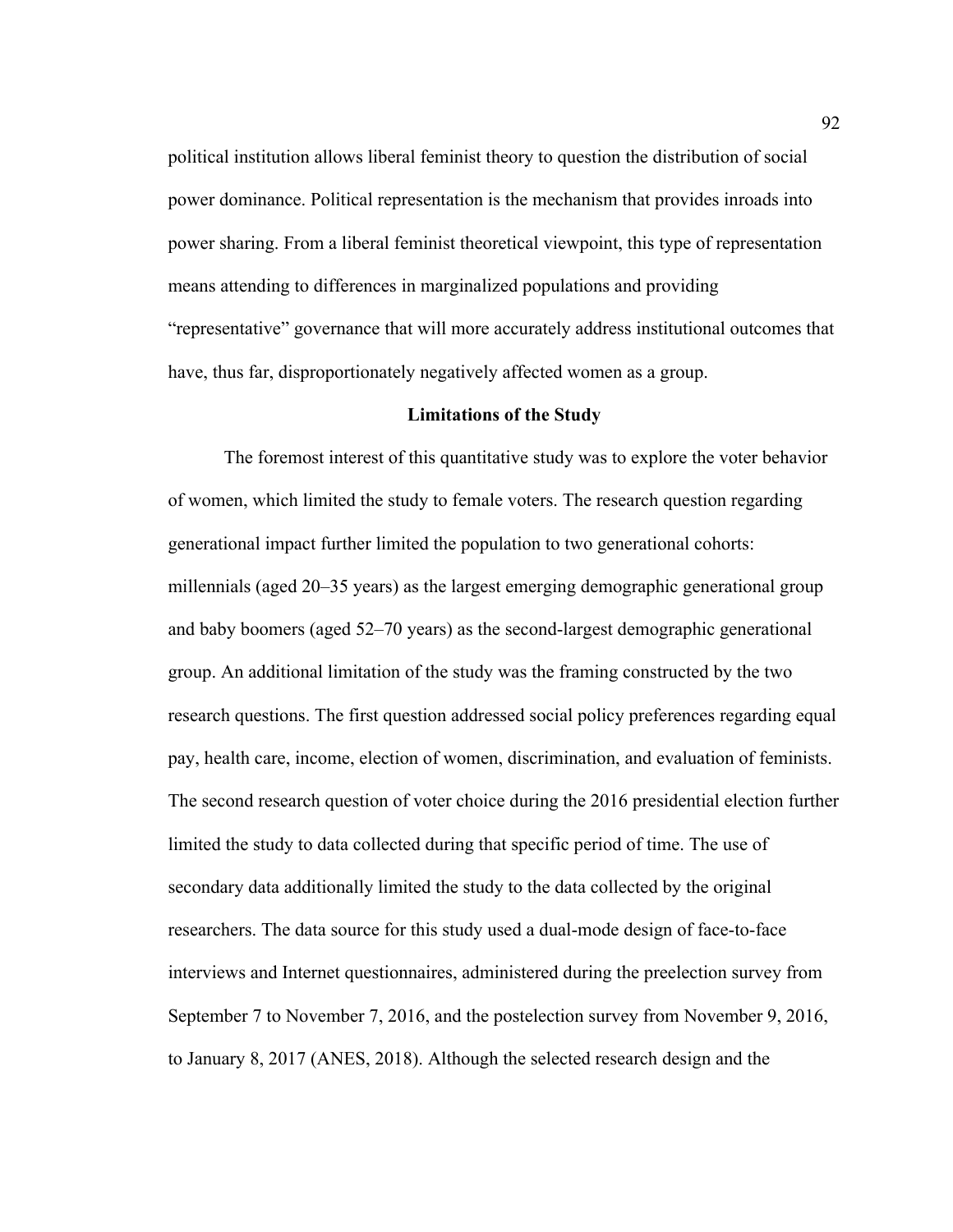conduction of the study on generational cohorts of women voters did not provide data to support causation claims of voter opinions, it did provide cross-sectional population data to establish a relationship to generation and gender in policy preferences. An additional limitation of the ANES database was the restricted access to income demographics, and, as such, this aspect was not available for inclusion in the analysis. This aspect limited the opportunity to determine the relationship or influence of income on voter choice and to identify a possible area of interest for further voter research.

Limitations of the study were also derived from researcher bias, developed as a result of individual social learning and societal expectations of appropriate gender traits and role assignment. Individual experiences of voting and candidate support in political processes had the potential to bias perceptions and concepts of the topic of study. In an attempt to eliminate personal bias, the utilization of robust statistical techniques, namely, the Mann-Whitney *U* analysis and binomial logistic regression were applied to the study.

#### **Recommendations**

The focus of this study on the 2016 presidential election limited the insight into generational voting differences. However, the research opened a discussion on the experience of women in the political process that invites additional study. For example, qualitative methods could provide rich individual experiences of the political process by exploring policy as motivational and stimulating participation. In addition, qualitative research focused on experiences of millennial women in areas where they had significant differences in policy preferences from those of baby boomers would further detail generational differences and unique perspectives. Qualitative methodological approaches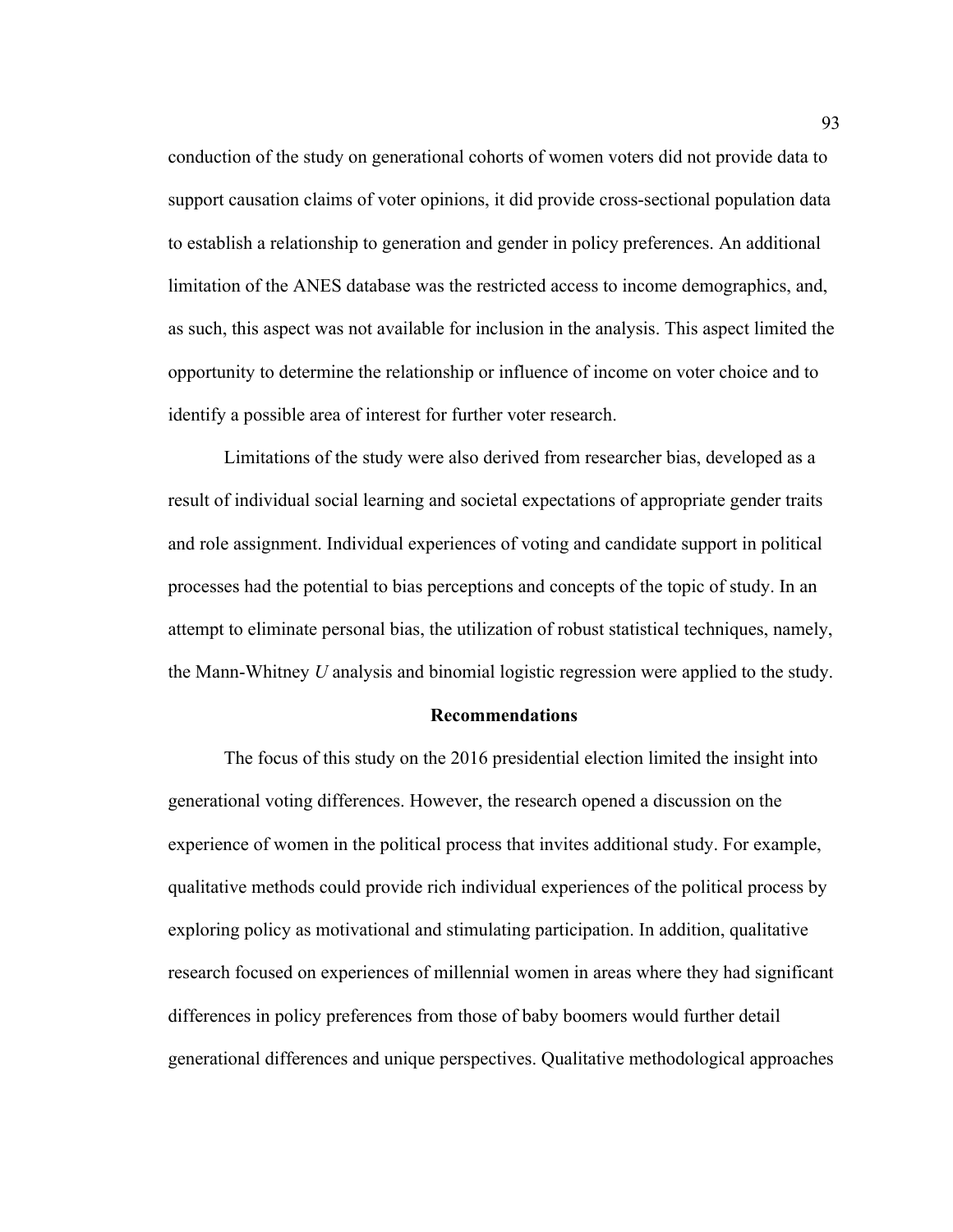applied in a study of social-equity issues that include observations of gender and race could draw upon the unique experience of the individual and record individual experiences, utilizing data collection methods such as interviews, case studies, and focus groups (Ravitch & Carl, 2016). Additional studies of women's experience of politics beyond voting could provide insight into how women engage in politics in their community and at local levels of government, further expanding the understanding of generational representation at multiple levels of government.

Quantitative methods exploring individual experiences of specific policies could contribute to a deeper understanding of generational experiences and provide useful information to policy developers, policy platforms of political parties, and to government leaders. Additional research on the role of political party and gender may further identify common areas of policy interests such as economic concerns and access to health care, which could counter party ideology and encourage seeking government solutions that transcend political ideology.

To further understand women as a body politic, correlations between their social positioning and their political interests could be studied to predict and expand the understanding of voting behavior. The approach to voter decision research has taken different avenues to uncover correlations. Although previous voter research did not find a direct impact of gender on voter choice, the complexity of gender and the societal meaning attached through ideas of what is "feminine" and "masculine" invite further research into role and trait influence in politics. Due to gender role assignment of trait expectations (Bobbitt-Zeher, 2011; Fulton, 2014) to socially prescribed compatible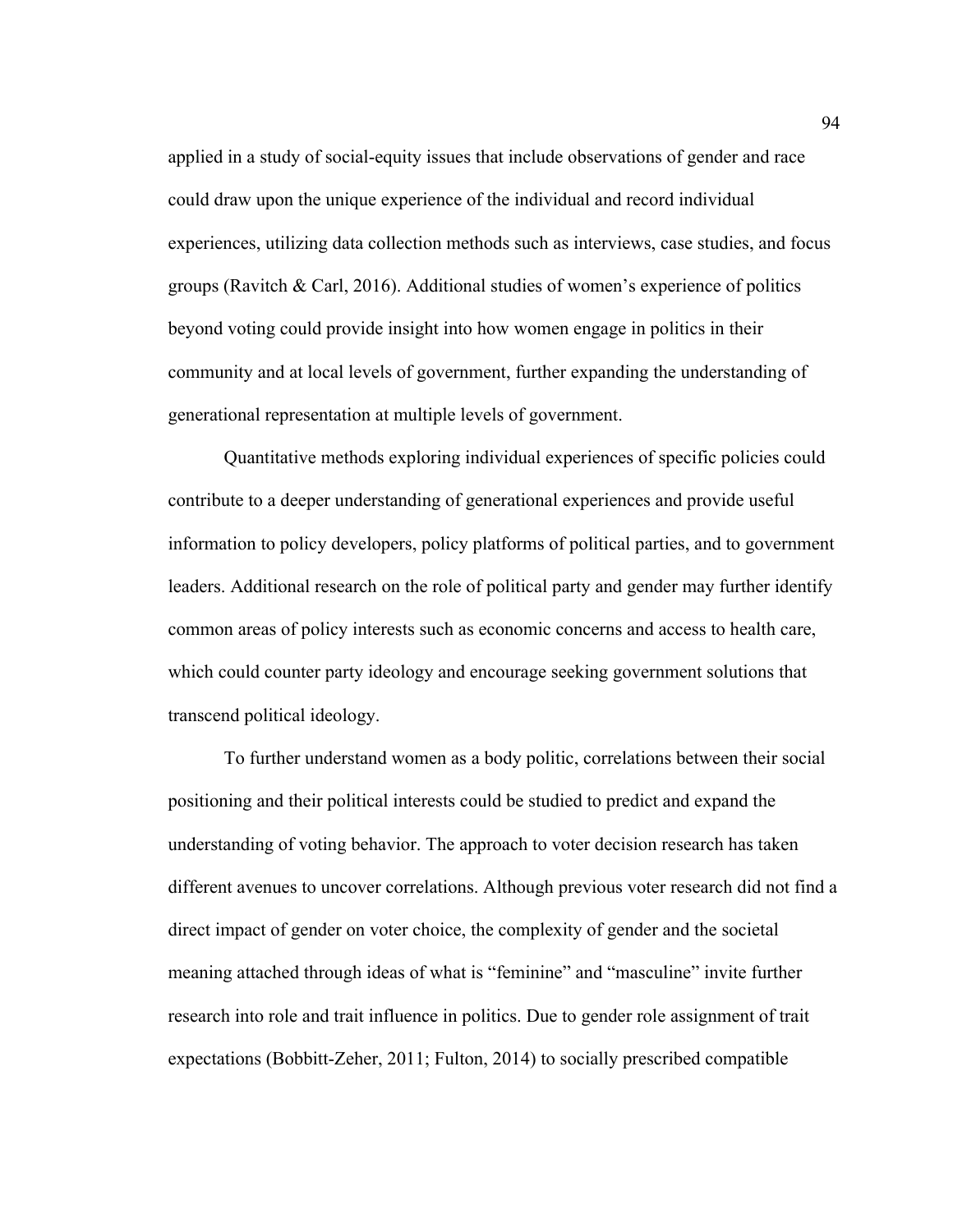occupations, gender continues to influence voting behavior. Expanded research into generational influence of traits and violation of traits associated with gender may be another area revealing how voter decisions come about. This would extend the line of inquiry to evolving gender roles in a new generation of citizens, further developing the literature of political expression and voter behavior.

### **Implications**

As noted in the literature review of Chapter 2, studies about women in politics are few, and research about millennial women are all together absent from the literature. This study provided additional generational voter research in areas of economic equality, discrimination, and political representation, previously not extended to millennial women. First, previous research on the civic interest of young voters (Twenge et al., 2012) was expanded through empirical results of millennial women's policy preference to address income disparity through government. This policy preference reflected a broader view of responsible societal welfare. The second gap in the literature on generational voters pertained to millennial women's experience of workplace discrimination. Building on previous workplace research (Worth, 2016), study results of policy preferences and the role of government to address discrimination against women as a group was identified as important to millennial women. Economic equality was additionally addressed through quantitative results that focused on baby boomers' awareness of the continued economic inequality through pay disparity and the importance of equal pay policy to correct these institutional practices of inequality impacting women in the workplace. In addition to closing a gap in the literature on millennial women-voter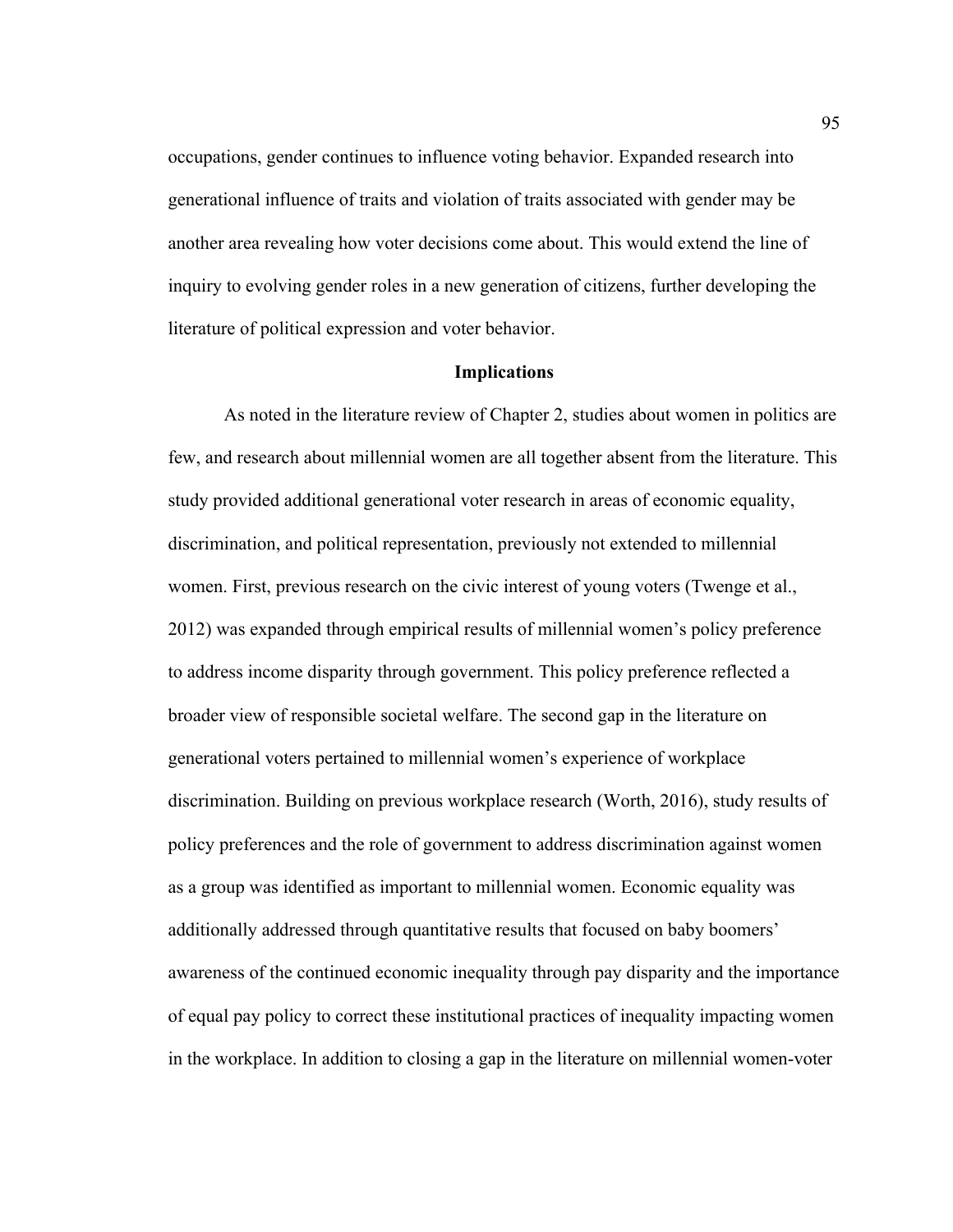perceptions on discrimination and economic equality, gaps in opinions of millennials on political representation were addressed.

Political leadership appropriateness reflects gender expectations (Donnelly et al., 2016) and the limitations associated with gender traits (Bobbitt-Zeher, 2011; Fulton, 2014) within the culture and larger society. This study closed a knowledge gap in voter behavior by identifying millennial women's preference for more women to be elected as political leaders. These results expand previous understanding of the perceptions of women candidates (Lawless, 2011) by providing empirical findings of a different perspective held by millennial women voters regarding political representation and identification with social policy when considering political representation, regardless of previous gendered societal leadership expectations.

In addition, the study framed by liberal feminist theory, identified women's perspectives within the larger context of social institutions of politics and government, building on previous research of gender. This study also closed a gap in feminist theory of intersectional feminism (Evans, 2016; Lewis & Marine, 2015) with empirical findings of millennial women's awareness of social issues and their willingness to seek out responsive leaders who can represent their concerns through institutional representation in politics.

Empirical findings of the study bolster social policy possibilities as a mechanism of change for women. Within policy, gender has been identified as "differencing," or having a different impact on women that disadvantages them. Affecting half of the population, policy that addresses or seeks to remove these negative impacts can greatly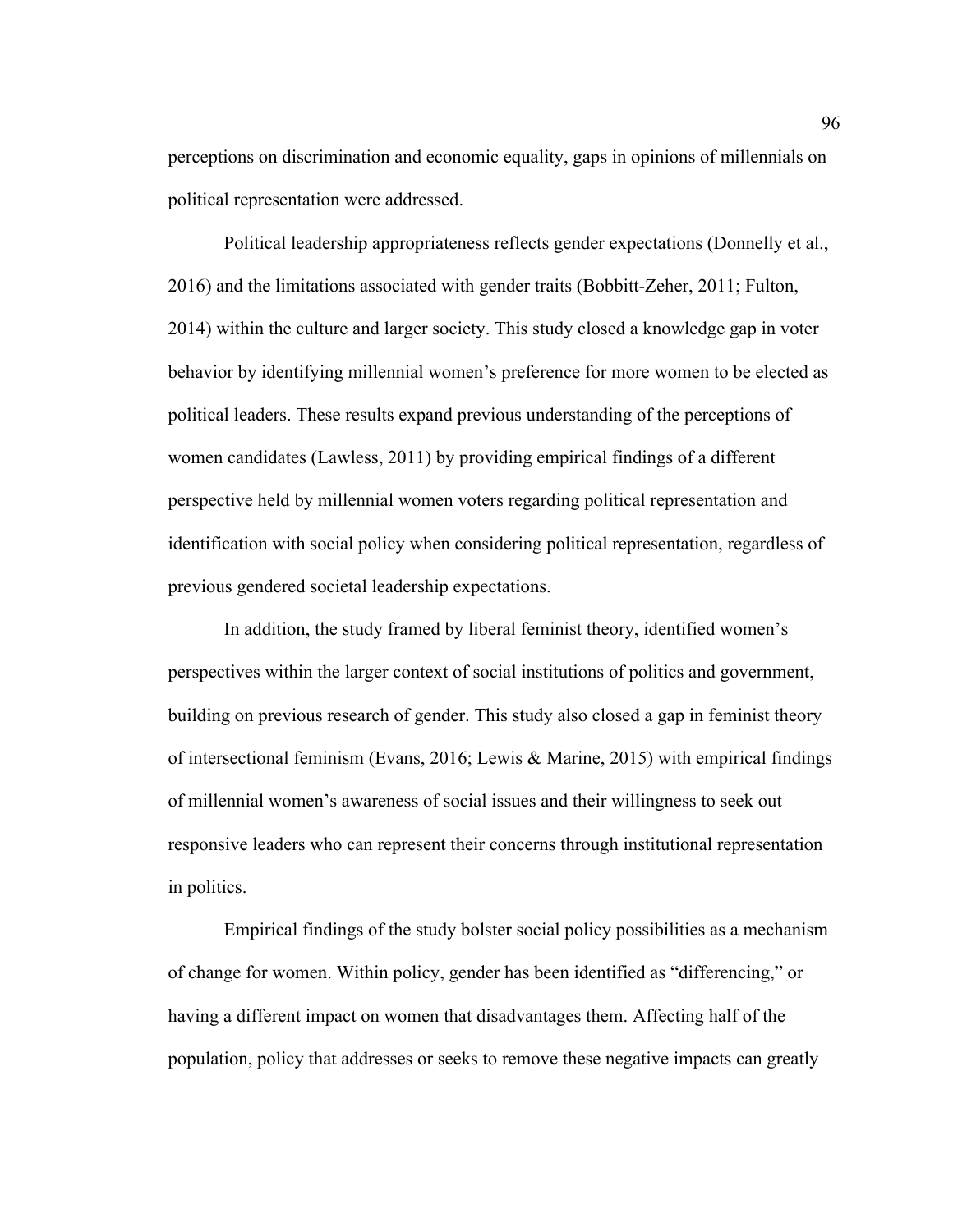improve the social status of women. Of particular significance for policy implications was the perception of both generational groups regarding economic disparity. While millennials' perception of income disparity and the role of government identified income disparity reduction policy, baby boomer women's expressed preference aimed at workplace policy addressing equal pay. Although expressed differently, both generational groups identified economic inequality as a significant policy issue.

In addition to economic policy impacts, study results of voter opinions provided empirical information to groups recruiting political leaders with possible insights into voter motivation and candidate support. The credibility of political leaders is enhanced when everyday life experiences demonstrate that workplace discrimination and wage gaps, for example, are addressed with meaningful policy reform. The existence of political adaptation of targeted policy initiatives provides a more responsive leader to the community. The experience of gender intersecting with institutions and systems adds the narrative of gender role identity, which is specific to women, as an area of consideration in effective and responsive governing. Recruitment of candidates and campaign messages and themes that echo wage disparity reform, facilitated with inclusive policy development, support a candidate's political platform and invite support from marginalized groups such as women.

Social change is implicated by the study results of millennial women's awareness of social issues and their opinions on the role of government to address those social concerns. The opportunity exists for organizations that promote political candidates to adopt and address on their policy platforms solutions in the areas of income disparity,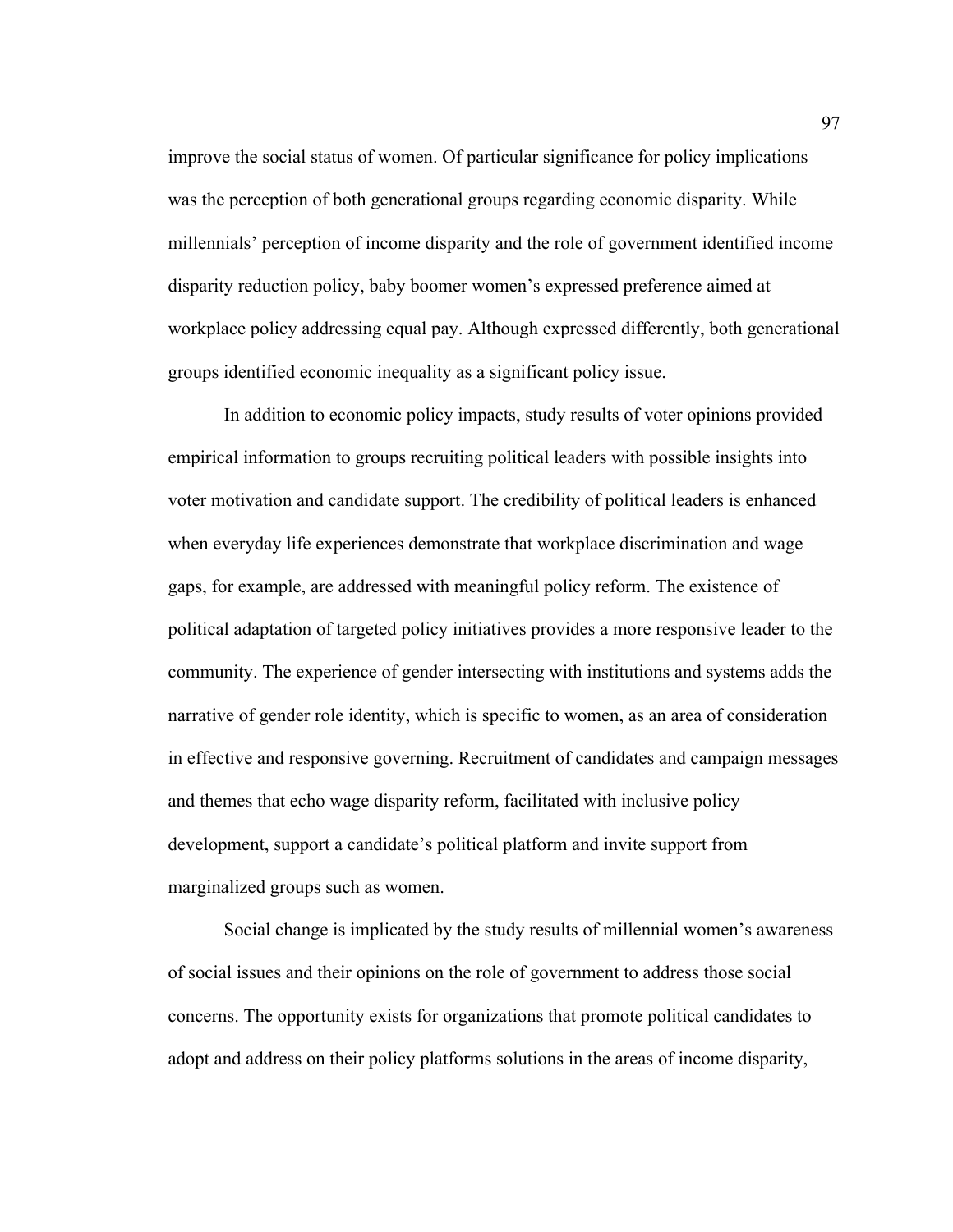workplace discrimination, and equal pay to promote their candidates. Political organizations can further change the narrative by conducting political discussions on topics of interest and engagement for women and for millennial women in particular. Giving women a voice in the discussion of social issues connects them to politics. Knowledge is power, and individual women are empowered through increased knowledge and awareness of the personal impact of political issues; in other words, the personal is political perspective. Voter-informed decisions of policy and candidate support connect women in their role as citizens and actively engages them in the democratic process, thus enhancing their social position.

Millennial women's perceptions of executive leadership invite further positive social change through the importance they attach to having more women in political leadership positions. Knowing that millennial women see equality in government through the election of more female candidates, political organizations can act on this knowledge by promoting and supporting more women to participate in political campaigns. Providing more female candidates also provides more role models for younger generations to aspire to participate in the political process. Generational and gender preferences that work to support a candidate informs political parties at the local and state levels to promote candidates who align with what the demographic has identified as descriptive representation. Candidates who address issues of importance to women and articulate them through policy provide more descriptive leadership qualities with which to support the community.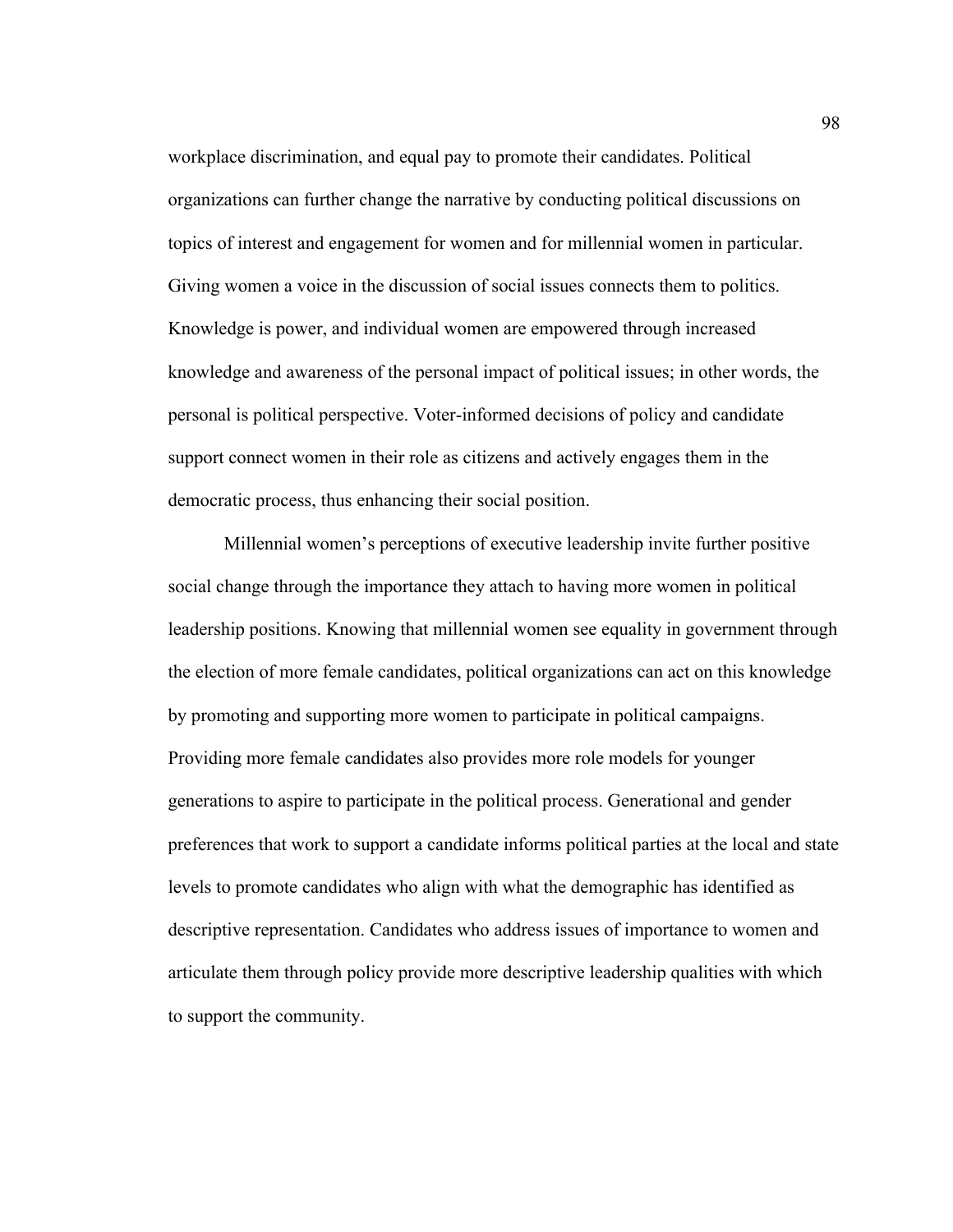Social change realized through inclusive policy, based on what is meaningful to women, facilitates change that impacts the social position of women. Connecting women through policy facilitates addressing institutional differences through informed political participation and empowers their position as a citizen and as a group. As citizens, women exercising their rights to participate and engage in the political process drawn by social issues because of their import, will promote more informed representative support and candidate selection. Women electing executive leaders who represent their interests can change the focus of institutional powers through policy and concentrate on reversing the social injustice of gender disparity, thus providing meaningful positive social change.

# **Conclusion**

Along with the influence of women, millennials are projected to become the United States' largest electorate with the potential to impact future political outcomes. Generational differences in social policy preferences have been identified in this study; this research, thus, contributes to and informs future research regarding the opinions and perceptions of these two generational groups of women. The perceptions and opinions of women voters, both millennials and baby boomers, further add insight to platform issues in political engagement and should be acknowledged along with understanding the nature of women's experience of social institutions. This kind of gender-informed voter preferences could lead to political transformation of policies and government practices.

Gender-informed policy challenges social powers and provides an institutional pathway to greater equality for women and other marginalized groups. Increased understanding of the political consciousness of women, expressed through policy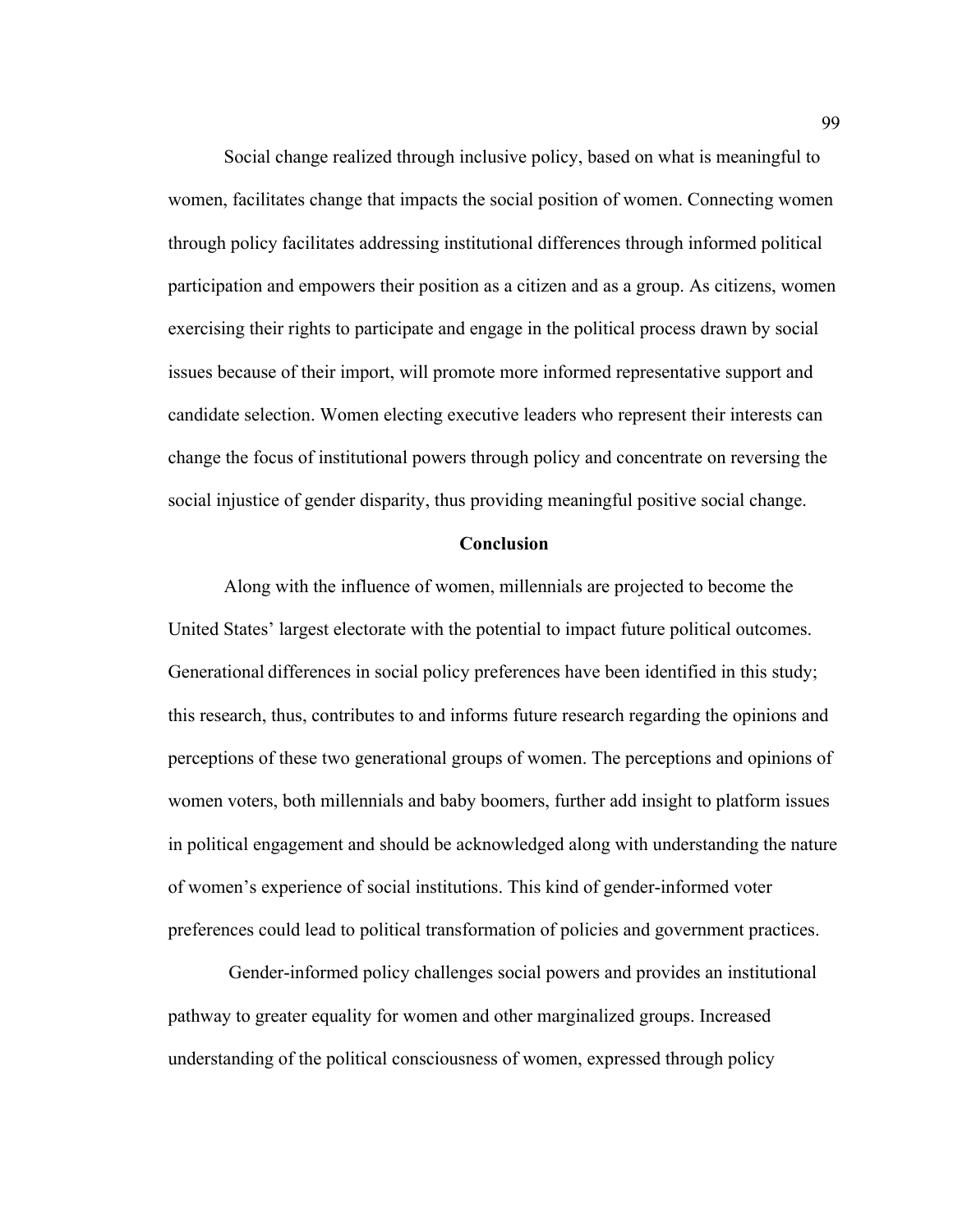preferences and candidate support, informs inclusive policy, designed with the consideration of lifecycle needs of women and their families. Policy, then, becomes a mechanism that contributes to positive social change at the institutional level, impacting the social positioning of women, both individually and collectively. The political transformation gained with attention to the way women are represented in public policy and political leadership is the voice of democracy heard in an equitable society.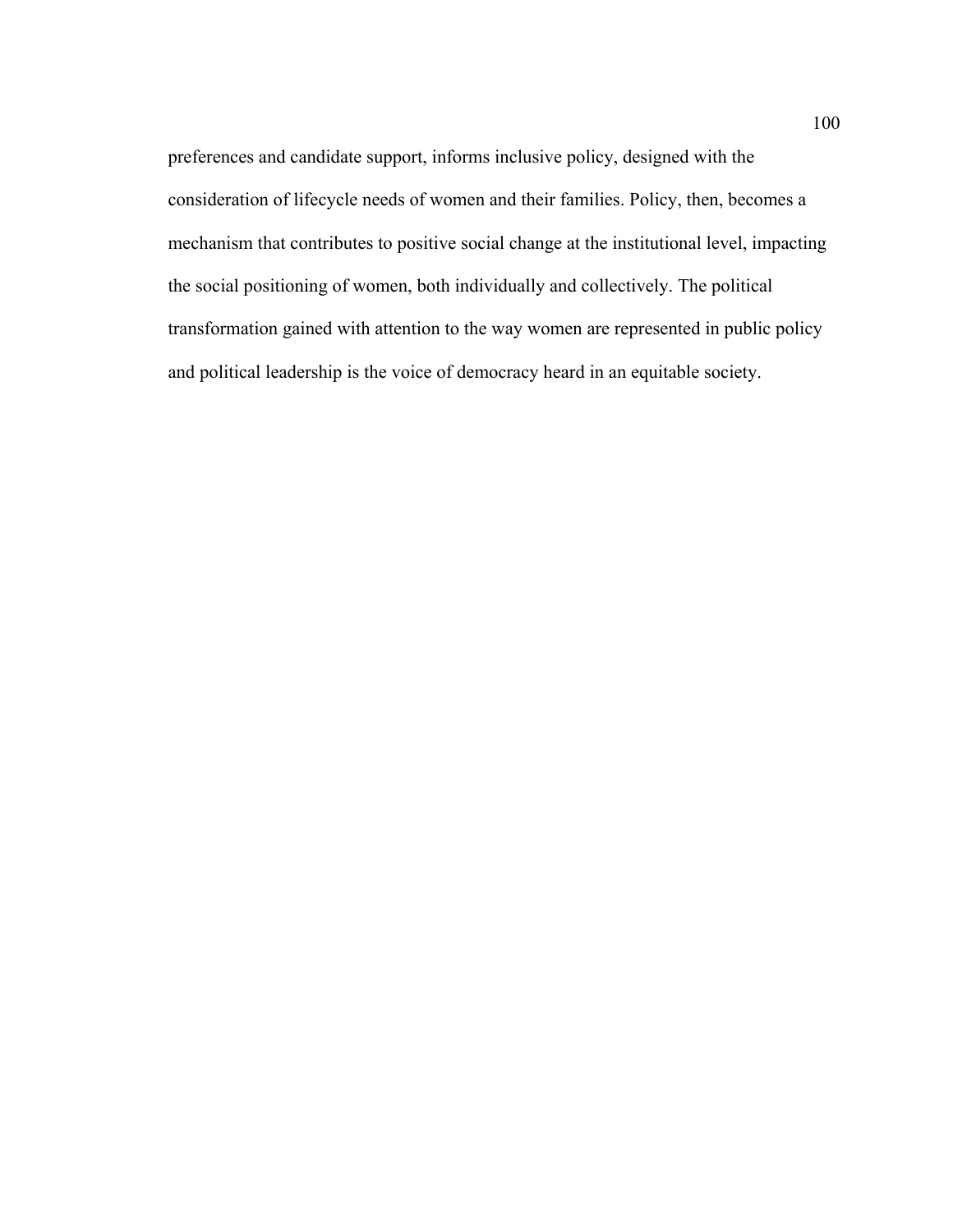# References

- American National Elections Studies (2018). A time series study. Ann Arbor, MI: University of Michigan & Palo Alto, CA: Stanford University. Retrieved from www.electionstudies.org
- Anderson, M., Lewis, C., & Baird, C. (2011). Punishment or reward? An experiment on the effects of sex and gender issues on candidate choice. *Journal of Women Politics & Policy, 32,* 1360–5. doi:10.1080/1554477X.2011.562077
- Anker, E. (2012). Feminist theory and the failures post 9/11. *Politics & Gender*, *82*(2) 201–215. doi:10.1017/S1743923x12000177
- Asenbaum, H. (n.d.). Making a difference: Toward a feminist democratic theory in the digital age. *Politics & Gender* 1–28. doi:10.1017/S1743923x18001010
- Bacchi, C. (2017). Politics as gendering practices: Reviewing categorical distinctions. *Journal of Women, Politics & Policy*, *28*(1), 20–41. doi:10.1080/1554477x. 2016.1198207
- Baer, J. A. (2010). *Why feminism and liberalism need each other: The case for reconciliation.* Conference papers—American Political Science Association, September 1–5, Washington, DC. College Station, TX: Texas A&M. doi:10.2139/ssrm.1660504

Bell, M., & Kaufmann, K. (2015). The electoral consequences of marriage and motherhood: How gender traits influence voter evaluations of female candidates. *Journal of Women, Politics & Policy, 36*(1), 1–21. doi:10.1080/1554477X.2015.985150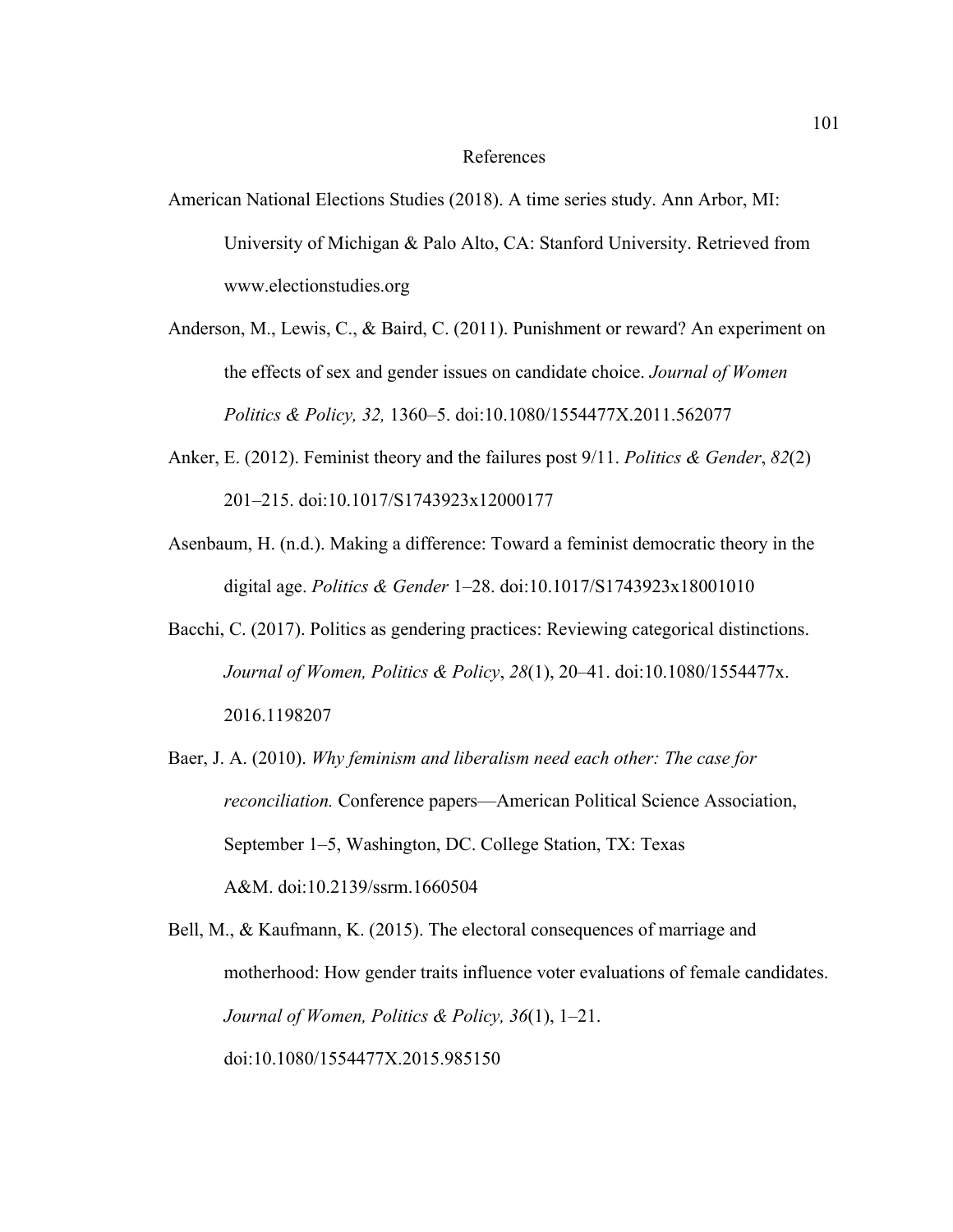Beran, K. (2012). Revisiting the prostitution debate: Uniting liberal and radical feminism in pursuit of policy reform. *Law & Inequality: A Journal of Theory and Practice, 30(*1). Minneapolis, MN: University of Minnesota Law School Press.

Blair, K. (2017). Did Secretary Clinton lose to a 'basket of deplorables'? An examination of islamophobia, homophobia, sexism and conservative ideology in the 2016 U.S. presidential election. *Psychology & Sexuality, 8*(4), 334–355. doi:10.1080/19419899.2017.1397051

- Bobbitt-Zeher, D. (2011). Gender discrimination at work: Connecting gender stereotypes, institutional policies, and gender composition of the workplace. *Gender & Society, 25*(6), 764–786. doi:1177/0891243211424741
- Bock, J., Byrd-Craven, J., & Burkley, M. (2017). The role of sexism in voting in the 2016 presidential election. *Personality and Individual Differences*, *119*, 189–193. Retrieved from https://doi-org.ezp.waldenulibrary.org/10.1016/j.paid.2017.07.026
- Bode, L. (2017). Closing the gap: Gender parity in political engagement on social media. *Information, Communication & Society, 20*(4), 587–603. Retrieved from https://doi-org.ezp.waldenulibrary.org/10.1080/1369118X.2016.1202302
- Boyle, K., & Meyer, C. (2018). Who is presidential? Women's political representation deflection and the 2016 election. *Socius Sociological Research Journal for a Dynamic World, 4*(1-6). doi:10.117712378023117737/89
- Brady, H. E. (2000). Contributions of survey research to political science. *PS: Political Science and Politics, 33*(1), 45–57. doi:10.2307/420775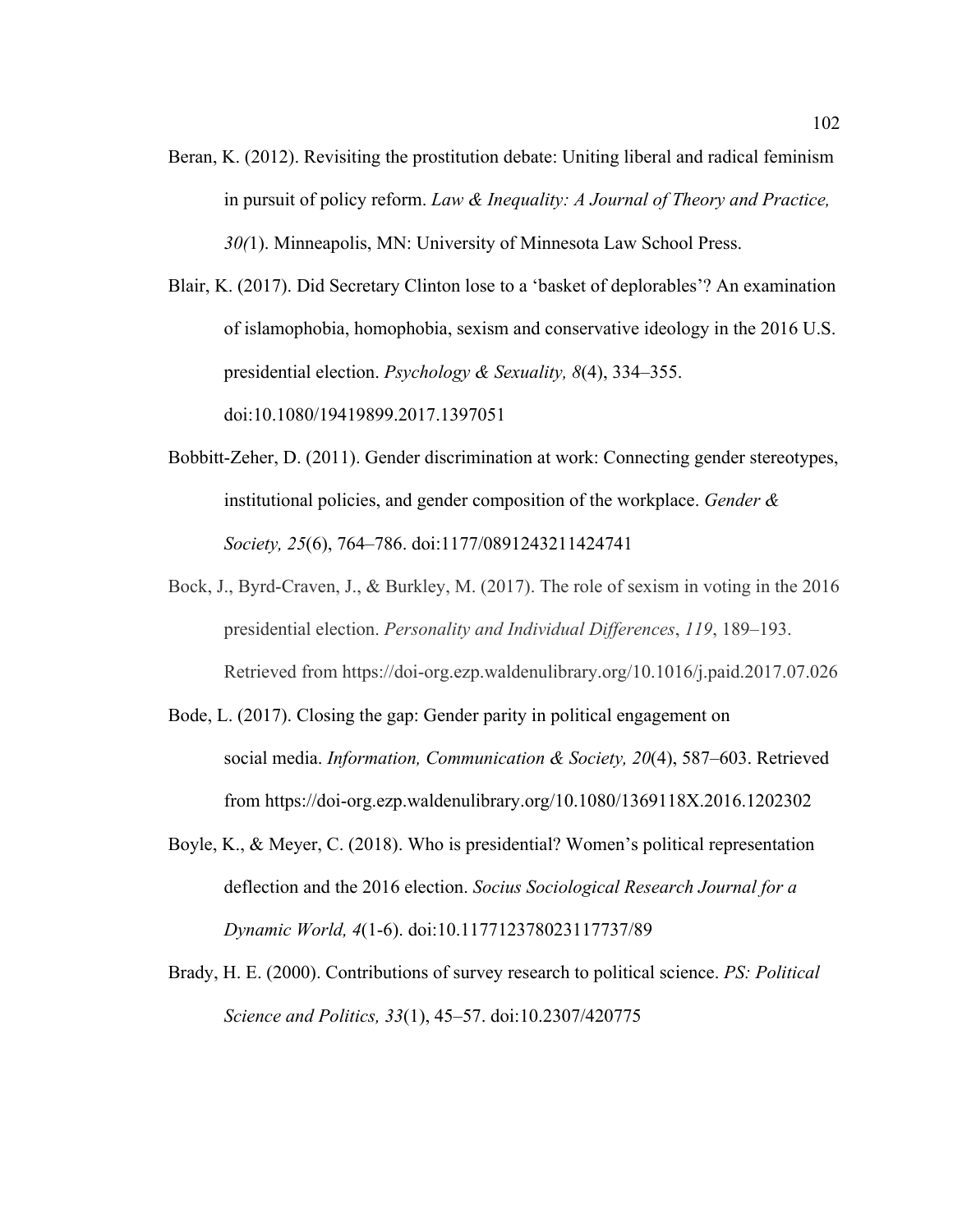- Brandtzaeg, P. (2017). Facebook is no "great equalizer": A big data approach to gender differences in civic engagement across countries. *Social Science Complete Review, 35*(1), 103–125. doi:10.1177/0894439315605806
- Brechenmacher, S. (2018). *Tracking women's underrepresentation in U.S. politics: Comparative perspectives from Europe.* Washington, DC: Carnegie Endowment for International Peace. Retrieved from www.carnegieendowment.org
- Brescoli, V. (2016). Leading with their hearts? How gender stereotypes of emotion lead to biased evaluations of female leaders. *Leadership Quarterly, 27*(3), 415-428. doi:10.1016/j.leaqua.2016.02.005
- Brode, L. (2017). Closing the gap: Gender parity in political engagement on social media. *Information, Communication & Society, 20*(4), 587-603. doi:10.1080/13691/8x. 2016.1202302
- Brown, R. L., & Rohlinger, D. (2016). The effect of political generation on identity and social change: Age cohort consequences. *Women & Aging, 28*(2), 96–111. doi:10.1080/1554477X.2016.1198207
- Burgess, D., & Borgida, E. (1999). Who women are, who women should be. Descriptive and prescriptive gender stereotypes in sex discrimination. *Psychology, Public Policy, and Law, 5*(3), 665–692. doi:10.1037//1076-8971.5.3.665
- Burns, N., & Gallagher, K. (2010). Public opinion on gender issues: The politics of equity and roles. *Annual Review of Political Science, 13*, 425–443. doi:10.1146/annurev.polisci.12.040507.142213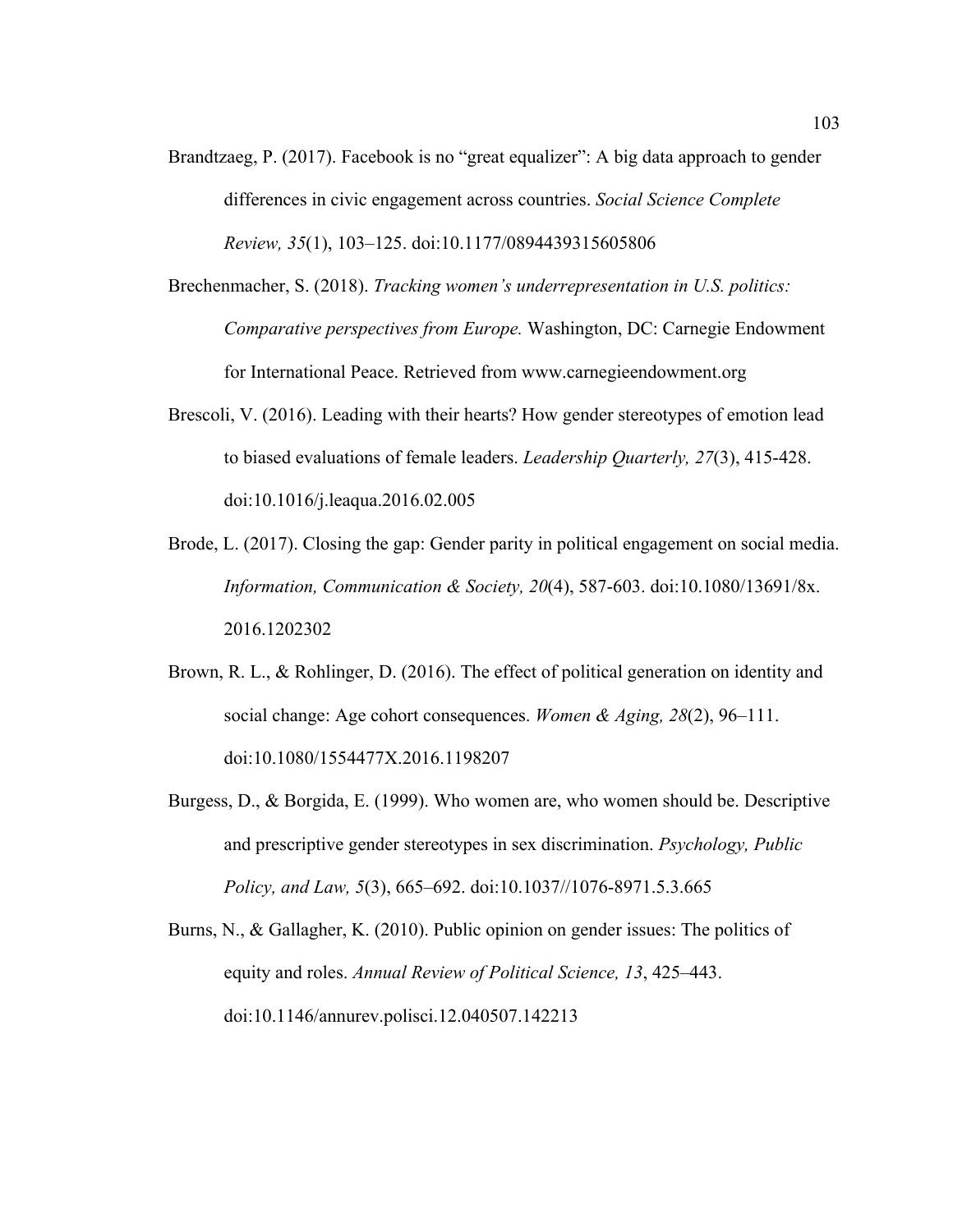- Buss, D. (2015). Measurement imperatives and gender politics: An introduction. *Social Politics, 22*(3), 381–389. doi:10.1093/sp/jxv03
- Campbell, R. (2016). Representing women voters: The role of the gender gap and the response of the political parties. *Party Politics, 22*(5), 589–597. doi:10.1177/13540688/6655565
- Carless, E., & Mizzi, R. (2015). Reconstructing careers, shifting realities: Understanding the difficulties facing trailing spouses in higher education. *Canadian Journal of Educational Administration and Policy, 166*, 1-28. Retrieved from https://eric.ed.gov/contentdelivery/serviet/ERIC.Serviet?acco=EJ1057983
- Cohn, D., & Caumont, A. (2016). 10 demographic trends that are shaping the U.S. and the world. Washington, DC: Pew Research Center. Retrieved from www.pewresearch.org
- Coomes, M. D. (2004). Understanding the historical and cultural influences that shape generations. *New Directions for Student Services, 106,* 17–31. doi:10.1002/ss.122
- Crowley, Z. W. (2018). The interaction of economic inequality and authoritarianism on voter preference during the presidential election. *Minnesota Undergraduate Research & Academic Journal, 1*(1), 1-7. Retrieved from https://pubs.lib.umn.edu/index.php/muraj/index
- Cullen, P., & Fischer, C. (2014). Conceptualizing generational dynamics in feminist movements: Political generations, waves, and effective economics. *Sociology Compass, 8*(3), 282–293. doi:10.1111/Soc4.12131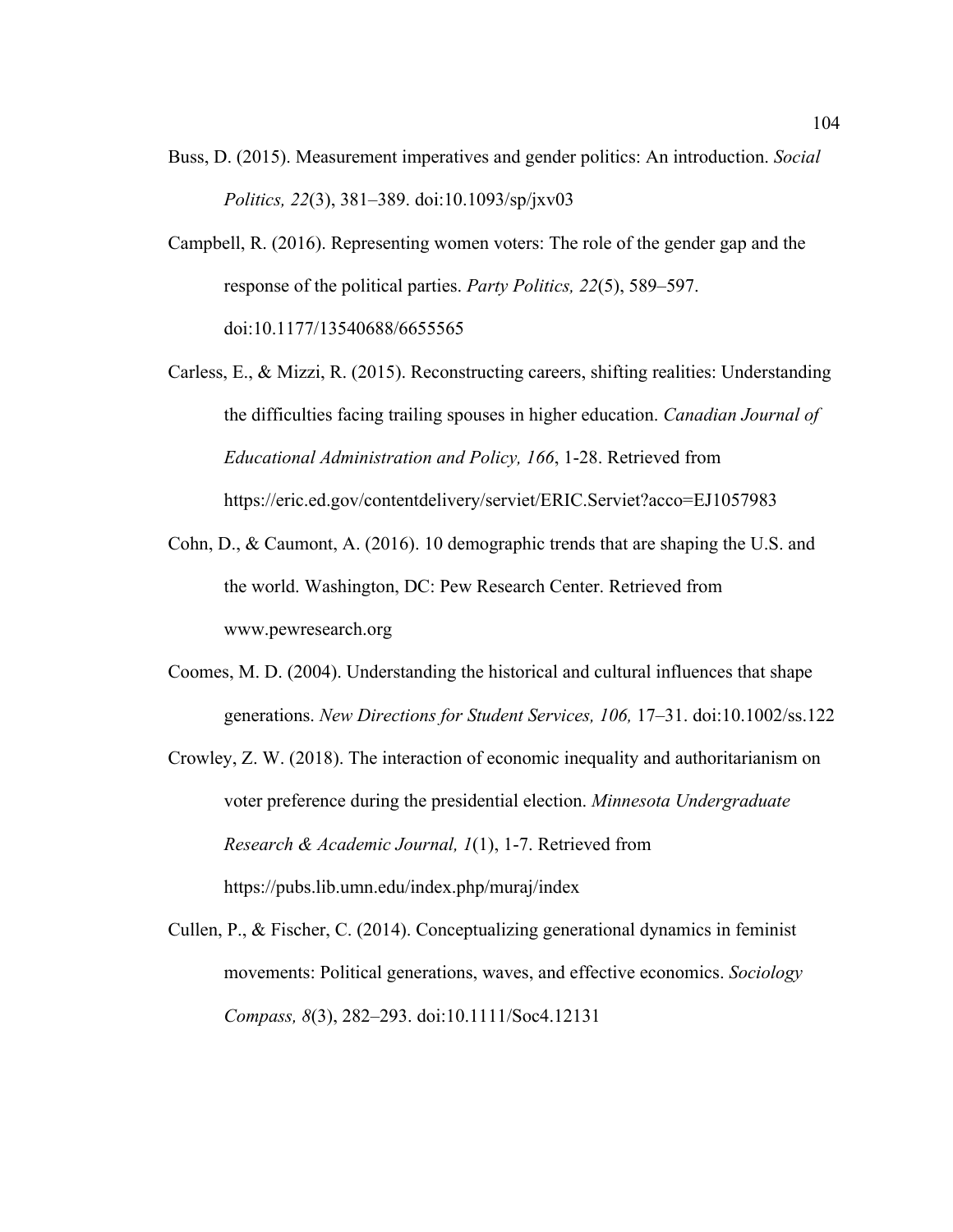- Dean, B. (2010). *Rethinking contemporary feminist politics. Gender and politics series.* New York, NY: Palgrave Macmillan. doi:10l1057/9780230283213
- DeBell, M., Amsbary, M., Meldener, V., Brock, S., & Maisel. N. (2018). Methodology report for the ANES 2016 time series study. Palo Alto, CA: Stanford University & Ann Arbor, MI: University of Michigan.
- Dickes, L., & Crouch, E. (2015). Policy effectiveness of U.S. governors: The role of gender and changing institutional powers. *Women's Studies International Forum 53*, 90–98. doi:10.1016/j.wsif.2015.06.018
- Dittmar, K. (2014). The gender gap: Gender differences in vote choice and political orientation. Center for American Women and Politics (CAWP). Retrieved from www.cawp.rutgers.edu
- Dolan, K., & Lynch, T. (2014). It takes a survey: Understanding gender stereotypes, abstract attitudes, and voting for women candidates. The importance of political gender stereotypes. *American Politics Research, 42*(4), 656–676. doi:10.1177/1532673X13503034
- Dolan, K., & Lynch, T. (2016). The impact of gender stereotypes on voting for women candidates by level and type of office. *Politics & Gender, 12*(2016), 573–595. doi:10.1017/S1743923X/16000246
- Dolan, K., & Lynch, T. (2017). Do candidates run as women and men or Democrats and Republicans? The impact of party and sex on issue campaigns. *Journal of Women, Politics & Policy, 38*(4), 522–546. doi:10.1080/1554477X.2016.1268876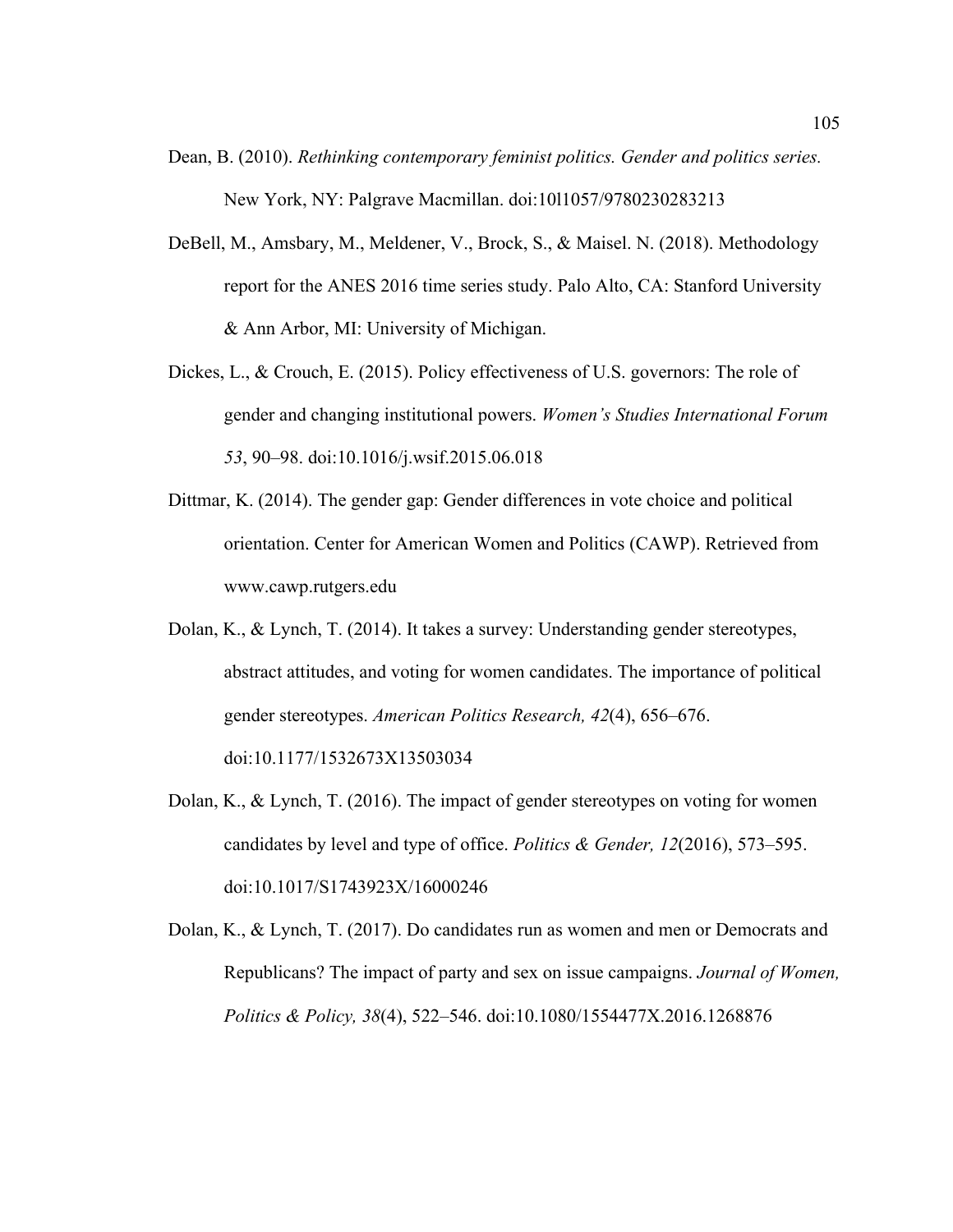Dolan, K., & Sanbonmatsu, K. (2009). Gender stereotypes and attitudes toward gender balance in government. *American Politics Research, 37*(3) 409–428. doi:10.1177/1532673X08322109

Donnelly, K., Twenge, J., Clark, M., Shaikh, S., Beiler-May, A., & Carter, N. (2016). Attitudes toward women's work and family roles in the United States, 1976– 2013. *Psychology of Women Quarterly, 40*(1), 41–54. doi:10.1177/0361684315590774

- Ely, R., Stone, J., & Ammerman, P. (2014). Rethink what you "know" about high achieving women. *Harvard Business Review, 92*(12),100–109. Retrieved from https://ezp.waldenulibrary.org/login?url=https://search.ebscohost.com/login.aspx? direct=true&db=edswss&AN=000353732900016&site=eds-live&scope=site
- Epinosa, D. J. (2013). Sexual harassment protection for whom? The case for part-time, temporary, and independent contractor employment. (p. 223). In C. R. Ronai, B. A Zsembik, & J. R. Feagin (Eds.), *Everyday sexism in the third millennium*. New York, NY: Routledge.
- Eschle, C., & Maiguashca, B. (2014). Reclaiming feminist futures: Co-opted progressive politics in a neo-liberal age. *Political Studies Association, 62*(3), 634-651 doi:0.1111/1467\_9248.12406.12046

Evans, E. (2016). What makes a third wave? How and why the third-wave narrative works for contemporary feminists. *International Feminist Journal of Politics, 18*(3), 409–28. doi:10.1080/4616742\_2015.1027627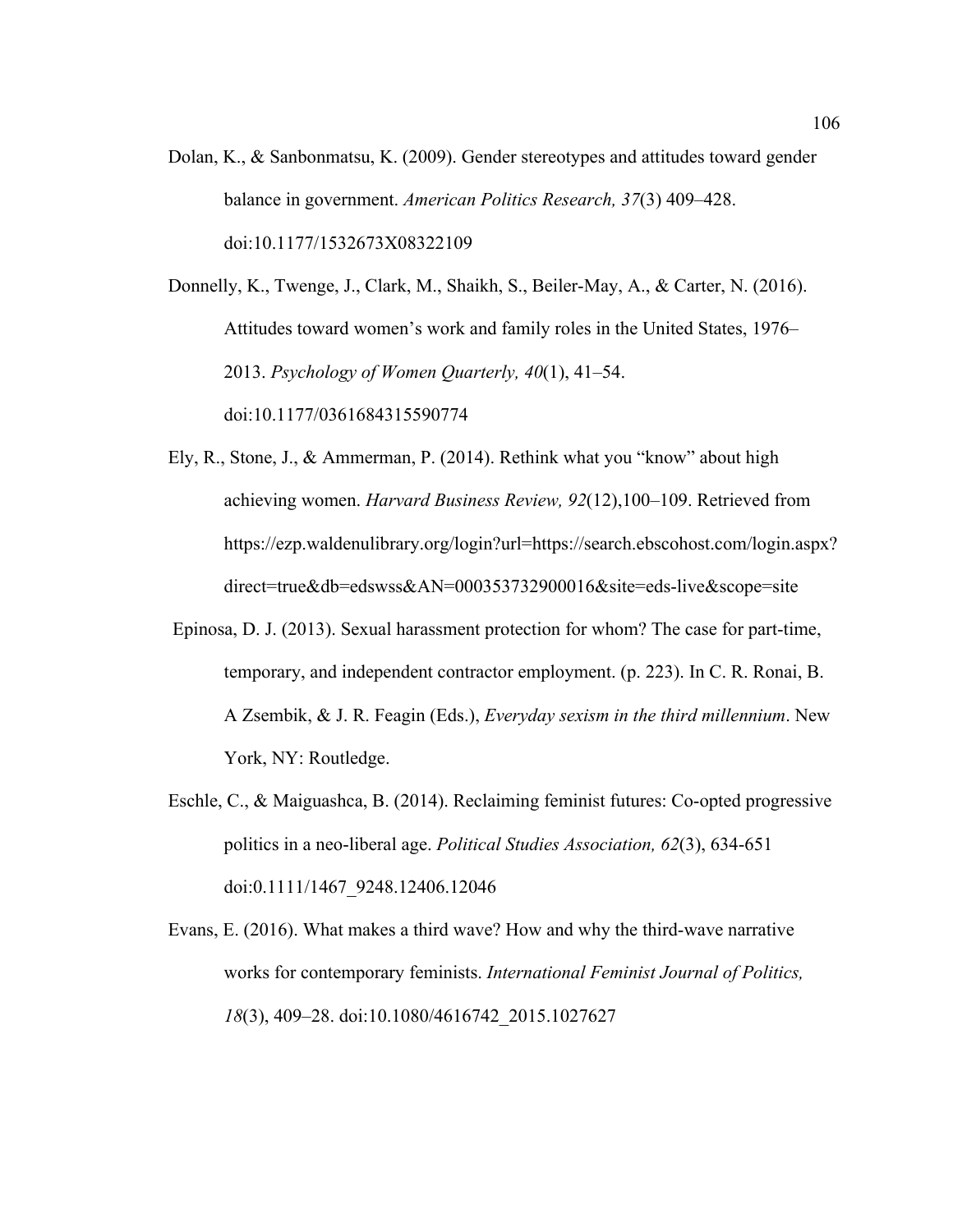- Ferguson, M. (2010). Choice feminism and the fear of politics. *Perspectives on Politics, 8*(1), 247–325. doi:10.1017/s153759209992830
- Field, A. (2015). *Discovering statistics using IBM SPSS statistics* (4th ed.). Thousand Oaks, CA: Sage.
- Fox, R., & Oxley, Z. (2003). Gender stereotyping in state executive elections: Candidate selection and success. *The Journal of Politics, 65*(3), 833–850 Retrieved from journals.uchicago.edu. doi:10.1111/1468-00214
- Frankfort-Nachmias, C., Nachmias, D., & DeWaard, J. (2015). *Research methods in the social sciences* (8th ed.). New York, NY: Worth.
- Frost, J. (2019). Multicollinearity in regression analysis: Problems, detections, and solutions. *Statistics by Jim: Making Statistics Intuitive.* Retrieved from https://statisticsbyjim.com
- Fry, R. (2017). *Millennials and the Gen Xers outvoted boomers in the 2016 election*. Pew Research Center. Retrieved from www.pewresearch.org
- Fry, R. (2018). *Millennials projected to overtake baby boomers as America's largest generation*. Washington, DC: Pew Research Center*.* Retrieved from https://www.pewresearch.org/staff/richard-fry
- Fulton, S. (2014). When gender matters: Macro-dynamics and micro-mechanisms. *Political Behavior, 36*, 605–630. doi:10.1007/s11109-013-9245-1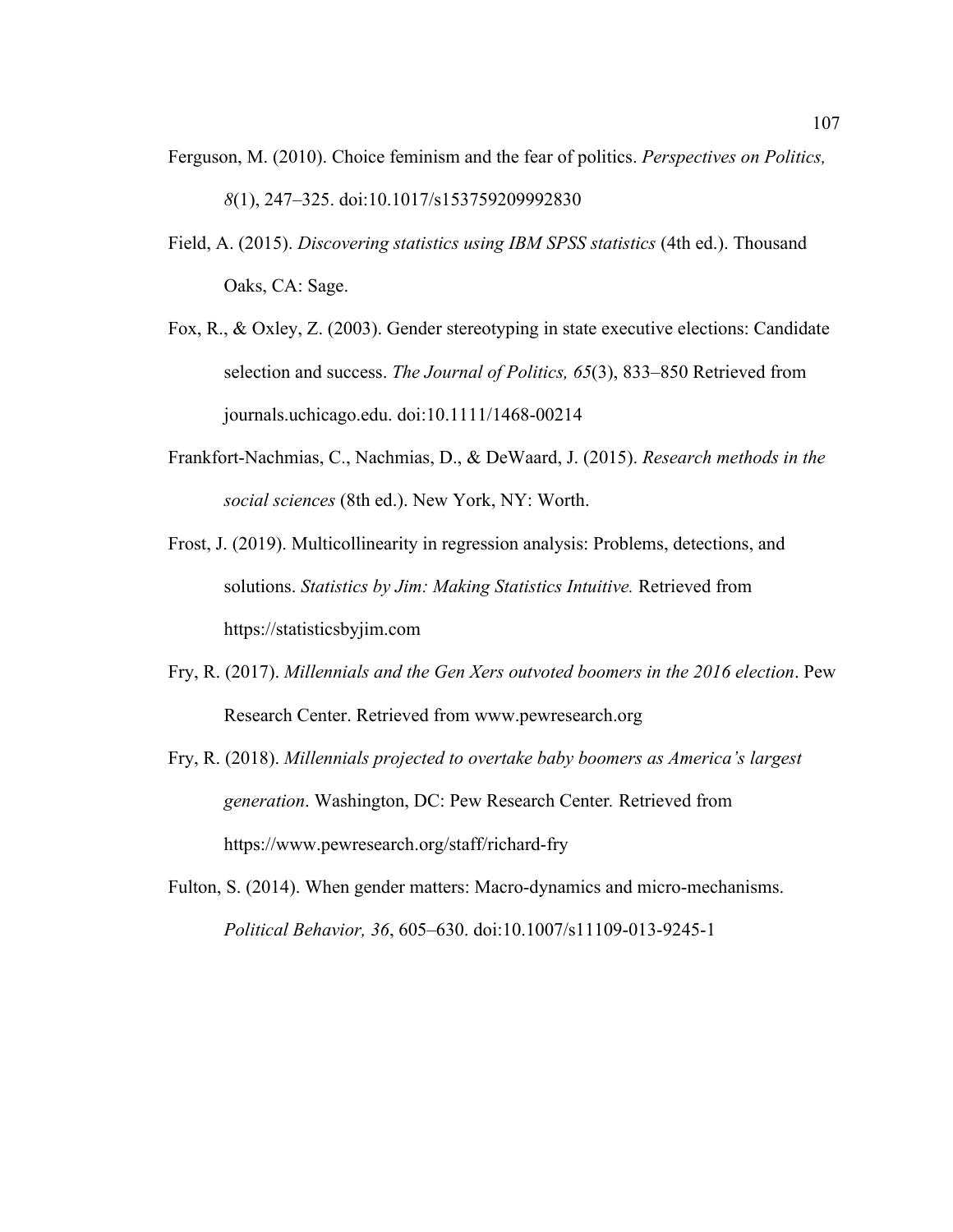- Geiger, A., & Kent, L. (2017). *Number of women leaders around the world has grown, but they're still a small group.* Washington, DC: *Pew Research Center.* Retrieved from https://www.pewresearch.org/facttank/2017/03/08/women-leaders-aroundthe-world
- Glick, P., & Fiske, S. T. (2001). An ambivalent alliance: Hostile and benevolent sexism as contemporary justification for gender inequality. *American Psychologist, 5*6,109–118. Retrieved from https://ezp.waldenulibrary.org/login?url=https://search.ebscohostcom/ login.aspx?direct=true&db=pdh&db=pdh&AN=amp56-12i&site=ehostlive&scope=site
- Goss, K. (2012). *The paradox of gender equality: How American women's groups gained and lost their public voice*. Ann Arbor, MI: University of Michigan Press. Retrieved from https://doi.org/10.3998/mpub.4844961
- Green, S. B., & Salkind, N. J. (2014). *Using SPSS for Windows and Macintosh: Analyzing and understanding data* (7th ed.). Upper Saddle River, NJ: Pearson.
- Hague, R. (2016). Between the waves: Currents in contemporary feminist thought. *Political Studies Review, 14*(2), 199–209. doi:10.1111/1478-9302.12047
- Hall, J. (2009*).* Cross-sectional survey design. In P. J. Lavrakes (Ed.), *Encyclopedia of Survey Research Methods* (pp. 173–174). Thousand Oaks, CA: Sage.
- Hancock, A. (2014). Bridging the feminist generation gap: Intersectional consideration. *Politics & Gender*, *10*(2), 292–296. doi:10.1017/s1743923x140001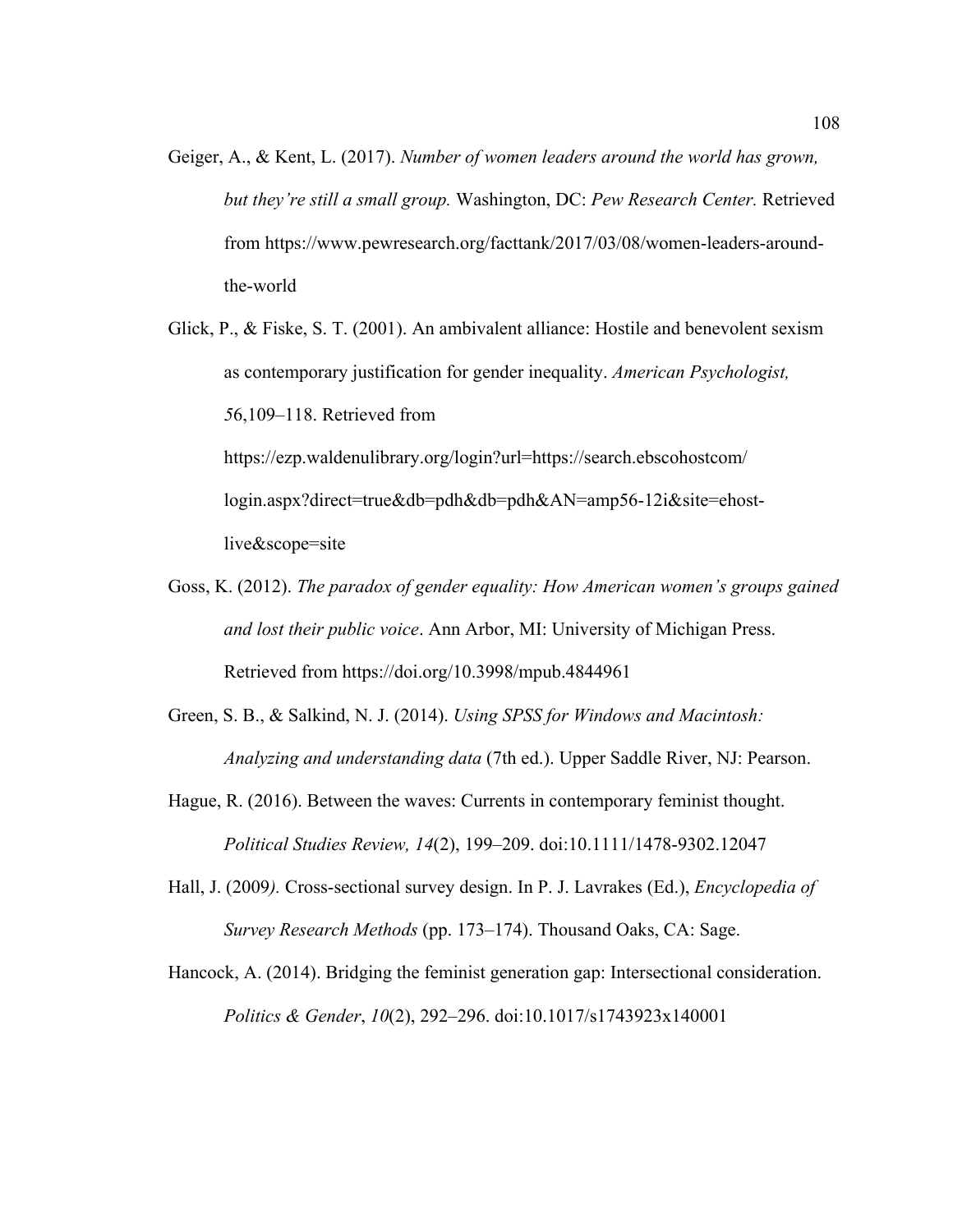- Hansen, C. (2018, Nov 13). The women of the 116th Congress. *US News & World Report.* Retrieved from https://www.usnews.com/civics/politics
- Harrington, C. B., & Carter, L. H. (2015). *Administrative law and politics: Cases and comments* (5th ed.). Thousand Oaks, CA: Sage.

Hays, D. (2011). When gender and party collide: Stereotyping in candidate trait attribution. *Politics & Gender, 7*(2011), 133–165. doi:10.1017/S1743923X11000055

- Hendrickson, M. (2008). Gender research as labor activism: The women's bureau in the new era. *Journal of Policy History, 20*(4), 482–515. doi:10.1353/jph.0.00
- Hill , S. J., & Tausanovitch, C. (2015). A disconnect in representation? Comparison of trends in congressional and public polarization, *The Journal of Politics, 77*(4), 1058–1075. Retrieved from https://doi.org/10.1086/682398

Hoffman, J. (2001). Defining feminism. *Politic, 21*(3), 193–199.

- Hosmer, D. W., Lemshow, S., & Sturdivant, R. X. (2013). Applied logistic regression (3rd ed.). Hoboken, NJ: Wiley & Sons.
- Htun, M., & Weldon, L. (2010). When do governments promote women's rights? A framework for the comparative analysis of sex equality politics *Perspectives in Policy, 58*(1), 207–216. Cambridge, UK: Cweao.

doi:10.1017/S1537592709992787

Isaac, J. (2014). Gender and politics. *Perspectives on Politics, 12*(1), 1–6. doi:10.10175/S1537592714000012

Jaggar, A. (1983). *Feminist politics and human nature.* Totowa, NJ: Roman & Allanheld.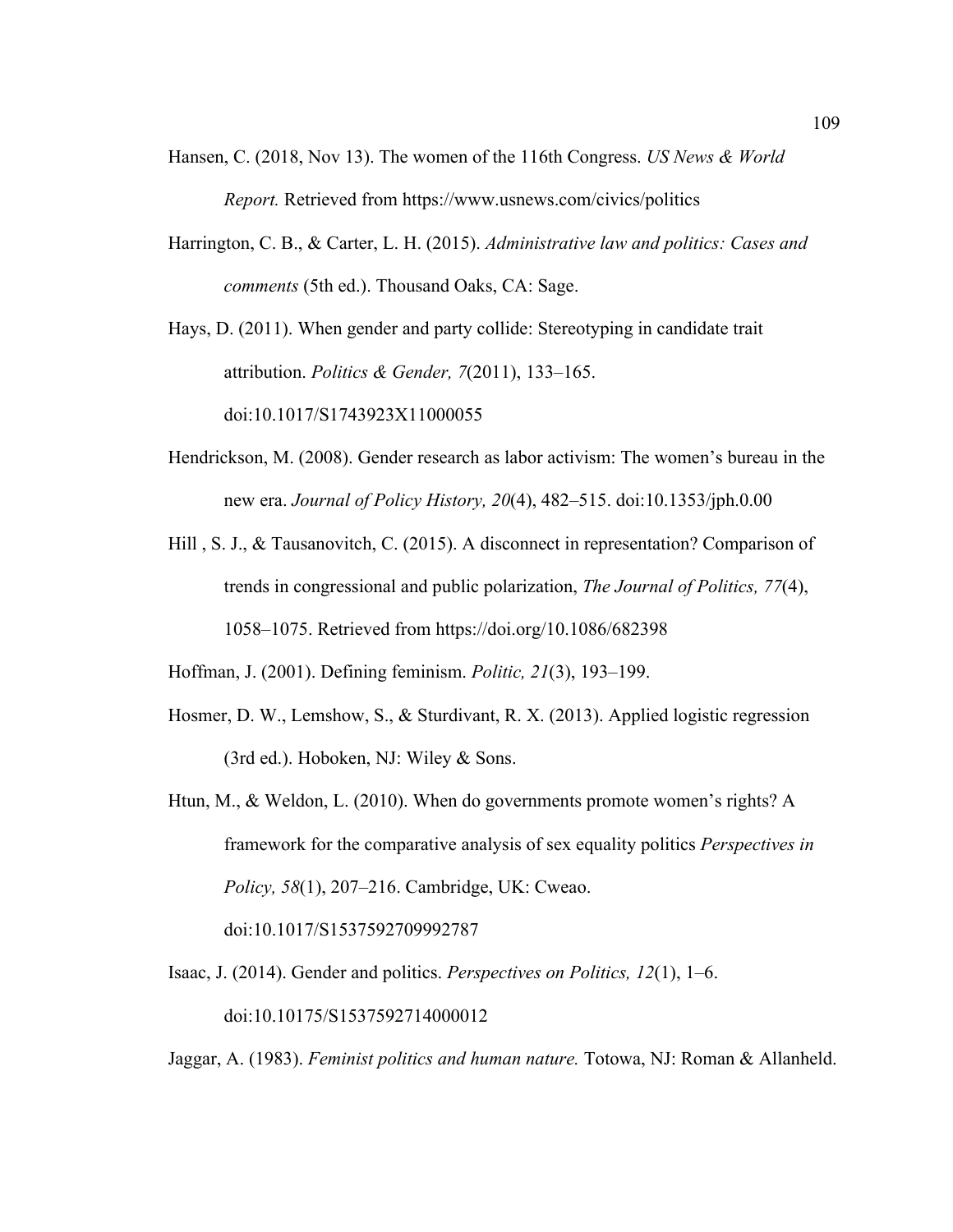- Jaworska. S., & Larrivee, P. (2011). Women, power and the media: Assessing the bias. *Journal of Pragmatics, 43*(10), 2477–2479. Doi:10.1016/jpragma.2011.02.008
- Kark, R., Waismel-Manor, R., & Shamir, B. (2012). Does valuing androgyny and femininity lead to a female advantage? The relationship between gender role, transformational leadership and identification. *Leadership Quarterly 23,* 620–640. Retrieved from https://doi.org.10.1016/j.leaqua.2011.12.012
- Karpowitz, C., & Mendelberg, T. (2014). *The silent sex: Gender, deliberation, and institution.* Princeton, NJ: Princeton University Press.
- Keremidchieva, Z. (2012). Legislative reform, the congressional caucus for women's issues, and the crisis of women's political representation. *Women & Language, 1*(35), 13–38. Retrieved from https://ezp.waldenulibrary.org/login?url=https://search.eboscohost.com/

login.aspx?direct=true&db=ufh&AN=77928144&site=eds-live&scope=site

- Kousser, T., & Phillips, J. (2012). *The power of American governors.* Cambridge, MA: Cambridge University Press.
- Kraska-Miller, M. (2014). *Nonparametric statistics for social and behavioral science*s. Boca Raton, FL: Chapman & Hall.
- Laerd Statistics. (2015a). Binomial logistic regression using SPSS statistics. *Statistical tutorials and software guides.* Retrieved from https://statistics.laerd.com/
- Laerd Statistics. (2015b). Mann-Whitney U test using SPSS statistics. *Statistical tutorials and software guides*. Retrieved from https://statistics.laerd.com/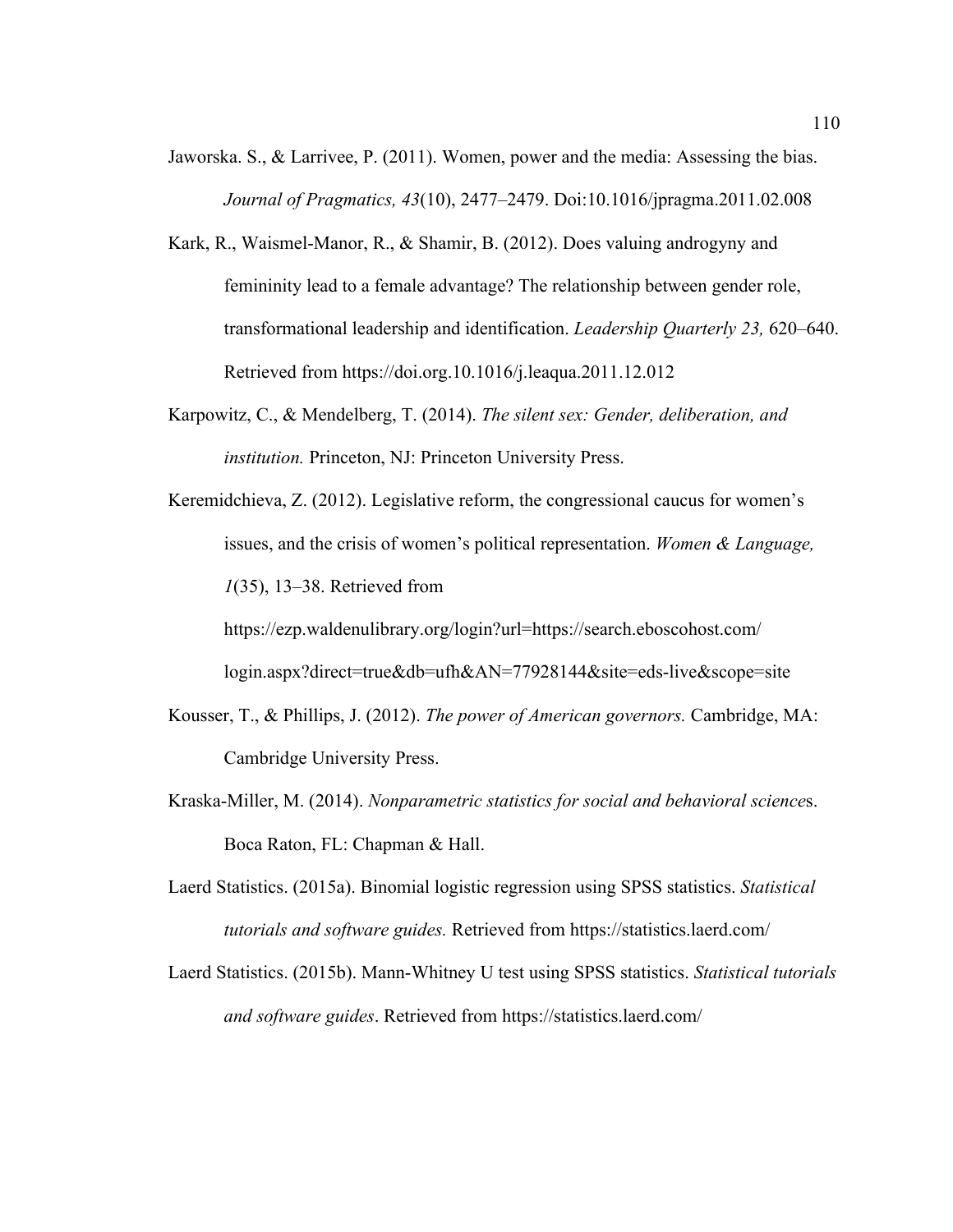- Latu, I., Mast, M., Lammers, J., & Bombari, D. (2013). Successful female leaders empower women's behavior in leadership traits. *Journal of Experimental Social Psychology, 49*(3), 444–448. doi:10.1016/j.jesp.2013.01.003
- Lawless, J. (2011). Gendered perceptions and political candidates: A central barrier to women's equality in electoral politics. *American Journal of Political Science, 55(*1), 59–73. doi:10.1111/j.1540-5907
- Lawless, J. (2015). Female candidates and legislators. *Annual Review of Political Science*, *18*(1). doi:10.1146/annurev-polisci-020614-094613
- Lewis, R., & Marine, S. (2015). Weaving a tapestry, compassionately: Toward an understanding of young women's feminisms. *Feminist Formations, 27*(1), 118– 140. doi:10.1353/ff.2015.0002
- Littleton, C. (1987). Reconstructing sexual equality. *California Law Review,* 1279. doi:10.15779/Z388F14
- Loke, J., Bachmann, I., & Harp, D. (2017). Co-opting feminism: Media discourses on political women and the definition of a (new) feminist identity. *Media, Culture & Society, 39*(1). doi:10.1177/01634437115604890
- Lombardo, E., Meier, P., & Verloo, M. (2017). Policy making from a gender + equality perspective. *Journal of Women, Politics & Policy, 38*(1), 1-9 doi:10.1080/15544771.2016.1198206
- Lorber, J. (1997). *The variety of feminisms and their contributions to gender equality*. Oldenburg, Germany: Oldenburger Universitat, (97) 7-23 ISSN 0177-9133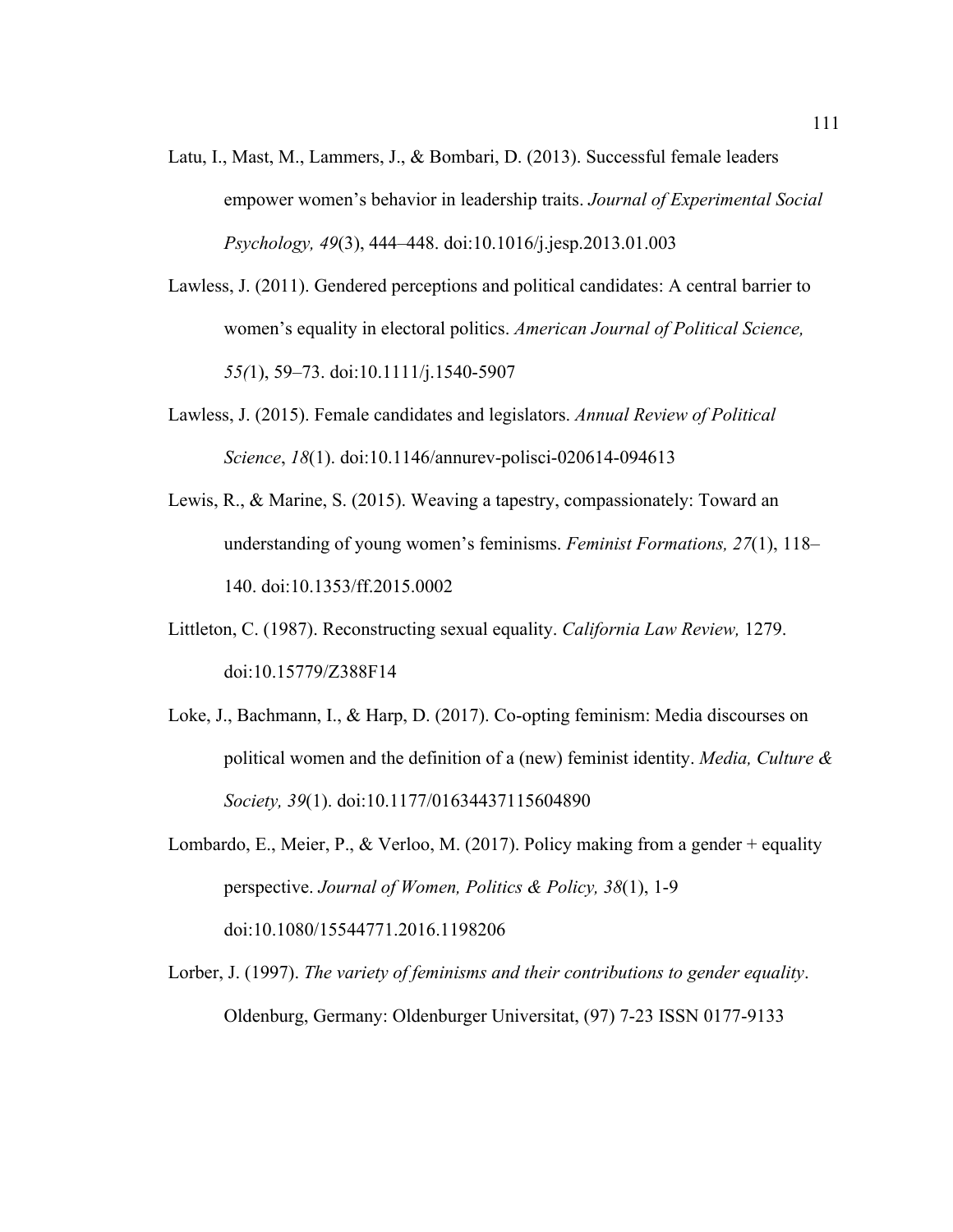- Luecke, T. (2014). Political generations in American politics: Insights from research in international relations. *Forum, 12*(3), 447–463. doi:10.1515/for-2014-5015
- Mansbridge, J. (1999). Should blacks represent blacks and women represent women? A contingent "yes." *The Journal of Politics, 61*(3), 628–657. Austin, TX: University of Texas Press.
- Markovits, E., & Bickford, S. (2014). Constructing freedom: Institutional pathways to changing the gender division of labor. *Gender & Politics, 12*(1), 81-99 doi:10.1017/s1537592713003721
- Marrow, O., Hawkins, R., & Kern, L (2013). Feminist research in online spaces. *Gender, Place & Culture: A Journal of Feminist Geography, 22*(4), 526-543 doi:10.1080/0966369x.2013.879108
- Matto, E. E., & Martin, K. D. (2011). *Millennials' attitudes towards civic and political engagement*. Conference papers Northeastern Political Science Association, 1–30. Retrieved from https://ezp.waldenulibrary.org/login?url=https://search.ebscohost .com/login.aspx?direct=true&db=poh&AN=82105011&site=eds-live&scope=site
- McCall, L., & Orloff, A. S. (2017). The multidimensional politics of inequality: Taking stock of identity politics in the U.S. Presidential election of 2016, *The British Journal of Sociology, 68*(S1), 534-556 Retrieved from https://doi.org/10.1111/14684446.12316
- McPhail, B. A. (2003). A feminist policy analysis framework: Through a gendered lens. The *Social Policy Journal 2*(2-3). 39-61, Retrieved from https://doi.org/10.1300/j185v02no2-04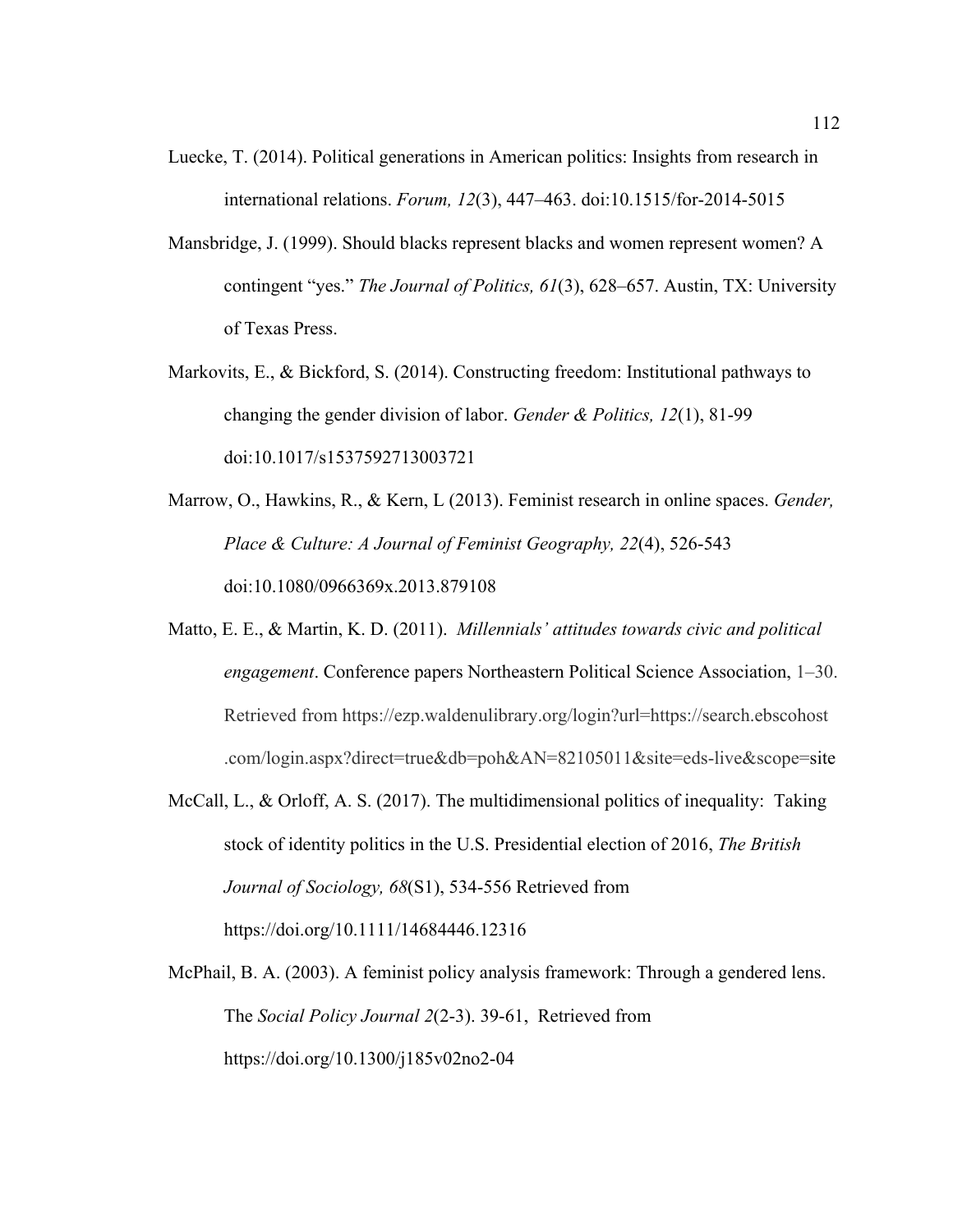- Meeks, L. (2013). He wrote, she wrote: Journalist gender, political office, and campaign news. *Mass Communication Quarterly, 90*(1), 58-74, Retrieved from https://doi.org/10.1177/1077699012468695
- Mendelberg, T., Karpowitz, C., & Oliphant, J. (2014). Gender inequality in deliberation: Unpacking the black box of interaction. *Perspectives on Politics, 12*(1), 18–44. doi:10.1017/S1537592713003691
- Milkman, R. (2017). A new political generation: Millennials and the post-2008 wave of protest. *American Sociological Review, 82*(1), 1–31. doi:10.1177/0003122416681031
- Milligan, S. (2018). Women turn the tide. *U.S. News & World Report*. Retrieved from https://www.usnews.com
- National Opinion Research Center. (NORC, 2017). *Data from the General Social Survey (GSS)*. Chicago, IL: University of Chicago Press. Retrieved from https://gss.norc.org/documents/reports/project reports
- Nawara, S. (2016). The abilities and decisions of regular and irregular voters in American presidential elections. *Journal of Elections, Public Opinion, and Parties R6*(4), 478–488. doi:10.1080/174572892016.1197930
- O'Sullivan, E., Rassel, G., & Berner, M. (2008). *Research methods for public administrator*s (5th ed.). New York, NY: Pearson Education.
- Ogletree, S., Diaz, P., & Padilla, V. (2017). What is feminism? College students' definitions & correlates. *Current Psychology,* 1–14. doi:10.1007/s12144-017- 9718-1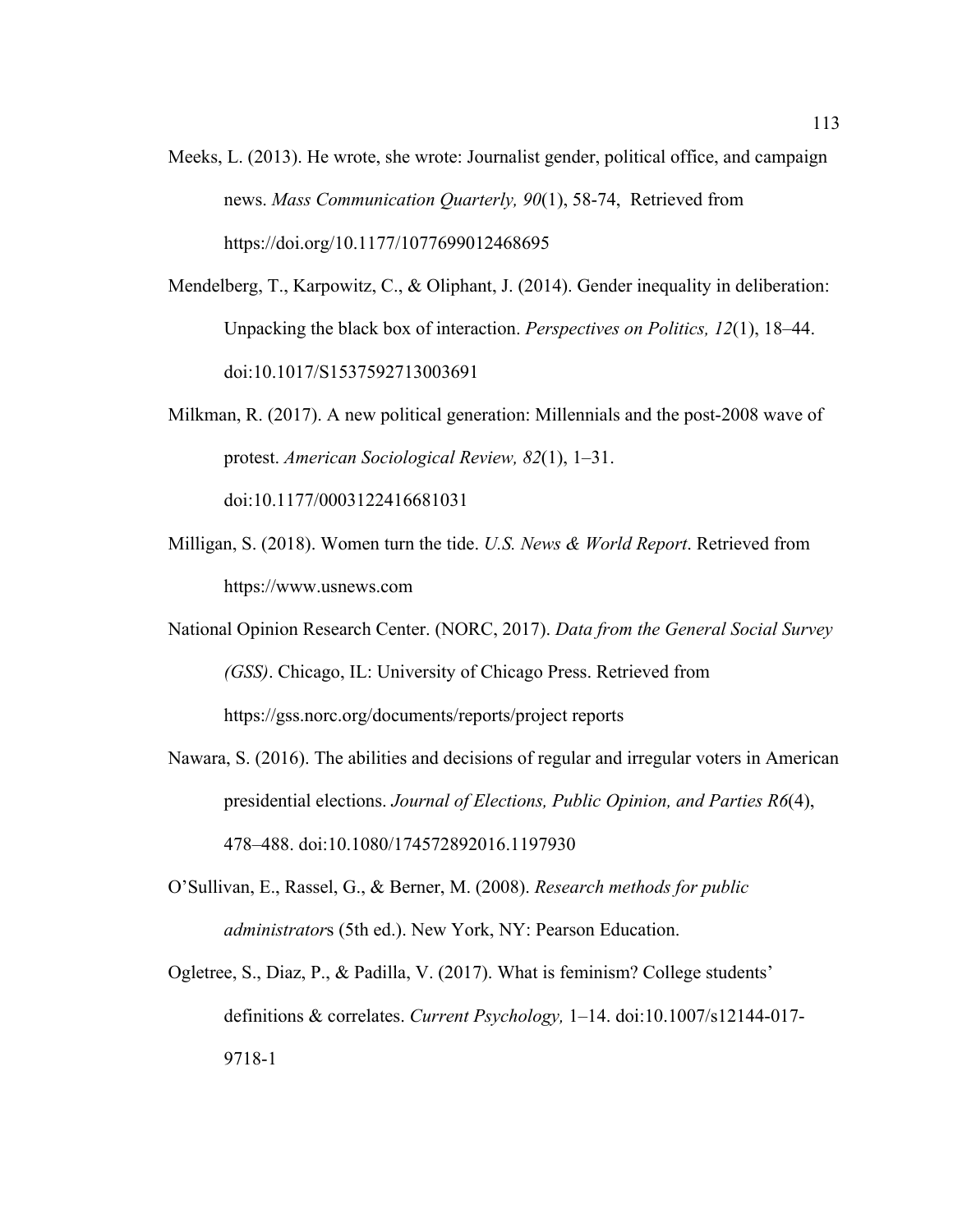- Okin, S. (1979). *Women in western political thought*. Princeton, NJ: Princeton University Press.
- O'Toole, T., Lister, M., Marsh, D., Jones, S., & McDonagh, A. (2003). Tuning out or left out? Participation and non-participation among young people. *Contemporary Politics*, *9*, 45–61. Retrieved from https://doi.org/10.1080/1356977032000072477
- Pew Research Center. (2016). *The Generations defined: This may be the last presidential election dominated by boomers and prior generations*. Washington, DC: Author. Retrieved from https://www.pewresearch.org/

fact-tank/2016/08/29/this-may-be-the-last-presidential-election-dominated-byboomers-and-prior-generations/ct-tank/2018/

- Phillips, A. (1992). Must feminist give up on liberal democracy? *Political Studies, 40*(1), 68-82. Retrieved from https://doi:.org/10.1111/j.1467-9248.1992.tb01813.x
- Philpot, T. S. (2018). Race, gender, and the 2016 presidential election. *PS: Political Science & Politics, 51*(4). Retrieved from

https://doi.org/10.10.1017/S1049096518000896

- Phipps, A. (2016). Whose personal is more political? Experience in contemporary feminist politics. *Feminist Theory, 17*(3), 303–321. doi:10.1177/1464700116663831
- Pomante, M. J., & Schraufnagel, S. (2015). Candidate age and youth voter turnout. *American Politics Research, 43*(3), 475–503. doi:10.1177/1532673X14554829
- Raosoft, Inc. (2004). *Sample size calculator*. Retrieved from www.raosoft.com/sample size.htm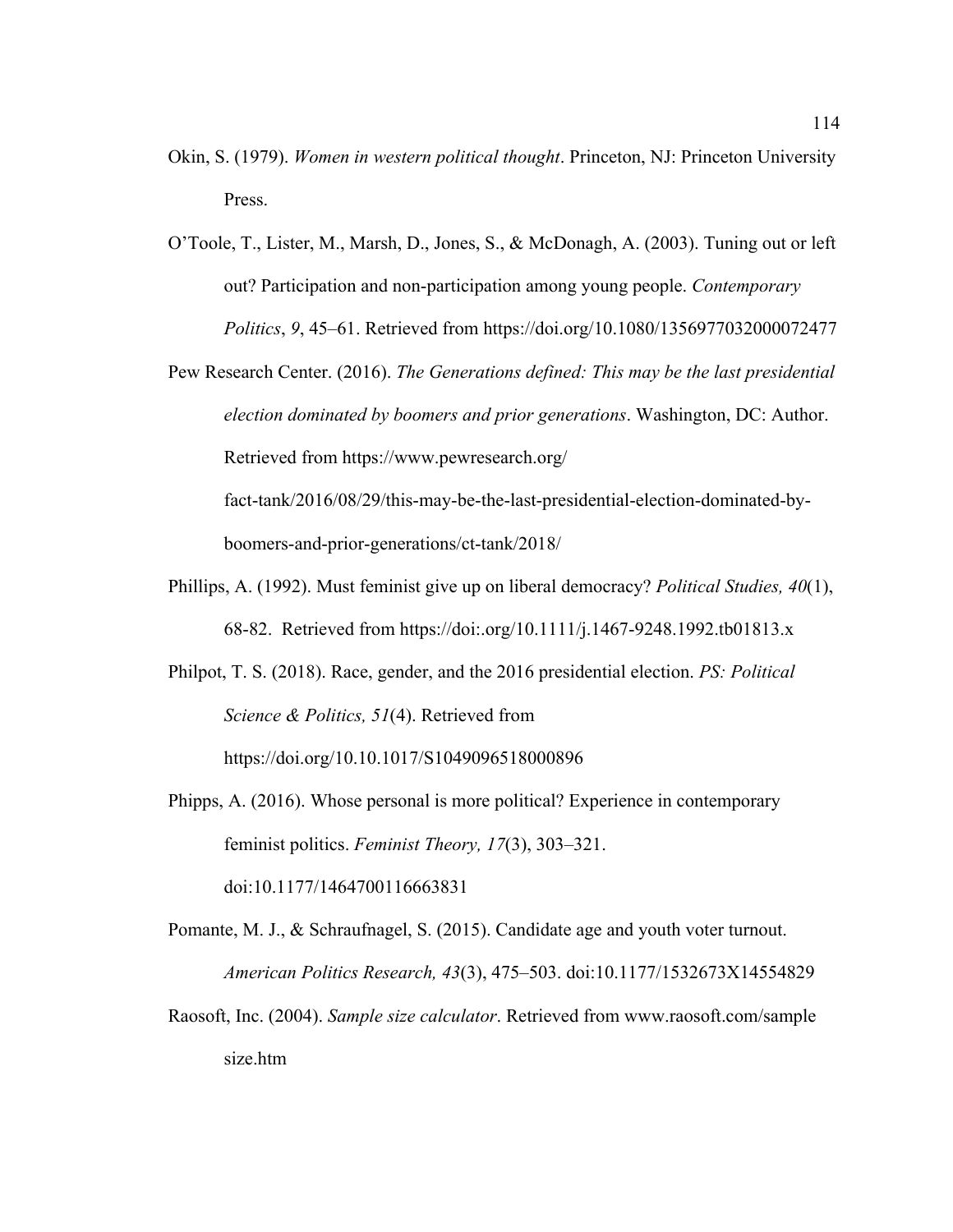- Ratliff, K. A., Redford, L., Conway, J., & Smith, C. T. (2017). Engendering support: Hostile sexism predicts voting for Donald Trump over Hillary Clinton in the 2016 U.S. presidential election. *Group Processes & Intergroup Relations, 22*(4*)*, 578- 593. Retrieved from https://doi.org/10.1177/1368430217741203
- Ravitch, S. M., & Carl, N. M. (2016). *Qualitative research: Bridging the conceptual, theoretical and methodological.* Thousand Oaks: CA: Sage.
- Rudestam, K. E., & Newton, R. R. (2015). *Surviving your dissertation: A comprehensive guide to content and process* (4th ed.). Thousand Oaks, CA: Sage.
- Rudy, K. (1999). Liberal theory and feminist politics. *Women & Politics 20*(2), 33–57. doi:10.1300/j014v20n02\_03
- Sanberg, S. (2013). *Lean in: Women, work and the will to lead.* New York, NY: Knopf.
- Sanbonmatsu, K., & Dolan, K. (2012). Gender stereotypes & gender preferences in American politics. In J. Aldrich & K. McGraw (Eds.), *Improving public opinion surveys: Interdisciplinary innovation and the American national election studies* (pp. 260–277). Princeton, NJ: Princeton University Press.
- Schoenberg, J., Salmond, K., & Fleshman, P. (2008). *Change it up! What girls say about redefining leadership.* New York, NY: Girl Scouts of the USA Executive Summary. Retrieved from http://www.girlscouts.org/research
- Shames, S. (2014). Making the political personal. *Politics & Gender, 10*(2), 287–282. doi:10.1017/S1743923X14000117
- Shea, D. M. (2015). Young voters, declining trust and the limits of "service politics". *Forum, 13*(3), 459–479. doi:10.1515/for-2015-0036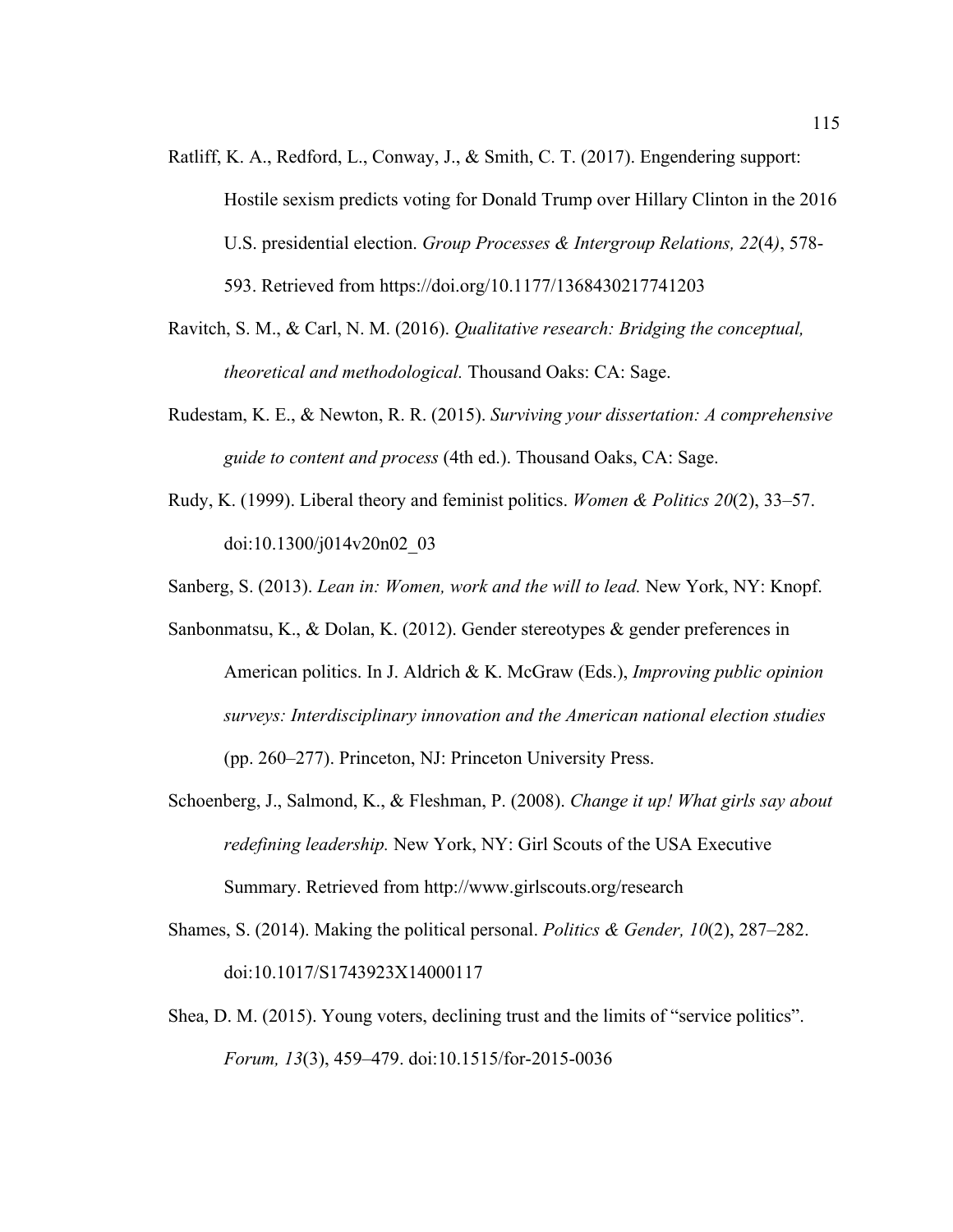- Shelley, F. M., & Hitt, A .M. (2016). The millennial vote in the 2016 Democratic primary election *Southeastern Geographer, 56*(3), 273–282. doi:10.1353/sgo.2016.0031
- Smith, J., & Huntoon M. (2014). Women's bragging rights: Overcoming modesty norms to facilitate women's self-promotion. *Psychology of Women Quarterly, 38*(4), 447-459. doi:10.1177/0361684313515840
- Stout, C., Kretschmer, K., & Ruppanner, L. (2017). Gender-linked fate, race/ethnicity & the marriage gap in American politics. *Political Research Quarterly, 70*(3), 509- 522. doi:10.1177/1065912917702499
- Swers, M. L. (2002). *The difference women make: The policy impact of women in Congress*. Chicago, IL: University of Chicago Press.
- Tabachnick, B. G., & Fidell, L. S. (2007). *Using multivariate statistics.* New York, NY: Pearson.
- Turcotte, J., & Newly, P. (2015). A case of more is less: The role of gender in U.S. presidential debates. *Political Research Quarterly, 68*(4), 773-784. doi:10.1177/1065912915605581
- Twenge, J. , Carter, N. T., & Campbell, W. K. (2015). Time period, generational age differences in tolerance for controversial beliefs and lifestyles in the United States 1972–2012. *Social Forces, 94*(1), 379–399. Retrieved from https://doi.org/10.1093/sf/sov050
- Twenge, J., Campbell, W., & Freeman, E. (2012). Generational differences in young adults: Life goals, concerns for others and civic orientation, 1966–2009. *Journal of Personality and Social Psychology, 102*(5), 1045–1062. doi:10.1037/a0027408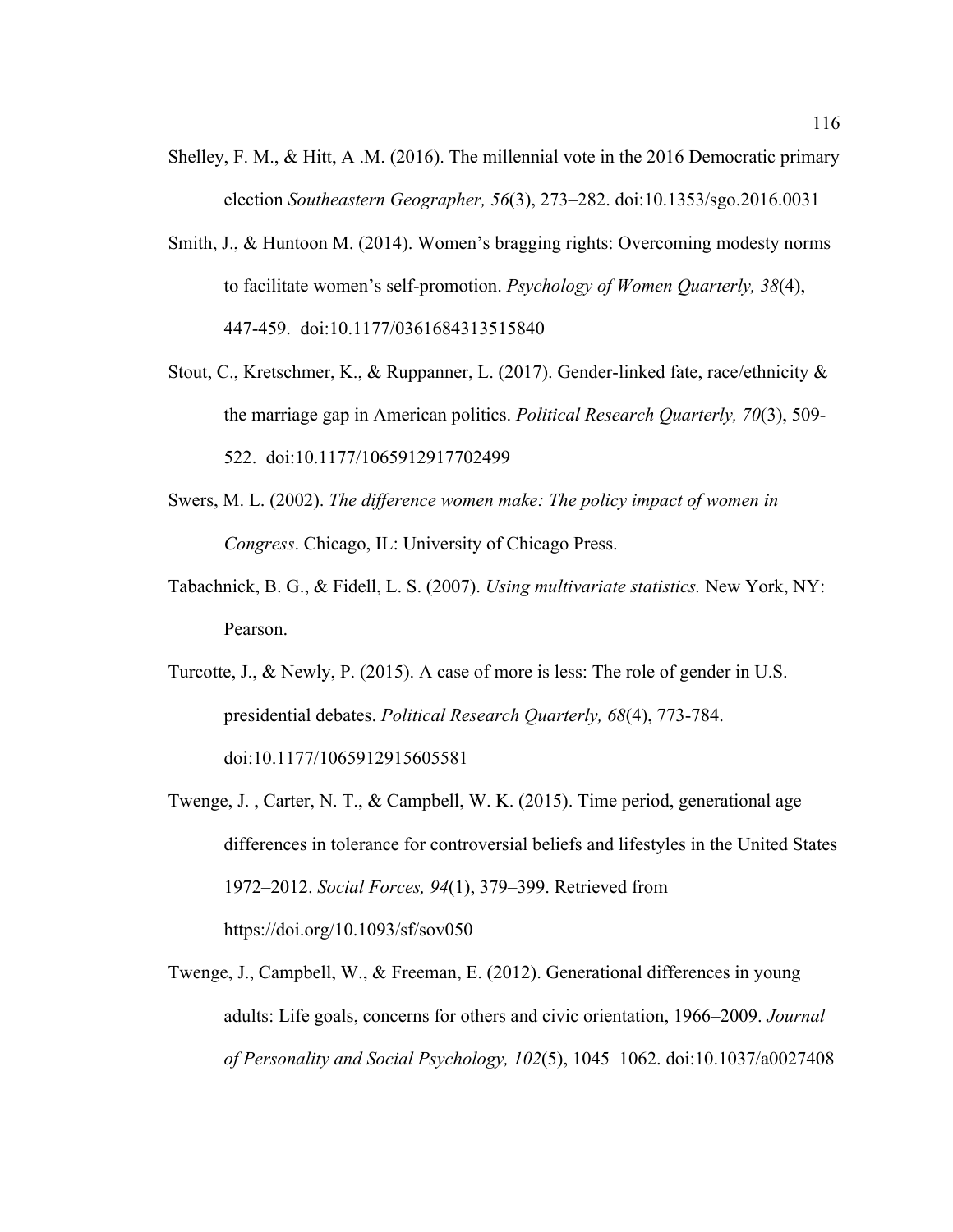Twenge, J., Campbell, W., Huffman, B., & Lance, C. (2010). Generational differences in work values: Leisure-extrinsic values increase, intrinsic values decreasing. *Journal of Management, 36*(5), 1117-1142. doi:10.1177/0149206309352246

Twenge, J., Honeycutt, N., Prislin, R., & Sherman, R. (2016). More polarized but more independent: Political party identification and ideological self-categorization among U.S. adults, college students, and late adolescents, 1970–2015. *Personality and Social Psychology Bulletin, 42*(10), 1364–1383. doi:10.11 77/0146167216660058

- Unger, R. (2014). 'It's hardly news women are oppressed': Sexism, activism, and Charlie. *Journal of Cognitive Neuroscience, 26*(6), 1234–1326. doi:10.1162/jocn\_a\_00628
- Valentino, N., Wayne, C., & Oceno, M. (2018). Mobilizing sexism: The interaction of emotion and gender attitudes in the 2016 US presidential election. *Public Opinion Quarterly 82*(S1), 799–821. Retrieved from https://doi.org/10.1093/poq/nfy.003
- Wellington, J., & Szczerbinski, M. (2007). *Research methods for the social sciences*. New York, NY: Bloomsburg.
- Westfall, P. H. (2014). Kurtosis as peakedness 1905–2014. R.I.P. *The American Statistician, 68*(3), 191–195 doi:10.1080/00031305.2014.917055

Williams, J., & Massaro, V. (2013). Feminist geopolitics: Unpacking (in)security, animating social change. *Geopolitics, 18*(4), 751–758. doi:10.1080/14650045.2013.816842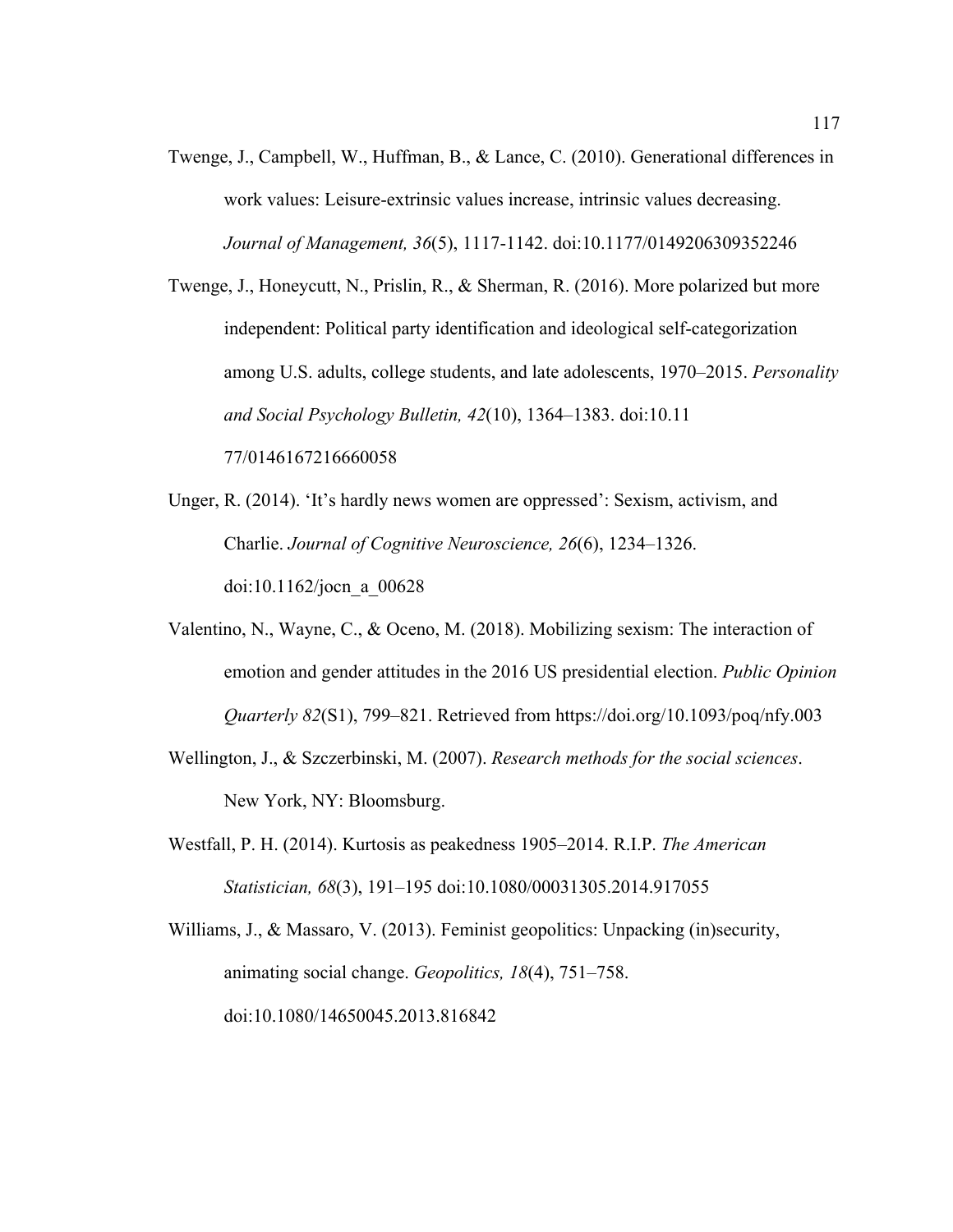Wittmer, D., & Bouché, V. (2013). *The limits of gendered leadership: Policy implications of female leadership*. The Women and Politics Research Section of the American Political Science Association. doi:10.1017/S1743923X1300024X

Worth, N. (2016). Who we are at work: Millennial women, everyday inequalities and insecure work. *Gender Place & Culture, 23*(9), 1302–1314. doi:10.1080/0966369X.2016.1160037

- York, R., & Bell, S. E. (2014). Life satisfaction across nations: The effects of women's political status and public priorities. *Social Science Research, 48,* 48–61. doi:10.1016/jssresearch.2014.05.004
- Yu, W., & Lee, P. (2013). Decomposing gender beliefs: Cross-national differences in attitudes toward maternal employment and gender equality at home. *Sociological Inquiry, 83*(4), 591-621. doi:https://doi.org/10.1111/soin.12013
- Zaslow, E., & Schoenberg, J. (2012). Stumping to girls through pop culture: Feminist interventions to shape future political leaders. *Women and Language*, *35*(1), 97. Retrieved from

https://ezp.waldenulibrary.org/login?url=https://search.ebscohost.com /login.aspx?direct=true&db=edsgea&AN=edsgcl.297257472&site=edslive&scope=site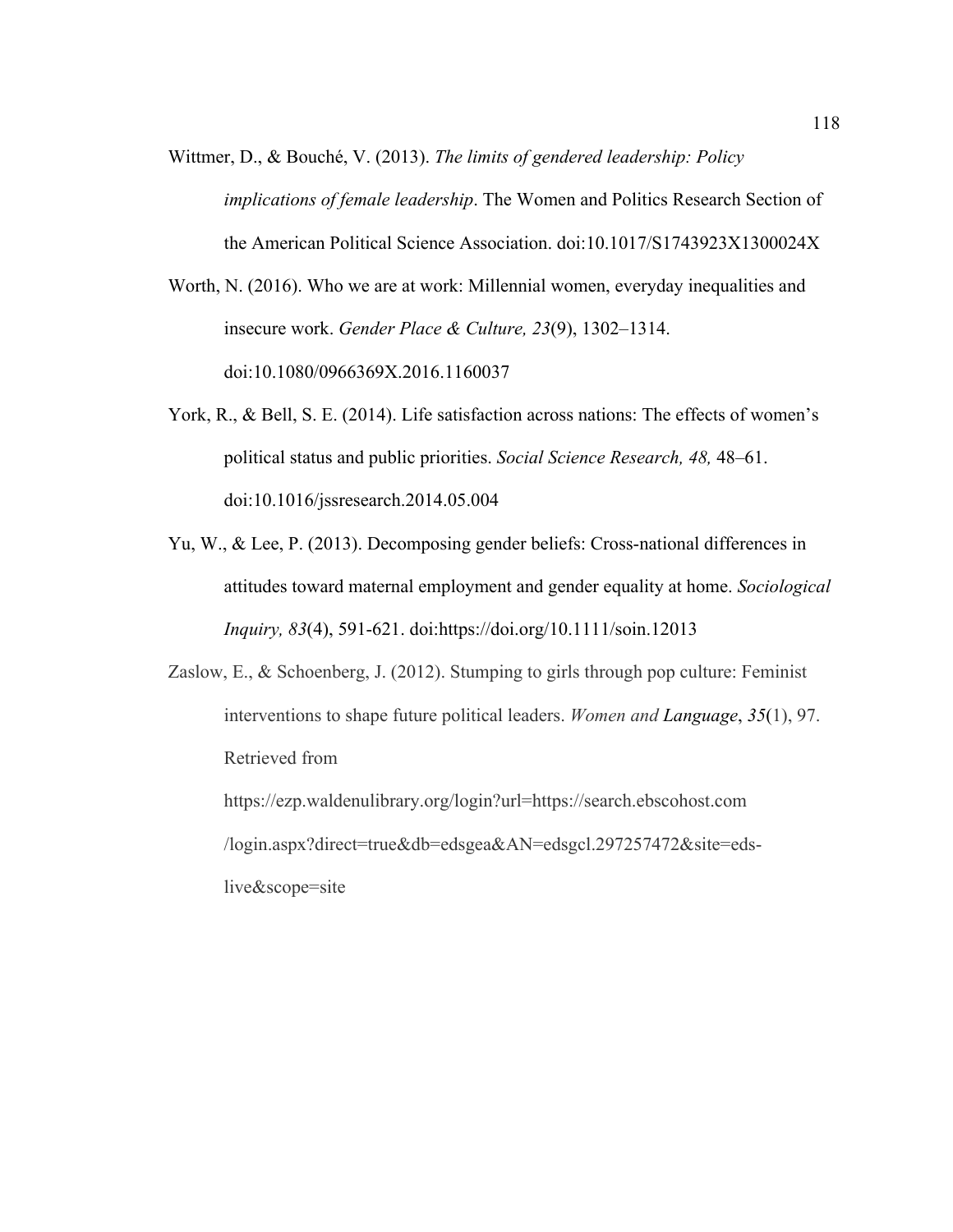# Appendix A: ICPSR Terms of Use

Please read the terms of use below. If you agree to them, click on the "I Agree" button to proceed. If you do not agree, you can click on the "I Do Not Agree" button to return to the home page.

ICPSR adheres to the principles of the Data Seal of Approval, which, in part, require the data consumer to comply with access regulations imposed both by law and by the data repository, and to conform to codes of conduct that are generally accepted in higher education and scientific research for the exchange of knowledge and information.

These data are distributed under the following terms of use, which are governed by ICPSR. By continuing past this point to the data retrieval process, you signify your agreement to comply with the requirements stated below:

## **Privacy of RESEARCH SUBJECTS**

Any intentional identification of a RESEARCH SUBJECT (whether an individual or an organization) or unauthorized disclosure of his or her confidential information violates the PROMISE OF CONFIDENTIALITY given to the providers of the information. Therefore, users of data agree:

- To use these data sets solely for research or statistical purposes and not for investigation of specific RESEARCH SUBJECTS, except when identification is authorized in writing by ICPSR (netmail@icpsr.umich.edu )
- To make no use of the identity of any RESEARCH SUBJECT discovered inadvertently, and to advise ICPSR of any such discovery (netmail@icpsr.umich.edu )

## **Redistribution of Data**

You agree not to redistribute data or other materials without the written agreement of ICPSR, unless:

- 1. You serve as the OFFICIAL or DESIGNATED REPRESENTATIVE at an ICPSR MEMBER INSTITUTION and are assisting AUTHORIZED USERS with obtaining data, or
- 2. You are collaborating with other AUTHORIZED USERS to analyze the data for research or instructional purposes.

When sharing data or other materials in these approved ways, you must include all accompanying files with the data, including terms of use. More information on permission to redistribute data can be found on the ICPSR Web site.

#### **Citing Data**

You agree to reference the recommended bibliographic citation in any publication that employs resources provided by ICPSR. Authors of publications based on ICPSR data are required to send citations of their published works to ICPSR for inclusion in a database of related publications (bibliography@icpsr.umich.edu) .

#### **Disclaimer**

You acknowledge that the original collector of the data, ICPSR, and the relevant funding agency bear no responsibility for use of the data or for interpretations or inferences based upon such uses.

## **Violations**

If ICPSR determines that the terms of this agreement have been violated, ICPSR will act according to our policy on terms of use violations. Sanctions can include: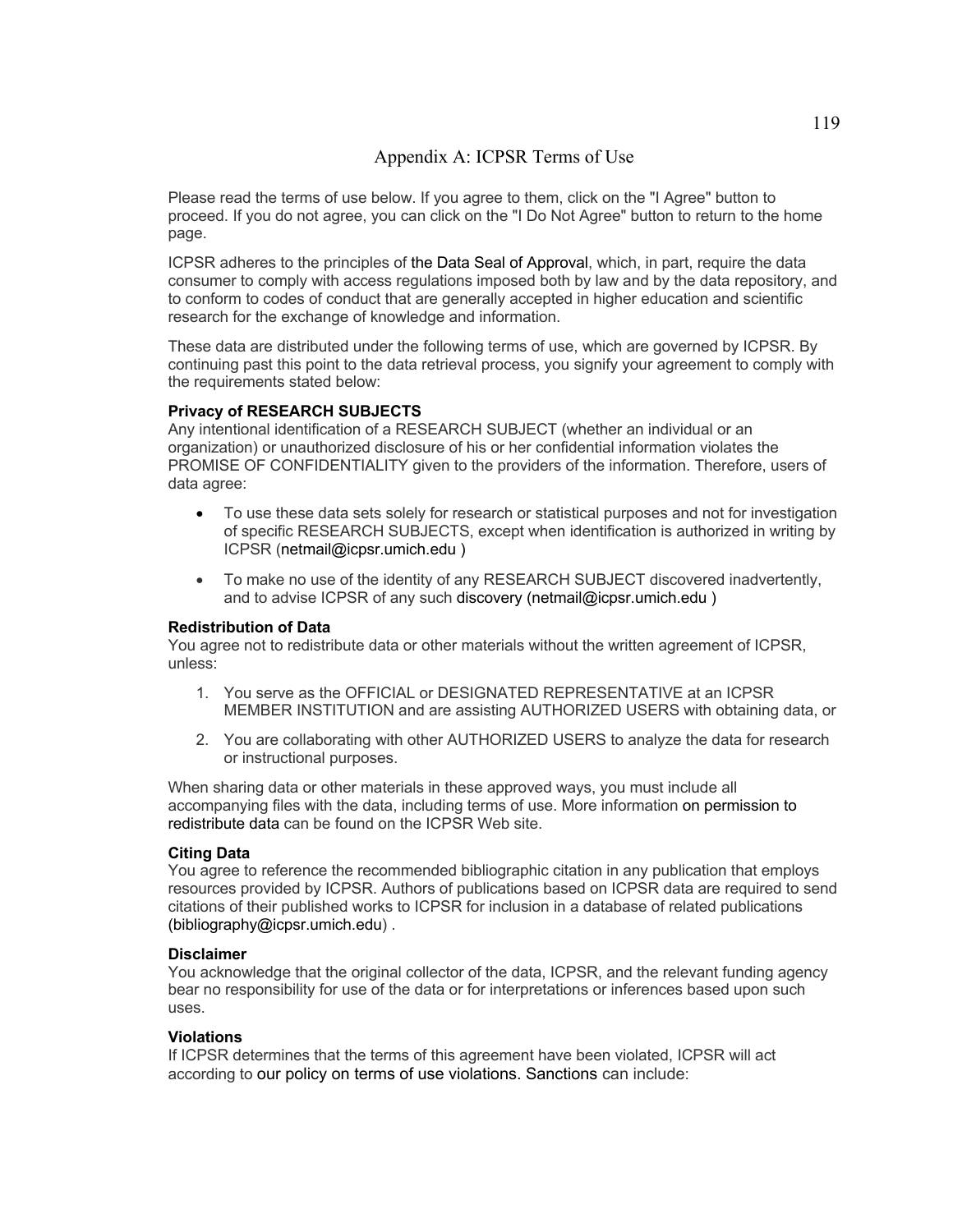- ICPSR may revoke the existing agreement, demand the return of the data in question, and deny all future access to ICPSR data.
- The violation may be reported to the Research Integrity Officer, Institutional Review Board, or Human Subjects Review Committee of the user's institution. A range of sanctions are available to institutions including revocation of tenure and termination.
- If the confidentiality of human subjects has been violated, the case may be reported to the Federal Office for Human Research Protections. This may result in an investigation of the user's institution, which can result in institution-wide sanctions including the suspension of all research grants.
- A court may award the payment of damages to any individual(s)/organization(s) harmed by the breach of the agreement.

# **Definitions**

#### **authorized user**

A faculty member, staff member, or student at a member institution **ICPSR**

Inter-university Consortium for Political and Social Research

#### **member institution**

An institutional member of ICPSR

#### **Official/Designated Representative**

An individual appointed to represent a university's interests in ICPSR. This individual is also charged with providing user support to campus users.

### **promise of confidentiality**

A promise to a respondent or research participant that the information the respondent provides will not be disseminated without the permission of the respondent; that the fact that the respondent participated in the study will not be disclosed; and that disseminated information will include no linkages to the identity of the respondent. Such a promise encompasses traditional notions of both confidentiality and anonymity. Names and other identifying information regarding respondents, proxies, or other persons on whom the respondent or proxy provides information, are presumed to be confidential.

#### **research subject**

A person or organization observed for purposes of research. Also called a respondent. A respondent is generally a survey respondent or informant, experimental or observational subject, focus group participant, or any other person providing information to a study or on whose behalf a proxy provides information.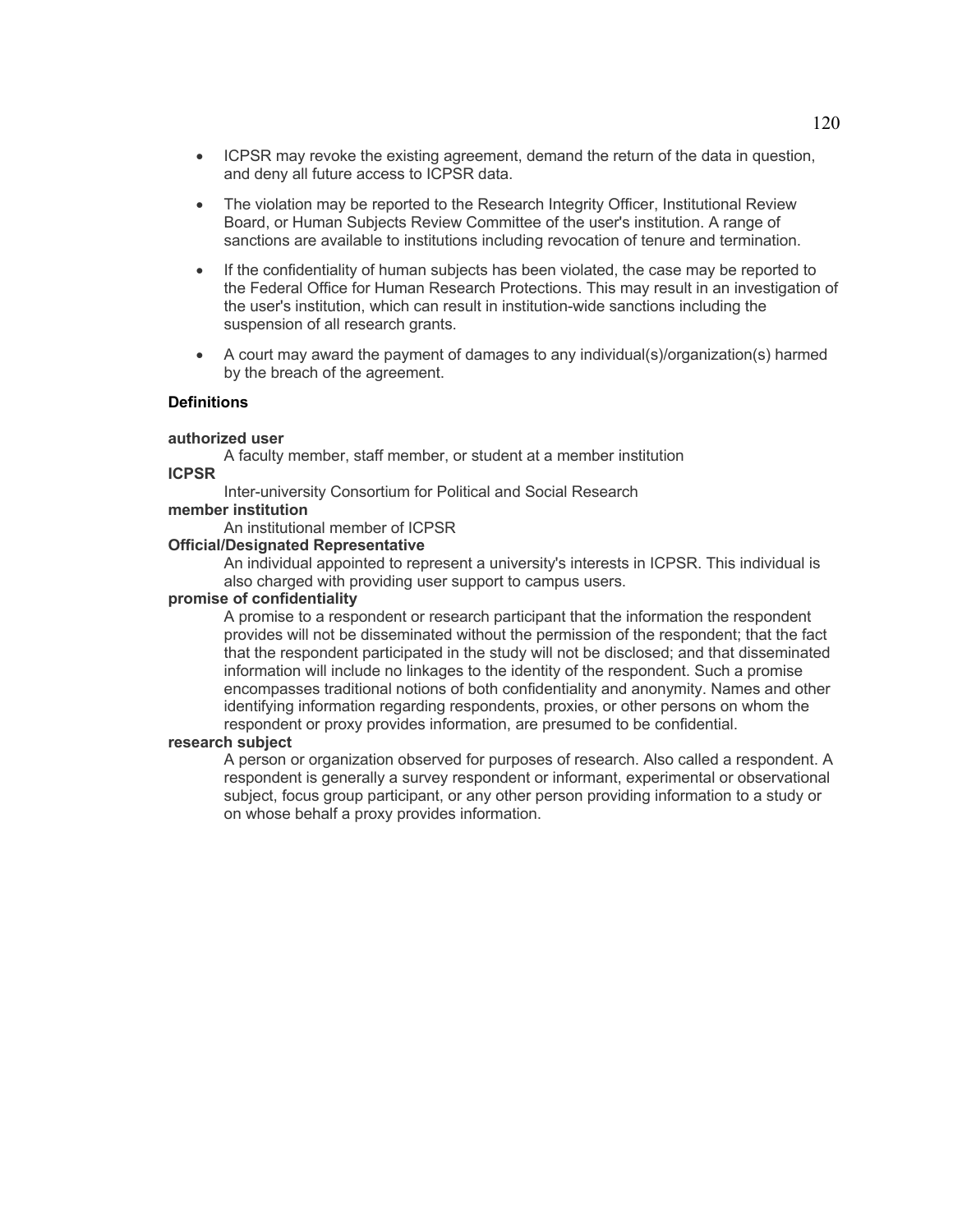| Question<br>Number  | Variables                 | ANES code                         | <b>Survey Questions</b>                                                                                                                                                             | Measure |
|---------------------|---------------------------|-----------------------------------|-------------------------------------------------------------------------------------------------------------------------------------------------------------------------------------|---------|
| V161267a            | Independent<br>generation | <b>DEM BIRTH</b>                  | What is the month, day, and year of your<br>birth?                                                                                                                                  | Nominal |
| V162149             | Dependent<br>equal pay    | <b>GENDPOL</b><br><b>EQUALPAY</b> | Do you favor, oppose or neither favor<br>nor oppose requiring employers to pay<br>women and men the same amount for<br>the same work?                                               | Ordinal |
| V <sub>162193</sub> | Health care               | <b>ECONEQ GOVHLT</b>              | Do you favor an increase, decrease, no<br>change in government spending to help<br>people pay for health insurance when<br>they can't pay for it themselves?                        | Ordinal |
| V162148             | Income<br>disparity       | <b>INEQINC INEQRED</b>            | Do you favor, oppose, or either favor<br>nor oppose the government trying to<br>reduce the difference in incomes<br>between the richest and the poorest<br>households?              | Ordinal |
| V162227             | Women<br>elected          | PRES ELECT                        | How important is it that more women be<br>elected to political office? Extremely<br>important, very important, moderately<br>important, a little important, not at all<br>important | Ordinal |
| V162231             | Discrim                   | DISCRIN DISCWOM                   | How much discrimination is there in the<br>U.S. against Women? A great deal, a lot,<br>a moderate amount, a little, none at all.                                                    | Ordinal |

|  | Appendix: Study Number 36824 (ANES 2016 Time Series Study) |
|--|------------------------------------------------------------|
|  |                                                            |

(table continues)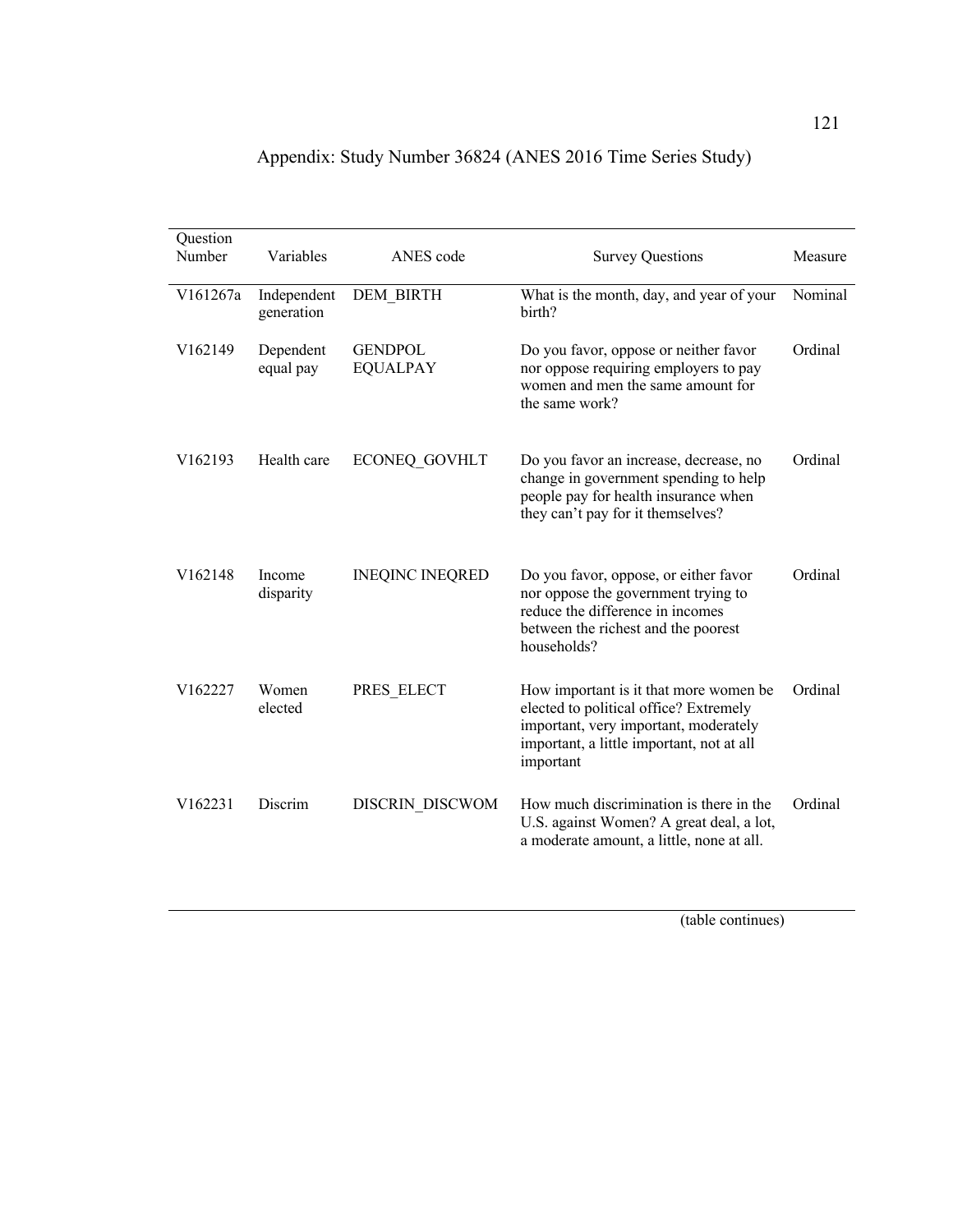| Question<br>Number                      | Variables | ANES code                      | <b>Survey Questions</b>                                                                                                                                                                                                                                                                                                                                                                                                                                                                                                                                                                         | Measure |
|-----------------------------------------|-----------|--------------------------------|-------------------------------------------------------------------------------------------------------------------------------------------------------------------------------------------------------------------------------------------------------------------------------------------------------------------------------------------------------------------------------------------------------------------------------------------------------------------------------------------------------------------------------------------------------------------------------------------------|---------|
| V162096                                 | Feminist  | THERMGR THGRFEM                | How would you rate feminists?<br>$100$ degrees = very warm or favorable<br>feeling<br>$85 \text{ degrees} = \text{quite warm or favorable}$<br>feeling<br>$70 \text{degrees} = \text{fairly warm or favorable}$<br>feeling<br>$60$ degrees = a bit more favorable<br>feeling than cold.<br>50 degrees $=$ no feeling at all<br>$40 \text{ degrees} = \text{bit more cold or}$<br>unfavorable feeling than warm feeling<br>$30 \text{ degrees} = \text{fairly cold or unfavorable}$<br>feeling<br>15 degrees $=$ quite cold and<br>unfavorable feeling<br>$0$ degrees = very cold or unfavorable | Ordinal |
| RQ <sub>2</sub><br>Variable<br>V162034a | Vote Pres | PRESVT POST VOTE<br><b>WHO</b> | Who did you vote for?<br>Hillary Clinton<br>Donald Trump                                                                                                                                                                                                                                                                                                                                                                                                                                                                                                                                        |         |

(table continues)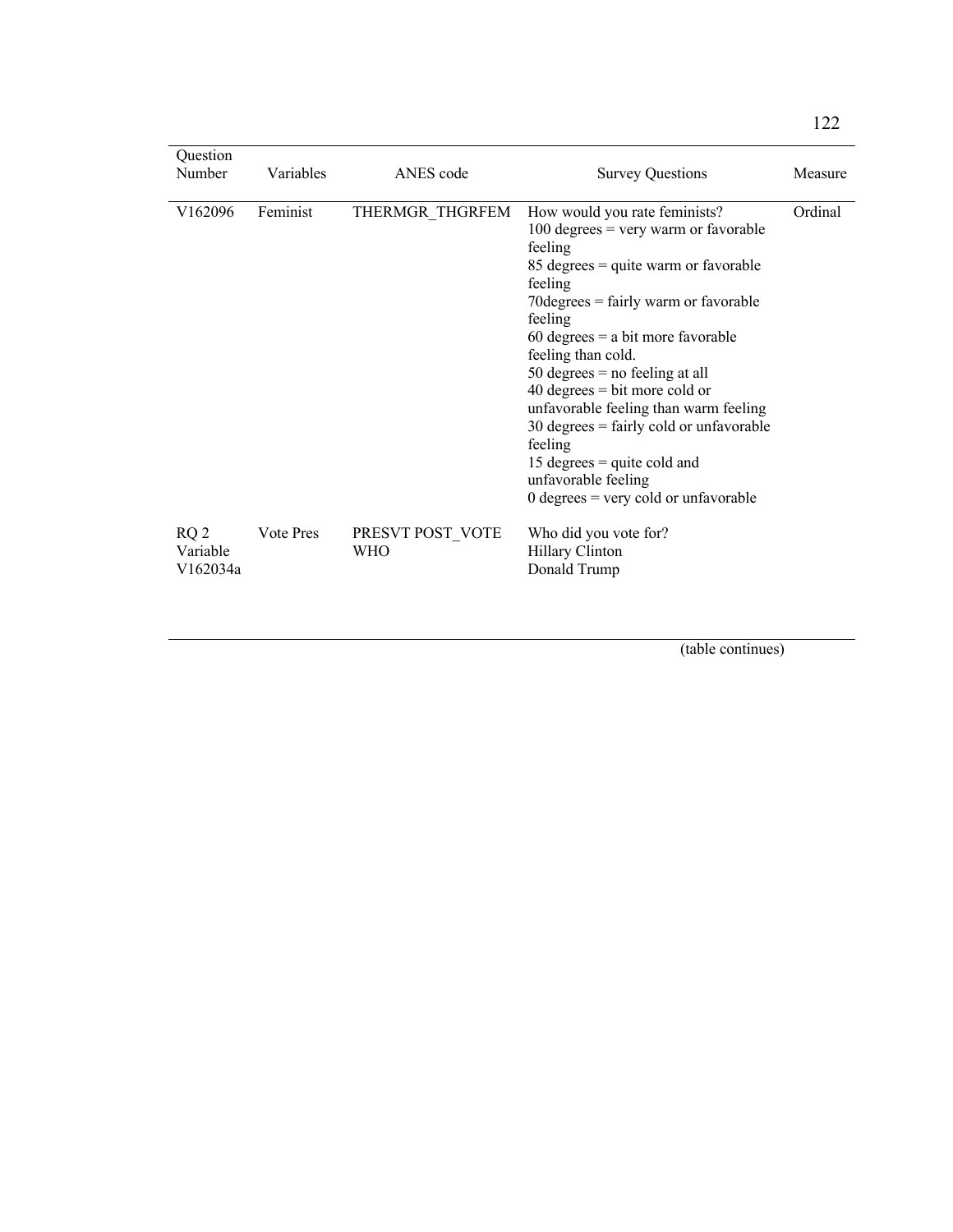| Ouestion<br>Number | <b>Variables</b> | ANES code | <b>Survey Questions</b>                                                                                                                                                                                                                                                    | Measur<br>e |
|--------------------|------------------|-----------|----------------------------------------------------------------------------------------------------------------------------------------------------------------------------------------------------------------------------------------------------------------------------|-------------|
| Covariates         |                  |           |                                                                                                                                                                                                                                                                            |             |
| Race               | Race             | DEM RACE  | I am going to read you a list of five<br>race categories. Please choose one<br>or more races that you consider<br>yourself to be:<br>White, black or African American,<br>Native American, or Alaska<br>Native, Asian, or Native Hawaiian<br>or Pacific Islander, or other | Categorical |

(table continues)